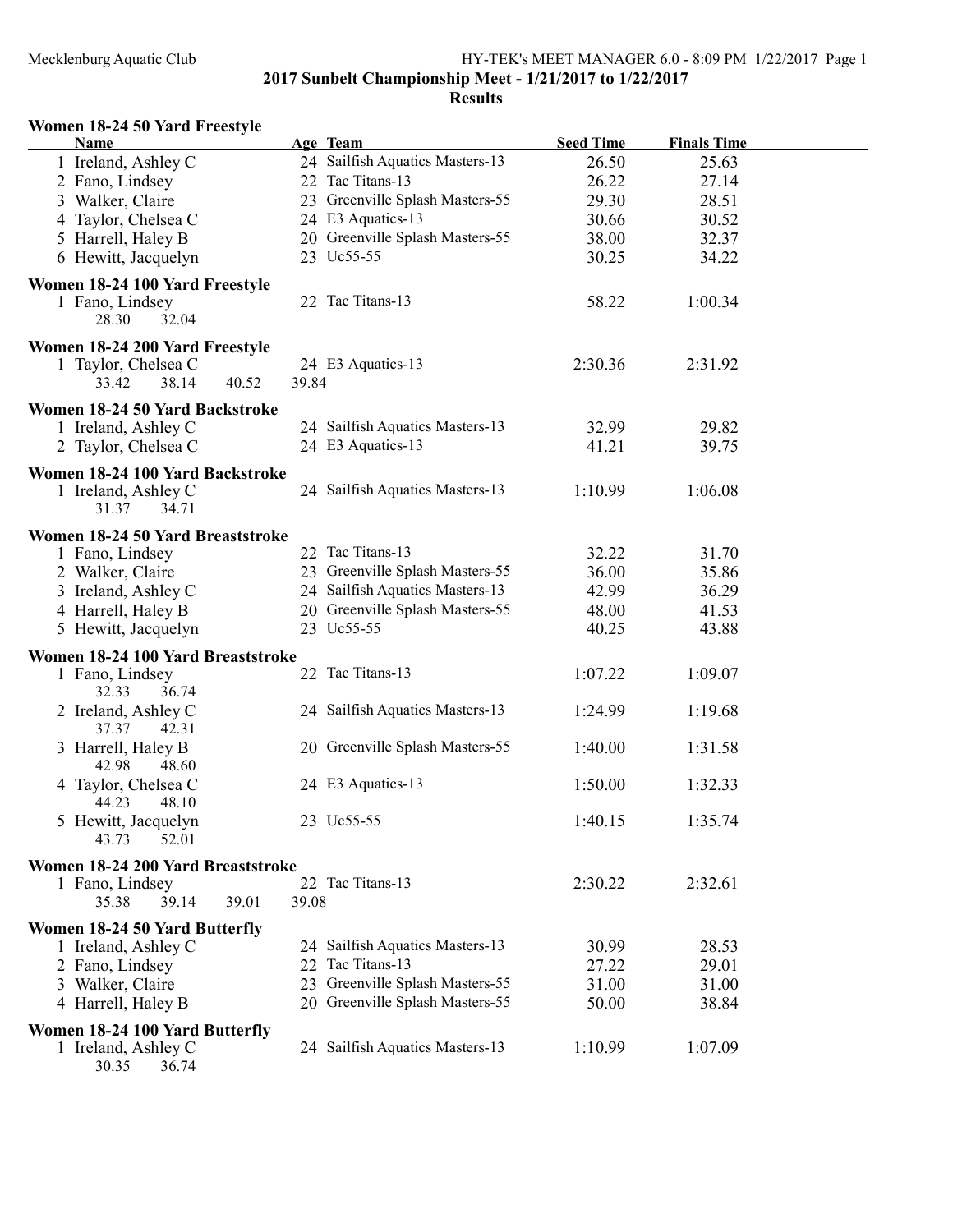| Women 18-24 200 Yard Butterfly              |                                                                                  |         |         |
|---------------------------------------------|----------------------------------------------------------------------------------|---------|---------|
| 1 Ireland, Ashley C                         | 24 Sailfish Aquatics Masters-13                                                  | 2:30.99 | 2:45.43 |
| 43.07<br>36.79<br>42.63                     | 42.94                                                                            |         |         |
| <b>Women 18-24 100 Yard IM</b>              |                                                                                  |         |         |
| 1 Fano, Lindsey                             | 22 Tac Titans-13                                                                 | 1:05.22 | 1:04.68 |
| 31.25<br>33.43                              |                                                                                  |         |         |
| 2 Ireland, Ashley C                         | 24 Sailfish Aquatics Masters-13                                                  | 1:10.99 | 1:07.61 |
| 30.04<br>37.57                              |                                                                                  |         |         |
| 3 Taylor, Chelsea C<br>37.89<br>45.82       | 24 E3 Aquatics-13                                                                | 1:21.76 | 1:23.71 |
| Women 25-29 50 Yard Freestyle               |                                                                                  |         |         |
| 1 Hauser, Whitney S                         | 25 Gaston Gators - Gastonia NC-13                                                | 25.24   | 25.67   |
| 2 Smith, LaJoya B                           | 28 Uc13-13                                                                       | 25.62   | 26.71   |
| 3 Parks, Haley M                            | 25 North Mecklenburg Aquatics Mas-13                                             | 28.00   | 28.09   |
| 4 Heatley, Stephanie                        | 26 Greenville Splash Masters-55                                                  | 29.00   | 28.15   |
| 5 Thompson, Caroline D                      | 28 North Carolina Masters Swimmin-13                                             | 30.00   | 28.95   |
| 6 Oliver, Cassandra J                       | 28 Greenville Splash Masters-55                                                  | 32.00   | 29.83   |
| 7 Donaldson, Laura C                        | 29 Charlotte SwimMasters-13                                                      | 45.00   | 33.73   |
| Women 25-29 100 Yard Freestyle              |                                                                                  |         |         |
| 1 Hauser, Whitney S<br>26.91<br>29.47       | 25 Gaston Gators - Gastonia NC-13                                                | 56.18   | 56.38   |
| 2 Thompson, Caroline D<br>29.95<br>31.83    | 28 North Carolina Masters Swimmin-13                                             | 1:02.26 | 1:01.78 |
| 3 Byrum, Brittany<br>30.83<br>31.64         | 28 Charlotte SwimMasters-13                                                      | 1:20.00 | 1:02.47 |
| 4 Parks, Haley M<br>30.04<br>33.56          | 25 North Mecklenburg Aquatics Mas-13                                             | 1:03.50 | 1:03.60 |
| 5 Donaldson, Laura C<br>36.94<br>41.56      | 29 Charlotte SwimMasters-13                                                      | 1:45.00 | 1:18.50 |
| Women 25-29 200 Yard Freestyle              |                                                                                  |         |         |
| 1 Heatley, Stephanie                        | 26 Greenville Splash Masters-55                                                  | 2:08.99 | 2:11.28 |
| 33.22<br>30.25<br>34.05                     | 33.76                                                                            |         |         |
| 2 Byrum, Brittany                           | 28 Charlotte SwimMasters-13                                                      | 2:30.00 | 2:18.11 |
| 32.32<br>36.28<br>34.65                     | 34.86                                                                            |         |         |
| Women 25-29 500 Yard Freestyle              |                                                                                  |         |         |
| 1 Heatley, Stephanie                        | 26 Greenville Splash Masters-55                                                  | 5:55.99 | 5:39.46 |
| 33.47<br>30.44<br>32.84                     | 34.64<br>34.73<br>35.02<br>34.75                                                 | 35.28   |         |
| 35.02<br>33.27                              |                                                                                  |         |         |
| 2 Woodard, Chantal M                        | 28 SwimMAC Masters - Charlotte-13                                                | 5:40.50 | 5:53.39 |
| 31.54<br>34.96<br>35.14                     | 35.89<br>36.25<br>35.84<br>36.06                                                 | 35.87   |         |
| 36.02<br>35.82                              |                                                                                  |         |         |
| 3 Parks, Haley M<br>33.07<br>37.10<br>39.05 | 25 North Mecklenburg Aquatics Mas-13 6:03.00<br>39.55<br>40.29<br>40.69<br>40.83 | 41.42   | 6:32.13 |
| 40.90<br>39.23                              |                                                                                  |         |         |
| 4 Seitzer, Allyson                          | 28 Greenville Splash Masters-55                                                  | 6:40.00 | 6:46.11 |
| 37.00<br>40.25<br>41.13                     | 41.67<br>41.81 41.76<br>41.69                                                    | 41.01   |         |
| 40.18<br>39.61                              |                                                                                  |         |         |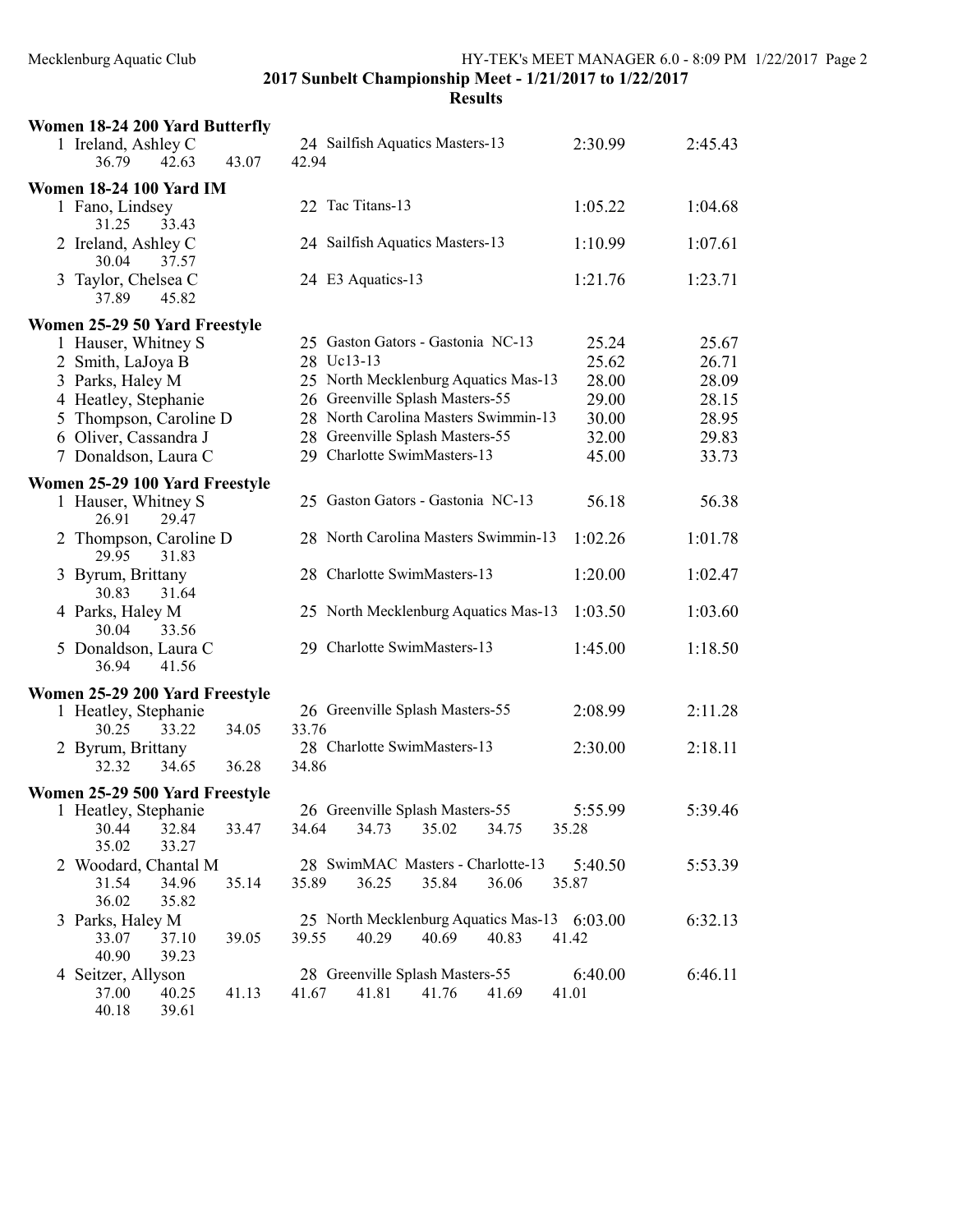#### Mecklenburg Aquatic Club HY-TEK's MEET MANAGER 6.0 - 8:09 PM 1/22/2017 Page 3

2017 Sunbelt Championship Meet - 1/21/2017 to 1/22/2017

|              | Women 25-29 1000 Yard Freestyle  |                |       |       |                                 |       |                                      |          |       |          |
|--------------|----------------------------------|----------------|-------|-------|---------------------------------|-------|--------------------------------------|----------|-------|----------|
|              | 2 Heatley, Stephanie             |                |       |       | 26 Greenville Splash Masters-55 |       |                                      | 12:10.00 |       | 11:48.48 |
|              | 31.19                            | 33.77          | 34.09 | 34.84 | 35.18                           | 35.60 | 35.68                                | 35.80    |       |          |
|              | 35.98                            | 36.24          | 35.64 | 36.18 | 36.08                           | 36.29 | 36.47                                | 36.18    |       |          |
|              | 36.84                            | 36.47          | 36.28 | 33.68 |                                 |       |                                      |          |       |          |
|              | 12 Deschler, Jennifer A          |                |       |       | 27 Enfinity Aquatic Club-13     |       |                                      | 13:00.00 |       | 13:04.34 |
|              | 33.84                            | 37.59          | 38.78 | 39.04 | 39.26                           | 39.57 | 39.66                                | 39.80    |       |          |
|              | 40.03                            | 40.24          | 39.94 | 39.95 | 40.05                           | 40.06 | 40.00                                | 39.93    |       |          |
|              | 39.89                            | 39.71          | 39.32 | 37.68 |                                 |       |                                      |          |       |          |
|              | 15 Oliver, Cassandra J           |                |       |       | 28 Greenville Splash Masters-55 |       |                                      | 14:00.00 |       | 13:12.78 |
|              | 35.71                            | 39.62          | 40.36 | 40.02 | 40.32                           | 40.12 | 39.79                                | 39.80    |       |          |
|              | 39.88                            | 39.71          | 39.79 | 39.82 | 39.77                           | 39.66 | 39.67                                | 39.66    |       |          |
|              | 40.30                            | 40.07          | 39.65 | 39.06 |                                 |       |                                      |          |       |          |
|              | 20 Seitzer, Allyson              |                |       |       | 28 Greenville Splash Masters-55 |       |                                      | 14:00.00 |       | 13:52.35 |
|              | 37.26                            | 40.18          | 41.85 | 42.13 | 42.30                           | 42.05 | 41.56                                | 42.07    |       |          |
|              |                                  |                |       |       |                                 |       |                                      |          |       |          |
|              | 42.13                            | 42.22<br>42.04 | 42.00 | 42.34 | 41.96                           | 42.41 | 41.79                                | 41.87    |       |          |
|              | 41.55                            |                | 41.74 | 40.90 |                                 |       |                                      |          |       |          |
|              | Women 25-29 1650 Yard Freestyle  |                |       |       |                                 |       |                                      |          |       |          |
|              | 12 Oliver, Cassandra J           |                |       |       | 28 Greenville Splash Masters-55 |       |                                      | 23:25.00 |       | 22:02.04 |
|              | 33.42                            | 37.54          | 38.64 | 38.75 | 38.55                           | 38.77 | 38.89                                | 38.90    |       |          |
|              | 39.52                            | 39.85          | 40.10 | 39.87 | 40.44                           | 40.21 | 40.63                                | 40.17    |       |          |
|              | 40.67                            | 40.76          | 40.86 | 40.65 | 40.85                           | 41.11 | 41.08                                | 41.31    |       |          |
|              | 41.08                            | 41.26          | 41.03 | 41.34 | 41.47                           | 40.91 | 41.46                                | 41.00    | 40.95 |          |
|              |                                  |                |       |       |                                 |       |                                      |          |       |          |
|              | Women 25-29 50 Yard Backstroke   |                |       |       |                                 |       |                                      |          |       |          |
|              | 1 Byrum, Brittany                |                |       |       | 28 Charlotte SwimMasters-13     |       |                                      | 40.00    |       | 32.17    |
|              | 2 Heatley, Stephanie             |                |       |       | 26 Greenville Splash Masters-55 |       |                                      | 33.00    |       | 32.19    |
| 3            | Thompson, Caroline D             |                |       |       |                                 |       | 28 North Carolina Masters Swimmin-13 | 32.83    |       | 32.89    |
|              | 4 Oliver, Cassandra J            |                |       |       | 28 Greenville Splash Masters-55 |       |                                      | 36.00    |       | 34.27    |
|              | 5 Parks, Haley M                 |                |       |       |                                 |       | 25 North Mecklenburg Aquatics Mas-13 | 36.00    |       | 34.84    |
|              | 6 Donaldson, Laura C             |                |       |       | 29 Charlotte SwimMasters-13     |       |                                      | 55.00    |       | 40.13    |
|              |                                  |                |       |       |                                 |       |                                      |          |       |          |
|              | Women 25-29 100 Yard Backstroke  |                |       |       |                                 |       |                                      |          |       |          |
|              | 1 Woodard, Chantal M<br>32.21    | 33.63          |       |       |                                 |       | 28 SwimMAC Masters - Charlotte-13    | 1:05.63  |       | 1:05.84  |
|              | 2 Byrum, Brittany<br>33.65       | 34.85          |       |       | 28 Charlotte SwimMasters-13     |       |                                      | 1:20.00  |       | 1:08.50  |
|              | 3 Heatley, Stephanie<br>33.78    | 34.82          |       |       | 26 Greenville Splash Masters-55 |       |                                      | 1:10.99  |       | 1:08.60  |
|              | 4 Thompson, Caroline D<br>34.47  | 36.24          |       |       |                                 |       | 28 North Carolina Masters Swimmin-13 | 1:09.94  |       | 1:10.71  |
|              | 5 Donaldson, Laura C<br>43.38    | 48.76          |       |       | 29 Charlotte SwimMasters-13     |       |                                      | 2:00.00  |       | 1:32.14  |
|              | Women 25-29 200 Yard Backstroke  |                |       |       |                                 |       |                                      |          |       |          |
|              | 1 Woodard, Chantal M             |                |       |       |                                 |       | 28 SwimMAC Masters - Charlotte-13    | 2:19.50  |       | 2:24.81  |
|              | 34.88                            | 37.80          | 36.33 | 35.80 |                                 |       |                                      |          |       |          |
|              | 2 Deschler, Jennifer A<br>37.34  | 39.41          | 40.36 | 41.14 | 27 Enfinity Aquatic Club-13     |       |                                      | 2:36.84  |       | 2:38.25  |
|              | 3 Oliver, Cassandra J            |                |       |       | 28 Greenville Splash Masters-55 |       |                                      | 2:55.00  |       | 2:39.70  |
|              | 38.07                            | 40.95          | 41.32 | 39.36 |                                 |       |                                      |          |       |          |
|              | Women 25-29 50 Yard Breaststroke |                |       |       |                                 |       |                                      |          |       |          |
| $\mathbf{I}$ | Thompson, Caroline D             |                |       |       |                                 |       | 28 North Carolina Masters Swimmin-13 | 34.90    |       | 34.73    |
|              | 2 Parks, Haley M                 |                |       |       |                                 |       | 25 North Mecklenburg Aquatics Mas-13 | 34.00    |       | 36.34    |
|              | 3 Woodard, Chantal M             |                |       |       |                                 |       | 28 SwimMAC Masters - Charlotte-13    | 39.86    |       | 37.85    |
|              |                                  |                |       |       |                                 |       |                                      |          |       |          |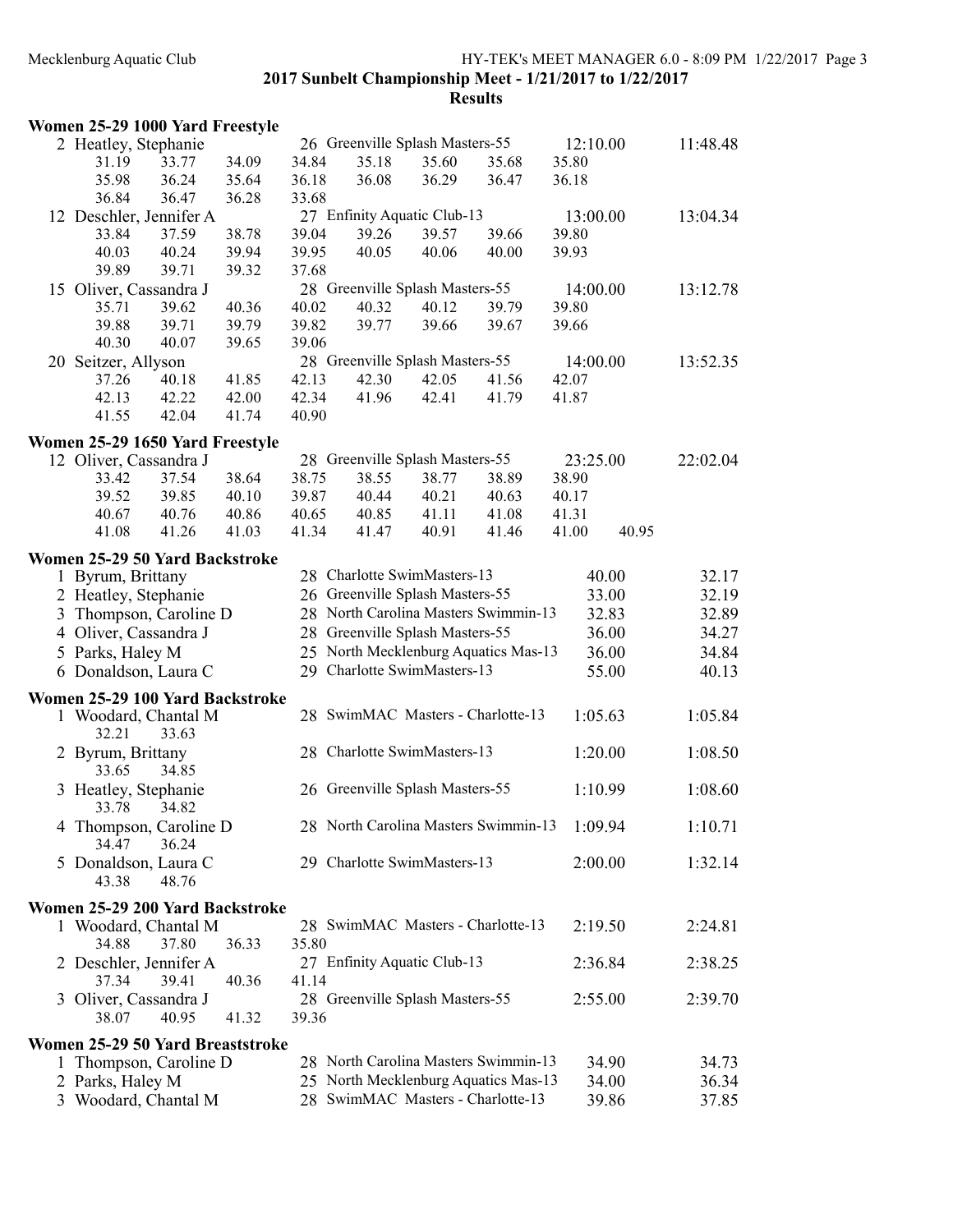| (Women 25-29 50 Yard Breaststroke)              |       |                                                              |                  |         |
|-------------------------------------------------|-------|--------------------------------------------------------------|------------------|---------|
| 4 Donaldson, Laura C                            |       | 29 Charlotte SwimMasters-13                                  | 1:00.00          | 43.92   |
| Women 25-29 100 Yard Breaststroke               |       |                                                              |                  |         |
| 1 Thompson, Caroline D<br>35.90<br>40.42        |       | 28 North Carolina Masters Swimmin-13                         | 1:15.75          | 1:16.32 |
| 2 Parks, Haley M<br>36.67<br>42.71              |       | 25 North Mecklenburg Aquatics Mas-13                         | 1:15.00          | 1:19.38 |
| 3 Woodard, Chantal M<br>38.72<br>43.67          |       | 28 SwimMAC Masters - Charlotte-13                            | 1:24.40          | 1:22.39 |
| 4 Donaldson, Laura C<br>44.87<br>49.75          |       | 29 Charlotte SwimMasters-13                                  | 2:00.00          | 1:34.62 |
| Women 25-29 50 Yard Butterfly                   |       |                                                              |                  |         |
| 1 Hauser, Whitney S                             |       | 25 Gaston Gators - Gastonia NC-13                            | 28.04            | 27.80   |
| 2 Thompson, Caroline D                          |       | 28 North Carolina Masters Swimmin-13                         | 28.89            | 28.65   |
| 3 Byrum, Brittany                               |       | 28 Charlotte SwimMasters-13                                  | 40.00            | 30.36   |
| 4 Heatley, Stephanie                            |       | 26 Greenville Splash Masters-55                              | 32.99            | 30.74   |
| Seitzer, Allyson<br>5                           |       | 28 Greenville Splash Masters-55                              | 36.00            | 32.95   |
| 6 Oliver, Cassandra J                           |       | 28 Greenville Splash Masters-55                              | 36.00            | 35.06   |
| Women 25-29 100 Yard Butterfly                  |       |                                                              |                  |         |
| 1 Thompson, Caroline D<br>29.63<br>34.36        |       | 28 North Carolina Masters Swimmin-13                         | 1:02.67          | 1:03.99 |
| 2 Woodard, Chantal M<br>30.55<br>36.11          |       | 28 SwimMAC Masters - Charlotte-13                            | 1:05.50          | 1:06.66 |
| 3 Byrum, Brittany<br>32.41<br>37.53             |       | 28 Charlotte SwimMasters-13                                  | 1:25.00          | 1:09.94 |
| 4 Smith, LaJoya B<br>36.26<br>33.78             |       | 28 Uc13-13                                                   | 1:13.25          | 1:10.04 |
| <b>Women 25-29 100 Yard IM</b>                  |       |                                                              |                  |         |
| 1 Hauser, Whitney S<br>30.04<br>36.79           |       | 25 Gaston Gators - Gastonia NC-13                            | 1:06.20          | 1:06.83 |
| 2 Woodard, Chantal M<br>38.61<br>31.01          |       | 28 SwimMAC Masters - Charlotte-13                            | 1:11.50          | 1:09.62 |
| 3 Thompson, Caroline D<br>38.28<br>31.94        |       | 28 North Carolina Masters Swimmin-13                         | 1:07.39          | 1:10.22 |
| 4 Byrum, Brittany<br>32.10<br>40.41             |       | 28 Charlotte SwimMasters-13                                  | 1:30.00          | 1:12.51 |
| 5 Parks, Haley M<br>33.83<br>38.89              |       | 25 North Mecklenburg Aquatics Mas-13 1:09.00                 |                  | 1:12.72 |
| 6 Smith, LaJoya B<br>38.81<br>36.05             |       | 28 Uc13-13                                                   | 1:30.60          | 1:14.86 |
| 7 Deschler, Jennifer A<br>35.17<br>40.16        |       | 27 Enfinity Aquatic Club-13                                  | 1:15.66          | 1:15.33 |
| 8 Donaldson, Laura C<br>42.11<br>47.42          |       | 29 Charlotte SwimMasters-13                                  | 2:00.00          | 1:29.53 |
| <b>Women 25-29 200 Yard IM</b>                  |       |                                                              |                  |         |
| 1 Woodard, Chantal M<br>36.06<br>30.51<br>44.40 | 34.90 | 28 SwimMAC Masters - Charlotte-13                            | 2:29.01          | 2:25.87 |
| <b>Women 25-29 400 Yard IM</b>                  |       |                                                              |                  |         |
| 1 Woodard, Chantal M<br>33.00<br>36.85<br>39.27 | 38.61 | 28 SwimMAC Masters - Charlotte-13<br>44.58<br>44.77<br>35.94 | 5:00.50<br>35.37 | 5:08.39 |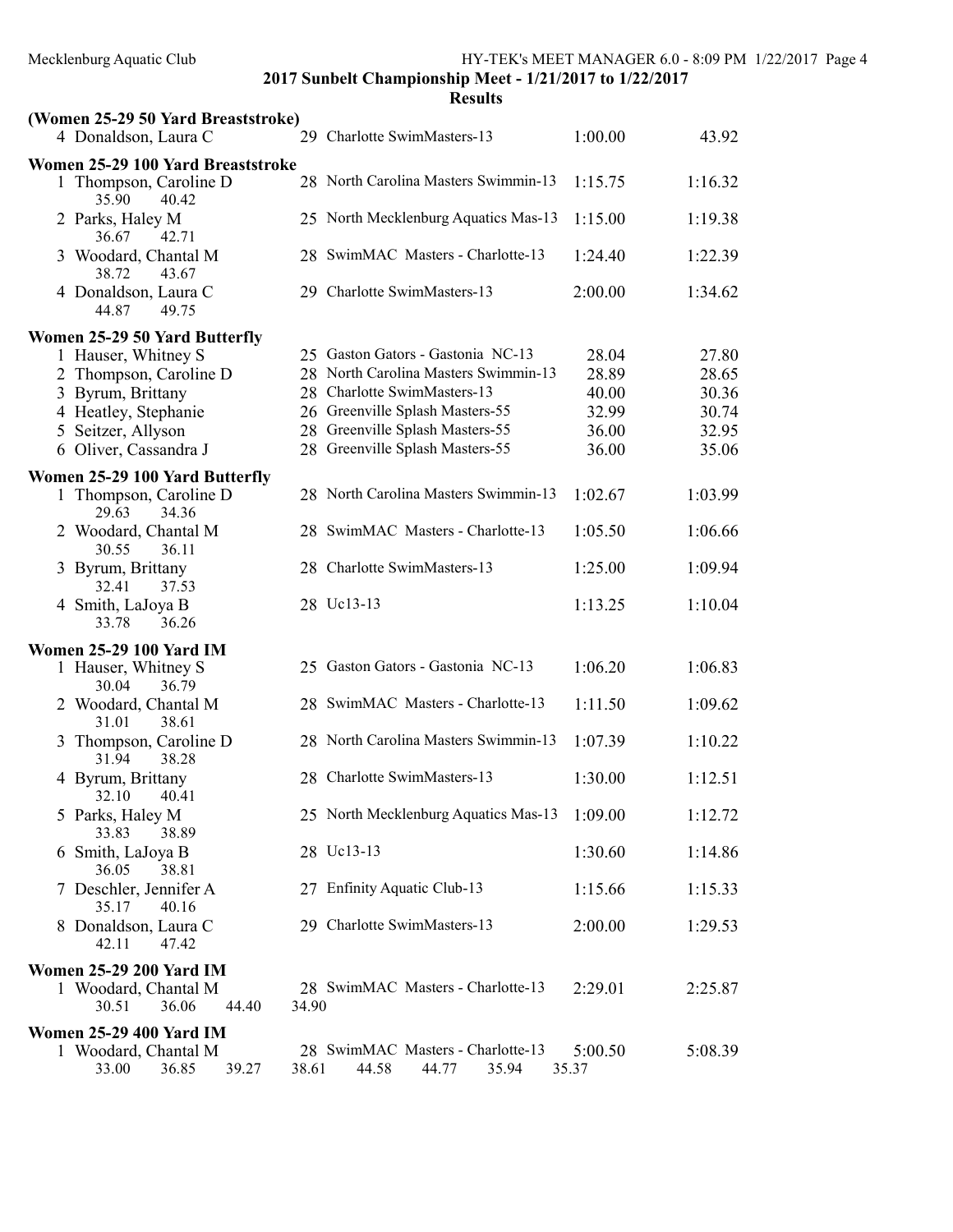|                                                                                                                                           | 27.69<br>27.78                                                                                                                                                                                                                                                                                                                                                                                                                                                                                                                                                                                                                                                                                                                                                                                                                            |
|-------------------------------------------------------------------------------------------------------------------------------------------|-------------------------------------------------------------------------------------------------------------------------------------------------------------------------------------------------------------------------------------------------------------------------------------------------------------------------------------------------------------------------------------------------------------------------------------------------------------------------------------------------------------------------------------------------------------------------------------------------------------------------------------------------------------------------------------------------------------------------------------------------------------------------------------------------------------------------------------------|
|                                                                                                                                           | 29.50<br>28.84                                                                                                                                                                                                                                                                                                                                                                                                                                                                                                                                                                                                                                                                                                                                                                                                                            |
| 32 North Mecklenburg Aquatics Mas-13                                                                                                      | 29.58<br>29.62                                                                                                                                                                                                                                                                                                                                                                                                                                                                                                                                                                                                                                                                                                                                                                                                                            |
| 34 Durham Area Masters Aquatics-13                                                                                                        | 31.20<br>31.17                                                                                                                                                                                                                                                                                                                                                                                                                                                                                                                                                                                                                                                                                                                                                                                                                            |
| 33 Mecklenburg Swim Association M-13                                                                                                      | 31.24<br>34.00                                                                                                                                                                                                                                                                                                                                                                                                                                                                                                                                                                                                                                                                                                                                                                                                                            |
| 30 YMCA Seahorse Swim Team - Hick-1                                                                                                       | 58.00<br>34.05                                                                                                                                                                                                                                                                                                                                                                                                                                                                                                                                                                                                                                                                                                                                                                                                                            |
| 31 Uc15-15                                                                                                                                | 44.28<br>37.66                                                                                                                                                                                                                                                                                                                                                                                                                                                                                                                                                                                                                                                                                                                                                                                                                            |
|                                                                                                                                           |                                                                                                                                                                                                                                                                                                                                                                                                                                                                                                                                                                                                                                                                                                                                                                                                                                           |
| 31 Mecklenburg Swim Association M-13                                                                                                      | 1:02.00<br>1:03.60                                                                                                                                                                                                                                                                                                                                                                                                                                                                                                                                                                                                                                                                                                                                                                                                                        |
| 32 Greenville Splash Masters-55                                                                                                           | 1:10.00<br>1:05.06                                                                                                                                                                                                                                                                                                                                                                                                                                                                                                                                                                                                                                                                                                                                                                                                                        |
| 30 SwimMAC Masters - Charlotte-13                                                                                                         | 1:17.57<br>1:08.01                                                                                                                                                                                                                                                                                                                                                                                                                                                                                                                                                                                                                                                                                                                                                                                                                        |
| 34 Durham Area Masters Aquatics-13                                                                                                        | 1:09.59<br>1:11.57                                                                                                                                                                                                                                                                                                                                                                                                                                                                                                                                                                                                                                                                                                                                                                                                                        |
| 30 Greenville Splash Masters-55                                                                                                           | 1:30.00<br>1:12.57                                                                                                                                                                                                                                                                                                                                                                                                                                                                                                                                                                                                                                                                                                                                                                                                                        |
| 31 Uc15-15                                                                                                                                | 1:38.00<br>1:21.71                                                                                                                                                                                                                                                                                                                                                                                                                                                                                                                                                                                                                                                                                                                                                                                                                        |
|                                                                                                                                           |                                                                                                                                                                                                                                                                                                                                                                                                                                                                                                                                                                                                                                                                                                                                                                                                                                           |
|                                                                                                                                           | 2:26.09<br>2:46.00                                                                                                                                                                                                                                                                                                                                                                                                                                                                                                                                                                                                                                                                                                                                                                                                                        |
|                                                                                                                                           |                                                                                                                                                                                                                                                                                                                                                                                                                                                                                                                                                                                                                                                                                                                                                                                                                                           |
|                                                                                                                                           | 2:40.00<br>2:34.37                                                                                                                                                                                                                                                                                                                                                                                                                                                                                                                                                                                                                                                                                                                                                                                                                        |
|                                                                                                                                           |                                                                                                                                                                                                                                                                                                                                                                                                                                                                                                                                                                                                                                                                                                                                                                                                                                           |
|                                                                                                                                           | 3:00.00<br>2:47.39                                                                                                                                                                                                                                                                                                                                                                                                                                                                                                                                                                                                                                                                                                                                                                                                                        |
|                                                                                                                                           |                                                                                                                                                                                                                                                                                                                                                                                                                                                                                                                                                                                                                                                                                                                                                                                                                                           |
|                                                                                                                                           | 3:52.00<br>2:49.85                                                                                                                                                                                                                                                                                                                                                                                                                                                                                                                                                                                                                                                                                                                                                                                                                        |
|                                                                                                                                           |                                                                                                                                                                                                                                                                                                                                                                                                                                                                                                                                                                                                                                                                                                                                                                                                                                           |
| 31 Uc15-15                                                                                                                                | 3:34.45<br>3:00.18                                                                                                                                                                                                                                                                                                                                                                                                                                                                                                                                                                                                                                                                                                                                                                                                                        |
| 48.42                                                                                                                                     |                                                                                                                                                                                                                                                                                                                                                                                                                                                                                                                                                                                                                                                                                                                                                                                                                                           |
|                                                                                                                                           |                                                                                                                                                                                                                                                                                                                                                                                                                                                                                                                                                                                                                                                                                                                                                                                                                                           |
| 31 Mecklenburg Swim Association M-13 5:55.97                                                                                              | 5:53.21                                                                                                                                                                                                                                                                                                                                                                                                                                                                                                                                                                                                                                                                                                                                                                                                                                   |
| 36.25<br>36.01<br>36.08                                                                                                                   | 36.21                                                                                                                                                                                                                                                                                                                                                                                                                                                                                                                                                                                                                                                                                                                                                                                                                                     |
|                                                                                                                                           |                                                                                                                                                                                                                                                                                                                                                                                                                                                                                                                                                                                                                                                                                                                                                                                                                                           |
|                                                                                                                                           | 6:51.99<br>7:30.00                                                                                                                                                                                                                                                                                                                                                                                                                                                                                                                                                                                                                                                                                                                                                                                                                        |
|                                                                                                                                           | 42.26                                                                                                                                                                                                                                                                                                                                                                                                                                                                                                                                                                                                                                                                                                                                                                                                                                     |
|                                                                                                                                           |                                                                                                                                                                                                                                                                                                                                                                                                                                                                                                                                                                                                                                                                                                                                                                                                                                           |
|                                                                                                                                           |                                                                                                                                                                                                                                                                                                                                                                                                                                                                                                                                                                                                                                                                                                                                                                                                                                           |
|                                                                                                                                           | 13:36.83                                                                                                                                                                                                                                                                                                                                                                                                                                                                                                                                                                                                                                                                                                                                                                                                                                  |
|                                                                                                                                           |                                                                                                                                                                                                                                                                                                                                                                                                                                                                                                                                                                                                                                                                                                                                                                                                                                           |
|                                                                                                                                           |                                                                                                                                                                                                                                                                                                                                                                                                                                                                                                                                                                                                                                                                                                                                                                                                                                           |
|                                                                                                                                           |                                                                                                                                                                                                                                                                                                                                                                                                                                                                                                                                                                                                                                                                                                                                                                                                                                           |
|                                                                                                                                           | 25:10.53                                                                                                                                                                                                                                                                                                                                                                                                                                                                                                                                                                                                                                                                                                                                                                                                                                  |
|                                                                                                                                           | 47.42                                                                                                                                                                                                                                                                                                                                                                                                                                                                                                                                                                                                                                                                                                                                                                                                                                     |
|                                                                                                                                           |                                                                                                                                                                                                                                                                                                                                                                                                                                                                                                                                                                                                                                                                                                                                                                                                                                           |
|                                                                                                                                           | 45.25                                                                                                                                                                                                                                                                                                                                                                                                                                                                                                                                                                                                                                                                                                                                                                                                                                     |
| 46.47<br>44.95<br>44.68<br>46.12                                                                                                          | 44.59<br>1:28.49                                                                                                                                                                                                                                                                                                                                                                                                                                                                                                                                                                                                                                                                                                                                                                                                                          |
| Women 30-34 50 Yard Freestyle<br>37.68<br>40.30<br>43.80<br>48.19<br>36.40<br>41.15<br>40.34<br>41.46<br>41.20<br>45.72<br>46.98<br>46.16 | 31 Mecklenburg Swim Association M-13<br>31 North Carolina Masters Swimmin-13<br>Women 30-34 100 Yard Freestyle<br>Women 30-34 200 Yard Freestyle<br>33 Mecklenburg Swim Association M-13<br>38.45<br>31 North Carolina Masters Swimmin-13<br>40.33<br>30 Greenville Splash Masters-55<br>40.72<br>30 YMCA Seahorse Swim Team - Hick-1<br>45.81<br>Women 30-34 500 Yard Freestyle<br>36.40<br>30 SwimMAC Masters - Charlotte-13<br>42.29<br>42.49<br>42.40<br>43.05<br>Women 30-34 1000 Yard Freestyle<br>31 North Carolina Masters Swimmin-13 15:00.00<br>40.81<br>41.48<br>41.51<br>41.01<br>41.63<br>41.33<br>41.41<br>41.19<br>41.21<br>41.03<br>40.44<br>Women 30-34 1650 Yard Freestyle<br>33 Mecklenburg Swim Association M-13 24:30.00<br>46.21<br>46.96<br>45.39<br>45.64<br>46.88<br>1:32.95<br>45.25<br>45.74<br>47.03<br>45.93 |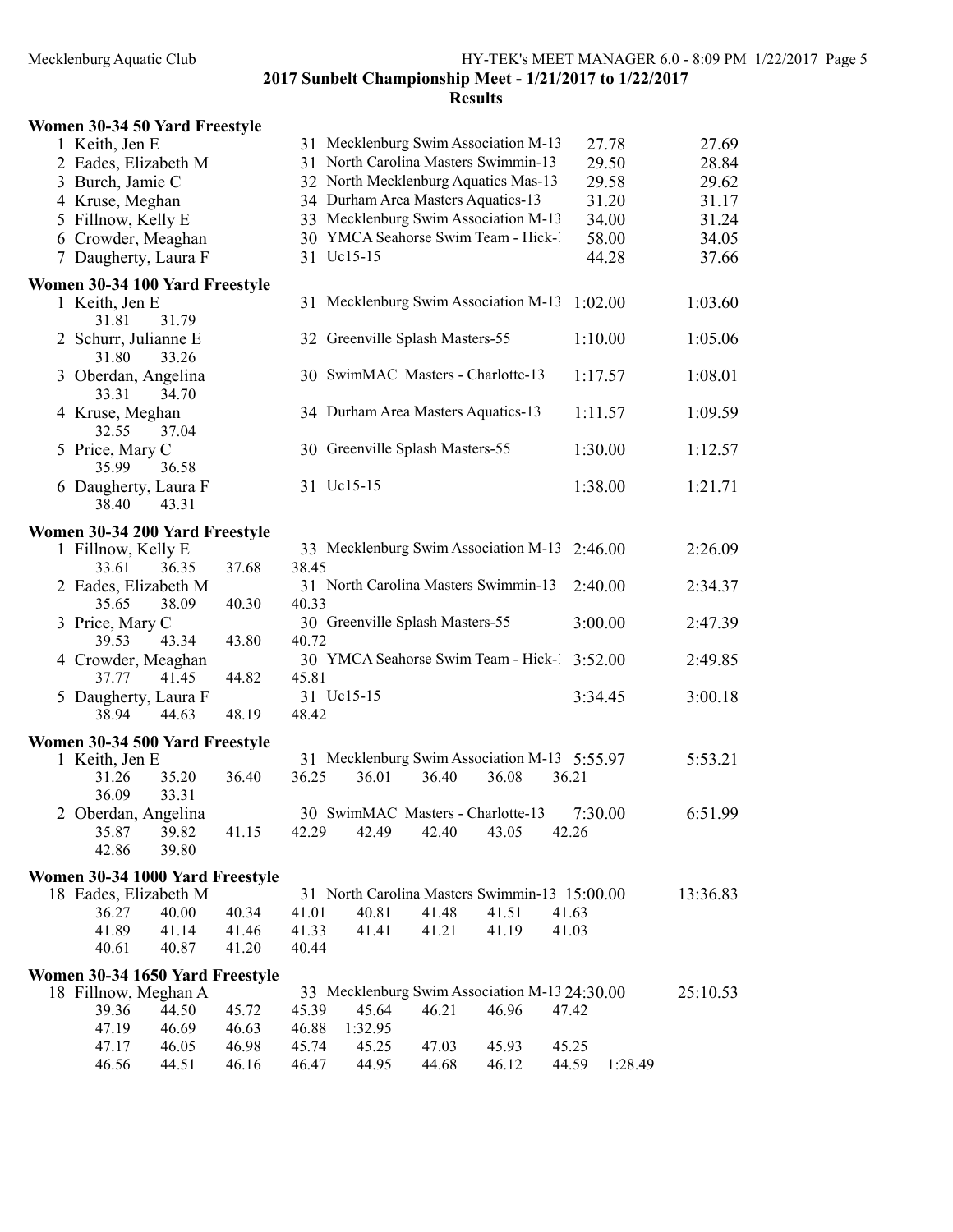2017 Sunbelt Championship Meet - 1/21/2017 to 1/22/2017 Results

|   | Women 30-34 50 Yard Backstroke           |       |       |                                              |         |         |
|---|------------------------------------------|-------|-------|----------------------------------------------|---------|---------|
|   | 1 Gladden, Alli M                        |       |       | 30 Mecklenburg Swim Association M-13         | 35.00   | 30.29   |
|   | 2 Keith, Jen E                           |       |       | 31 Mecklenburg Swim Association M-13         | 34.21   | 32.92   |
|   | 3 Crowder, Meaghan                       |       |       | 30 YMCA Seahorse Swim Team - Hick-1          | 1:15.00 | 44.14   |
|   | 4 Daugherty, Laura F                     |       |       | 31 Uc15-15                                   | 1:01.00 | 52.21   |
|   | Women 30-34 100 Yard Backstroke          |       |       |                                              |         |         |
|   | 1 Gladden, Alli M<br>31.64<br>34.93      |       |       | 30 Mecklenburg Swim Association M-13         | 1:15.00 | 1:06.57 |
|   | 2 Schurr, Julianne E<br>37.44<br>38.70   |       |       | 32 Greenville Splash Masters-55              | 1:20.00 | 1:16.14 |
|   | 3 Oberdan, Angelina<br>39.56<br>42.57    |       |       | 30 SwimMAC Masters - Charlotte-13            | 1:19.51 | 1:22.13 |
|   | 4 Daugherty, Laura F<br>54.58<br>1:01.97 |       |       | 31 Uc15-15                                   | 2:30.00 | 1:56.55 |
|   | Women 30-34 50 Yard Breaststroke         |       |       |                                              |         |         |
|   | 1 Keith, Jen E                           |       |       | 31 Mecklenburg Swim Association M-13         | 35.36   | 34.76   |
|   | 2 Burch, Jamie C                         |       |       | 32 North Mecklenburg Aquatics Mas-13         | 35.74   | 35.51   |
|   | 3 Kruse, Meghan                          |       |       | 34 Durham Area Masters Aquatics-13           | 41.84   | 40.08   |
|   | Women 30-34 100 Yard Breaststroke        |       |       |                                              |         |         |
|   | 1 Keith, Jen E<br>36.10<br>39.99         |       |       | 31 Mecklenburg Swim Association M-13         | 1:16.41 | 1:16.09 |
|   | 2 Burch, Jamie C<br>36.15<br>40.40       |       |       | 32 North Mecklenburg Aquatics Mas-13         | 1:16.28 | 1:16.55 |
|   | 3 Kruse, Meghan<br>40.82<br>47.80        |       |       | 34 Durham Area Masters Aquatics-13           | 1:31.32 | 1:28.62 |
|   | 4 Price, Mary C<br>45.81<br>1:09.84      |       |       | 30 Greenville Splash Masters-55              | 2:00.00 | 1:55.65 |
|   | Women 30-34 200 Yard Breaststroke        |       |       |                                              |         |         |
|   | 1 Keith, Jen E                           |       |       | 31 Mecklenburg Swim Association M-13 2:46.88 |         | 2:42.93 |
|   | 37.20<br>42.15                           | 42.37 | 41.21 |                                              |         |         |
|   | 2 Burch, Jamie C                         |       |       | 32 North Mecklenburg Aquatics Mas-13         | 2:41.09 | 2:47.64 |
|   | 37.45<br>42.52                           | 43.71 | 43.96 |                                              |         |         |
|   | Women 30-34 50 Yard Butterfly            |       |       |                                              |         |         |
|   | 1 Keith, Jen E                           |       |       | 31 Mecklenburg Swim Association M-13         | 30.03   | 29.77   |
|   | 2 Price, Mary C                          |       |       | 30 Greenville Splash Masters-55              | 40.00   | 35.54   |
|   | 3 Kruse, Meghan                          |       |       | 34 Durham Area Masters Aquatics-13           | 36.00   | 35.55   |
|   | <b>Women 30-34 100 Yard IM</b>           |       |       |                                              |         |         |
|   | 1 Keith, Jen E<br>32.69<br>36.33         |       |       | 31 Mecklenburg Swim Association M-13         | 1:10.24 | 1:09.02 |
|   | 2 Gladden, Alli M<br>30.95<br>38.88      |       |       | 30 Mecklenburg Swim Association M-13         | 1:15.00 | 1:09.83 |
| 3 | Burch, Jamie C<br>35.78<br>37.11         |       |       | 32 North Mecklenburg Aquatics Mas-13         | 1:10.88 | 1:12.89 |
|   | 4 Eades, Elizabeth M<br>35.19<br>41.37   |       |       | 31 North Carolina Masters Swimmin-13         | 1:18.00 | 1:16.56 |
|   | 5 Kruse, Meghan<br>42.59<br>36.53        |       |       | 34 Durham Area Masters Aquatics-13           | 1:21.58 | 1:19.12 |
|   | 6 Price, Mary C<br>45.43<br>40.33        |       |       | 30 Greenville Splash Masters-55              | 1:40.00 | 1:25.76 |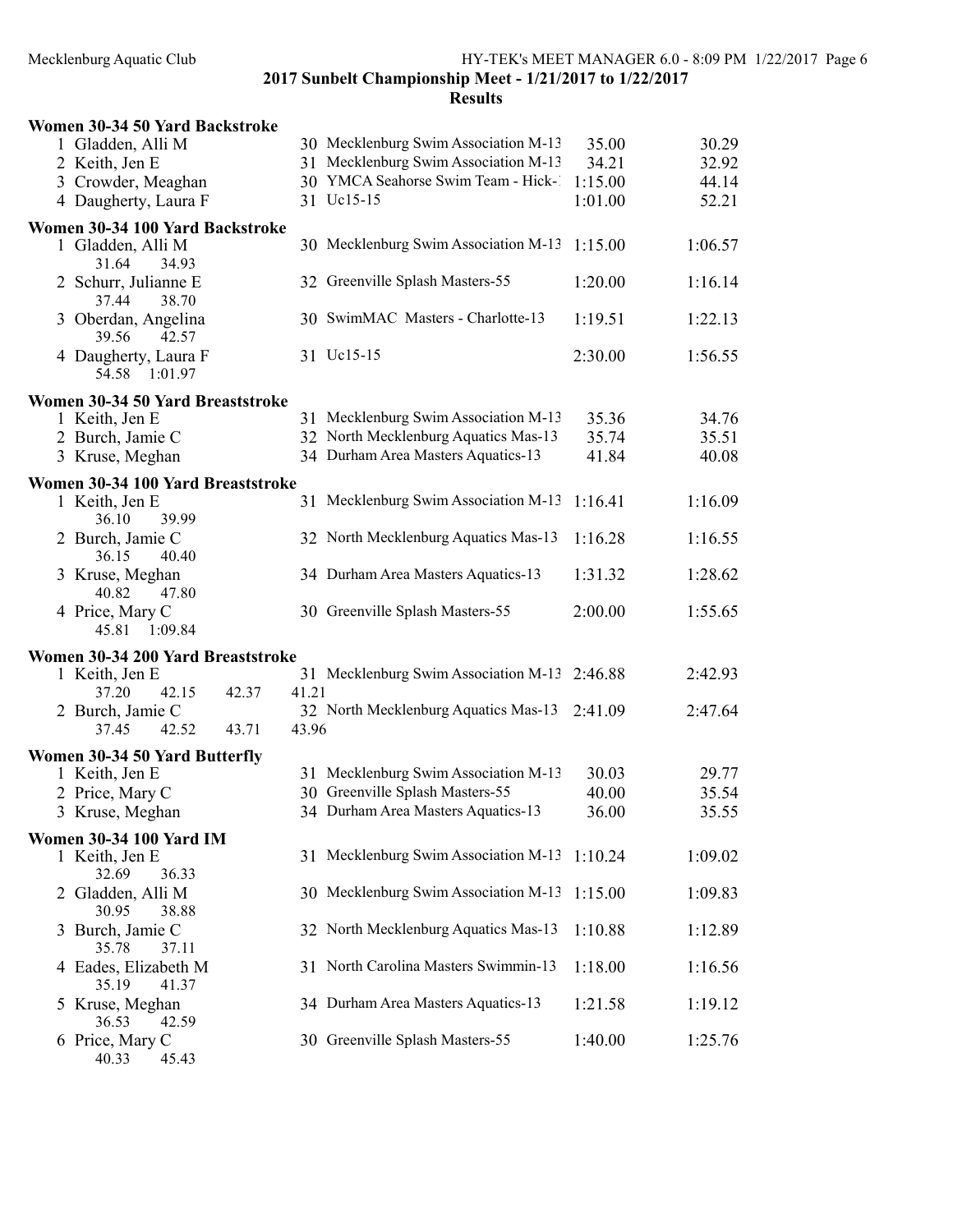| <b>Women 30-34 200 Yard IM</b> |                                      |         |         |
|--------------------------------|--------------------------------------|---------|---------|
| 1 Schurr, Julianne E           | 32 Greenville Splash Masters-55      | 2:45.00 | 2:46.67 |
| 50.73<br>33.16<br>41.67        | 41.11                                |         |         |
| Women 35-39 50 Yard Freestyle  |                                      |         |         |
| 1 Eiselstein, Patty            | 37 Kingsport Aquatic Center-15       | 29.16   | 28.33   |
| 2 Quattropani, LeeAnne         | 37 North Carolina Masters Swimmin-13 | 27.50   | 28.46   |
| 3 Schroyer, Robin              | 39 YMCA Seahorse Swim Team - Hick-1  | 35.00   | 29.47   |
| 4 Williams, Kim                | 37 Greenville Splash Masters-55      | 32.06   | 30.06   |
| *5 Collins, Esther M           | 39 Mecklenburg Swim Association M-13 | 35.00   | 31.17   |
| *5 Sobey, Kelly B              | 35 Greenville Splash Masters-55      | 45.00   | 36.64   |
| 6 Cherry, Tammy H              | 39 Gaston Gators - Gastonia NC-13    | 30.45   | 31.20   |
| 7 Houlihan, Shannon A          | 39 Mecklenburg Swim Association M-13 | 31.13   | 31.53   |
|                                |                                      |         |         |
| 8 Giltner, AnnLee              | 39 Greenville Splash Masters-55      | 40.00   | 32.58   |
| Shaw, Kathryn A<br>9           | 37 Mecklenburg Swim Association M-13 | 44.00   | 35.22   |
| 10 Patterson, Melissa M        | 38 Greenville Splash Masters-55      | 50.00   | 36.89   |
| Women 35-39 100 Yard Freestyle |                                      |         |         |
| 1 Stump, Karen M               | 38 North Carolina Masters Swimmin-13 | 57.03   | 58.52   |
| 28.15<br>30.37                 |                                      |         |         |
| 2 Eiselstein, Patty            | 37 Kingsport Aquatic Center-15       | 1:04.52 | 1:05.77 |
| 31.05<br>34.72                 |                                      |         |         |
| 3 Williams, Kim                | 37 Greenville Splash Masters-55      | 1:06.82 | 1:06.47 |
| 32.06<br>34.41                 |                                      |         |         |
|                                |                                      |         |         |
| 4 Old, Cath A                  | 39 Triad Masters Swimming Greens-13  | 1:07.11 | 1:08.02 |
| 34.99<br>33.03                 |                                      |         |         |
| 5 Houlihan, Shannon A          | 39 Mecklenburg Swim Association M-13 | 1:12.00 | 1:12.24 |
| 34.18<br>38.06                 |                                      |         |         |
| 6 Sobey, Kelly B               | 35 Greenville Splash Masters-55      | 1:38.00 | 1:22.98 |
| 39.59<br>43.39                 |                                      |         |         |
| 7 Patterson, Melissa M         | 38 Greenville Splash Masters-55      | 2:05.00 | 1:23.35 |
| 44.99<br>38.36                 |                                      |         |         |
| Women 35-39 200 Yard Freestyle |                                      |         |         |
| 1 Trom, Kelsey A               | 38 Kingsport Aquatic Center-15       | 2:18.12 | 2:26.86 |
| 38.61<br>34.14<br>37.32        | 36.79                                |         |         |
| 2 Old, Cath A                  | 39 Triad Masters Swimming Greens-13  | 2:24.80 | 2:27.81 |
| 33.36<br>36.95<br>39.21        | 38.29                                |         |         |
| 3 Hargis, Jessica              | 37 Charlotte SwimMasters-13          | 2:40.00 | 2:29.65 |
| 38.95                          |                                      |         |         |
| 37.30<br>34.55                 | 38.85                                |         |         |
| 4 Giltner, AnnLee              | 39 Greenville Splash Masters-55      | 2:50.00 | 2:52.58 |
| 37.79<br>46.72<br>43.43        | 44.64                                |         |         |
| Sobey, Kelly B<br>5            | 35 Greenville Splash Masters-55      | 3:40.00 | 3:03.02 |
| 40.69<br>48.01<br>46.77        | 47.55                                |         |         |
| 6 Patterson, Melissa M         | 38 Greenville Splash Masters-55      | 4:30.00 | 3:32.91 |
| 41.70<br>47.90<br>51.83        | 1:11.48                              |         |         |
| Women 35-39 500 Yard Freestyle |                                      |         |         |
| 1 Williams, Kim                | 37 Greenville Splash Masters-55      | 6:22.31 | 6:30.81 |
| 34.12<br>39.45<br>39.96        | 39.86<br>39.83<br>39.75<br>40.48     | 39.85   |         |
| 39.81<br>37.70                 |                                      |         |         |
| Old, Cath A<br>2               | 39 Triad Masters Swimming Greens-13  | 6:40.09 | 7:02.20 |
| 41.40<br>37.89<br>43.22        | 43.85<br>44.11<br>43.73<br>42.49     | 42.96   |         |
| 42.41<br>40.14                 |                                      |         |         |
|                                |                                      |         |         |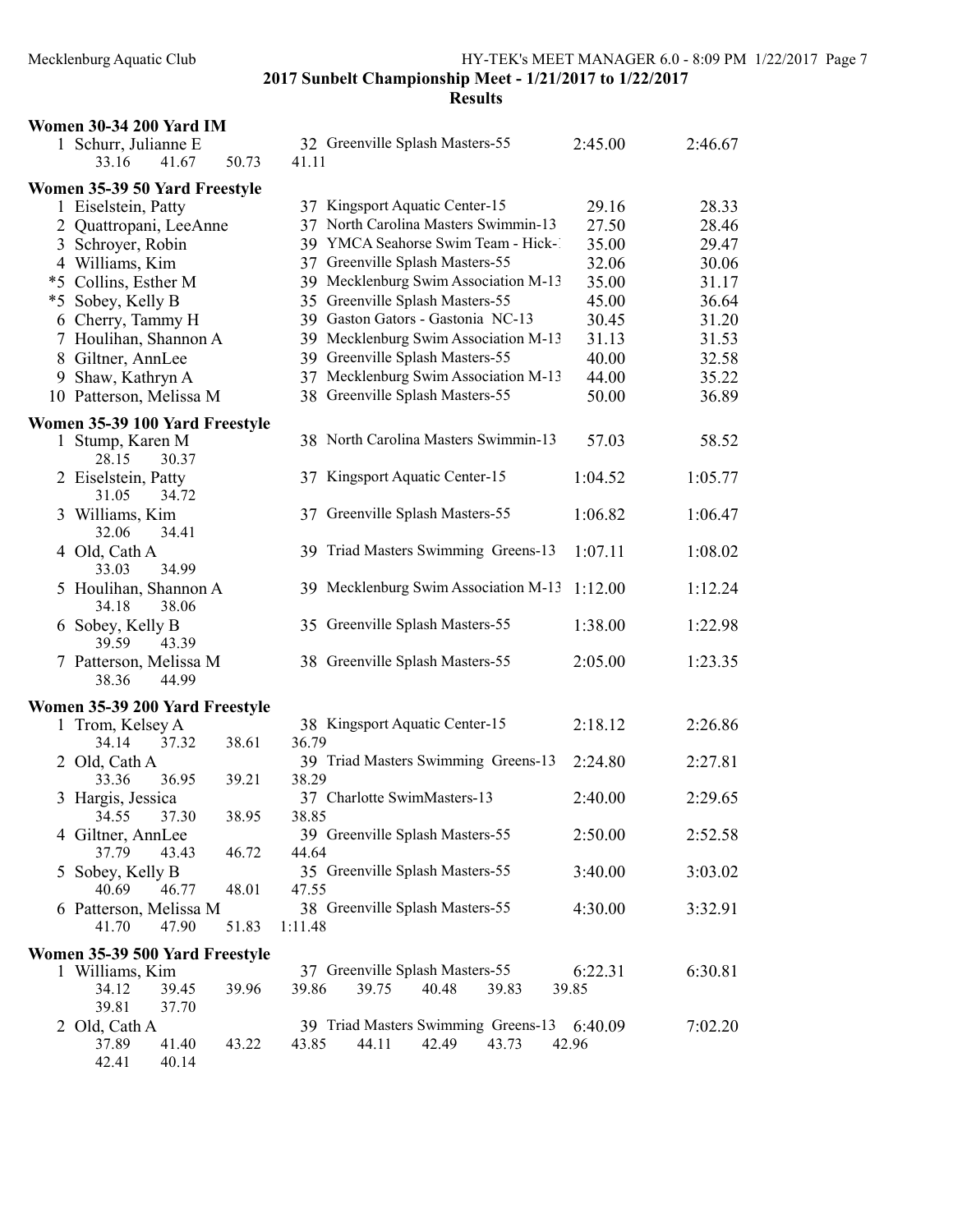|    | (Women 35-39 500 Yard Freestyle)        |       |       |         |       |                                   |                                               |       |          |          |
|----|-----------------------------------------|-------|-------|---------|-------|-----------------------------------|-----------------------------------------------|-------|----------|----------|
|    | 3 Sobey, Kelly B                        |       |       |         |       | 35 Greenville Splash Masters-55   |                                               |       | 9:30.00  | 8:16.23  |
|    | 41.55                                   | 47.45 | 49.40 | 1:41.61 | 51.83 | 52.56                             | 52.41                                         | 51.21 |          |          |
|    | 48.21                                   |       |       |         |       |                                   |                                               |       |          |          |
|    | Women 35-39 1000 Yard Freestyle         |       |       |         |       |                                   |                                               |       |          |          |
|    | 16 Williams, Kim                        |       |       |         |       | 37 Greenville Splash Masters-55   |                                               |       | 14:00.00 | 13:27.83 |
|    | 35.93                                   | 40.11 | 41.42 | 40.57   | 40.45 | 40.35                             | 40.40                                         | 40.54 |          |          |
|    | 41.50                                   | 41.46 | 40.68 | 40.92   | 41.53 | 41.24                             | 40.85                                         | 40.37 |          |          |
|    | 40.24                                   | 40.68 | 40.03 | 38.56   |       |                                   |                                               |       |          |          |
|    | 17 Trom, Kelsey A                       |       |       |         |       | 38 Kingsport Aquatic Center-15    |                                               |       | 13:13.87 | 13:29.70 |
|    | 34.61                                   | 37.98 | 39.06 | 39.72   | 40.32 | 40.26                             | 40.62                                         | 41.28 |          |          |
|    | 41.43                                   | 41.41 | 42.02 | 42.13   | 41.77 | 41.66                             | 41.51                                         | 41.11 |          |          |
|    | 41.50                                   | 41.50 | 40.96 | 38.85   |       |                                   |                                               |       |          |          |
| 29 | Sobey, Kelly B                          |       |       |         |       | 35 Greenville Splash Masters-55   |                                               |       | 20:00.00 | 16:58.79 |
|    | 42.61                                   | 48.19 | 50.63 | 51.45   | 51.57 | 52.80                             |                                               |       |          |          |
|    |                                         |       |       | 52.26   | 51.90 | 52.23                             | 51.93                                         | 51.90 |          |          |
|    | 51.96                                   | 51.11 | 51.90 | 50.66   | 51.13 | 47.69                             |                                               |       |          |          |
|    | Women 35-39 1650 Yard Freestyle         |       |       |         |       |                                   |                                               |       |          |          |
|    |                                         |       |       |         |       |                                   | 39 Triad Masters Swimming Greens-13 23:00.00  |       |          | 22:51.94 |
|    | 14 Old, Cath A<br>35.72                 | 38.58 | 39.86 | 40.62   | 40.90 | 40.53                             | 40.84                                         | 41.35 |          |          |
|    | 41.93                                   | 40.62 | 42.55 | 42.06   | 41.58 | 42.23                             | 42.29                                         | 41.61 |          |          |
|    | 41.32                                   | 41.49 | 42.21 | 42.34   | 42.50 | 43.08                             | 42.72                                         | 42.36 |          |          |
|    | 42.57                                   | 42.74 | 42.63 | 42.50   | 42.27 | 42.66                             | 42.63                                         | 42.48 | 40.17    |          |
|    | 15 Hargis, Jessica                      |       |       |         |       | 37 Charlotte SwimMasters-13       |                                               |       | 24:00.00 | 23:07.49 |
|    | 37.21                                   | 41.01 | 41.70 | 42.01   | 41.93 | 41.97                             | 42.31                                         | 42.50 |          |          |
|    | 42.33                                   | 42.16 | 41.96 | 41.97   | 41.80 | 42.38                             | 42.59                                         | 42.84 |          |          |
|    | 42.64                                   | 42.51 | 42.33 | 42.75   | 42.35 | 42.70                             | 42.29                                         | 42.69 |          |          |
|    | 42.61                                   | 42.80 | 42.36 | 42.36   | 42.27 | 42.25                             | 41.47                                         | 42.29 | 40.15    |          |
|    | 16 Mennen, Trista                       |       |       |         |       |                                   | 39 Mecklenburg Swim Association M-13 23:00.00 |       |          | 23:55.56 |
|    | 34.98                                   | 39.71 | 42.60 | 42.83   | 43.57 | 43.78                             | 44.05                                         | 44.12 |          |          |
|    | 43.44                                   | 44.01 | 44.70 | 43.48   | 43.98 | 44.07                             | 44.60                                         | 44.43 |          |          |
|    | 44.03                                   | 44.33 | 44.64 | 44.07   | 43.94 | 44.31                             | 43.30                                         | 44.22 |          |          |
|    | 44.42                                   | 44.40 | 44.14 | 44.24   | 43.92 | 43.26                             | 44.77                                         | 43.65 | 41.57    |          |
|    |                                         |       |       |         |       |                                   |                                               |       |          |          |
|    | Women 35-39 50 Yard Backstroke          |       |       |         |       |                                   | 37 North Carolina Masters Swimmin-13          |       | 29.58    | 30.37    |
|    | 1 Quattropani, LeeAnne<br>2 Old, Cath A |       |       |         |       |                                   | 39 Triad Masters Swimming Greens-13           |       | 31.74    | 31.88    |
|    |                                         |       |       |         |       | 37 Kingsport Aquatic Center-15    |                                               |       |          |          |
|    | 3 Eiselstein, Patty                     |       |       |         |       |                                   |                                               |       | 33.92    | 33.30    |
|    | 4 Cherry, Tammy H                       |       |       |         |       | 39 Gaston Gators - Gastonia NC-13 |                                               |       | 33.54    | 34.10    |
| 5  | Collins, Esther M                       |       |       |         |       |                                   | 39 Mecklenburg Swim Association M-13          |       | 45.00    | 38.37    |
|    | 6 Giltner, AnnLee                       |       |       |         |       | 39 Greenville Splash Masters-55   |                                               |       | 45.00    | 38.95    |
|    | 7 Houlihan, Shannon A                   |       |       |         |       |                                   | 39 Mecklenburg Swim Association M-13          |       | 40.90    | 41.37    |
|    | 8 Shaw, Kathryn A                       |       |       |         |       |                                   | 37 Mecklenburg Swim Association M-13          |       | 50.00    | 42.75    |
|    | Women 35-39 100 Yard Backstroke         |       |       |         |       |                                   |                                               |       |          |          |
|    | 1 Old, Cath A                           |       |       |         |       |                                   | 39 Triad Masters Swimming Greens-13           |       | 1:09.83  | 1:11.73  |
|    | 34.94                                   | 36.79 |       |         |       |                                   |                                               |       |          |          |
|    | 2 Eiselstein, Patty                     |       |       |         |       | 37 Kingsport Aquatic Center-15    |                                               |       | 1:13.00  | 1:14.28  |
|    | 34.90                                   | 39.38 |       |         |       |                                   |                                               |       |          |          |
|    | 3 Cherry, Tammy H                       |       |       |         |       | 39 Gaston Gators - Gastonia NC-13 |                                               |       | 1:14.14  | 1:18.47  |
|    | 37.96                                   | 40.51 |       |         |       |                                   |                                               |       |          |          |
|    | 4 Houlihan, Shannon A                   |       |       |         |       |                                   | 39 Mecklenburg Swim Association M-13          |       | 1:20.00  | 1:27.75  |
|    | 42.45                                   | 45.30 |       |         |       |                                   |                                               |       |          |          |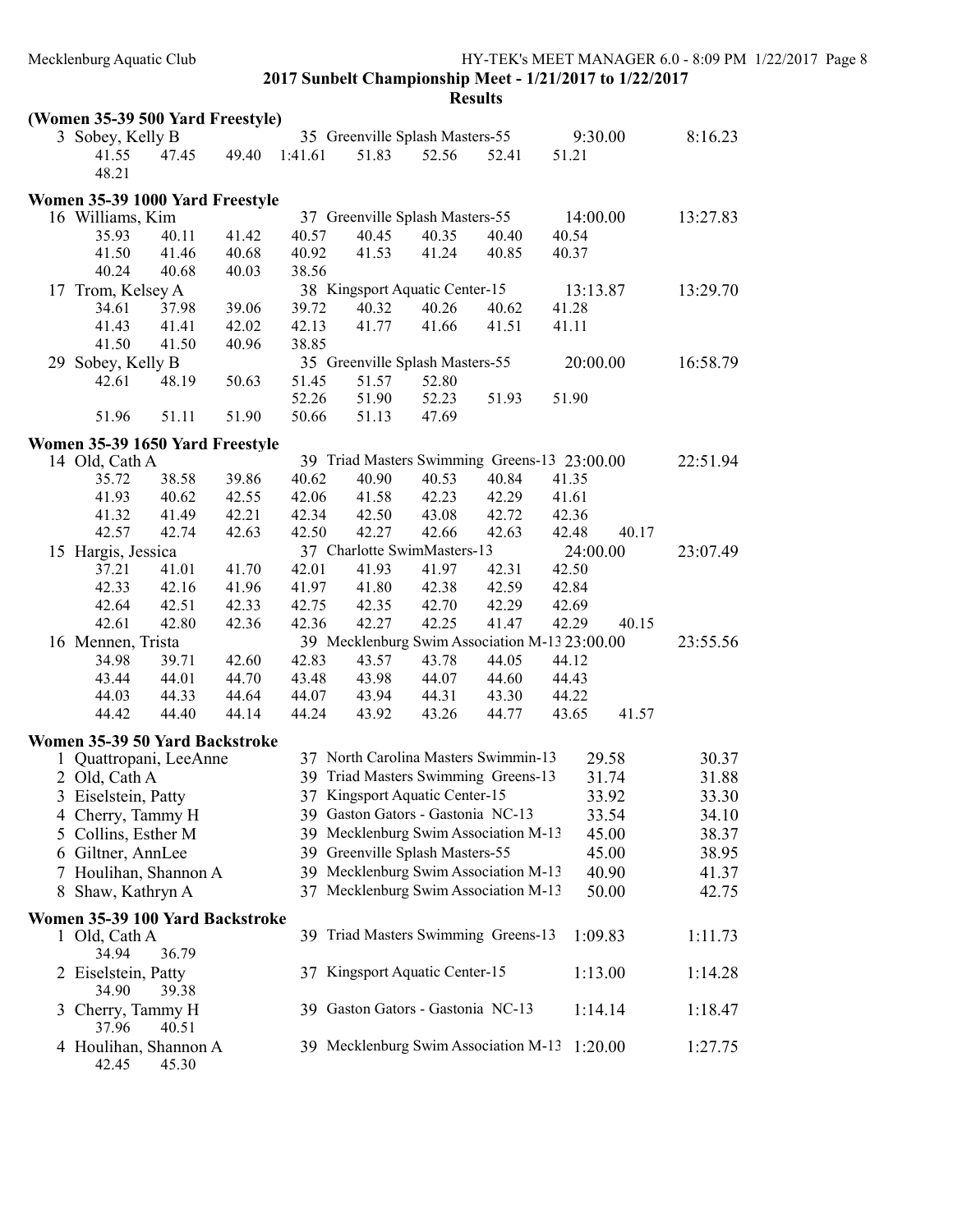|   | Women 35-39 200 Yard Backstroke          |       |       |                                                                         |                |                |
|---|------------------------------------------|-------|-------|-------------------------------------------------------------------------|----------------|----------------|
|   | 1 Old, Cath A<br>40.34<br>37.84          | 40.35 | 38.42 | 39 Triad Masters Swimming Greens-13                                     | 2:34.62        | 2:36.95        |
|   | 2 Trom, Kelsey A<br>38.55<br>40.92       | 40.82 | 40.06 | 38 Kingsport Aquatic Center-15                                          | 2:36.85        | 2:40.35        |
|   | Women 35-39 50 Yard Breaststroke         |       |       |                                                                         |                |                |
|   | 1 Koeppel, Brooke L                      |       |       | 38 SwimMAC Masters - Charlotte-13                                       | 33.54          | 34.18          |
|   | 2 Stump, Karen M<br>3 Williams, Kim      |       |       | 38 North Carolina Masters Swimmin-13<br>37 Greenville Splash Masters-55 | 33.53<br>41.30 | 34.30<br>40.55 |
|   | 4 Sobey, Kelly B                         |       |       | 35 Greenville Splash Masters-55                                         | 1:00.00        | 47.77          |
|   | Women 35-39 100 Yard Breaststroke        |       |       |                                                                         |                |                |
|   | 1 Koeppel, Brooke L<br>35.32<br>39.39    |       |       | 38 SwimMAC Masters - Charlotte-13                                       | 1:12.29        | 1:14.71        |
|   | 2 Stump, Karen M<br>35.88<br>39.93       |       |       | 38 North Carolina Masters Swimmin-13                                    | 1:15.00        | 1:15.81        |
|   | 3 Old, Cath A<br>47.38<br>43.60          |       |       | 39 Triad Masters Swimming Greens-13                                     | 1:35.00        | 1:30.98        |
|   | Women 35-39 200 Yard Breaststroke        |       |       |                                                                         |                |                |
|   | 1 Koeppel, Brooke L<br>37.29<br>41.77    | 41.65 | 40.49 | 38 SwimMAC Masters - Charlotte-13                                       | 2:39.92        | 2:41.20        |
|   | 2 Old, Cath A                            |       |       | 39 Triad Masters Swimming Greens-13                                     | 3:25.00        | 3:17.92        |
|   | 50.29<br>44.06                           | 52.85 | 50.72 |                                                                         |                |                |
|   | Women 35-39 50 Yard Butterfly            |       |       |                                                                         |                |                |
|   | 1 Stump, Karen M                         |       |       | 38 North Carolina Masters Swimmin-13                                    | 27.51          | 28.34          |
|   | 2 Eiselstein, Patty<br>3 Cherry, Tammy H |       |       | 37 Kingsport Aquatic Center-15<br>39 Gaston Gators - Gastonia NC-13     | 35.00<br>32.74 | 32.80<br>34.04 |
|   | Women 35-39 100 Yard Butterfly           |       |       |                                                                         |                |                |
|   | 1 Stump, Karen M<br>29.76<br>33.91       |       |       | 38 North Carolina Masters Swimmin-13                                    | 1:03.03        | 1:03.67        |
|   | 2 Hargis, Jessica<br>46.81<br>41.26      |       |       | 37 Charlotte SwimMasters-13                                             | 2:00.00        | 1:28.07        |
|   | <b>Women 35-39 100 Yard IM</b>           |       |       |                                                                         |                |                |
|   | 1 Stump, Karen M<br>29.82<br>35.98       |       |       | 38 North Carolina Masters Swimmin-13                                    | 1:04.79        | 1:05.80        |
|   | 2 Koeppel, Brooke L<br>34.08 36.72       |       |       | 38 SwimMAC Masters - Charlotte-13                                       | 1:09.43        | 1:10.80        |
|   | 3 Eiselstein, Patty<br>32.37<br>41.68    |       |       | 37 Kingsport Aquatic Center-15                                          | 1:13.00        | 1:14.05        |
|   | 4 Williams, Kim<br>36.45<br>41.44        |       |       | 37 Greenville Splash Masters-55                                         | 1:21.01        | 1:17.89        |
|   | 5 Hargis, Jessica<br>37.64<br>43.60      |       |       | 37 Charlotte SwimMasters-13                                             | 1:40.00        | 1:21.24        |
| 6 | Trom, Kelsey A<br>38.21<br>44.09         |       |       | 38 Kingsport Aquatic Center-15                                          | 2:25.00        | 1:22.30        |
|   | 7 Collins, Esther M<br>37.24<br>46.55    |       |       | 39 Mecklenburg Swim Association M-13                                    | 1:40.00        | 1:23.79        |
|   | 8 Houlihan, Shannon A<br>40.65<br>46.63  |       |       | 39 Mecklenburg Swim Association M-13                                    | 1:22.00        | 1:27.28        |
|   | 9 Giltner, AnnLee<br>42.34<br>47.86      |       |       | 39 Greenville Splash Masters-55                                         | 1:49.00        | 1:30.20        |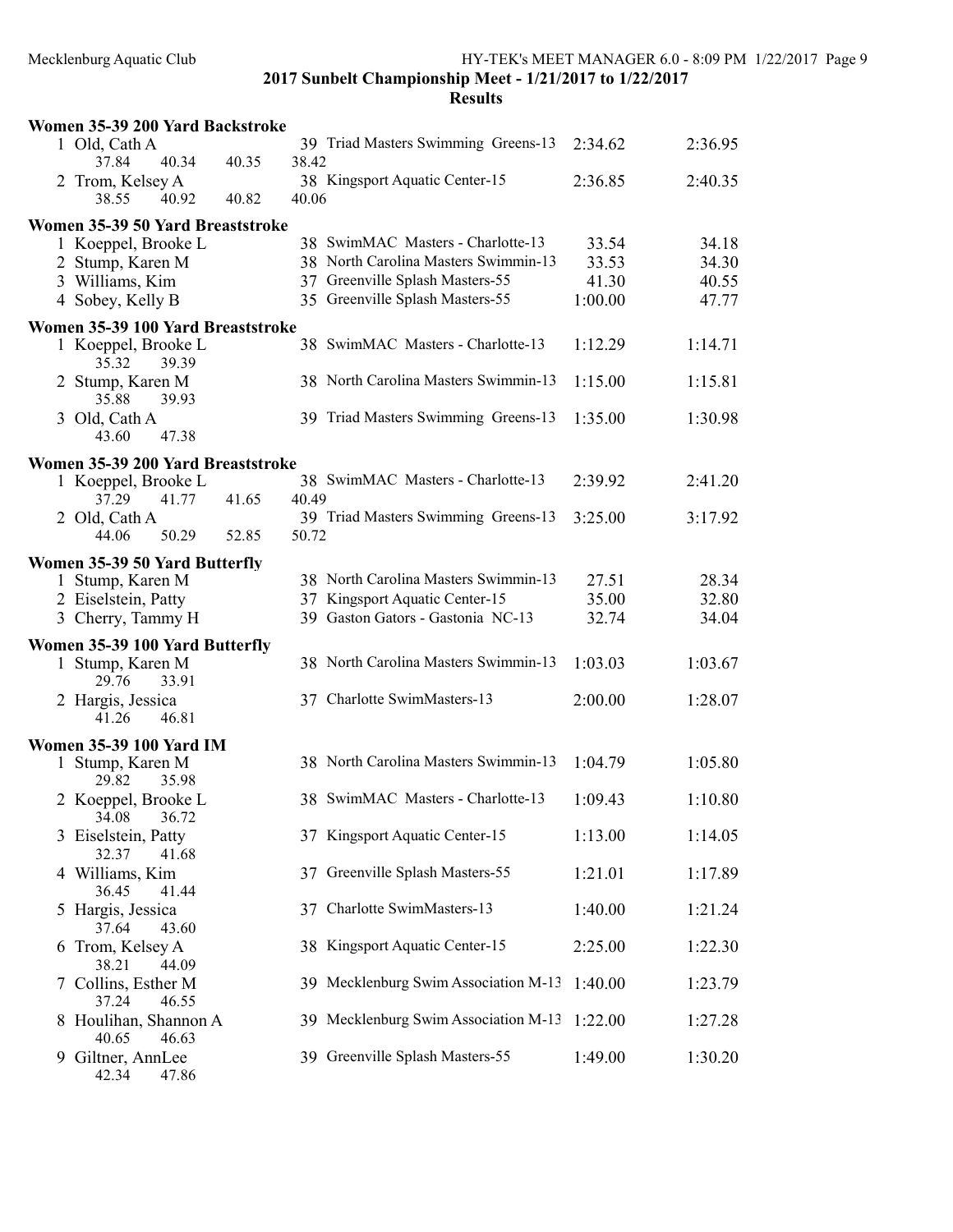# Results

# (Women 35-39 100 Yard IM)

| 10 Shaw, Kathryn A<br>44.12<br>52.78     |                | 37 Mecklenburg Swim Association M-13 1:43.00 |         | 1:36.90 |
|------------------------------------------|----------------|----------------------------------------------|---------|---------|
| Women 40-44 50 Yard Freestyle            |                |                                              |         |         |
| 1 Lindauer, Kerry                        |                | 42 SwimMAC Masters - Charlotte-13            | 24.09   | 24.62   |
| 2 Braun, Erika L                         |                | 44 Raleigh Area Masters-13                   | 23.70   | 24.64   |
| 3 Nelson, Heather B                      |                | 42 Greenville Splash Masters-55              | 28.00   | 25.29   |
| 4 Uhl, Alicia K                          |                | 40 Hawk Masters Uncw-13                      | 25.88   | 25.42   |
| 5 Dunn, Sara                             |                | 44 SwimMAC Masters - Charlotte-13            | 27.53   | 28.39   |
| 6 Kerestes, Jennifer J                   |                | 43 Mecklenburg Swim Association M-13         | 29.90   | 28.78   |
| 7 Frye, Jenni W                          |                | 40 YMCA Seahorse Swim Team - Hick-1          | 29.12   | 29.69   |
| 8 Moore, Meredith                        |                | 43 Mecklenburg Swim Association M-13         | 32.00   | 31.90   |
| 9 Rankin, Alison                         |                | 44 Gaston Gators - Gastonia NC-13            | 31.00   | 32.64   |
| 10 Rankin, Lisa R                        |                | 41 Mecklenburg Swim Association M-13         | 37.00   | 36.44   |
| 11 Abernathy, Carmen M                   |                | 40 Mecklenburg Swim Association M-13         | 36.00   | 36.86   |
| 12 Freeman, Ginnie D                     |                | 41 Greenville Splash Masters-55              | 42.00   | 37.42   |
| 13 Sumwalt, Christa C                    |                | 44 SwimMAC Masters - Charlotte-13            | 40.00   | 38.28   |
| 14 Sherin, Kelly A                       |                | 44 Mecklenburg Swim Association M-13         | 40.00   | 40.25   |
| 15 Morrell, Jen                          | 41             | SwimMAC Masters - Charlotte-13               | 55.00   | 42.72   |
| 16 McKenna, Wendy                        |                | 44 Mecklenburg Swim Association M-13         | 44.00   | 45.97   |
| Women 40-44 100 Yard Freestyle           |                |                                              |         |         |
| 1 Braun, Erika L<br>25.84<br>27.43       |                | 44 Raleigh Area Masters-13                   | 52.50   | 53.27   |
| 2 Lindauer, Kerry<br>26.65<br>27.86      |                | 42 SwimMAC Masters - Charlotte-13            | 52.03   | 54.51   |
| 3 Uhl, Alicia K<br>26.35<br>28.50        |                | 40 Hawk Masters Uncw-13                      | 56.56   | 54.85   |
| 4 Kerestes, Jennifer J<br>30.71<br>32.49 |                | 43 Mecklenburg Swim Association M-13         | 1:05.00 | 1:03.20 |
| 5 Dunn, Sara<br>30.96<br>34.48           |                | 44 SwimMAC Masters - Charlotte-13            | 1:01.43 | 1:05.44 |
| 6 Moore, Meredith<br>33.78<br>35.42      |                | 43 Mecklenburg Swim Association M-13         | 1:15.00 | 1:09.20 |
| 7 Rankin, Alison<br>33.68<br>37.48       |                | 44 Gaston Gators - Gastonia NC-13            | 1:09.03 | 1:11.16 |
| 8 Braden, Jennifer A<br>45.42<br>38.89   |                | 42 SwimMAC Masters - Charlotte-13            | 1:50.00 | 1:24.31 |
| 9 Abernathy, Carmen M<br>41.84<br>43.50  |                | 40 Mecklenburg Swim Association M-13 1:20.00 |         | 1:25.34 |
| 10 Sumwalt, Christa C<br>41.55<br>47.09  |                | 44 SwimMAC Masters - Charlotte-13            | 1:30.00 | 1:28.64 |
| Women 40-44 200 Yard Freestyle           |                |                                              |         |         |
| 1 Braun, Erika L                         |                | 44 Raleigh Area Masters-13                   | 1:56.00 | 2:00.33 |
| 26.93<br>29.79                           | 31.02<br>32.59 |                                              |         |         |
| 2 Rankin, Alison                         |                | 44 Gaston Gators - Gastonia NC-13            | 2:31.44 | 2:35.88 |
| 34.50<br>39.01                           | 41.28<br>41.09 |                                              |         |         |
| 3 Prior, Amy R                           |                | 41 Mecklenburg Swim Association M-13 2:20.45 |         | 2:40.06 |
| 36.68<br>40.27                           | 41.66<br>41.45 |                                              |         |         |
| 4 Moore, Meredith                        |                | 43 Mecklenburg Swim Association M-13 3:00.00 |         | 2:40.95 |
| 36.24<br>41.30                           | 42.91<br>40.50 |                                              |         |         |
| 5 Rankin, Lisa R<br>40.17<br>45.87       | 47.82<br>47.40 | 41 Mecklenburg Swim Association M-13 3:10.00 |         | 3:01.26 |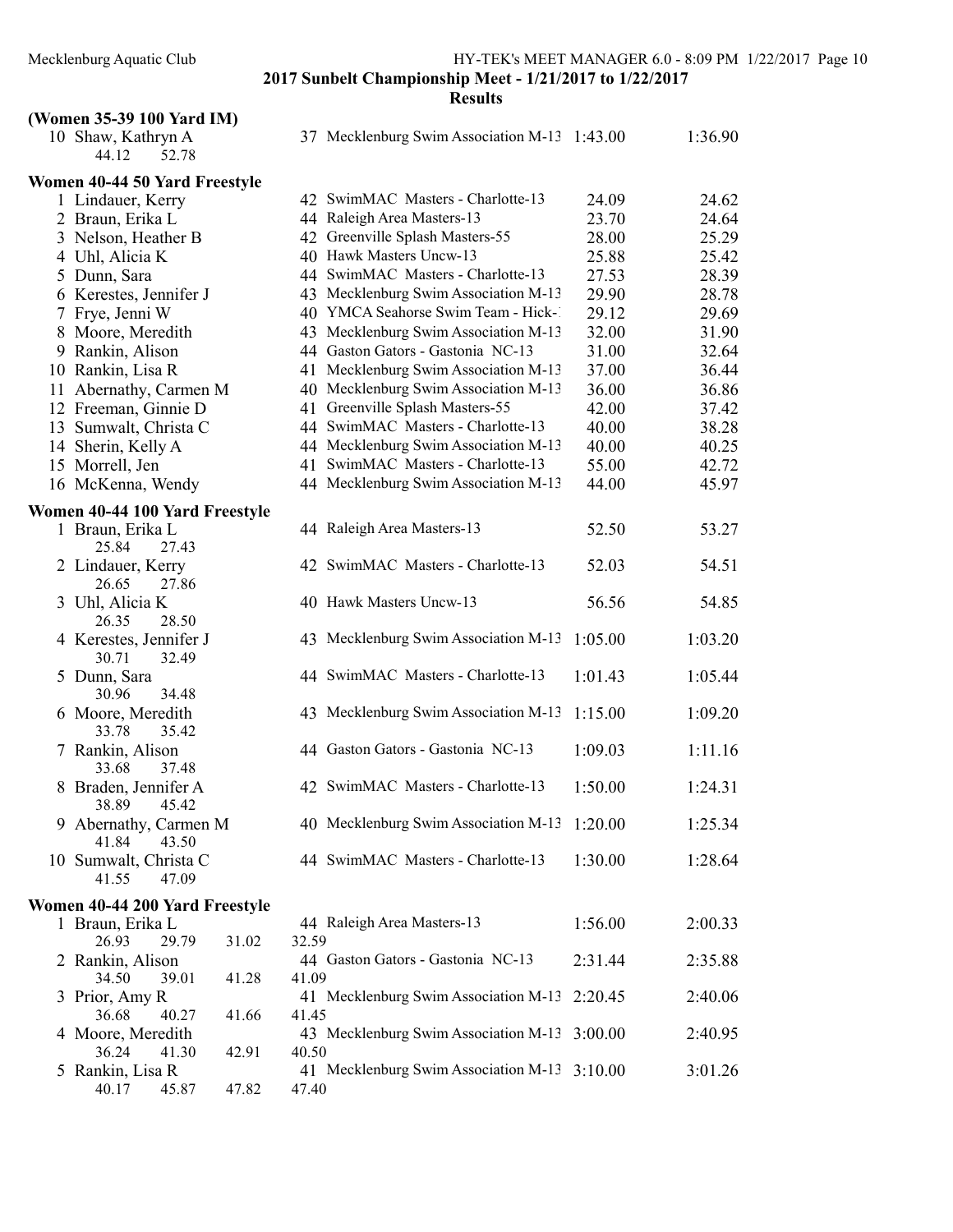|    | (Women 40-44 200 Yard Freestyle)                    |                |                                                                      |          |
|----|-----------------------------------------------------|----------------|----------------------------------------------------------------------|----------|
|    | 6 Abernathy, Carmen M<br>48.54                      |                | 40 Mecklenburg Swim Association M-13 2:58.00<br>53.27                | 3:16.02  |
|    | 43.67<br>7 Sherin, Kelly A                          | 50.54          | 44 Mecklenburg Swim Association M-13 3:30.00                         | 3:16.44  |
|    | 43.10<br>48.95                                      | 51.55          | 52.84                                                                |          |
|    | Women 40-44 500 Yard Freestyle                      |                |                                                                      |          |
|    | 1 Lindauer, Kerry                                   |                | 42 SwimMAC Masters - Charlotte-13<br>5:30.00                         | 5:50.78  |
|    | 29.17<br>33.09                                      | 34.70          | 35.63<br>36.19<br>36.47<br>36.75<br>36.79                            |          |
|    | 36.45<br>35.54                                      |                |                                                                      |          |
|    | 2 Moore, Meredith                                   |                | 43 Mecklenburg Swim Association M-13 7:30.00                         | 7:01.14  |
|    | 41.18<br>36.07                                      | 42.57          | 43.48<br>43.85<br>44.04<br>43.59<br>43.38                            |          |
|    | 42.81<br>40.17                                      |                |                                                                      |          |
|    | Women 40-44 1000 Yard Freestyle                     |                |                                                                      |          |
|    | 22 Moore, Meredith                                  |                | 43 Mecklenburg Swim Association M-13 15:00.00<br>43.71<br>44.48      | 14:24.80 |
|    | 38.10<br>42.27<br>43.94<br>44.25                    | 43.20<br>43.87 | 43.82<br>43.61<br>43.81<br>43.63<br>44.28<br>43.74<br>43.60<br>44.21 |          |
|    | 43.04<br>43.31                                      | 42.87          | 41.06                                                                |          |
|    |                                                     |                |                                                                      |          |
|    | Women 40-44 50 Yard Backstroke<br>1 Lindauer, Kerry |                | 42 SwimMAC Masters - Charlotte-13<br>29.76                           | 28.78    |
|    | 2 Nelson, Heather B                                 |                | 42 Greenville Splash Masters-55<br>31.50                             | 29.91    |
|    | 3 Uhl, Alicia K                                     |                | 40 Hawk Masters Uncw-13<br>31.11                                     | 30.63    |
|    | 4 Lindquist, Carrie T                               |                | 41 Gaston Gators - Gastonia NC-13<br>32.92                           | 33.47    |
|    | 5 Kerestes, Jennifer J                              |                | 43 Mecklenburg Swim Association M-13<br>34.00                        | 33.55    |
|    | 6 Dunn, Sara                                        |                | 44 SwimMAC Masters - Charlotte-13<br>35.00                           | 35.04    |
|    | 7 Fisher, Heather L                                 |                | 44 Mecklenburg Swim Association M-13<br>36.00                        | 35.98    |
|    | 8 Prior, Amy R                                      |                | 41 Mecklenburg Swim Association M-13<br>33.47                        | 37.33    |
|    | 9 Freeman, Ginnie D                                 |                | 41 Greenville Splash Masters-55<br>43.00                             | 41.26    |
|    | 10 Moore, Meredith                                  |                | 43 Mecklenburg Swim Association M-13<br>50.00                        | 42.81    |
| 11 | Sumwalt, Christa C                                  |                | 44 SwimMAC Masters - Charlotte-13<br>50.00                           | 48.21    |
|    | 12 Fisher, Reita N                                  |                | 42 Mecklenburg Swim Association M-13<br>52.02                        | 51.45    |
|    | 13 McKenna, Wendy                                   |                | 44 Mecklenburg Swim Association M-13<br>50.00                        | 1:02.73  |
|    | Women 40-44 100 Yard Backstroke                     |                |                                                                      |          |
|    | 1 Lindquist, Carrie T                               |                | 41 Gaston Gators - Gastonia NC-13<br>1:12.00                         | 1:09.27  |
|    | 34.09<br>35.18                                      |                |                                                                      |          |
|    | 2 Kerestes, Jennifer J                              |                | 43 Mecklenburg Swim Association M-13<br>1:17.00                      | 1:13.04  |
|    | 36.19<br>36.85                                      |                |                                                                      |          |
|    | 3 Fisher, Heather L                                 |                | 44 Mecklenburg Swim Association M-13 1:18.00                         | 1:19.81  |
|    | 39.69<br>40.12                                      |                |                                                                      |          |
|    | 4 Prior, Amy R<br>40.68<br>42.66                    |                | 41 Mecklenburg Swim Association M-13<br>1:15.22                      | 1:23.34  |
|    | 5 Rankin, Alison                                    |                | 44 Gaston Gators - Gastonia NC-13<br>1:24.73                         | 1:25.28  |
|    | 41.31<br>43.97                                      |                |                                                                      |          |
|    | 6 Fisher, Reita N                                   |                | 42 Mecklenburg Swim Association M-13<br>1:55.58                      | 2:04.92  |
|    | Women 40-44 200 Yard Backstroke                     |                |                                                                      |          |
|    | 1 Lindquist, Carrie T                               |                | 41 Gaston Gators - Gastonia NC-13<br>2:43.12                         | 2:31.84  |
|    | 36.44<br>38.03                                      | 38.84          | 38.53                                                                |          |
|    | 2 Prior, Amy R                                      |                | 41 Mecklenburg Swim Association M-13 2:40.15                         | 2:55.29  |
|    | 40.15<br>43.09                                      | 45.84          | 46.21                                                                |          |
|    | Women 40-44 50 Yard Breaststroke                    |                |                                                                      |          |
|    | 1 Braun, Erika L                                    |                | 44 Raleigh Area Masters-13<br>32.00                                  | 32.00    |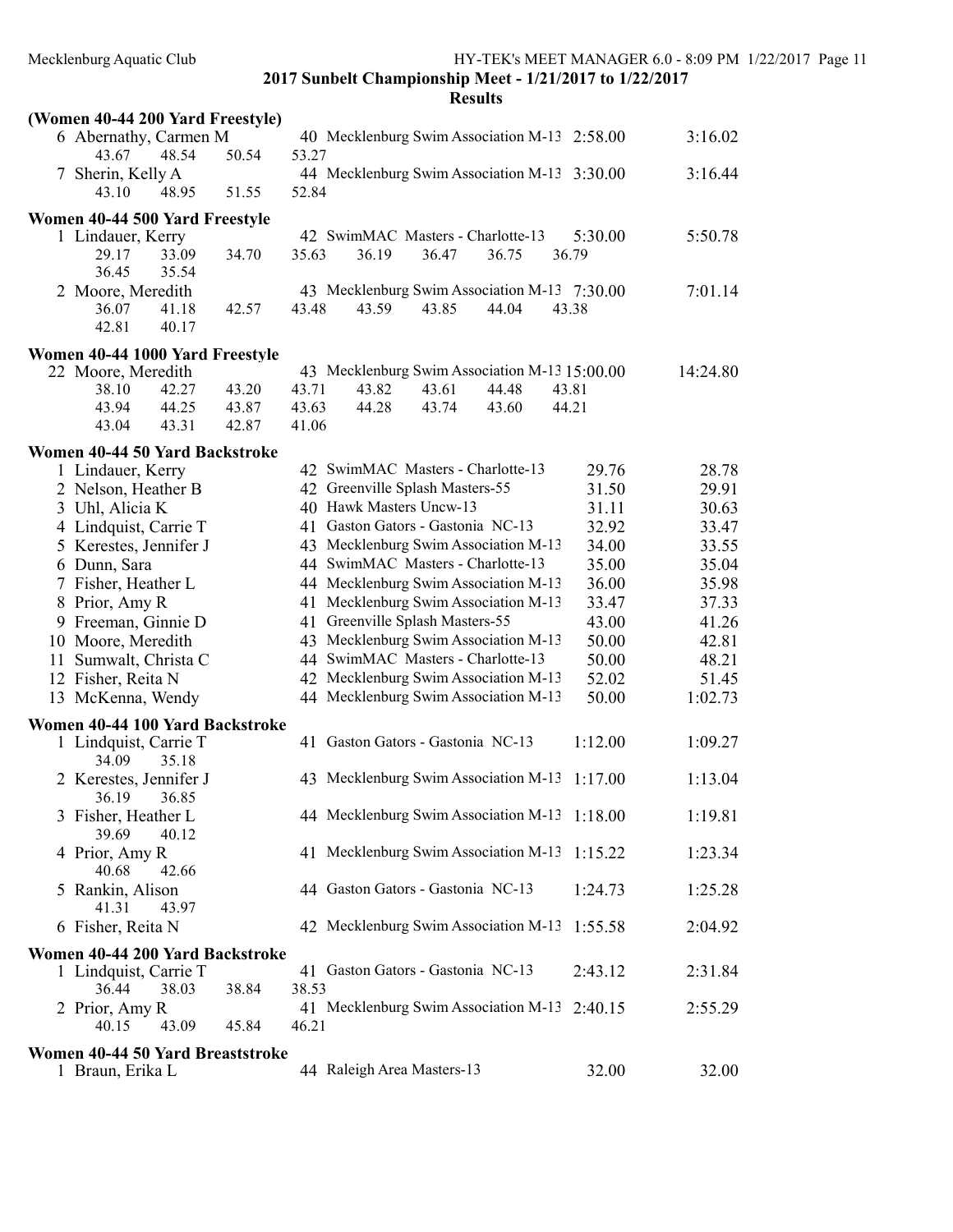#### Results

| (Women 40-44 50 Yard Breaststroke) |  |  |  |  |  |
|------------------------------------|--|--|--|--|--|
|------------------------------------|--|--|--|--|--|

|   | $0.0001$ $0.001$ $0.001$ $0.0001$ $0.0001$         |         |                                                                           |                |                |
|---|----------------------------------------------------|---------|---------------------------------------------------------------------------|----------------|----------------|
|   | 2 Lindauer, Kerry                                  |         | 42 SwimMAC Masters - Charlotte-13                                         | 30.78          | 32.02          |
|   | 3 Uhl, Alicia K                                    |         | 40 Hawk Masters Uncw-13                                                   | 35.55          | 33.35          |
|   | 4 Dunn, Sara                                       |         | 44 SwimMAC Masters - Charlotte-13                                         | 32.98          | 34.21          |
|   | 5 Lindquist, Carrie T                              |         | 41 Gaston Gators - Gastonia NC-13                                         | 36.90          | 37.03          |
|   | 6 Browning, Amy G                                  |         | 43 Greenville Splash Masters-55                                           | 39.09          | 39.89          |
|   | 7 Braden, Jennifer A                               |         | 42 SwimMAC Masters - Charlotte-13                                         | 1:15.00        | 47.96          |
|   | 8 Moore, Meredith                                  |         | 43 Mecklenburg Swim Association M-13                                      | 1:00.00        | 49.43          |
|   | 9 Fisher, Reita N                                  |         | 42 Mecklenburg Swim Association M-13                                      | 49.72          | 52.35          |
|   | 10 Abernathy, Carmen M                             |         | 40 Mecklenburg Swim Association M-13                                      | 50.00          | 54.22          |
|   | 11 Sumwalt, Christa C                              |         | 44 SwimMAC Masters - Charlotte-13                                         | 1:09.00        | 58.49          |
|   | Women 40-44 100 Yard Breaststroke                  |         |                                                                           |                |                |
|   | 1 Lindauer, Kerry<br>33.30<br>37.17                |         | 42 SwimMAC Masters - Charlotte-13                                         | 1:10.33        | 1:10.47        |
|   | 2 Dunn, Sara<br>33.63<br>37.87                     |         | 44 SwimMAC Masters - Charlotte-13                                         | 1:11.48        | 1:11.50        |
|   | 3 Uhl, Alicia K<br>37.41<br>34.62                  |         | 40 Hawk Masters Uncw-13                                                   | 1:13.13        | 1:12.03        |
|   | 4 Frye, Jenni W<br>44.46<br>40.14                  |         | 40 YMCA Seahorse Swim Team - Hick-1                                       | 1:23.31        | 1:24.60        |
|   | 5 Browning, Amy G<br>41.69<br>44.44                |         | 43 Greenville Splash Masters-55                                           | 1:29.09        | 1:26.13        |
|   | 6 Freeman, Ginnie D<br>46.44<br>50.88              |         | 41 Greenville Splash Masters-55                                           | 1:40.00        | 1:37.32        |
|   | 7 Fisher, Reita N<br>51.68<br>1:03.75              |         | 42 Mecklenburg Swim Association M-13                                      | 1:51.41        | 1:55.43        |
|   | Women 40-44 200 Yard Breaststroke                  |         |                                                                           |                |                |
|   | 1 Uhl, Alicia K                                    |         | 40 Hawk Masters Uncw-13                                                   | 2:36.36        | 2:39.91        |
|   | 37.94<br>40.89<br>40.96                            | 40.12   |                                                                           |                |                |
|   | 2 Dunn, Sara                                       |         | 44 SwimMAC Masters - Charlotte-13                                         | 2:38.14        | 2:43.02        |
|   | 36.91<br>41.61<br>42.06                            | 42.44   |                                                                           |                |                |
|   | 3 Browning, Amy G                                  |         | 43 Greenville Splash Masters-55                                           | 3:06.09        | 3:11.08        |
|   | 43.68<br>48.52<br>49.51                            | 49.37   |                                                                           |                |                |
|   | 4 Fisher, Reita N<br>54.90 1:04.26<br>1:10.44      | 1:11.40 | 42 Mecklenburg Swim Association M-13 3:20.00                              |                | 4:21.00        |
|   |                                                    |         |                                                                           |                |                |
|   | Women 40-44 50 Yard Butterfly                      |         | 44 Raleigh Area Masters-13                                                | 25.15          | 26.19          |
|   | 1 Braun, Erika L<br>Uhl, Alicia K                  |         | 40 Hawk Masters Uncw-13                                                   |                |                |
| 2 |                                                    | 42      | SwimMAC Masters - Charlotte-13                                            | 28.77<br>26.28 | 27.68<br>27.72 |
|   | 3 Lindauer, Kerry                                  |         | Gaston Gators - Gastonia NC-13                                            |                |                |
|   | 4 Lindquist, Carrie T                              | 41      |                                                                           | 30.27          | 30.59          |
|   | 5 Kerestes, Jennifer J                             |         | 43 Mecklenburg Swim Association M-13<br>SwimMAC Masters - Charlotte-13    | 34.00          | 33.11          |
|   | 6 Dunn, Sara                                       | 44      |                                                                           | 35.00          | 33.21          |
|   | 7 Fisher, Heather L                                |         | 44 Mecklenburg Swim Association M-13                                      | 32.00          | 33.48          |
|   | 8 Browning, Amy G                                  | 43      | Greenville Splash Masters-55                                              | 37.09          | 36.25          |
|   | 9 Moore, Meredith                                  | 43      | Mecklenburg Swim Association M-13                                         | 45.00          | 37.85          |
|   | 10 Prior, Amy R                                    |         | 41 Mecklenburg Swim Association M-13<br>42 SwimMAC Masters - Charlotte-13 | 35.54          | 38.87          |
|   | 11 Braden, Jennifer A                              |         |                                                                           | 1:00.00        | 44.56          |
|   | 12 Abernathy, Carmen M                             |         | 40 Mecklenburg Swim Association M-13                                      | 41.00          | 50.62          |
|   | Women 40-44 100 Yard Butterfly<br>1 Braun, Erika L |         |                                                                           |                |                |
|   |                                                    |         | 44 Raleigh Area Masters-13                                                | 58.00          | 59.43          |

27.09 32.34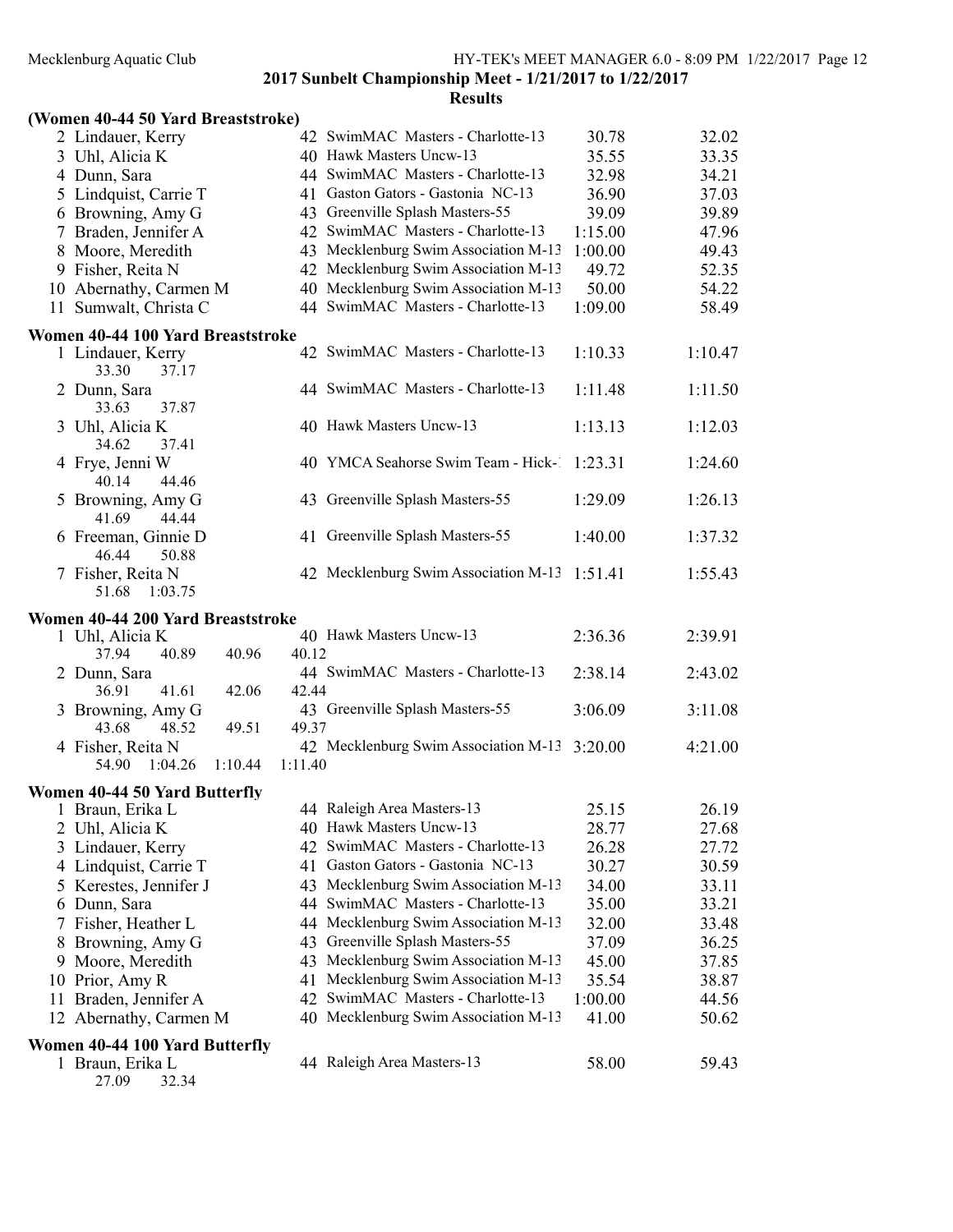|    | (Women 40-44 100 Yard Butterfly)                        |       |                                                                   |                |                |
|----|---------------------------------------------------------|-------|-------------------------------------------------------------------|----------------|----------------|
|    | 2 Uhl, Alicia K                                         |       | 40 Hawk Masters Uncw-13                                           | 1:02.33        | 1:01.16        |
|    | 29.03<br>32.13<br>3 Fisher, Heather L<br>42.56<br>36.76 |       | 44 Mecklenburg Swim Association M-13                              | 1:16.00        | 1:19.32        |
|    | <b>Women 40-44 100 Yard IM</b>                          |       |                                                                   |                |                |
|    | 1 Lindauer, Kerry<br>28.48<br>34.41                     |       | 42 SwimMAC Masters - Charlotte-13                                 | 1:01.01        | 1:02.89        |
|    | 2 Uhl, Alicia K<br>29.93<br>33.82                       |       | 40 Hawk Masters Uncw-13                                           | 1:04.04        | 1:03.75        |
|    | 3 Nelson, Heather B<br>29.51<br>34.74                   |       | 42 Greenville Splash Masters-55                                   | 1:06.50        | 1:04.25        |
|    | 4 Lindquist, Carrie T<br>32.08<br>37.07                 |       | 41 Gaston Gators - Gastonia NC-13                                 | 1:08.66        | 1:09.15        |
|    | 5 Dunn, Sara<br>33.21<br>37.09                          |       | 44 SwimMAC Masters - Charlotte-13                                 | 1:07.99        | 1:10.30        |
|    | 6 Kerestes, Jennifer J<br>34.01<br>38.96                |       | 43 Mecklenburg Swim Association M-13                              | 1:19.00        | 1:12.97        |
|    | 7 Frye, Jenni W<br>36.20<br>39.36                       |       | 40 YMCA Seahorse Swim Team - Hick-1                               | 1:16.32        | 1:15.56        |
|    | 8 Fisher, Heather L<br>38.13<br>42.31                   |       | 44 Mecklenburg Swim Association M-13                              | 1:20.00        | 1:20.44        |
|    | 9 Prior, Amy R<br>39.88<br>44.05                        |       | 41 Mecklenburg Swim Association M-13                              | 1:20.33        | 1:23.93        |
|    | 10 Moore, Meredith<br>42.73<br>45.24                    |       | 43 Mecklenburg Swim Association M-13                              | 1:30.00        | 1:27.97        |
|    | 11 Freeman, Ginnie D<br>41.25<br>47.61                  |       | 41 Greenville Splash Masters-55                                   | 1:40.00        | 1:28.86        |
|    | 12 Rankin, Lisa R<br>48.24<br>46.96                     |       | 41 Mecklenburg Swim Association M-13                              | 1:38.00        | 1:35.20        |
|    | 13 Abernathy, Carmen M<br>51.61<br>53.71                |       | 40 Mecklenburg Swim Association M-13                              | 1:42.00        | 1:45.32        |
|    | 14 Morrell, Jen<br>50.27 1:01.43                        |       | 41 SwimMAC Masters - Charlotte-13                                 | 2:05.00        | 1:51.70        |
|    |                                                         |       |                                                                   |                |                |
|    | Women 40-44 400 Yard IM<br>1 Uhl, Alicia K              |       | 40 Hawk Masters Uncw-13                                           | 5:05.05        | 4:51.72        |
|    | 30.95<br>33.83<br>41.04                                 | 41.52 | 40.71<br>40.98<br>32.10                                           | 30.59          |                |
|    | Women 45-49 50 Yard Freestyle                           |       |                                                                   |                |                |
|    | 1 Holland, Amy S                                        |       | 45 SwimMAC Masters - Charlotte-13                                 | 25.10          | 25.59          |
|    | 2 Buckley-Kornatz, Jennifer A                           | 45    | <b>Enfinity Aquatic Club-13</b>                                   | 26.71          | 27.20          |
|    | 3 Maycock, Cary W                                       | 48    | Enfinity Aquatic Club-13                                          | 28.89          | 28.89          |
|    | 4 Kennedy, Laura                                        | 48    | YMCA Seahorse Swim Team - Hick-1                                  | 29.51          | 29.53          |
| 5  | Mayers, Kirsten B                                       | 48    | Mecklenburg Swim Association M-13                                 | 34.00          | 30.62          |
|    | 6 Haruta, Deborah Martel                                | 49    | Charlotte SwimMasters-13                                          | 32.06          | 31.65          |
| 7  | Carter, Eddie C                                         | 45    | SwimMAC Masters - Charlotte-13                                    | 30.32          | 32.64          |
|    | 8 Marshall, Sue D                                       |       | 48 SwimMAC Masters - Charlotte-13                                 | 34.00          | 33.85          |
|    | 9 Fricano, Laura                                        |       | 45 Mecklenburg Swim Association M-13                              | 34.00          | 35.64          |
|    | 10 Paschall, Katie                                      | 48.   | Gaston Gators - Gastonia NC-13<br>46 YMCA Of the Triangle Area-13 | 39.97          | 37.10          |
| 11 | Gratsou-Zodl, Violetta<br>12 Asby, Sarah E              |       | 46 Mecklenburg Swim Association M-13                              | 40.19<br>35.50 | 37.22<br>37.45 |
|    | 13 Whitt, Shandra B                                     |       | 49 North Carolina Masters Swimmin-13                              | 38.00          | 37.94          |
|    | 14 Giesber, Jennifer C                                  |       | 46 Mecklenburg Swim Association M-13                              | 40.00          | 38.57          |
|    |                                                         |       |                                                                   |                |                |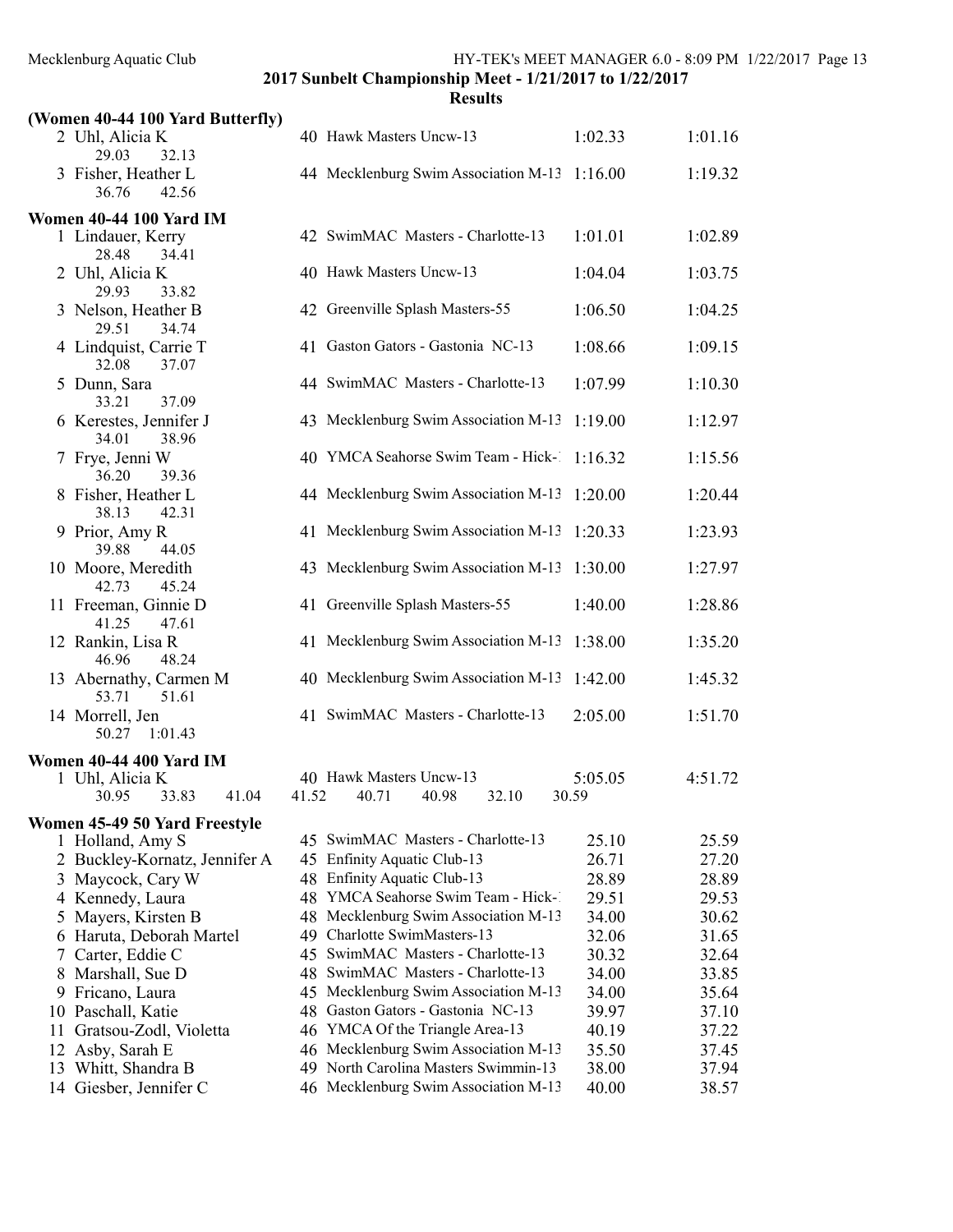| (Women 45-49 50 Yard Freestyle)                 |       |         |                                            |       |                                              |                  |         |
|-------------------------------------------------|-------|---------|--------------------------------------------|-------|----------------------------------------------|------------------|---------|
| 15 Hernandez, Beth                              |       |         | 45 Uc13-13                                 |       |                                              | 51.00            | 38.77   |
| 16 Szempruch, Heidi P                           |       |         |                                            |       | 45 Mecklenburg Swim Association M-13         | 48.00            | 43.81   |
| 17 Morris, Caren                                |       |         |                                            |       | 49 Mecklenburg Swim Association M-13         | 42.00            | 45.07   |
| Women 45-49 100 Yard Freestyle                  |       |         |                                            |       |                                              |                  |         |
| 1 Holland, Amy S<br>26.63<br>29.43              |       |         |                                            |       | 45 SwimMAC Masters - Charlotte-13            | 56.00            | 56.06   |
| 2 Buckley-Kornatz, Jennifer A<br>28.72<br>32.03 |       |         | 45 Enfinity Aquatic Club-13                |       |                                              | 1:00.23          | 1:00.75 |
| 3 Gass, Melissa<br>30.03<br>34.20               |       |         |                                            |       | 48 SwimMAC Masters - Charlotte-13            | 1:03.50          | 1:04.23 |
| 4 Rhodes, JerrieLynn<br>31.85<br>34.82          |       |         |                                            |       | 49 SwimMAC Masters - Charlotte-13            | 1:03.49          | 1:06.67 |
| 5 Wall, Janet E<br>34.45<br>37.38               |       |         |                                            |       | 48 SwimMAC Masters - Charlotte-13            | 1:10.93          | 1:11.83 |
| 6 Holden, Maureen H<br>34.97<br>37.17           |       |         |                                            |       | 47 SwimMAC Masters - Charlotte-13            | 1:10.00          | 1:12.14 |
| 7 Keisler, Theresa<br>37.37<br>39.58            |       |         |                                            |       | 45 SwimMAC Masters - Charlotte-13            | 1:30.99          | 1:16.95 |
| 8 Gratsou-Zodl, Violetta<br>41.16<br>42.49      |       |         | 46 YMCA Of the Triangle Area-13            |       |                                              | 1:24.00          | 1:23.65 |
| 9 Asby, Sarah E<br>40.09<br>45.75               |       |         |                                            |       | 46 Mecklenburg Swim Association M-13         | 1:30.00          | 1:25.84 |
| 10 Szempruch, Heidi P<br>47.28<br>53.32         |       |         |                                            |       | 45 Mecklenburg Swim Association M-13         | 1:54.00          | 1:40.60 |
| Women 45-49 200 Yard Freestyle                  |       |         |                                            |       |                                              |                  |         |
| 1 Holland, Amy S                                |       |         |                                            |       | 45 SwimMAC Masters - Charlotte-13            | 2:06.00          | 2:07.37 |
| 28.32<br>31.44                                  | 33.44 | 34.17   |                                            |       |                                              |                  |         |
| 2 Ballenger, Angie<br>31.52<br>34.41            | 35.58 | 35.43   | 47 Gaston Gators - Gastonia NC-13          |       |                                              | 2:19.50          | 2:16.94 |
| 3 Maycock, Cary W                               |       |         | 48 Enfinity Aquatic Club-13                |       |                                              | 2:19.54          | 2:21.85 |
| 32.83<br>35.71                                  | 36.86 | 36.45   |                                            |       |                                              |                  |         |
| 4 Kennedy, Laura<br>33.10<br>36.45              | 39.02 | 37.66   |                                            |       | 48 YMCA Seahorse Swim Team - Hick- 2:27.78   |                  | 2:26.23 |
| 5 Hernandez, Beth                               |       |         | 45 Uc13-13                                 |       |                                              | 3:14.00          | 3:07.84 |
| 42.69<br>47.75                                  | 49.76 | 47.64   |                                            |       |                                              |                  |         |
| 6 Asby, Sarah E<br>49.33                        |       |         |                                            |       | 46 Mecklenburg Swim Association M-13 3:00.00 |                  | 3:08.89 |
| 41.75<br>7 Szempruch, Heidi P                   | 50.43 | 47.38   |                                            |       | 45 Mecklenburg Swim Association M-13 3:55.00 |                  | 3:45.12 |
| 55.56<br>45.14                                  | 59.88 | 1:04.54 |                                            |       |                                              |                  |         |
| Women 45-49 500 Yard Freestyle                  |       |         |                                            |       |                                              |                  |         |
| 1 Rudisill, Kamie M                             |       |         | 47 Charlotte SwimMasters-13                |       |                                              | 6:17.28          | 6:06.09 |
| 33.95<br>36.57                                  | 37.23 | 37.31   | 37.30                                      | 37.44 | 37.32                                        | 37.21            |         |
| 36.86<br>34.90                                  |       |         |                                            |       |                                              |                  |         |
| 2 Ballenger, Angie<br>33.22<br>35.92            | 36.81 | 37.31   | 47 Gaston Gators - Gastonia NC-13<br>37.38 | 37.08 | 37.68                                        | 6:33.15<br>37.53 | 6:07.53 |
| 37.09<br>37.51                                  |       |         |                                            |       |                                              |                  |         |
| 3 Lifer, Elizabeth L                            |       |         | 46 Uc13-13                                 |       |                                              | 6:30.00          | 6:24.68 |
| 35.92<br>38.15                                  | 38.31 | 38.76   | 38.92                                      | 38.68 | 39.15                                        | 39.11            |         |
| 38.99<br>38.69<br>4 Carter, Eddie C             |       |         |                                            |       | 45 SwimMAC Masters - Charlotte-13            | 6:40.32          | 6:27.90 |
| 34.57<br>38.18                                  | 38.78 | 40.45   | 40.00                                      | 39.57 | 39.65                                        | 39.25            |         |
| 39.52<br>37.93                                  |       |         |                                            |       |                                              |                  |         |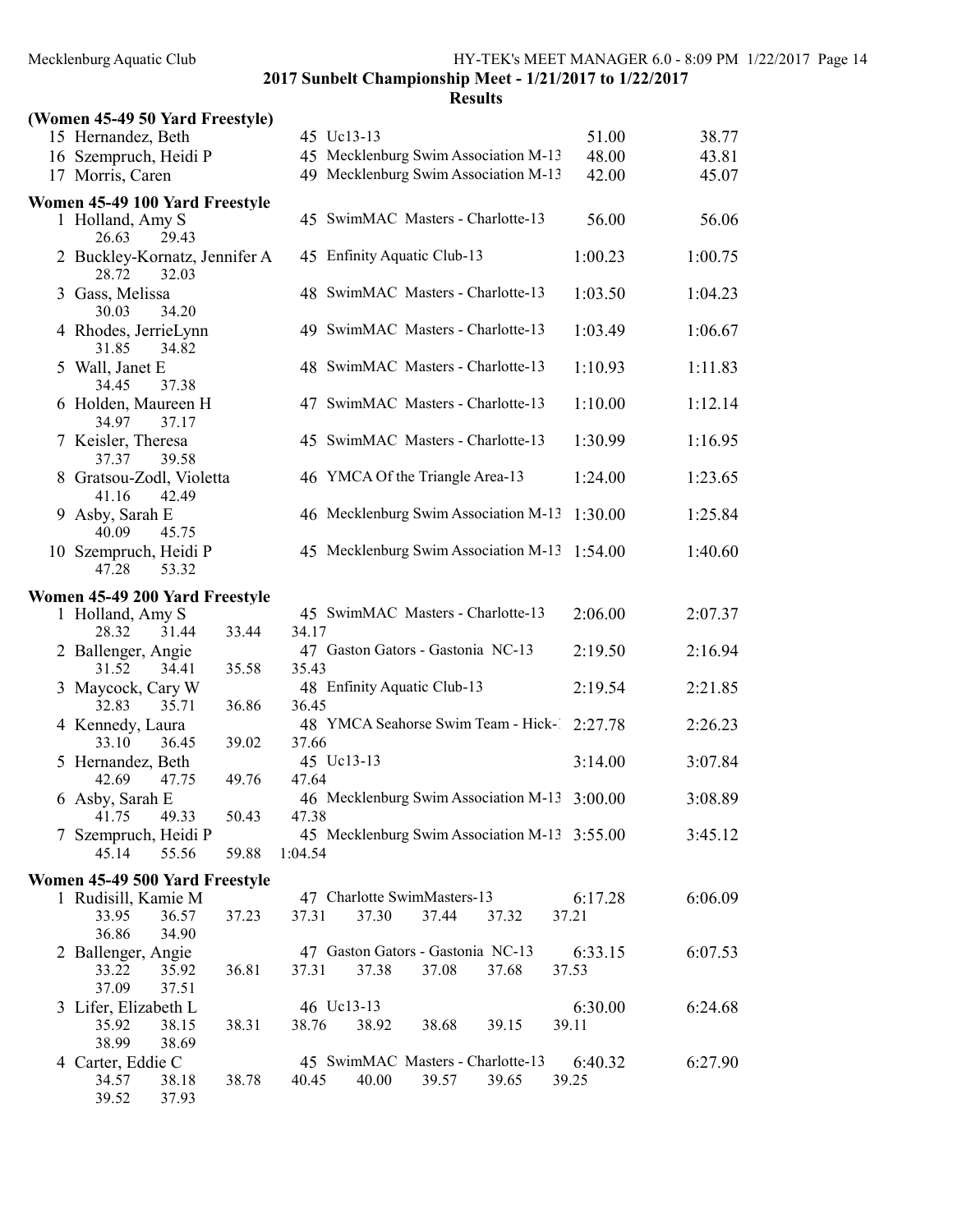#### Results

| (Women 45-49 500 Yard Freestyle) |                                                      |  |  |
|----------------------------------|------------------------------------------------------|--|--|
|                                  | $\mathcal{L}$ Define $\mathcal{L}$ and $\mathcal{L}$ |  |  |

39.72 41.35

| (1)                                    |                |       |       |                                 |       |                                                       |                  |          |       |
|----------------------------------------|----------------|-------|-------|---------------------------------|-------|-------------------------------------------------------|------------------|----------|-------|
| 5 Fricano, Laura<br>37.78              | 43.49          | 46.38 | 47.34 | 48.02                           | 48.28 | 45 Mecklenburg Swim Association M-13 7:34.00<br>48.02 | 48.20            | 7:41.93  |       |
| 47.95<br>6 Roberts, Connie<br>41.89    | 46.47<br>46.02 | 47.37 | 47.18 | 46.99                           | 47.23 | 49 SwimMAC Masters - Charlotte-13<br>46.90            | 8:30.45<br>47.14 | 7:42.18  |       |
| 46.46                                  | 45.00          |       |       |                                 |       |                                                       |                  |          |       |
| 7 Asby, Sarah E                        |                |       | 52.15 |                                 | 50.97 | 46 Mecklenburg Swim Association M-13 8:00.00<br>52.21 |                  | 8:27.27  |       |
| 44.77<br>50.57                         | 50.28<br>49.32 | 52.26 |       | 53.07                           |       |                                                       | 51.67            |          |       |
| Women 45-49 1000 Yard Freestyle        |                |       |       |                                 |       |                                                       |                  |          |       |
| 8 Lifer, Elizabeth L                   |                |       |       | 46 Uc13-13                      |       |                                                       | 13:50.00         | 12:57.31 |       |
| 36.37                                  | 38.39          | 38.76 | 39.31 | 39.36                           | 39.17 | 39.27                                                 | 39.12            |          |       |
| 39.01                                  | 39.15          | 38.94 | 38.98 | 38.85                           | 38.84 | 39.13                                                 | 39.21            |          |       |
| 39.04                                  | 39.01          | 38.97 | 38.43 |                                 |       |                                                       |                  |          |       |
| 11 Maycock, Cary W                     |                |       |       | 48 Enfinity Aquatic Club-13     |       |                                                       | 13:10.68         | 13:02.88 |       |
| 34.35                                  | 37.46          | 38.81 | 39.43 | 39.47                           | 39.48 | 39.89                                                 | 39.92            |          |       |
| 40.23                                  | 39.74          | 39.70 | 39.80 | 39.78                           | 39.64 | 39.45                                                 | 39.57            |          |       |
| 39.77                                  | 39.11          | 39.38 | 37.90 |                                 |       |                                                       |                  |          |       |
| 21 Dempsey, Michelle                   |                |       |       |                                 |       | 47 SwimMAC Masters - Charlotte-13                     | 14:28.10         | 14:23.37 |       |
| 39.87                                  | 42.72          | 43.77 | 43.67 | 44.00                           | 43.73 | 44.22                                                 | 44.01            |          |       |
| 43.52                                  | 43.87          | 43.35 | 43.56 | 43.34                           | 44.53 | 43.27                                                 | 43.37            |          |       |
| 43.21                                  | 42.85          | 42.08 | 40.43 |                                 |       |                                                       |                  |          |       |
| 30 Thomas, Christine D                 |                |       |       | 46 Uc13-13                      |       |                                                       | 18:00.00         | 17:10.10 |       |
| 41.25                                  | 47.24          | 51.00 | 52.03 | 50.95                           | 52.85 | 53.24                                                 | 53.72            |          |       |
| 52.01                                  | 52.95          | 52.51 | 53.27 | 52.96                           | 53.20 | 52.50                                                 | 52.52            |          |       |
| 53.07                                  | 52.96          | 52.30 | 47.57 |                                 |       |                                                       |                  |          |       |
| Women 45-49 50 Yard Backstroke         |                |       |       |                                 |       |                                                       |                  |          |       |
| 1 Buckley-Kornatz, Jennifer A          |                |       |       | 45 Enfinity Aquatic Club-13     |       |                                                       | 30.65            |          | 31.07 |
| 2 Nelson, Stephanie A                  |                |       |       | 45 Sailfish Aquatics Masters-13 |       |                                                       | 36.56            |          | 35.12 |
|                                        |                |       |       |                                 |       | 48 Mecklenburg Swim Association M-13                  | 40.00            |          | 35.89 |
| 3 Mayers, Kirsten B                    |                |       |       |                                 |       | 48 YMCA Seahorse Swim Team - Hick-1                   |                  |          |       |
| 4 Kennedy, Laura                       |                |       |       |                                 |       |                                                       | 35.00            |          | 36.22 |
| 5 Maycock, Cary W                      |                |       |       | 48 Enfinity Aquatic Club-13     |       |                                                       | 37.98            |          | 36.23 |
| 6 Jones, Becky L                       |                |       |       |                                 |       | 49 SwimMAC Masters - Charlotte-13                     | 39.31            |          | 37.86 |
| 7 Whitt, Shandra B                     |                |       |       |                                 |       | 49 North Carolina Masters Swimmin-13                  | 42.00            |          | 40.66 |
| 8 Dempsey, Michelle                    |                |       |       |                                 |       | 47 SwimMAC Masters - Charlotte-13                     | 37.00            |          | 41.37 |
| 9 Fricano, Laura                       |                |       |       |                                 |       | 45 Mecklenburg Swim Association M-13                  | 39.00            |          | 42.33 |
| 10 Paschall, Katie                     |                |       |       |                                 |       | 48 Gaston Gators - Gastonia NC-13                     | 45.25            |          | 44.10 |
| 11 Keisler, Theresa                    |                |       |       |                                 |       | 45 SwimMAC Masters - Charlotte-13                     | 45.99            |          | 47.26 |
| 12 Gratsou-Zodl, Violetta              |                |       |       |                                 |       | 46 YMCA Of the Triangle Area-13                       | 51.99            |          | 48.24 |
| Women 45-49 100 Yard Backstroke        |                |       |       |                                 |       |                                                       |                  |          |       |
| 1 Holland, Amy S<br>32.34              | 33.17          |       |       |                                 |       | 45 SwimMAC Masters - Charlotte-13                     | 1:08.00          | 1:05.51  |       |
| 2 Buckley-Kornatz, Jennifer A<br>32.14 | 36.26          |       |       | 45 Enfinity Aquatic Club-13     |       |                                                       | 1:06.55          | 1:08.40  |       |
| 3 Gass, Melissa<br>35.97               | 38.20          |       |       |                                 |       | 48 SwimMAC Masters - Charlotte-13                     | 1:17.00          | 1:14.17  |       |
| 4 Nelson, Stephanie A<br>37.78         | 38.44          |       |       | 45 Sailfish Aquatics Masters-13 |       |                                                       | 1:16.64          | 1:16.22  |       |
| 5 Rhodes, JerrieLynn<br>37.88          | 42.86          |       |       |                                 |       | 49 SwimMAC Masters - Charlotte-13                     | 1:14.12          | 1:20.74  |       |
| 6 Holden, Maureen H                    |                |       |       |                                 |       | 47 SwimMAC Masters - Charlotte-13                     | 1:20.00          | 1:21.07  |       |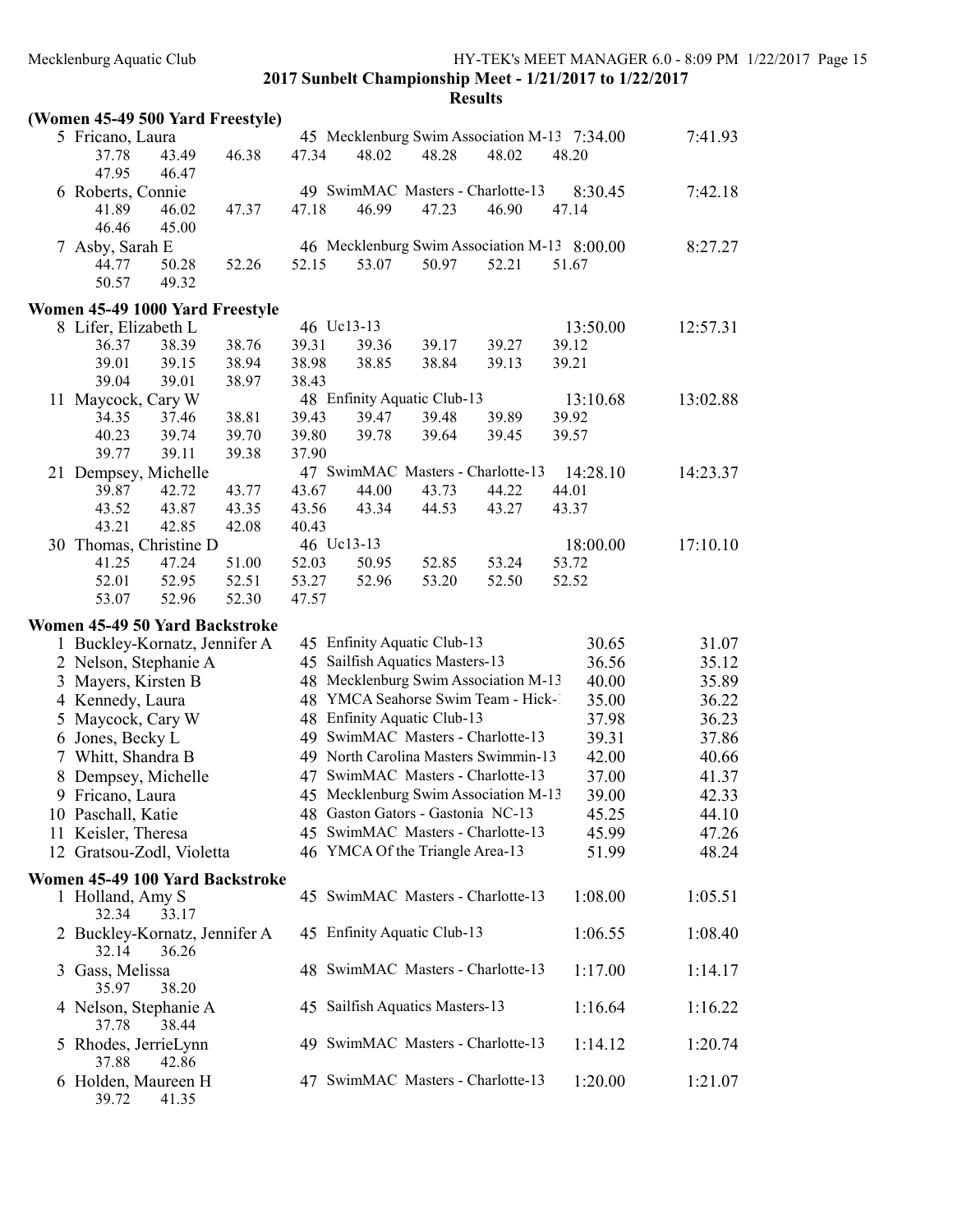| (Women 45-49 100 Yard Backstroke)                        |                                                         |         |         |
|----------------------------------------------------------|---------------------------------------------------------|---------|---------|
| 7 Kennedy, Laura<br>39.27<br>42.39                       | 48 YMCA Seahorse Swim Team - Hick-1 1:17.00             |         | 1:21.66 |
| Women 45-49 200 Yard Backstroke                          |                                                         |         |         |
| 1 Buckley-Kornatz, Jennifer A<br>37.55<br>33.39<br>39.65 | 45 Enfinity Aquatic Club-13<br>40.54                    | 2:30.36 | 2:31.13 |
| 2 Nelson, Stephanie A<br>40.58<br>41.41<br>39.68         | 45 Sailfish Aquatics Masters-13<br>40.85                | 2:44.35 | 2:42.52 |
| Women 45-49 50 Yard Breaststroke                         |                                                         |         |         |
| 1 Ballenger, Angie                                       | 47 Gaston Gators - Gastonia NC-13                       | 36.04   | 36.49   |
| 2 Gass, Melissa                                          | 48 SwimMAC Masters - Charlotte-13                       | 38.00   | 36.90   |
| 3 Carter, Eddie C                                        | 45 SwimMAC Masters - Charlotte-13                       | 38.32   | 41.17   |
| 4 Keisler, Theresa                                       | 45 SwimMAC Masters - Charlotte-13                       | 40.86   | 43.13   |
| 5 Wall, Janet E                                          | 48 SwimMAC Masters - Charlotte-13                       | 45.08   | 43.93   |
| 6 Kennedy, Laura                                         | 48 YMCA Seahorse Swim Team - Hick-1                     | 45.00   | 44.39   |
| 7 Asby, Sarah E                                          | 46 Mecklenburg Swim Association M-13                    | 46.00   | 47.30   |
| 8 Gratsou-Zodl, Violetta                                 | 46 YMCA Of the Triangle Area-13                         | 50.99   | 48.86   |
| 9 Szempruch, Heidi P                                     | 45 Mecklenburg Swim Association M-13                    | 55.00   | 56.48   |
| Women 45-49 100 Yard Breaststroke                        |                                                         |         |         |
| 1 Cleven, Detra R<br>36.87<br>41.57                      | 48 Kingsport Aquatic Center-15                          | 1:20.00 | 1:18.44 |
| 2 Ballenger, Angie<br>37.62<br>43.06                     | 47 Gaston Gators - Gastonia NC-13                       | 1:19.53 | 1:20.68 |
| 3 Jones, Becky L<br>39.92<br>45.76                       | 49 SwimMAC Masters - Charlotte-13                       | 1:27.65 | 1:25.68 |
| 4 Maycock, Cary W<br>41.13<br>46.16                      | 48 Enfinity Aquatic Club-13                             | 1:29.68 | 1:27.29 |
| 5 Lifer, Elizabeth L<br>44.89<br>48.57                   | 46 Uc13-13                                              | 1:45.00 | 1:33.46 |
| 6 Keisler, Theresa<br>45.06<br>48.54                     | 45 SwimMAC Masters - Charlotte-13                       | 1:29.13 | 1:33.60 |
| 7 Asby, Sarah E<br>54.24<br>50.02                        | 46 Mecklenburg Swim Association M-13                    | 1:43.00 | 1:44.26 |
| 8 Morris, Caren<br>59.69<br>55.08                        | 49 Mecklenburg Swim Association M-13                    | 1:54.00 | 1:54.77 |
| 9 Szempruch, Heidi P<br>57.65 1:02.54                    | 45 Mecklenburg Swim Association M-13                    | 1:59.00 | 2:00.19 |
| 10 Giesber, Jennifer C                                   | 46 Mecklenburg Swim Association M-13 2:00.00            |         | 2:09.09 |
| Women 45-49 200 Yard Breaststroke                        |                                                         |         |         |
| 1 Cleven, Detra R<br>39.83<br>43.57<br>44.57             | 48 Kingsport Aquatic Center-15<br>44.66                 | 2:58.00 | 2:52.63 |
| 2 Ballenger, Angie<br>39.61<br>44.16<br>45.50            | 47 Gaston Gators - Gastonia NC-13<br>45.85              | 2:57.41 | 2:55.12 |
| 3 Keisler, Theresa<br>47.14<br>50.34<br>52.16            | 45 SwimMAC Masters - Charlotte-13<br>52.32              | 3:17.91 | 3:21.96 |
| 4 Szempruch, Heidi P<br>58.92<br>1:03.08<br>1:11.13      | 45 Mecklenburg Swim Association M-13 4:15.00<br>1:08.66 |         | 4:21.79 |
| Women 45-49 50 Yard Butterfly                            |                                                         |         |         |
| 1 Holland, Amy S                                         | 45 SwimMAC Masters - Charlotte-13                       | 28.00   | 27.76   |
| 2 Buckley-Kornatz, Jennifer A                            | 45 Enfinity Aquatic Club-13                             | 30.78   | 31.00   |
| 3 Gass, Melissa                                          | 48 SwimMAC Masters - Charlotte-13                       | 33.50   | 32.23   |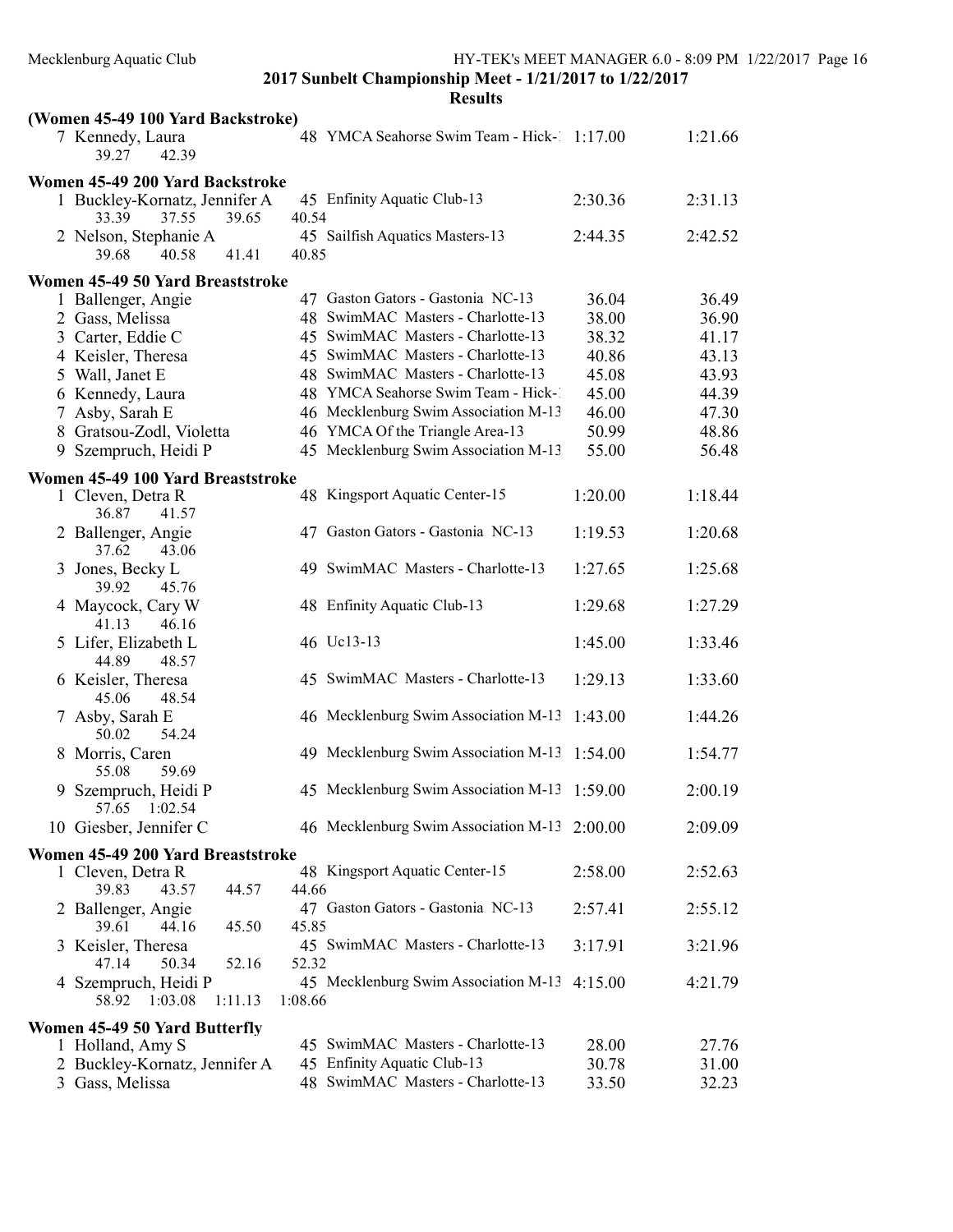Mecklenburg Aquatic Club HY-TEK's MEET MANAGER 6.0 - 8:09 PM 1/22/2017 Page 17

2017 Sunbelt Championship Meet - 1/21/2017 to 1/22/2017

|  |  |  |  | (Women 45-49 50 Yard Butterfly) |
|--|--|--|--|---------------------------------|
|--|--|--|--|---------------------------------|

| 4 Kennedy, Laura                                |       | 48 YMCA Seahorse Swim Team - Hick-1  | 33.31   | 34.06     |
|-------------------------------------------------|-------|--------------------------------------|---------|-----------|
| 5 Carter, Eddie C                               |       | 45 SwimMAC Masters - Charlotte-13    | 33.32   | 34.48     |
| 6 Nelson, Stephanie A                           |       | 45 Sailfish Aquatics Masters-13      | 34.54   | 35.06     |
| 7 Rhodes, JerrieLynn                            |       | 49 SwimMAC Masters - Charlotte-13    | 38.07   | 35.54     |
| 8 Holden, Maureen H                             |       | 47 SwimMAC Masters - Charlotte-13    | 38.00   | 37.05     |
| 9 Keisler, Theresa                              |       | 45 SwimMAC Masters - Charlotte-13    | 50.99   | 40.23     |
| 10 Fricano, Laura                               |       | 45 Mecklenburg Swim Association M-13 | 45.00   | 40.96     |
| --- Wall, Janet E                               |       | 48 SwimMAC Masters - Charlotte-13    | 38.11   | <b>DQ</b> |
|                                                 |       |                                      |         |           |
| Women 45-49 100 Yard Butterfly                  |       | 45 SwimMAC Masters - Charlotte-13    | 1:08.00 | 1:06.68   |
| 1 Holland, Amy S<br>31.05<br>35.63              |       |                                      |         |           |
| 2 Cleven, Detra R                               |       | 48 Kingsport Aquatic Center-15       | 1:12.00 | 1:08.92   |
| 36.80<br>32.12                                  |       |                                      |         |           |
| 3 Marshall, Sue D                               |       | 48 SwimMAC Masters - Charlotte-13    | 1:28.00 | 1:27.28   |
| 40.84<br>46.44                                  |       |                                      |         |           |
|                                                 |       |                                      |         |           |
| <b>Women 45-49 100 Yard IM</b>                  |       |                                      |         |           |
| 1 Cleven, Detra R                               |       | 48 Kingsport Aquatic Center-15       | 1:10.00 | 1:09.60   |
| 31.97<br>37.63                                  |       |                                      |         |           |
| 2 Buckley-Kornatz, Jennifer A<br>32.12<br>39.03 |       | 45 Enfinity Aquatic Club-13          | 1:11.26 | 1:11.15   |
| 3 Ballenger, Angie                              |       | 47 Gaston Gators - Gastonia NC-13    | 1:12.52 | 1:12.89   |
| 33.96<br>38.93                                  |       |                                      |         |           |
| 4 Kennedy, Laura                                |       | 48 YMCA Seahorse Swim Team - Hick-1  | 1:20.00 | 1:17.72   |
| 41.06<br>36.66                                  |       |                                      |         |           |
| 5 Nelson, Stephanie A                           |       | 45 Sailfish Aquatics Masters-13      | 1:19.56 | 1:18.43   |
| 35.41<br>43.02                                  |       |                                      |         |           |
| 6 Mayers, Kirsten B                             |       | 48 Mecklenburg Swim Association M-13 | 1:28.00 | 1:19.24   |
| 35.70<br>43.54                                  |       |                                      |         |           |
| 7 Jones, Becky L                                |       | 49 SwimMAC Masters - Charlotte-13    | 1:22.65 | 1:19.70   |
| 37.60<br>42.10                                  |       |                                      |         |           |
| 8 Carter, Eddie C                               |       | 45 SwimMAC Masters - Charlotte-13    | 1:17.32 | 1:23.25   |
| 38.51<br>44.74                                  |       |                                      |         |           |
| 9 Lifer, Elizabeth L                            |       | 46 Uc13-13                           | 1:35.00 | 1:26.37   |
| 42.64<br>43.73                                  |       |                                      |         |           |
| 10 Marshall, Sue D                              |       | 48 SwimMAC Masters - Charlotte-13    | 1:30.00 | 1:27.94   |
| 40.50<br>47.44                                  |       |                                      |         |           |
| 11 Fricano, Laura                               |       | 45 Mecklenburg Swim Association M-13 | 1:30.00 | 1:29.11   |
| 41.18<br>47.93                                  |       |                                      |         |           |
| 12 Keisler, Theresa                             |       | 45 SwimMAC Masters - Charlotte-13    | 1:23.77 | 1:29.42   |
| 42.98<br>46.44                                  |       |                                      |         |           |
| 13 Whitt, Shandra B                             |       | 49 North Carolina Masters Swimmin-13 | 1:37.00 | 1:32.35   |
| 40.53<br>51.82                                  |       |                                      |         |           |
| 14 Gratsou-Zodl, Violetta<br>48.80<br>52.23     |       | 46 YMCA Of the Triangle Area-13      | 1:45.94 | 1:41.03   |
|                                                 |       |                                      |         |           |
| <b>Women 45-49 200 Yard IM</b>                  |       |                                      |         |           |
| 1 Cleven, Detra R                               |       | 48 Kingsport Aquatic Center-15       | 2:38.00 | 2:36.28   |
| 32.59<br>39.98<br>46.36                         | 37.35 |                                      |         |           |
| 2 Wall, Janet E                                 |       | 48 SwimMAC Masters - Charlotte-13    | 3:05.75 | 3:02.97   |
| 40.96<br>47.30<br>54.33                         | 40.38 |                                      |         |           |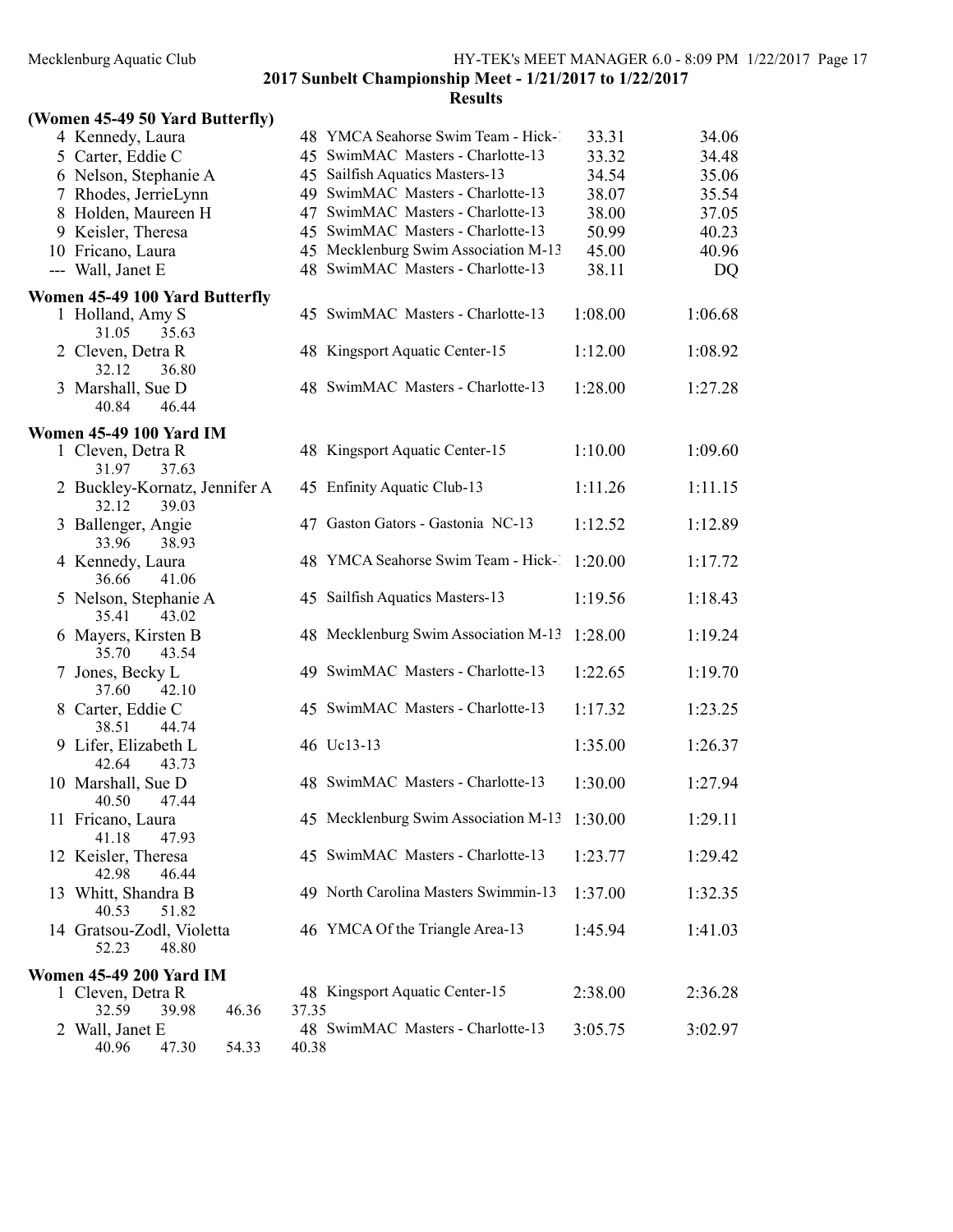# Mecklenburg Aquatic Club HY-TEK's MEET MANAGER 6.0 - 8:09 PM 1/22/2017 Page 18 2017 Sunbelt Championship Meet - 1/21/2017 to 1/22/2017 Results

|    | <b>Women 45-49 400 Yard IM</b> |       |       |       |                          |                                  |                                      |         |         |
|----|--------------------------------|-------|-------|-------|--------------------------|----------------------------------|--------------------------------------|---------|---------|
|    | 1 Rudisill, Kamie M            |       |       |       |                          | 47 Charlotte SwimMasters-13      |                                      | 5:40.45 | 5:50.51 |
|    | 38.08                          | 42.74 | 44.09 | 42.84 | 51.89                    | 53.24                            | 39.50                                | 38.13   |         |
|    | Women 50-54 50 Yard Freestyle  |       |       |       |                          |                                  |                                      |         |         |
|    | 1 Wolff, Celia                 |       |       |       | 50 Fort Bragg Masters-13 |                                  |                                      | 28.00   | 27.15   |
|    | 2 Wilson, Jamie W              |       |       |       | 50 Palmetto Masters-55   |                                  |                                      | 27.12   | 27.48   |
|    | 3 Elias-Williams, Maria L      |       |       |       | 52 Palmetto Masters-55   |                                  |                                      | 27.09   | 27.55   |
|    | 4 Kellinger, Jenny M           |       |       |       |                          | 54 Virginia Masters Swim Team-12 |                                      | 28.00   | 28.12   |
|    | 5 King, Tracy B                |       |       |       |                          | 50 Greenville Splash Masters-55  |                                      | 28.21   | 28.20   |
|    | 6 Dore, Mary G                 |       |       | 53    |                          | SwimMAC Masters - Charlotte-13   |                                      | 32.69   | 29.26   |
|    | 7 Quillen, Diane E             |       |       |       |                          | 53 Enfinity Aquatic Club-13      |                                      | 31.63   | 29.97   |
|    | 8 Gregory, Carol M             |       |       | 51    |                          |                                  | Tyde Endurance and Aquatics Ma-13    | 33.04   | 32.54   |
|    | 9 Rich, Judi L                 |       |       |       |                          | 52 Greenville Splash Masters-55  |                                      | 32.29   | 34.20   |
|    | 10 Tatich, Lea Evelyn          |       |       |       |                          | 50 Charlotte SwimMasters-13      |                                      | 56.88   | 40.92   |
| 11 | Stephens, Brenda D             |       |       |       |                          | 53 Greenville Splash Masters-55  |                                      | 53.00   | 43.61   |
|    |                                |       |       |       |                          |                                  |                                      |         |         |
|    | Women 50-54 100 Yard Freestyle |       |       |       | 50 Palmetto Masters-55   |                                  |                                      |         |         |
|    | 1 Wilson, Jamie W<br>28.52     | 30.71 |       |       |                          |                                  |                                      | 59.68   | 59.23   |
|    | 2 Kellinger, Jenny M           |       |       |       |                          | 54 Virginia Masters Swim Team-12 |                                      | 1:02.74 | 1:03.16 |
|    | 29.93                          | 33.23 |       |       |                          |                                  |                                      |         |         |
|    | 3 King, Tracy B                |       |       |       |                          | 50 Greenville Splash Masters-55  |                                      | 1:01.21 | 1:03.68 |
|    | 30.64                          | 33.04 |       |       |                          |                                  |                                      |         |         |
|    | 4 Quillen, Diane E             |       |       |       |                          | 53 Enfinity Aquatic Club-13      |                                      | 1:07.63 | 1:05.85 |
|    | 31.58                          | 34.27 |       |       |                          |                                  |                                      |         |         |
|    | 5 Gregory, Carol M             |       |       |       |                          |                                  | 51 Tyde Endurance and Aquatics Ma-13 | 1:09.30 | 1:11.89 |
|    | 34.70                          | 37.19 |       |       |                          |                                  |                                      |         |         |
|    | 6 McLuskie, Brenda M           |       |       |       |                          |                                  | 50 North Carolina Masters Swimmin-13 | 1:15.00 | 1:12.56 |
|    | 34.90                          | 37.66 |       |       |                          |                                  |                                      |         |         |
|    | 7 Rich, Judi L                 |       |       |       |                          | 52 Greenville Splash Masters-55  |                                      | 1:27.00 | 1:15.80 |
|    | 36.43                          | 39.37 |       |       |                          |                                  |                                      |         |         |
|    | 8 Bopp, Sara                   |       |       |       |                          | 52 Greenville Splash Masters-55  |                                      | 1:18.00 | 1:19.17 |
|    | 37.80                          | 41.37 |       |       |                          |                                  |                                      |         |         |
|    | 9 Aragon, Leah A               |       |       |       |                          | 53 Greenville Splash Masters-55  |                                      | 1:27.15 | 1:29.38 |
|    | 42.35                          | 47.03 |       |       |                          |                                  |                                      |         |         |
|    | 10 Stephens, Brenda D          |       |       |       |                          | 53 Greenville Splash Masters-55  |                                      | 1:48.00 | 1:37.49 |
|    | 43.01                          | 54.48 |       |       |                          |                                  |                                      |         |         |
|    | Women 50-54 200 Yard Freestyle |       |       |       |                          |                                  |                                      |         |         |
|    | 1 King, Tracy B                |       |       |       |                          | 50 Greenville Splash Masters-55  |                                      | 2:19.35 | 2:16.19 |
|    | 31.35                          | 33.85 | 35.41 | 35.58 |                          |                                  |                                      |         |         |
|    | 2 Dore, Mary G                 |       |       |       |                          |                                  | 53 SwimMAC Masters - Charlotte-13    | 2:22.00 | 2:16.41 |
|    | 31.66                          | 34.56 | 35.42 | 34.77 |                          |                                  |                                      |         |         |
|    | 3 Countryman, Marianne         |       |       |       | 52 Georgia Masters-45    |                                  |                                      | 2:25.10 | 2:23.91 |
|    | 32.23                          | 35.90 | 38.34 | 37.44 |                          |                                  |                                      |         |         |
|    | 4 Gregory, Carol M             |       |       |       |                          |                                  | 51 Tyde Endurance and Aquatics Ma-13 | 2:40.90 | 2:34.30 |
|    | 34.76                          | 39.07 | 40.60 | 39.87 |                          |                                  |                                      |         |         |
|    | 5 Aragon, Leah A               |       |       |       |                          | 53 Greenville Splash Masters-55  |                                      | 3:00.00 | 3:25.99 |
|    | 46.28                          | 52.56 | 53.87 | 53.28 |                          |                                  |                                      |         |         |
|    | Women 50-54 500 Yard Freestyle |       |       |       |                          |                                  |                                      |         |         |
|    | 1 Elias-Williams, Maria L      |       |       |       | 52 Palmetto Masters-55   |                                  |                                      | 5:40.00 | 5:41.18 |
|    | 31.09                          | 34.13 | 34.87 | 34.94 | 34.97                    | 34.80                            | 34.81                                | 34.51   |         |
|    | 34.31                          | 32.75 |       |       |                          |                                  |                                      |         |         |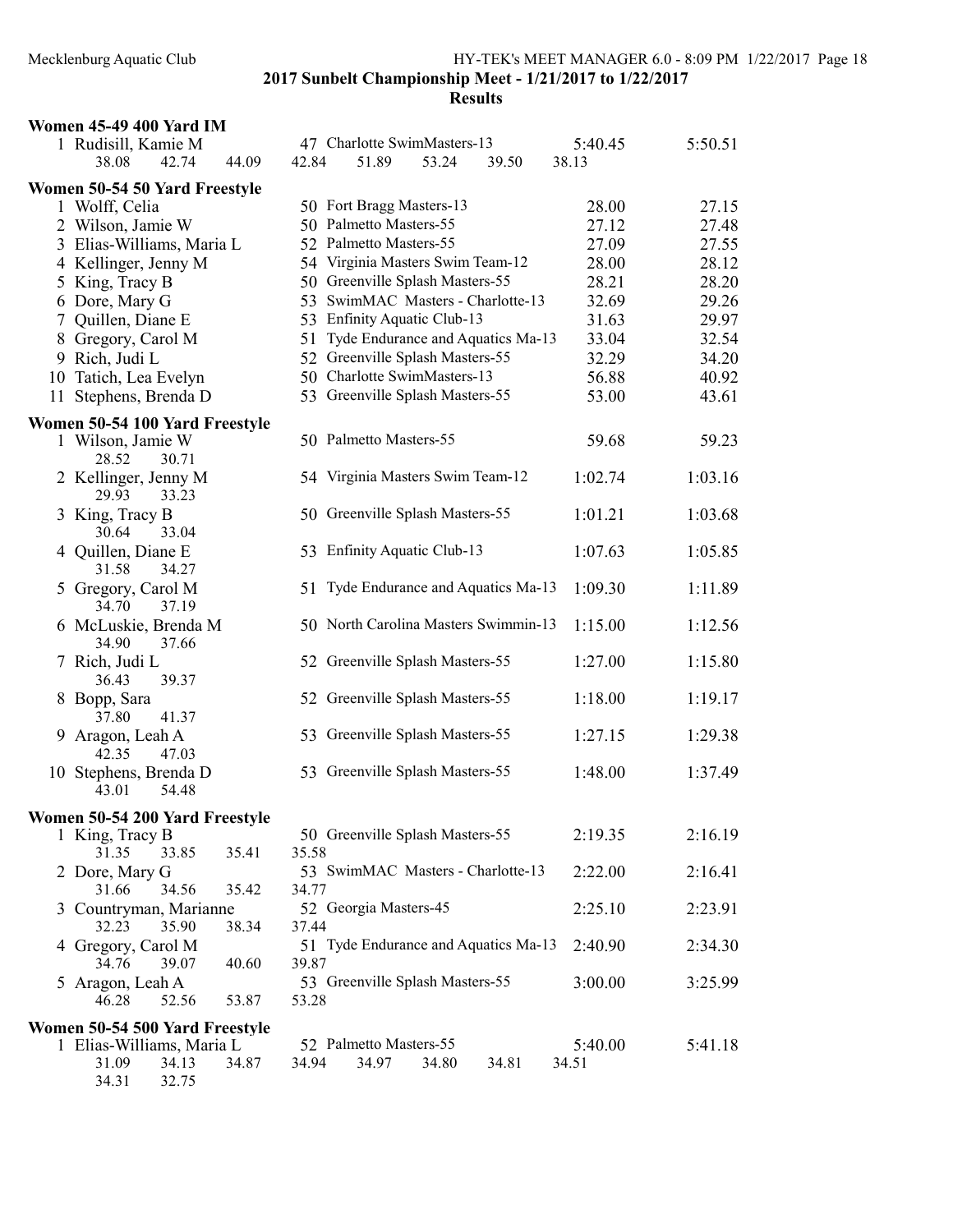| (Women 50-54 500 Yard Freestyle)                      |       |       |       |                                 |       |                                             |          |       |          |
|-------------------------------------------------------|-------|-------|-------|---------------------------------|-------|---------------------------------------------|----------|-------|----------|
| 2 Gregory, Carol M                                    |       |       |       |                                 |       | 51 Tyde Endurance and Aquatics Ma-13        | 6:47.90  |       | 7:03.64  |
| 36.98                                                 | 41.66 | 42.67 | 43.36 | 43.44                           | 43.12 | 43.46                                       | 43.46    |       |          |
| 43.20                                                 | 42.29 |       |       |                                 |       |                                             |          |       |          |
| Women 50-54 1000 Yard Freestyle                       |       |       |       |                                 |       |                                             |          |       |          |
| 5 Dore, Mary G                                        |       |       |       |                                 |       | 53 SwimMAC Masters - Charlotte-13           | 12:45.00 |       | 12:30.53 |
| 33.75                                                 | 37.46 | 37.93 | 37.74 | 37.93                           | 38.14 | 37.85                                       | 37.83    |       |          |
| 37.83                                                 | 38.11 | 37.79 | 37.97 | 37.96                           | 38.00 | 37.27                                       | 37.98    |       |          |
| 37.82                                                 | 38.02 | 37.24 | 35.91 |                                 |       |                                             |          |       |          |
| 23 Scott, Leslie                                      |       |       |       | 52 Greenville Splash Masters-55 |       |                                             | 14:28.14 |       | 14:29.54 |
| 37.30                                                 | 42.09 | 43.97 | 44.12 | 44.22                           | 44.22 | 44.56                                       | 44.36    |       |          |
| 44.68                                                 | 43.56 | 44.25 | 43.96 | 44.32                           | 43.44 | 44.04                                       | 43.53    |       |          |
| 43.63                                                 | 43.83 | 43.61 | 41.85 |                                 |       |                                             |          |       |          |
|                                                       |       |       |       |                                 |       |                                             |          |       |          |
| Women 50-54 1650 Yard Freestyle                       |       |       |       |                                 |       |                                             |          |       |          |
| 4 Elias-Williams, Maria L                             |       |       |       | 52 Palmetto Masters-55          |       |                                             | 19:33.67 |       | 19:12.23 |
| 30.74                                                 | 33.62 | 34.79 | 34.91 | 34.94                           | 34.92 | 35.15                                       | 35.01    |       |          |
| 35.28                                                 | 35.55 | 35.19 | 35.40 | 35.38                           | 35.12 | 35.01                                       | 35.02    |       |          |
| 35.18                                                 | 35.26 | 35.26 | 35.06 | 35.12                           | 34.99 | 35.13                                       | 35.17    |       |          |
| 35.47                                                 | 35.24 | 35.21 | 35.36 | 35.33                           | 35.25 | 34.88                                       | 34.56    | 33.73 |          |
| 8 Dore, Mary G                                        |       |       |       |                                 |       | 53 SwimMAC Masters - Charlotte-13           | 22:35.00 |       | 20:43.89 |
| 33.93                                                 | 37.26 | 38.42 | 38.05 | 37.96                           | 38.22 | 37.69                                       | 37.95    |       |          |
| 37.99                                                 | 38.14 | 37.89 | 37.68 | 37.56                           | 37.58 | 37.43                                       | 38.21    |       |          |
| 37.81                                                 | 37.97 | 37.53 | 37.94 | 37.63                           | 37.53 | 37.73                                       | 38.01    |       |          |
| 37.78                                                 | 37.72 | 37.58 | 38.35 | 37.79                           | 38.23 | 38.05                                       | 37.82    | 36.46 |          |
| Women 50-54 50 Yard Backstroke                        |       |       |       |                                 |       |                                             |          |       |          |
| 1 Wolff, Celia                                        |       |       |       | 50 Fort Bragg Masters-13        |       |                                             |          | 32.22 | 31.26    |
| 2 King, Tracy B                                       |       |       |       | 50 Greenville Splash Masters-55 |       |                                             |          | 36.08 | 34.50    |
| 3 Rich, Judi L                                        |       |       |       | 52 Greenville Splash Masters-55 |       |                                             |          | 41.22 | 39.08    |
| 4 Gregory, Carol M                                    |       |       | 51    |                                 |       | Tyde Endurance and Aquatics Ma-13           |          | 40.26 | 39.40    |
| 5 Aragon, Leah A                                      |       |       |       | 53 Greenville Splash Masters-55 |       |                                             |          | 41.63 | 43.11    |
|                                                       |       |       |       |                                 |       |                                             |          |       |          |
| Women 50-54 100 Yard Backstroke                       |       |       |       |                                 |       |                                             |          |       |          |
| 1 McLuskie, Brenda M                                  |       |       |       |                                 |       | 50 North Carolina Masters Swimmin-13        | 1:20.00  |       | 1:17.73  |
| 37.97                                                 | 39.76 |       |       |                                 |       |                                             |          |       |          |
| 2 Gregory, Carol M                                    |       |       |       |                                 |       | 51 Tyde Endurance and Aquatics Ma-13        | 1:22.23  |       | 1:23.12  |
| 40.65                                                 | 42.47 |       |       |                                 |       |                                             |          |       |          |
| 3 Bopp, Sara                                          |       |       |       | 52 Greenville Splash Masters-55 |       |                                             | 1:29.00  |       | 1:24.86  |
| 41.67                                                 | 43.19 |       |       |                                 |       |                                             |          |       |          |
| 4 Rich, Judi L                                        |       |       |       | 52 Greenville Splash Masters-55 |       |                                             | 1:31.28  |       | 1:30.88  |
| 42.37                                                 | 48.51 |       |       |                                 |       |                                             |          |       |          |
| Women 50-54 200 Yard Backstroke                       |       |       |       |                                 |       |                                             |          |       |          |
| 1 Elias-Williams, Maria L                             |       |       |       | 52 Palmetto Masters-55          |       |                                             | 2:41.26  |       | 2:40.51  |
| 38.52                                                 | 40.97 | 41.40 | 39.62 |                                 |       |                                             |          |       |          |
| 2 Countryman, Marianne                                |       |       |       | 52 Georgia Masters-45           |       |                                             | 2:52.20  |       | 2:49.66  |
| 40.04                                                 | 43.22 | 43.89 | 42.51 |                                 |       |                                             |          |       |          |
| 3 Harrill, Kiran C                                    |       |       |       |                                 |       | 50 YMCA Seahorse Swim Team - Hick-1 2:48.59 |          |       | 2:50.33  |
| 40.26                                                 | 42.67 | 44.09 | 43.31 |                                 |       |                                             |          |       |          |
| 4 Gregory, Carol M                                    |       |       |       |                                 |       | 51 Tyde Endurance and Aquatics Ma-13        | 3:01.27  |       | 2:54.00  |
| 41.04                                                 | 43.43 | 45.30 | 44.23 |                                 |       |                                             |          |       |          |
|                                                       |       |       |       |                                 |       |                                             |          |       |          |
| Women 50-54 50 Yard Breaststroke<br>1 Wilson, Jamie W |       |       |       | 50 Palmetto Masters-55          |       |                                             |          | 35.62 | 36.29    |
| 2 King, Tracy B                                       |       |       |       | 50 Greenville Splash Masters-55 |       |                                             |          | 37.05 | 36.87    |
|                                                       |       |       |       |                                 |       |                                             |          |       |          |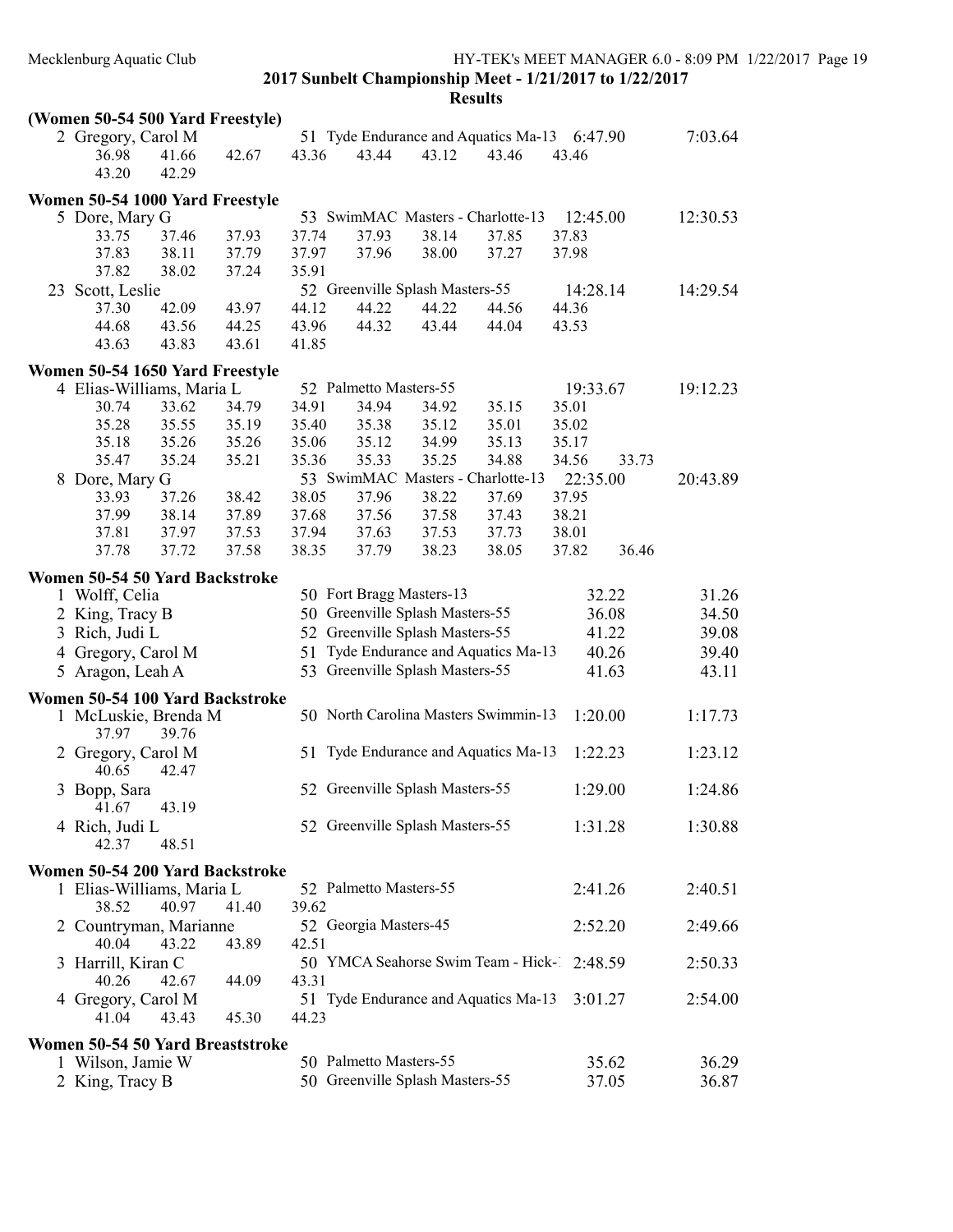| (Women 50-54 50 Yard Breaststroke)      |                                      |         |         |
|-----------------------------------------|--------------------------------------|---------|---------|
| 3 Wolff, Celia                          | 50 Fort Bragg Masters-13             | 39.90   | 39.02   |
| 4 Quillen, Diane E                      | 53 Enfinity Aquatic Club-13          | 40.63   | 39.41   |
| 5 Kellinger, Jenny M                    | 54 Virginia Masters Swim Team-12     | 42.00   | 39.55   |
| Scott, Leslie<br>6                      | 52 Greenville Splash Masters-55      | 41.19   | 41.06   |
| 7 Countryman, Marianne                  | 52 Georgia Masters-45                | 40.92   | 42.26   |
| 8 Rich, Judi L                          | 52 Greenville Splash Masters-55      | 44.30   | 45.74   |
| Aragon, Leah A<br>9                     | 53 Greenville Splash Masters-55      | 45.00   | 45.82   |
|                                         |                                      |         |         |
| Women 50-54 100 Yard Breaststroke       | 50 Greenville Splash Masters-55      |         |         |
| 1 King, Tracy B<br>36.93                |                                      | 1:18.08 | 1:16.56 |
| 39.63                                   | 50 Palmetto Masters-55               |         |         |
| 2 Wilson, Jamie W<br>36.92<br>41.37     |                                      | 1:17.96 | 1:18.29 |
|                                         | 53 Enfinity Aquatic Club-13          | 1:26.12 | 1:26.60 |
| Quillen, Diane E<br>3<br>41.27<br>45.33 |                                      |         |         |
| 4 Countryman, Marianne                  | 52 Georgia Masters-45                | 1:29.40 | 1:29.24 |
| 42.44<br>46.80                          |                                      |         |         |
|                                         | 53 Greenville Splash Masters-55      | 1:35.48 | 1:40.23 |
| 5 Aragon, Leah A<br>46.87<br>53.36      |                                      |         |         |
| 6 Tatich, Lea Evelyn                    | 50 Charlotte SwimMasters-13          | 1:55.25 | 1:53.74 |
| 1:00.24<br>53.50                        |                                      |         |         |
|                                         |                                      |         |         |
| Women 50-54 200 Yard Breaststroke       |                                      |         |         |
| 1 King, Tracy B                         | 50 Greenville Splash Masters-55      | 2:51.07 | 2:51.81 |
| 39.52<br>42.71<br>45.49                 | 44.09                                |         |         |
| 2 Aragon, Leah A                        | 53 Greenville Splash Masters-55      | 3:31.53 | 3:40.08 |
| 54.24<br>59.10<br>49.13                 | 57.61                                |         |         |
| Women 50-54 50 Yard Butterfly           |                                      |         |         |
| 1 Wolff, Celia                          | 50 Fort Bragg Masters-13             | 29.70   | 29.14   |
| 2 Wilson, Jamie W                       | 50 Palmetto Masters-55               | 30.51   | 30.91   |
| 3 Kellinger, Jenny M                    | 54 Virginia Masters Swim Team-12     | 31.15   | 32.14   |
| Quillen, Diane E<br>$\overline{4}$      | 53 Enfinity Aquatic Club-13          | 33.63   | 32.23   |
| 5 Countryman, Marianne                  | 52 Georgia Masters-45                | 32.09   | 33.26   |
| 6 McLuskie, Brenda M                    | 50 North Carolina Masters Swimmin-13 | 38.00   | 37.03   |
| 7 Bopp, Sara                            | Greenville Splash Masters-55<br>52   | 39.00   | 39.91   |
| Aragon, Leah A<br>8                     | Greenville Splash Masters-55<br>53   | 40.57   | 44.21   |
| 9 Rich, Judi L                          | 52 Greenville Splash Masters-55      | 42.91   | 44.69   |
|                                         |                                      |         |         |
| Women 50-54 100 Yard Butterfly          |                                      |         |         |
| 1 Elias-Williams, Maria L               | 52 Palmetto Masters-55               | 1:15.00 | 1:11.14 |
| 32.76<br>38.38                          |                                      |         |         |
| 2 Countryman, Marianne                  | 52 Georgia Masters-45                | 1:12.80 | 1:13.17 |
| 33.72<br>39.45                          |                                      |         |         |
| 3 Dore, Mary G                          | 53 SwimMAC Masters - Charlotte-13    | 1:20.00 | 1:14.68 |
| 35.19<br>39.49                          |                                      |         |         |
| 4 Kellinger, Jenny M                    | 54 Virginia Masters Swim Team-12     | 1:14.00 | 1:15.12 |
| 33.80<br>41.32                          |                                      |         |         |
| Women 50-54 200 Yard Butterfly          |                                      |         |         |
| 1 Dore, Mary G                          | 53 SwimMAC Masters - Charlotte-13    | 2:54.56 | 2:43.27 |
| 35.84<br>41.58<br>42.58                 | 43.27                                |         |         |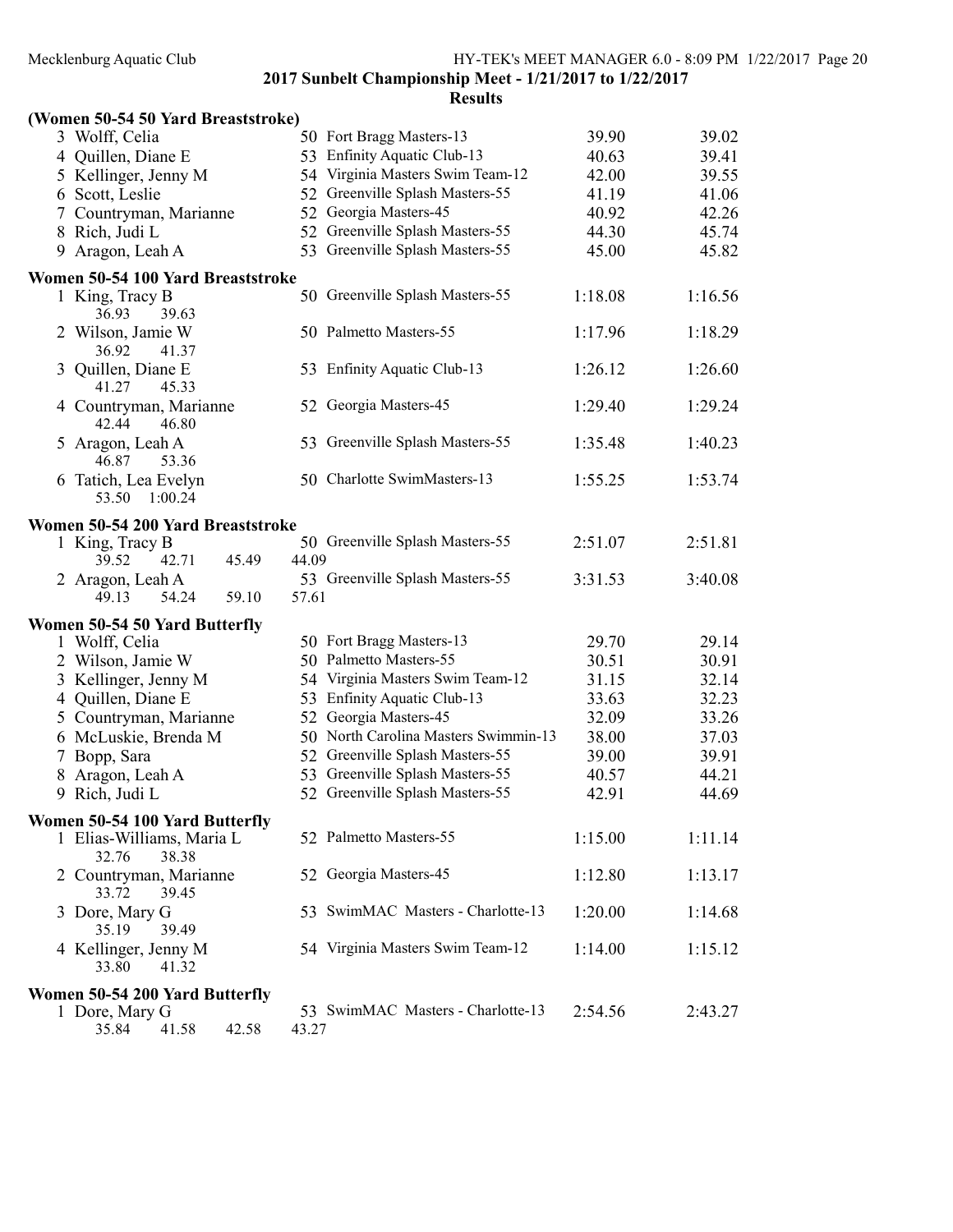# Mecklenburg Aquatic Club HY-TEK's MEET MANAGER 6.0 - 8:09 PM 1/22/2017 Page 21

2017 Sunbelt Championship Meet - 1/21/2017 to 1/22/2017

| <b>Women 50-54 100 Yard IM</b>                         |                                                            |                  |         |
|--------------------------------------------------------|------------------------------------------------------------|------------------|---------|
| 1 Wolff, Celia<br>39.84                                | 50 Fort Bragg Masters-13                                   | 1:12.52          | 1:11.22 |
| 31.38<br>2 King, Tracy B<br>34.48<br>37.51             | 50 Greenville Splash Masters-55                            | 1:12.32          | 1:11.99 |
| 3 Wilson, Jamie W<br>34.60<br>38.30                    | 50 Palmetto Masters-55                                     | 1:12.77          | 1:12.90 |
| 4 Kellinger, Jenny M<br>33.32<br>40.80                 | 54 Virginia Masters Swim Team-12                           | 1:14.00          | 1:14.12 |
| 5 Quillen, Diane E<br>35.82<br>40.63                   | 53 Enfinity Aquatic Club-13                                | 1:18.07          | 1:16.45 |
| 6 Harrill, Kiran C<br>36.90<br>40.42                   | 50 YMCA Seahorse Swim Team - Hick-                         | 1:15.35          | 1:17.32 |
| 7 Countryman, Marianne<br>40.87<br>36.91               | 52 Georgia Masters-45                                      | 1:17.60          | 1:17.78 |
| 8 Rich, Judi L<br>43.55<br>45.99                       | 52 Greenville Splash Masters-55                            | 1:26.39          | 1:29.54 |
| 9 Aragon, Leah A<br>45.47<br>50.68                     | 53 Greenville Splash Masters-55                            | 1:36.46          | 1:36.15 |
| 10 Tatich, Lea Evelyn<br>55.89<br>54.74                | 50 Charlotte SwimMasters-13                                | 2:00.92          | 1:50.63 |
| <b>Women 50-54 200 Yard IM</b>                         |                                                            |                  |         |
| 1 King, Tracy B<br>41.71<br>47.08<br>34.03             | 50 Greenville Splash Masters-55<br>36.03                   | 2:35.00          | 2:38.85 |
| 2 Dore, Mary G<br>34.12<br>43.38<br>50.71              | 53 SwimMAC Masters - Charlotte-13<br>34.14                 | 3:00.00          | 2:42.35 |
| 3 Countryman, Marianne<br>36.16<br>44.97<br>49.14      | 52 Georgia Masters-45<br>37.26                             | 2:43.20          | 2:47.53 |
| 4 Gregory, Carol M<br>41.06<br>44.42<br>56.52          | 51 Tyde Endurance and Aquatics Ma-13<br>40.15              | 2:55.90          | 3:02.15 |
| <b>Women 50-54 400 Yard IM</b>                         |                                                            |                  |         |
| 1 Elias-Williams, Maria L<br>33.44<br>39.08<br>45.71   | 52 Palmetto Masters-55<br>44.04<br>49.39<br>49.91<br>34.12 | 5:33.67<br>33.05 | 5:28.74 |
| Women 55-59 50 Yard Freestyle                          |                                                            |                  |         |
| 1 Campagna, Janice M                                   | 56 Enfinity Aquatic Club-13                                | 29.62            | 29.12   |
| 2 Woodard, Alis                                        | 56 SwimMAC Masters - Charlotte-13                          | 33.00            | 31.21   |
| 3 Quinn, Cheryl L                                      | 56 Greenville Splash Masters-55                            | 31.15            | 31.22   |
| 4 Gambrell, Carla                                      | 57 Mecklenburg Swim Association M-13                       | 36.44            | 34.84   |
| 6 Bell, Kim G                                          | 55 Mecklenburg Swim Association M-13                       | 49.90            | 51.93   |
| Women 55-59 100 Yard Freestyle<br>1 Campagna, Janice M | 56 Enfinity Aquatic Club-13                                | 1:05.19          | 1:04.45 |
| 30.58<br>33.87<br>2 Woodard, Alis                      | 56 SwimMAC Masters - Charlotte-13                          | 1:17.00          | 1:12.75 |
| 37.36<br>35.39<br>3 Quinn, Cheryl L                    | 56 Greenville Splash Masters-55                            | 1:11.69          | 1:13.48 |
| 35.76<br>37.72<br>4 Molinek, Donna                     | 56 Sailfish Aquatics Masters-13                            | 1:16.85          | 1:18.33 |
| 37.27<br>41.06<br>5 Gambrell, Carla                    | 57 Mecklenburg Swim Association M-13                       | 1:14.86          | 1:18.63 |
| 36.26<br>42.37<br>6 Bell, Kim G<br>55.13<br>56.49      | 55 Mecklenburg Swim Association M-13 1:49.23               |                  | 1:51.62 |
|                                                        |                                                            |                  |         |

| 1 WOIII, CUIIA<br>39.84<br>31.38                  | $JU$ Ture Dragg Masicis-19                    | 1.14.04 | 1.11.22 |
|---------------------------------------------------|-----------------------------------------------|---------|---------|
| 2 King, Tracy B                                   | 50 Greenville Splash Masters-55               | 1:12.32 | 1:11.99 |
| 34.48<br>37.51<br>3 Wilson, Jamie W               | 50 Palmetto Masters-55                        | 1:12.77 | 1:12.90 |
| 34.60<br>38.30                                    |                                               |         |         |
| 4 Kellinger, Jenny M<br>33.32<br>40.80            | 54 Virginia Masters Swim Team-12              | 1:14.00 | 1:14.12 |
| 5 Quillen, Diane E<br>35.82<br>40.63              | 53 Enfinity Aquatic Club-13                   | 1:18.07 | 1:16.45 |
| 6 Harrill, Kiran C<br>36.90<br>40.42              | 50 YMCA Seahorse Swim Team - Hick-            | 1:15.35 | 1:17.32 |
| 7 Countryman, Marianne<br>36.91<br>40.87          | 52 Georgia Masters-45                         | 1:17.60 | 1:17.78 |
| 8 Rich, Judi L<br>43.55<br>45.99                  | 52 Greenville Splash Masters-55               | 1:26.39 | 1:29.54 |
| 9 Aragon, Leah A<br>45.47<br>50.68                | 53 Greenville Splash Masters-55               | 1:36.46 | 1:36.15 |
| 10 Tatich, Lea Evelyn<br>55.89<br>54.74           | 50 Charlotte SwimMasters-13                   | 2:00.92 | 1:50.63 |
| omen 50-54 200 Yard IM                            |                                               |         |         |
| 1 King, Tracy B<br>41.71<br>34.03<br>47.08        | 50 Greenville Splash Masters-55<br>36.03      | 2:35.00 | 2:38.85 |
| 2 Dore, Mary G<br>43.38<br>50.71<br>34.12         | 53 SwimMAC Masters - Charlotte-13<br>34.14    | 3:00.00 | 2:42.35 |
| 3 Countryman, Marianne<br>36.16<br>44.97<br>49.14 | 52 Georgia Masters-45<br>37.26                | 2:43.20 | 2:47.53 |
| 4 Gregory, Carol M<br>41.06<br>44.42<br>56.52     | 51 Tyde Endurance and Aquatics Ma-13<br>40.15 | 2:55.90 | 3:02.15 |
| <b>omen 50-54 400 Yard IM</b>                     |                                               |         |         |
| 1 Elias-Williams, Maria L                         | 52 Palmetto Masters-55                        | 5:33.67 | 5:28.74 |
| 33.44<br>39.08<br>45.71                           | 44.04<br>49.39<br>49.91<br>34.12              | 33.05   |         |
| omen 55-59 50 Yard Freestyle                      |                                               |         |         |
| 1 Campagna, Janice M                              | 56 Enfinity Aquatic Club-13                   | 29.62   | 29.12   |
| 2 Woodard, Alis                                   | 56 SwimMAC Masters - Charlotte-13             | 33.00   | 31.21   |
| 3 Quinn, Cheryl L                                 | 56 Greenville Splash Masters-55               | 31.15   | 31.22   |
| 4 Gambrell, Carla                                 | 57 Mecklenburg Swim Association M-13          | 36.44   | 34.84   |
| 6 Bell, Kim G                                     | 55 Mecklenburg Swim Association M-13          | 49.90   | 51.93   |
| omen 55-59 100 Yard Freestyle                     |                                               |         |         |
| 1 Campagna, Janice M<br>30.58<br>33.87            | 56 Enfinity Aquatic Club-13                   | 1:05.19 | 1:04.45 |
| 2 Woodard, Alis<br>37.36<br>35.39                 | 56 SwimMAC Masters - Charlotte-13             | 1:17.00 | 1:12.75 |
| 3 Quinn, Cheryl L<br>35.76<br>37.72               | 56 Greenville Splash Masters-55               | 1:11.69 | 1:13.48 |
| 4 Molinek, Donna<br>37.27<br>41.06                | 56 Sailfish Aquatics Masters-13               | 1:16.85 | 1:18.33 |
| 5 Gambrell, Carla<br>36.26<br>42.37               | 57 Mecklenburg Swim Association M-13          | 1:14.86 | 1:18.63 |
| 6 Bell, Kim G                                     | 55 Mecklenburg Swim Association M-13 1:49.23  |         | 1:51.62 |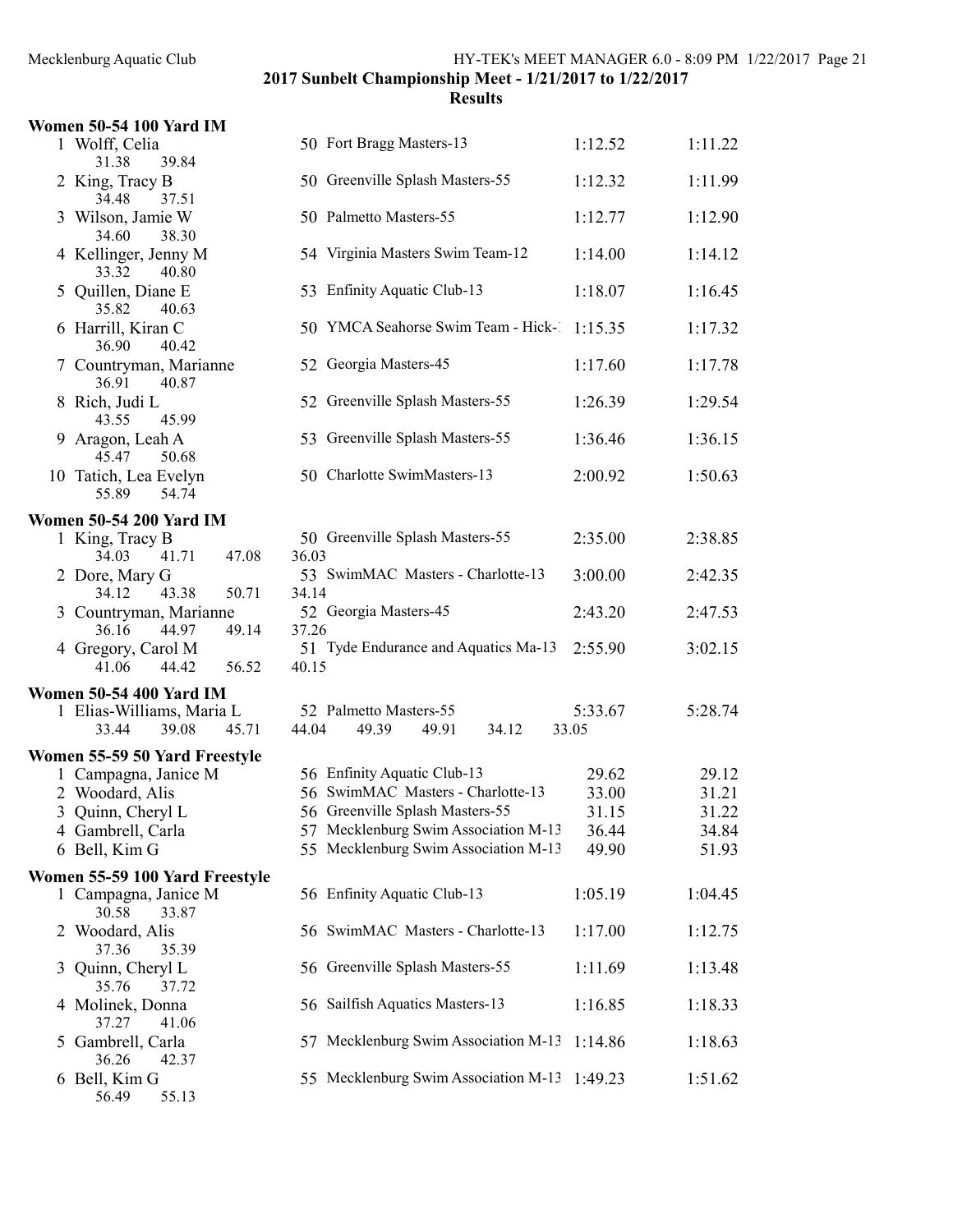| Women 55-59 200 Yard Freestyle  |                  |                |                |                |                                   |                |                                                          |       |          |
|---------------------------------|------------------|----------------|----------------|----------------|-----------------------------------|----------------|----------------------------------------------------------|-------|----------|
| 1 Whelchel, Nancy L             |                  |                |                |                | 56 Raleigh Area Masters-13        |                | 2:19.62                                                  |       | 2:26.15  |
| 32.77                           | 36.15            | 38.60          | 38.63          |                |                                   |                |                                                          |       |          |
| 2 Campagna, Janice M            |                  |                |                |                | 56 Enfinity Aquatic Club-13       |                | 2:35.81                                                  |       | 2:26.55  |
| 32.66                           | 36.09            | 38.69          | 39.11          |                |                                   |                |                                                          |       |          |
| 3 Quinn, Cheryl L               |                  |                |                |                | 56 Greenville Splash Masters-55   |                | 2:39.00                                                  |       | 2:44.64  |
| 38.16                           | 42.18            | 43.48          | 40.82          |                |                                   |                |                                                          |       |          |
| 4 McGee, Carmon                 |                  |                |                |                |                                   |                | 55 YMCA Seahorse Swim Team - Hick-1 2:55.00              |       | 2:44.67  |
| 38.01                           | 41.31            | 43.18          | 42.17          |                |                                   |                |                                                          |       |          |
| 5 Woodard, Alis                 |                  |                |                |                | 56 SwimMAC Masters - Charlotte-13 |                | 2:45.00                                                  |       | 2:54.61  |
| 40.96                           | 44.49            | 45.77          | 43.39          |                |                                   |                |                                                          |       |          |
| --- Bell, Kim G                 |                  |                |                |                |                                   |                | 55 Mecklenburg Swim Association M-13 4:00.00             |       | DQ       |
| 58.52                           | 1:02.59          | 1:02.21        | 1:00.05        |                |                                   |                |                                                          |       |          |
| Women 55-59 500 Yard Freestyle  |                  |                |                |                |                                   |                |                                                          |       |          |
| 1 Woodard, Alis                 |                  |                |                |                | 56 SwimMAC Masters - Charlotte-13 |                | 7:15.00                                                  |       | 7:32.05  |
| 41.56                           | 44.54            | 46.31          | 46.30          | 45.45          | 45.60                             | 46.76          | 45.84                                                    |       |          |
| 46.12                           | 43.57            |                |                |                |                                   |                |                                                          |       |          |
| 2 Wakeman, Trudy L              |                  |                |                |                |                                   |                | 56 Mecklenburg Swim Association M-13 7:55.55             |       | 8:09.16  |
| 43.92                           | 48.15            | 49.56          | 50.59          | 50.90          | 50.00                             | 49.39          | 49.40                                                    |       |          |
| 48.66                           | 48.59            |                |                |                |                                   |                |                                                          |       |          |
| 3 Bell, Kim G<br>58.58          |                  |                | 1:02.97        |                | $1:03.98$ $1:04.63$ $1:03.42$     |                | 55 Mecklenburg Swim Association M-13 10:25.25<br>1:03.47 |       | 10:22.27 |
| 1:01.55                         | 1:01.84<br>59.24 | 1:02.59        |                |                |                                   |                |                                                          |       |          |
|                                 |                  |                |                |                |                                   |                |                                                          |       |          |
| Women 55-59 1000 Yard Freestyle |                  |                |                |                |                                   |                |                                                          |       |          |
| 6 Parker Palace, Kelly          |                  |                |                |                | 55 Sarasota Y Sharks-14           |                | 11:59.10                                                 |       | 12:37.68 |
| 29.09                           | 30.85            | 51.88          | 37.65          | 37.12          | 37.41                             | 35.62          | 37.98                                                    |       |          |
| 39.19                           | 39.07            | 38.17          | 37.72          | 38.55          | 38.31                             | 38.35          | 38.56                                                    |       |          |
| 38.44                           | 38.17            | 38.82          | 36.73          |                | 56 Raleigh Area Masters-13        |                |                                                          |       |          |
| 14 Whelchel, Nancy L<br>34.27   | 37.62            | 38.86          | 39.41          | 39.79          | 40.03                             | 40.43          | 13:27.01<br>40.19                                        |       | 13:12.75 |
| 40.38                           | 40.53            | 40.59          | 40.39          | 40.55          | 40.37                             | 40.50          | 40.30                                                    |       |          |
| 40.37                           | 40.06            | 39.80          | 38.31          |                |                                   |                |                                                          |       |          |
| 26 Woodard, Alis                |                  |                |                |                | 56 SwimMAC Masters - Charlotte-13 |                | 17:30.00                                                 |       | 15:02.65 |
| 42.61                           | 45.64            | 45.66          | 45.56          | 46.21          | 45.66                             | 45.87          | 46.05                                                    |       |          |
| 46.36                           | 45.26            | 45.19          | 45.56          | 46.03          | 45.64                             | 45.03          | 45.04                                                    |       |          |
| 45.00                           | 45.20            | 44.26          | 40.82          |                |                                   |                |                                                          |       |          |
| --- Moore, Carolyn B            |                  |                |                |                | 55 Greenville Splash Masters-55   |                | 12:13.00                                                 |       | 5:25.61  |
| 32.70                           | 35.68            | 36.97          |                |                | 37.04 37.57 37.40 37.83 1:10.42   |                |                                                          |       |          |
| Women 55-59 1650 Yard Freestyle |                  |                |                |                |                                   |                |                                                          |       |          |
| 3 Parker Palace, Kelly          |                  |                |                |                | 55 Sarasota Y Sharks-14           |                | 19:23.22                                                 |       | 19:07.57 |
| 31.19                           | 33.78            | 34.42          | 34.34          | 34.58          | 34.56                             | 34.59          | 34.81                                                    |       |          |
| 34.91                           | 34.87            | 34.58          | 34.91          | 34.92          | 34.85                             | 34.87          | 35.21                                                    |       |          |
| 35.02                           | 34.93            | 35.01          | 34.84          | 34.76          | 35.39                             | 35.14          | 35.15                                                    |       |          |
| 35.04                           | 35.26            | 35.36          | 35.30          | 35.50          | 35.64                             | 35.33          | 35.04                                                    | 33.47 |          |
| 11 Whelchel, Nancy L            |                  |                |                |                | 56 Raleigh Area Masters-13        |                | 21:18.64                                                 |       | 21:40.27 |
| 34.69                           | 37.68            | 38.92          | 39.20          | 39.57          | 39.47                             | 39.71          | 39.63                                                    |       |          |
| 39.84                           | 40.06            | 40.05          | 39.89          | 40.10          | 39.98                             | 39.97          | 39.90                                                    |       |          |
| 39.99                           | 39.43            | 39.50          | 39.79          | 39.59          | 39.92                             | 39.75          | 39.85                                                    |       |          |
| 39.59                           | 39.48            | 39.63          | 39.69          | 39.30          | 39.72                             | 39.68          | 39.28                                                    | 37.42 |          |
| 22 Hill, Katy                   |                  |                |                |                | 58 Charlotte SwimMasters-13       |                | 29:17.42                                                 |       | 30:41.95 |
| 44.30<br>55.36                  | 51.06<br>56.09   | 53.50<br>55.35 | 55.01<br>56.33 | 55.33<br>56.34 | 55.76<br>56.35                    | 55.78<br>56.87 | 56.17<br>56.41                                           |       |          |
| 57.05                           | 56.09            | 55.96          | 57.07          | 55.80          | 56.34                             | 56.11          | 57.59                                                    |       |          |
| 1:00.13                         | 57.25            | 57.23          | 57.47          | 56.56          | 56.10                             | 1:00.36        | 56.37                                                    | 52.46 |          |
|                                 |                  |                |                |                |                                   |                |                                                          |       |          |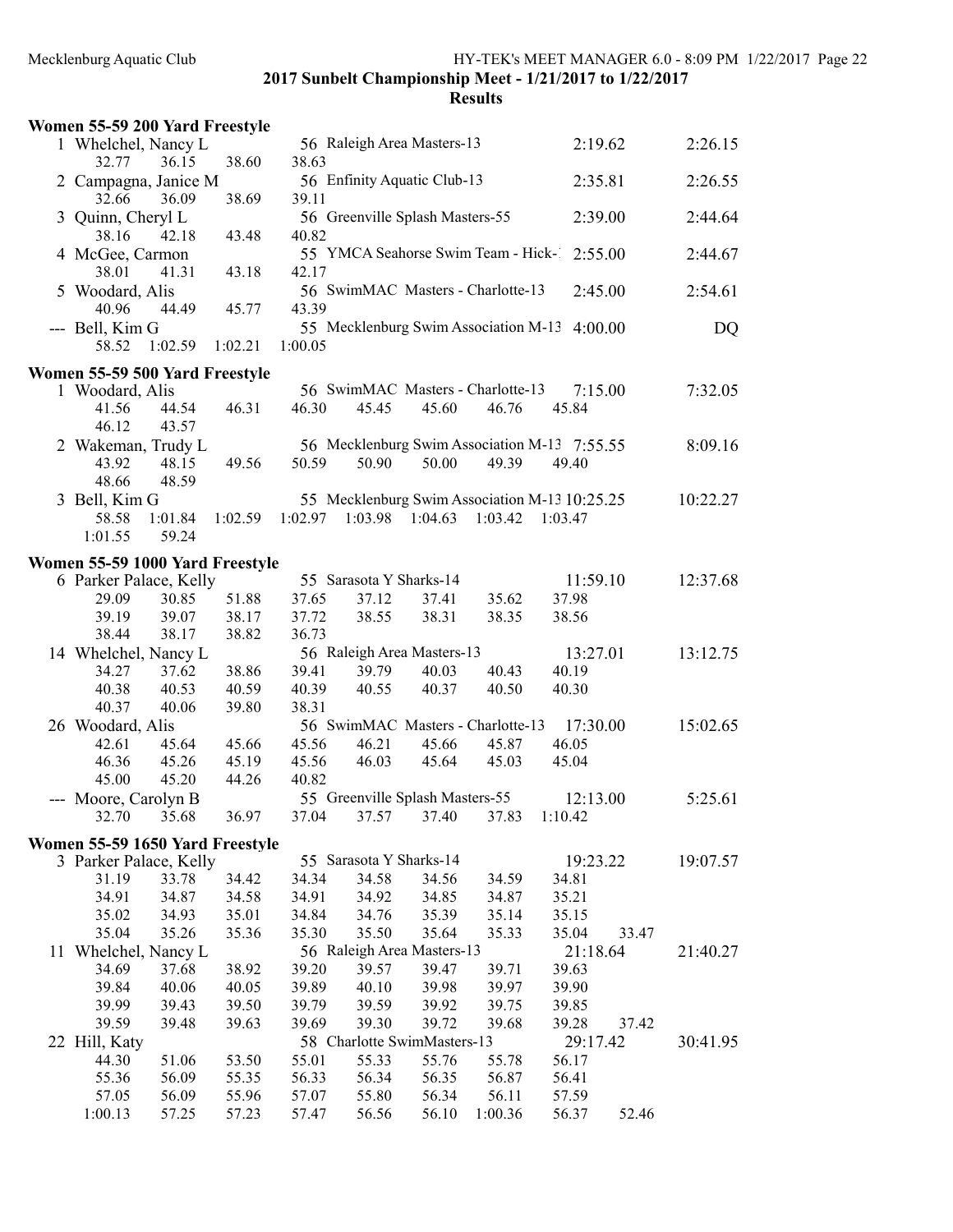|   | (Women 55-59 1650 Yard Freestyle)                   |         |         |                                              |         |         |         |          |          |
|---|-----------------------------------------------------|---------|---------|----------------------------------------------|---------|---------|---------|----------|----------|
|   | 23 Sanders, Ann M                                   |         |         | 59 Charlotte SwimMasters-13                  |         |         |         | 31:28.00 | 32:30.55 |
|   | 50.92<br>56.94                                      | 58.67   | 58.77   | 59.05                                        | 59.06   | 58.89   | 59.52   |          |          |
|   | 59.31<br>59.76                                      | 59.70   | 58.96   | 59.09                                        | 58.99   | 58.78   | 58.43   |          |          |
|   | 58.76<br>58.15                                      | 59.86   | 1:59.09 |                                              |         |         | 1:00.08 |          |          |
|   | 59.53<br>1:00.20                                    | 1:00.28 | 59.42   | 59.35                                        | 1:01.71 | 1:00.80 | 59.65   | 1:58.59  |          |
|   | Women 55-59 50 Yard Backstroke                      |         |         |                                              |         |         |         |          |          |
|   | 1 Woodard, Alis                                     |         |         | 56 SwimMAC Masters - Charlotte-13            |         |         |         | 45.00    | 39.57    |
|   | 2 McGee, Carmon                                     |         |         | 55 YMCA Seahorse Swim Team - Hick-1          |         |         |         | 40.82    | 41.93    |
|   | 3 Molinek, Donna                                    |         |         | 56 Sailfish Aquatics Masters-13              |         |         |         | 42.13    | 42.59    |
|   | 4 Quinn, Cheryl L                                   |         |         | 56 Greenville Splash Masters-55              |         |         |         | 43.46    | 43.60    |
|   | 5 Gambrell, Carla                                   |         |         | 57 Mecklenburg Swim Association M-13         |         |         |         | 45.67    | 44.86    |
|   |                                                     |         |         |                                              |         |         |         |          |          |
|   | Women 55-59 100 Yard Backstroke                     |         |         |                                              |         |         |         |          |          |
|   | 1 Hefron, Karen<br>42.61<br>44.87                   |         |         | 57 SwimMAC Masters - Charlotte-13            |         |         |         | 1:45.00  | 1:27.48  |
|   | 2 McGee, Carmon<br>44.44<br>44.10                   |         |         | 55 YMCA Seahorse Swim Team - Hick-1 1:40.00  |         |         |         |          | 1:28.54  |
|   | 3 Gambrell, Carla<br>51.42<br>45.66                 |         |         | 57 Mecklenburg Swim Association M-13 1:39.06 |         |         |         |          | 1:37.08  |
|   | Women 55-59 50 Yard Breaststroke                    |         |         |                                              |         |         |         |          |          |
|   | 1 Moore, Carolyn B                                  |         |         | 55 Greenville Splash Masters-55              |         |         |         | 35.50    | 36.28    |
|   | 2 Campagna, Janice M                                |         |         | 56 Enfinity Aquatic Club-13                  |         |         |         | 38.90    | 38.35    |
|   | 3 Bell, Kim G                                       |         |         | 55 Mecklenburg Swim Association M-13         |         |         |         | 1:18.73  | 1:19.48  |
|   |                                                     |         |         |                                              |         |         |         |          |          |
|   | Women 55-59 100 Yard Breaststroke                   |         |         |                                              |         |         |         |          |          |
|   | 1 Moore, Carolyn B<br>37.82<br>40.97                |         |         | 55 Greenville Splash Masters-55              |         |         |         | 1:16.00  | 1:18.79  |
|   | 2 Campagna, Janice M<br>38.81<br>42.94              |         |         | 56 Enfinity Aquatic Club-13                  |         |         |         | 1:24.26  | 1:21.75  |
|   | 3 Whelchel, Nancy L<br>41.98<br>44.87               |         |         | 56 Raleigh Area Masters-13                   |         |         |         | 1:40.00  | 1:26.85  |
|   | 4 Lang, Cheryl E<br>45.15<br>51.51                  |         |         | 59 Charlotte SwimMasters-13                  |         |         |         | 1:59.00  | 1:36.66  |
|   | Women 55-59 200 Yard Breaststroke                   |         |         |                                              |         |         |         |          |          |
|   | 1 Campagna, Janice M<br>41.78<br>44.47              | 47.40   | 46.06   | 56 Enfinity Aquatic Club-13                  |         |         |         | 3:02.71  | 2:59.71  |
|   |                                                     |         |         |                                              |         |         |         |          |          |
|   | Women 55-59 50 Yard Butterfly<br>1 Moore, Carolyn B |         |         | 55 Greenville Splash Masters-55              |         |         |         | 30.81    |          |
|   |                                                     |         |         | 56 Greenville Splash Masters-55              |         |         |         |          | 31.52    |
|   | 2 Quinn, Cheryl L                                   |         |         |                                              |         |         |         | 38.38    | 41.74    |
|   | <b>Women 55-59 100 Yard IM</b>                      |         |         |                                              |         |         |         |          |          |
|   | 1 Whelchel, Nancy L<br>36.11<br>40.09               |         |         | 56 Raleigh Area Masters-13                   |         |         |         | 1:15.91  | 1:16.20  |
|   | 2 McGee, Carmon<br>40.75<br>46.54                   |         |         | 55 YMCA Seahorse Swim Team - Hick-1 1:31.92  |         |         |         |          | 1:27.29  |
| 3 | Dixon, Louise<br>47.65<br>41.63                     |         |         | 56 Charlotte SwimMasters-13                  |         |         |         | 1:23.90  | 1:29.28  |
| 4 | Quinn, Cheryl L<br>44.42<br>48.35                   |         |         | 56 Greenville Splash Masters-55              |         |         |         | 1:29.00  | 1:32.77  |
|   | 5 Molinek, Donna<br>45.35<br>51.80                  |         |         | 56 Sailfish Aquatics Masters-13              |         |         |         | 1:30.77  | 1:37.15  |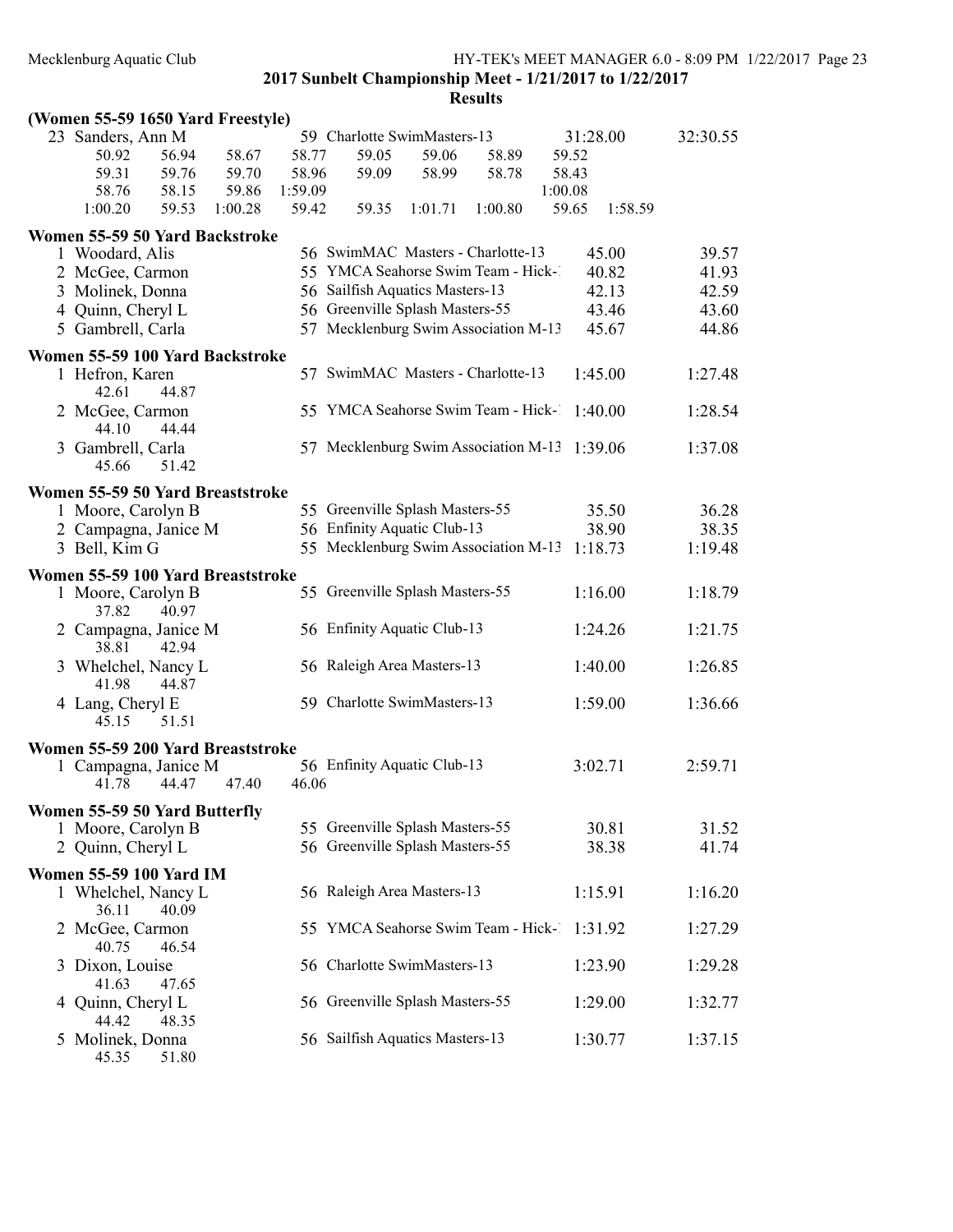| (Women 55-59 100 Yard IM)                      |                                                                |                  |          |
|------------------------------------------------|----------------------------------------------------------------|------------------|----------|
| 6 Bell, Kim G<br>1:08.53<br>1:13.76            | 55 Mecklenburg Swim Association M-13 2:25.67                   |                  | 2:22.29  |
| <b>Women 55-59 200 Yard IM</b>                 |                                                                |                  |          |
| 1 Whelchel, Nancy L<br>37.16<br>40.04<br>49.05 | 56 Raleigh Area Masters-13<br>38.84                            | 2:42.54          | 2:45.09  |
| 2 Hefron, Karen<br>43.03<br>48.63<br>56.82     | 57 SwimMAC Masters - Charlotte-13<br>44.42                     | 3:30.00          | 3:12.90  |
| 3 Molinek, Donna<br>44.67<br>49.96<br>1:00.46  | 56 Sailfish Aquatics Masters-13<br>46.90                       | 3:16.89          | 3:21.99  |
| <b>Women 55-59 400 Yard IM</b>                 |                                                                |                  |          |
| 1 Whelchel, Nancy L<br>45.00<br>38.64<br>46.20 | 56 Raleigh Area Masters-13<br>44.23<br>51.90<br>50.62<br>39.68 | 5:48.33<br>37.79 | 5:54.06  |
| Women 60-64 50 Yard Freestyle                  |                                                                |                  |          |
| 1 Moak, Mary N                                 | 60 Palm Beach Masters-50                                       | 33.55            | 35.67    |
| 2 Levintow, Kathy A                            | 60 Hawk Masters Uncw-13                                        | 38.00            | 37.12    |
| Women 60-64 100 Yard Freestyle                 |                                                                |                  |          |
| 1 Allen, Pam J<br>36.74<br>40.80               | 61 Hawk Masters Uncw-13                                        | 1:25.50          | 1:17.54  |
| 2 Moak, Mary N<br>37.56<br>42.03               | 60 Palm Beach Masters-50                                       | 1:16.45          | 1:19.59  |
| 3 Levintow, Kathy A<br>43.73<br>43.42          | 60 Hawk Masters Uncw-13                                        | 1:22.00          | 1:27.15  |
| 4 Andersen, Kathy S<br>45.01<br>49.13          | 61 Mecklenburg Swim Association M-13 1:39.36                   |                  | 1:34.14  |
| Women 60-64 500 Yard Freestyle                 |                                                                |                  |          |
| 1 Allen, Pam J                                 | 61 Hawk Masters Uncw-13                                        | 7:05.20          | 7:31.75  |
| 46.60<br>45.07<br>40.54                        | 47.47<br>46.85<br>46.79<br>46.03                               | 45.40            |          |
| 44.73<br>42.27                                 |                                                                |                  |          |
| 2 Andersen, Kathy S                            | 61 Mecklenburg Swim Association M-13 9:38.34                   |                  | 9:33.50  |
| 55.62<br>58.41<br>50.05                        | 58.82<br>59.59<br>1:00.10<br>58.51                             | 58.47            |          |
| 58.19<br>55.74                                 |                                                                |                  |          |
| Women 60-64 1000 Yard Freestyle                |                                                                |                  |          |
| 19 Vanderfleet-Scott, Jill A                   | 62 YMCA Seahorse Swim Team - Hick-14:30.50                     |                  | 13:51.01 |
| 42.00<br>37.41<br>40.45                        | 42.06<br>41.78<br>41.74<br>42.15                               | 41.99            |          |
| 42.11<br>42.09<br>42.74                        | 41.93<br>41.85<br>41.98<br>42.16                               | 41.95            |          |
| 42.37<br>41.89<br>41.79                        | 38.57                                                          |                  |          |
| 25 Allen, Pam J                                | 61 Hawk Masters Uncw-13                                        | 14:30.00         | 15:01.16 |
| 41.92<br>46.67<br>47.02                        | 46.29<br>46.09<br>46.63<br>45.64                               | 45.96            |          |
| 45.37<br>45.43<br>45.57                        | 44.44<br>45.23<br>45.52<br>44.51                               | 44.93            |          |
| 44.32<br>44.16<br>43.56                        | 41.90                                                          |                  |          |
| Women 60-64 1650 Yard Freestyle                |                                                                |                  |          |
| 13 Murray, Cheryl A                            | 64 Charlotte SwimMasters-13                                    | 22:45.30         | 22:05.10 |
| 37.35<br>40.02<br>40.41                        | 40.17<br>40.41<br>40.14<br>40.11                               | 40.07            |          |
| 39.95<br>39.88<br>40.28                        | 39.99<br>40.55<br>40.12<br>40.07                               | 40.41            |          |
| 40.28<br>40.78<br>40.46                        | 39.82<br>40.67<br>39.90<br>40.48                               | 41.18            |          |
| 40.79<br>41.04<br>40.04                        | 40.58<br>41.02<br>40.12<br>40.13                               | 39.41<br>38.47   |          |
| Women 60-64 50 Yard Backstroke                 |                                                                |                  |          |
| 1 Vanderfleet-Scott, Jill A                    | 62 YMCA Seahorse Swim Team - Hick-1                            | 38.70            | 40.10    |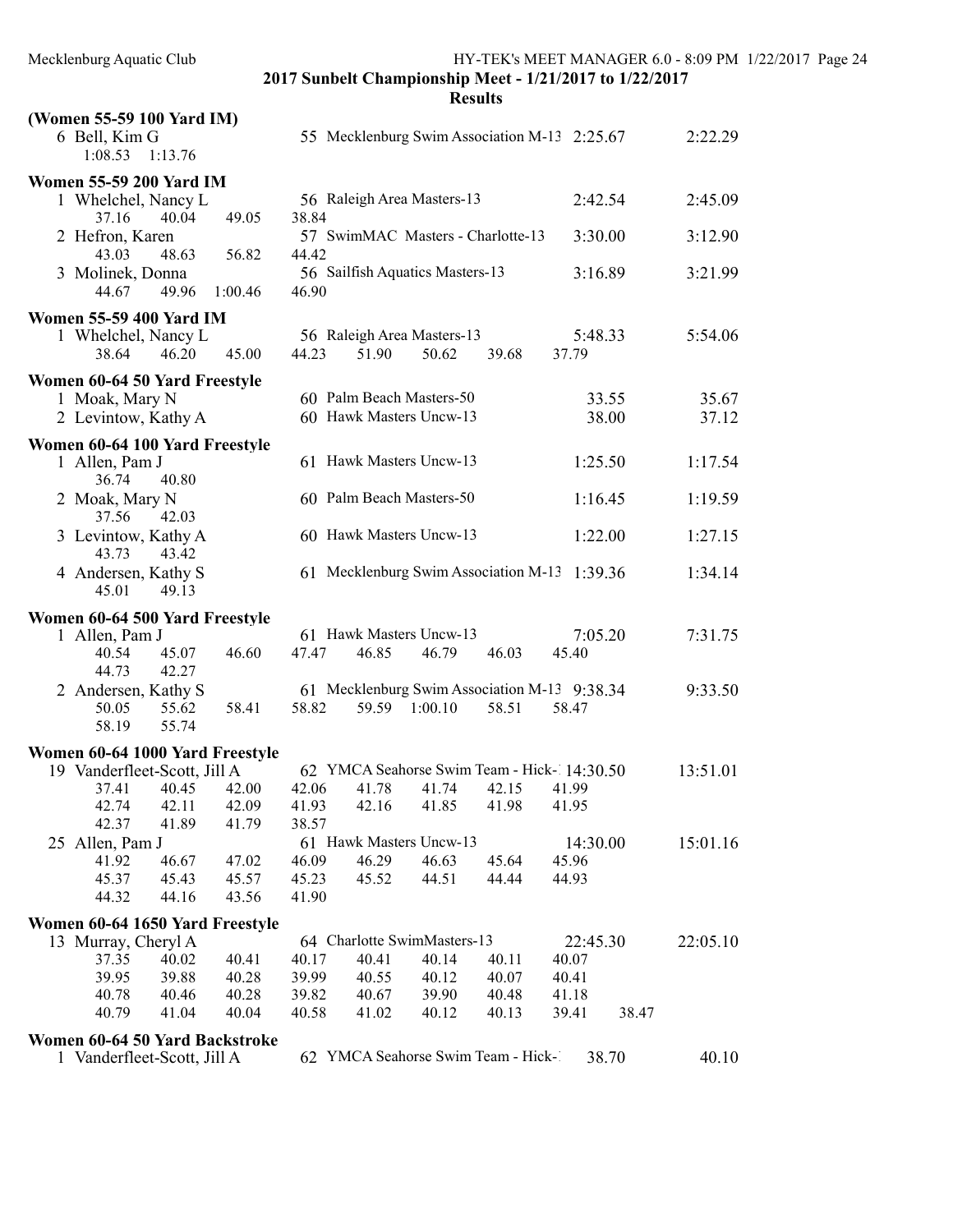2017 Sunbelt Championship Meet - 1/21/2017 to 1/22/2017 Results

| (Women 60-64 50 Yard Backstroke)                                                |                                                       |         |         |
|---------------------------------------------------------------------------------|-------------------------------------------------------|---------|---------|
| 2 Levintow, Kathy A                                                             | 60 Hawk Masters Uncw-13                               | 47.00   | 46.38   |
| 3 Andersen, Kathy S                                                             | 61 Mecklenburg Swim Association M-13 1:03.83          |         | 59.78   |
| Women 60-64 100 Yard Backstroke                                                 |                                                       |         |         |
| 1 Wilson, Debbie R<br>42.38<br>44.17                                            | 62 Smoky Mountain Aquatic Club Ma-1. 1:31.54          |         | 1:26.55 |
| 2 Levintow, Kathy A<br>1:41.34<br>16.18                                         | 60 Hawk Masters Uncw-13                               | 1:40.00 | 1:57.52 |
| Women 60-64 200 Yard Backstroke                                                 |                                                       |         |         |
| 1 Vanderfleet-Scott, Jill A<br>42.49<br>45.75<br>45.73                          | 62 YMCA Seahorse Swim Team - Hick-1 3:01.50<br>43.28  |         | 2:57.25 |
| 2 Wilson, Debbie R<br>46.51<br>42.62<br>45.61                                   | 62 Smoky Mountain Aquatic Club Ma-1. 3:05.20<br>45.58 |         | 3:00.32 |
| Women 60-64 50 Yard Breaststroke                                                |                                                       |         |         |
| 1 Moak, Mary N                                                                  | 60 Palm Beach Masters-50                              | 42.51   | 43.16   |
| 2 Allen, Pam J                                                                  | 61 Hawk Masters Uncw-13                               | 43.00   | 45.17   |
| 3 Levintow, Kathy A                                                             | 60 Hawk Masters Uncw-13                               | 49.00   | 48.97   |
| 4 Andersen, Kathy S                                                             | 61 Mecklenburg Swim Association M-13                  | 48.51   | 50.53   |
| Women 60-64 100 Yard Breaststroke                                               |                                                       |         |         |
| 1 Moak, Mary N<br>46.09<br>50.28                                                | 60 Palm Beach Masters-50                              | 1:34.18 | 1:36.37 |
| 2 Allen, Pam J<br>45.95<br>53.73                                                | 61 Hawk Masters Uncw-13                               | 1:33.24 | 1:39.68 |
| 3 Levintow, Kathy A<br>50.86<br>53.24                                           | 60 Hawk Masters Uncw-13                               | 1:45.00 | 1:44.10 |
| 4 Andersen, Kathy S<br>57.10<br>59.03                                           | 61 Mecklenburg Swim Association M-13                  | 1:50.41 | 1:56.13 |
| Women 60-64 50 Yard Butterfly                                                   |                                                       |         |         |
| 1 Andersen, Kathy S                                                             | 61 Mecklenburg Swim Association M-13                  | 50.11   | 53.16   |
| Women 60-64 200 Yard Butterfly                                                  | 64 Charlotte SwimMasters-13                           | 3:15.30 | 3:07.60 |
| 1 Murray, Cheryl A<br>49.45<br>41.40<br>47.97                                   | 48.78                                                 |         |         |
| <b>Women 60-64 100 Yard IM</b>                                                  |                                                       |         |         |
| 1 Allen, Pam J                                                                  | 61 Hawk Masters Uncw-13                               | 1:24.00 | 1:29.67 |
| 43.49<br>46.18<br>2 Levintow, Kathy A<br>48.16<br>48.95                         | 60 Hawk Masters Uncw-13                               | 1:38.00 | 1:37.11 |
| Andersen, Kathy S<br>3<br>59.17<br>56.92                                        | 61 Mecklenburg Swim Association M-13 1:51.39          |         | 1:56.09 |
|                                                                                 |                                                       |         |         |
| <b>Women 60-64 200 Yard IM</b><br>1 Wilson, Debbie R<br>42.64<br>48.25<br>56.02 | 62 Smoky Mountain Aquatic Club Ma-1. 3:23.37<br>40.40 |         | 3:07.31 |
| 2 Levintow, Kathy A<br>52.03<br>53.99<br>59.33                                  | 60 Hawk Masters Uncw-13<br>45.25                      | 3:25.00 | 3:30.60 |
|                                                                                 |                                                       |         |         |
| Women 65-69 50 Yard Freestyle<br>1 Sims, Ann M                                  | 65 Asheville Masters Swimming-13                      | 35.15   | 33.69   |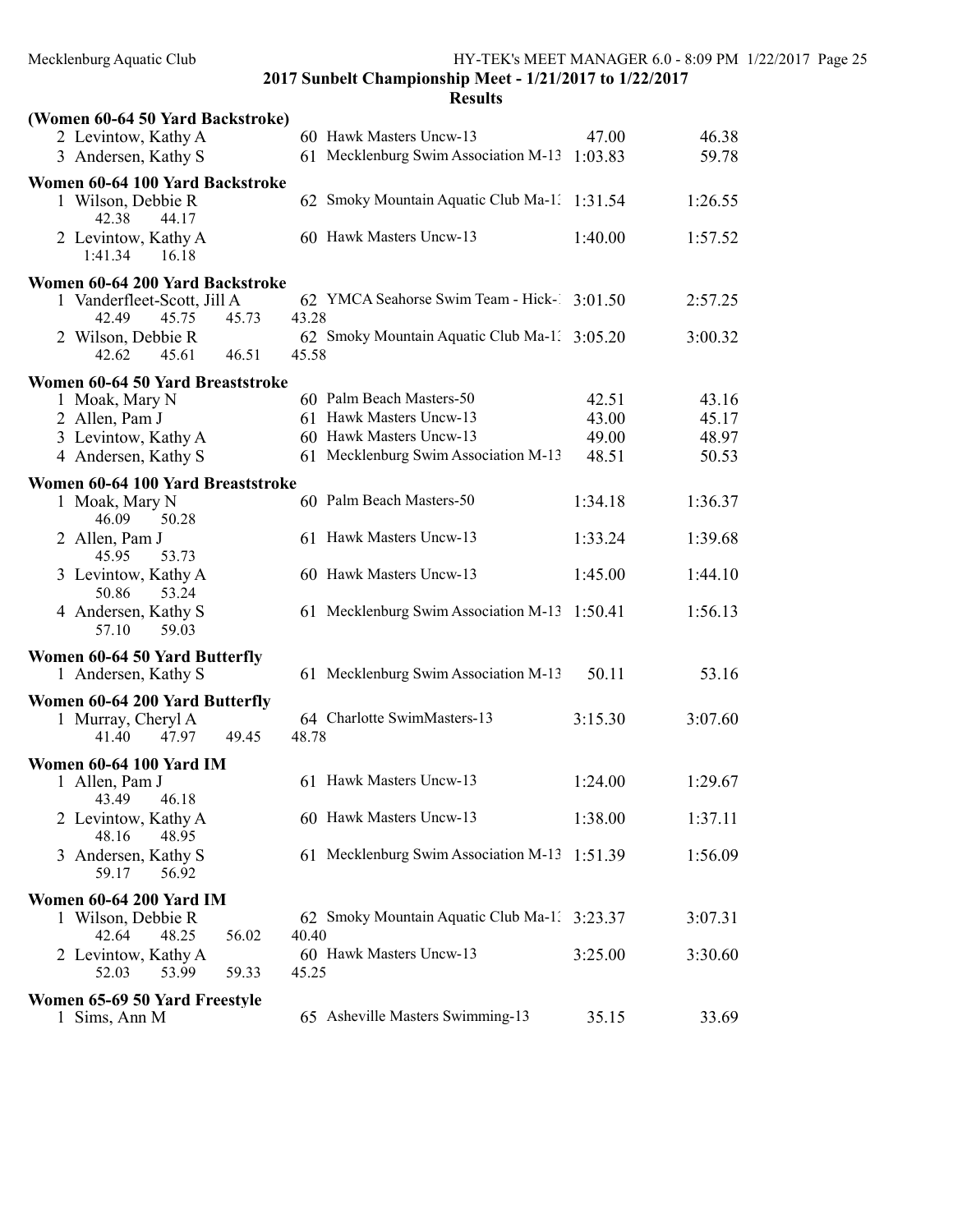| Women 65-69 100 Yard Freestyle                     |                                   |          |          |
|----------------------------------------------------|-----------------------------------|----------|----------|
| 1 Sims, Ann M<br>36.84<br>35.73                    | 65 Asheville Masters Swimming-13  | 1:10.85  | 1:12.57  |
| Women 65-69 200 Yard Freestyle                     |                                   |          |          |
| 1 Parsons, Donna                                   | 66 SwimMAC Masters - Charlotte-13 | 3:17.00  | 3:18.32  |
| 50.28<br>46.23<br>51.87                            | 49.94                             |          |          |
| Women 65-69 1000 Yard Freestyle                    |                                   |          |          |
| 31 Parsons, Donna                                  | 66 SwimMAC Masters - Charlotte-13 | 18:20.00 | 17:18.87 |
| 51.01<br>45.50<br>49.41                            | 50.72<br>51.42<br>51.86           |          |          |
| 52.65<br>52.33<br>52.45                            | 53.39<br>53.00<br>53.69           |          |          |
| 52.38<br>52.58<br>53.42                            | 53.30<br>53.46<br>50.75           |          |          |
| 32 Panayotoff, Kristi M                            | 68 Greenville Splash Masters-55   | 18:20.44 | 19:00.30 |
| 49.52<br>56.11<br>54.26                            | 58.06<br>57.61<br>56.85           |          |          |
| 58.81<br>57.86<br>57.17                            | 57.33<br>57.62<br>58.52           |          |          |
| 59.42<br>58.10<br>57.95                            | 57.64<br>56.68<br>56.26           |          |          |
| Women 65-69 100 Yard Backstroke                    |                                   |          |          |
| 1 Panayotoff, Kristi M                             | 68 Greenville Splash Masters-55   | 1:44.54  | 1:47.80  |
| 55.34<br>52.46                                     |                                   |          |          |
|                                                    |                                   |          |          |
| Women 65-69 200 Yard Backstroke                    | 66 SwimMAC Masters - Charlotte-13 | 3:55.00  |          |
| 1 Parsons, Donna                                   |                                   |          | 3:39.73  |
| 51.62<br>55.83<br>57.52                            | 54.76                             |          |          |
| 2 Panayotoff, Kristi M                             | 68 Greenville Splash Masters-55   | 3:40.94  | 3:47.93  |
| 57.62<br>59.05<br>52.77                            | 58.49                             |          |          |
| Women 65-69 50 Yard Breaststroke                   |                                   |          |          |
| 1 Sims, Ann M                                      | 65 Asheville Masters Swimming-13  | 41.43    | 43.16    |
| Women 65-69 100 Yard Breaststroke                  |                                   |          |          |
| 1 Sims, Ann M                                      | 65 Asheville Masters Swimming-13  | 1:29.35  | 1:33.19  |
| 45.52<br>47.67                                     |                                   |          |          |
| 2 Panayotoff, Kristi M                             | 68 Greenville Splash Masters-55   | 1:53.14  | 1:57.55  |
| 56.26<br>1:01.29                                   |                                   |          |          |
| 3 Parsons, Donna                                   | 66 SwimMAC Masters - Charlotte-13 | 2:02.00  | 2:00.40  |
| 58.23<br>1:02.17                                   |                                   |          |          |
|                                                    |                                   |          |          |
| Women 65-69 200 Yard Breaststroke                  | 65 Asheville Masters Swimming-13  |          |          |
| 1 Sims, Ann M                                      | 49.46                             | 3:10.32  | 3:18.88  |
| 46.23<br>51.74<br>51.45                            |                                   |          |          |
| Panayotoff, Kristi M<br>2                          | 68 Greenville Splash Masters-55   | 4:03.06  | 4:15.37  |
| 58.85<br>1:06.82<br>1:06.65                        | 1:03.05                           |          |          |
| Women 65-69 100 Yard Butterfly                     |                                   |          |          |
| 1 Panayotoff, Kristi M                             | 68 Greenville Splash Masters-55   | 1:47.79  | 1:48.73  |
| 52.73<br>56.00                                     |                                   |          |          |
| Women 65-69 200 Yard Butterfly                     |                                   |          |          |
| 1 Panayotoff, Kristi M                             | 68 Greenville Splash Masters-55   | 3:56.96  | 4:09.19  |
| 58.31<br>1:02.91<br>1:05.43                        | 1:02.54                           |          |          |
|                                                    |                                   |          |          |
| <b>Women 65-69 100 Yard IM</b><br>1 Parsons, Donna | 66 SwimMAC Masters - Charlotte-13 | 1:51.00  | 1:47.08  |
| 52.39<br>54.69                                     |                                   |          |          |
| Panayotoff, Kristi M<br>2                          | 68 Greenville Splash Masters-55   | 1:49.80  | 1:48.54  |
| 51.13<br>57.41                                     |                                   |          |          |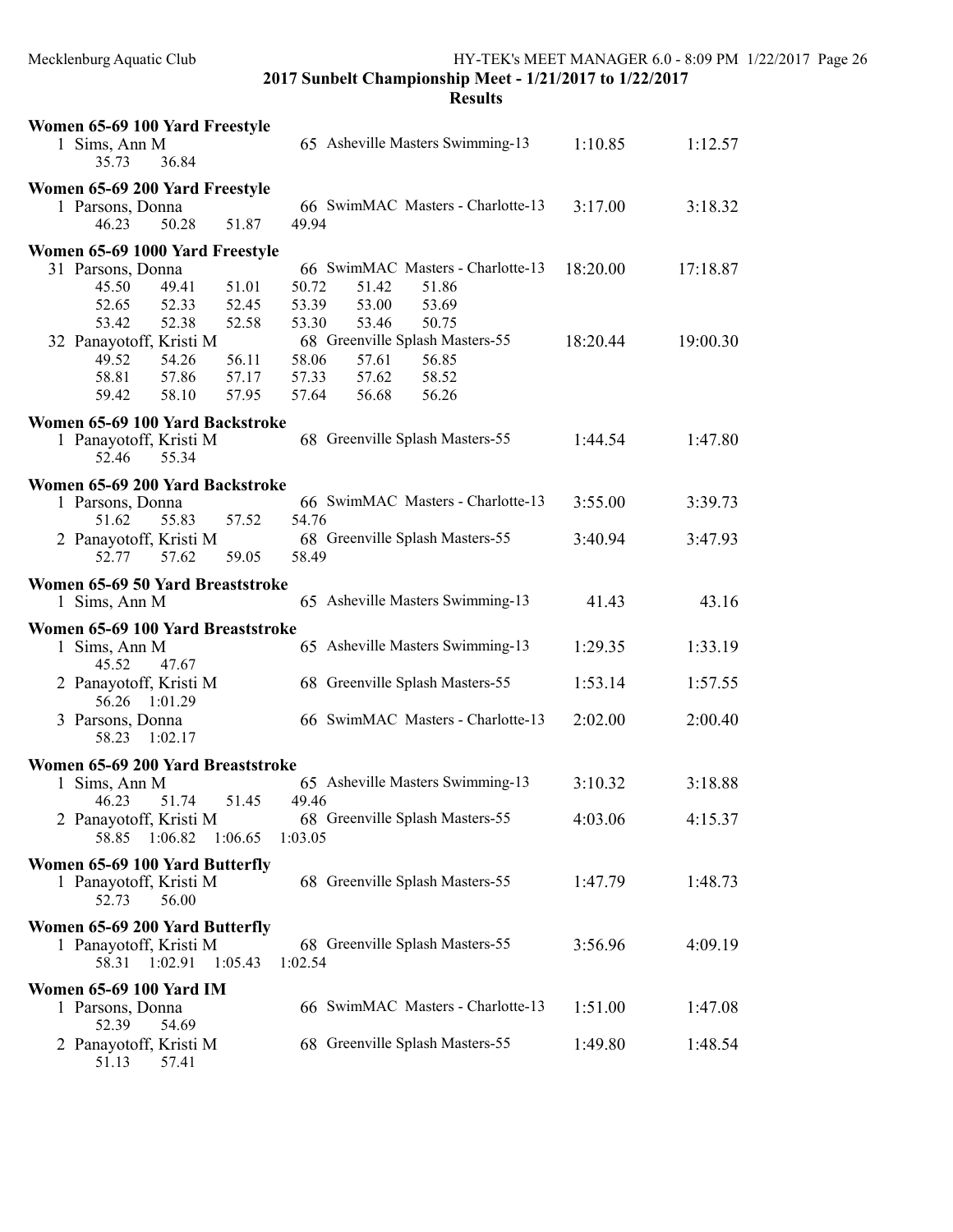| <b>Women 65-69 200 Yard IM</b>                                            |         |                                            |                  |         |
|---------------------------------------------------------------------------|---------|--------------------------------------------|------------------|---------|
| 1 Panayotoff, Kristi M<br>1:07.84<br>51.60<br>57.11                       | 52.86   | 68 Greenville Splash Masters-55            | 3:50.32          | 3:49.41 |
| <b>Women 65-69 400 Yard IM</b>                                            |         |                                            |                  |         |
| 1 Panayotoff, Kristi M                                                    |         | 68 Greenville Splash Masters-55<br>1:01.42 | 8:05.09<br>54.31 | 8:05.88 |
| Women 70-74 50 Yard Freestyle                                             |         |                                            |                  |         |
| 1 Bricken, Susan W                                                        |         | 73 Virginia Masters Swim Team-12           | 40.00            | 35.92   |
| 2 Pingley, Gretchen J                                                     |         | 70 Greenville Splash Masters-55            | 36.32            | 36.50   |
| 3 Hovey, Mary Anna                                                        |         | 73 Durham Area Masters Aquatics-13         | 42.81            | 43.54   |
| Women 70-74 100 Yard Freestyle<br>1 Pingley, Gretchen J<br>38.30<br>43.49 |         | 70 Greenville Splash Masters-55            | 1:23.14          | 1:21.79 |
| Women 70-74 50 Yard Backstroke                                            |         |                                            |                  |         |
| 1 Bricken, Susan W                                                        |         | 73 Virginia Masters Swim Team-12           | 50.00            | 44.23   |
| 2 Hovey, Mary Anna                                                        |         | 73 Durham Area Masters Aquatics-13         | 51.49            | 52.82   |
| Women 70-74 50 Yard Breaststroke                                          |         |                                            |                  |         |
| 1 Pingley, Gretchen J                                                     |         | 70 Greenville Splash Masters-55            | 45.17            | 46.62   |
| Women 70-74 100 Yard Breaststroke                                         |         |                                            |                  |         |
| 1 Pingley, Gretchen J<br>48.58<br>56.68                                   |         | 70 Greenville Splash Masters-55            | 1:48.42          | 1:45.26 |
| Women 70-74 200 Yard Breaststroke                                         |         |                                            |                  |         |
| 1 Pingley, Gretchen J<br>59.52<br>1:05.34<br>50.17                        | 1:06.45 | 70 Greenville Splash Masters-55            | 4:20.00          | 4:01.48 |
| <b>Women 70-74 100 Yard IM</b>                                            |         |                                            |                  |         |
| 1 Pingley, Gretchen J<br>49.85<br>50.98                                   |         | 70 Greenville Splash Masters-55            | 1:46.93          | 1:40.83 |
| 2 Hovey, Mary Anna<br>59.42<br>1:04.05                                    |         | 73 Durham Area Masters Aquatics-13         | 1:57.42          | 2:03.47 |
| Women 75-79 100 Yard Freestyle                                            |         |                                            |                  |         |
| 1 Elliott, Kacky C<br>49.46 1:01.10                                       |         | 78 Greenville Splash Masters-55            | 1:46.70          | 1:50.56 |
| Women 75-79 50 Yard Backstroke                                            |         |                                            |                  |         |
| 1 Elliott, Kacky C                                                        |         | 78 Greenville Splash Masters-55            | 56.25            | 57.14   |
| Women 75-79 100 Yard Backstroke                                           |         |                                            |                  |         |
| 1 Elliott, Kacky C<br>59.57<br>1:02.26                                    |         | 78 Greenville Splash Masters-55            | 2:03.34          | 2:01.83 |
| Women 75-79 50 Yard Breaststroke                                          |         |                                            |                  |         |
| 1 Elliott, Kacky C                                                        |         | 78 Greenville Splash Masters-55            | 1:05.66          | 1:07.86 |
| Men 18-24 50 Yard Freestyle                                               |         |                                            |                  |         |
| 1 Eriksson, Nic                                                           |         | 23 SwimMAC Masters - Charlotte-13          | 20.30            | 20.85   |
| 2 Dole, Andrew H                                                          | 21      | Tyde Endurance and Aquatics Ma-13          | 22.28            | 21.98   |
| 3 Bomze, Matviy                                                           |         | 20 North Carolina Aquatic Club Ma-13       | 23.73            | 23.55   |
| 4 Izzard, Josh                                                            |         | 24 North Carolina Masters Swimmin-13       | 24.00            | 23.58   |
| 5 Lindholm, Kyle                                                          |         | 24 Uc13-13                                 | 24.26            | 24.10   |
| 6 Watters, Mark H                                                         |         | 23 Charlotte SwimMasters-13                | 27.00            | 26.88   |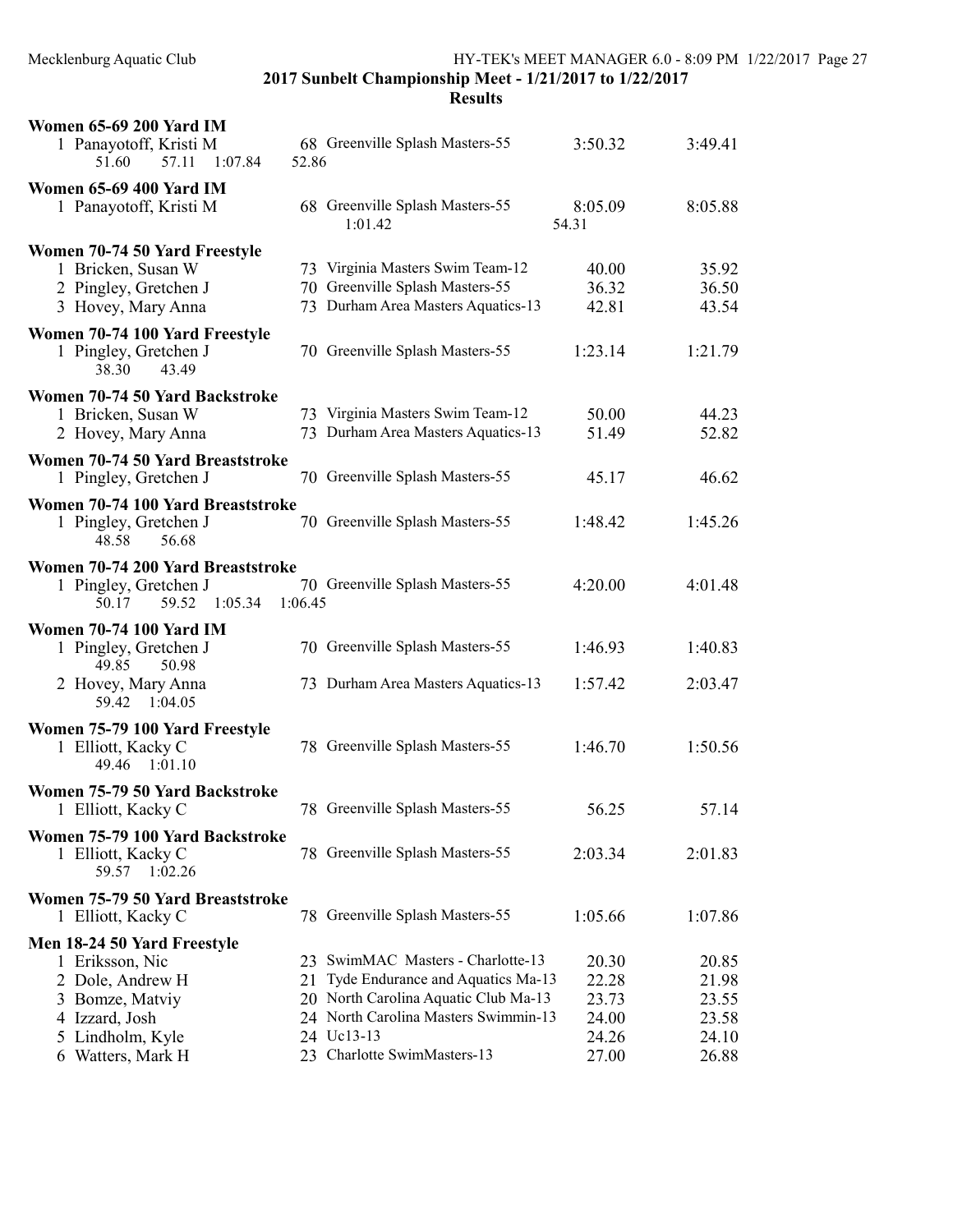| (Men 18-24 50 Yard Freestyle)                   |                                         |         |         |
|-------------------------------------------------|-----------------------------------------|---------|---------|
| 7 Hopland, Justin S                             | 24 Kingsport Aquatic Center-15          | 35.00   | 28.03   |
| Men 18-24 100 Yard Freestyle                    |                                         |         |         |
| 1 Dole, Andrew H                                | 21 Tyde Endurance and Aquatics Ma-13    | 49.65   | 48.52   |
| 22.81<br>25.71                                  | 20 Uc13-13                              |         |         |
| 2 Breese, Drew J<br>24.88<br>26.78              |                                         | 52.35   | 51.66   |
| 3 Lindholm, Kyle                                | 24 Uc13-13                              | 50.30   | 52.88   |
| 24.76<br>28.12                                  |                                         |         |         |
| 4 Guittard, Grant                               | 24 Mecklenburg Swim Association M-13    | 53.19   | 53.38   |
| 25.27<br>28.11<br>5 Watters, Mark H             | 23 Charlotte SwimMasters-13             | 1:00.00 | 59.94   |
| 27.94<br>32.00                                  |                                         |         |         |
| Men 18-24 200 Yard Freestyle                    |                                         |         |         |
| 1 Breese, Drew J                                | 20 Uc13-13                              | 1:54.23 | 1:54.56 |
| 28.18<br>29.78<br>25.85                         | 30.75                                   |         |         |
| 2 Bomze, Matviy                                 | 20 North Carolina Aquatic Club Ma-13    | 1:58.79 | 2:00.86 |
| 27.21<br>30.43<br>31.44                         | 31.78                                   |         |         |
| 3 Watters, Mark H<br>32.15<br>39.27<br>41.81    | 23 Charlotte SwimMasters-13<br>40.41    | 2:20.00 | 2:33.64 |
|                                                 |                                         |         |         |
| Men 18-24 50 Yard Backstroke<br>1 Eriksson, Nic | 23 SwimMAC Masters - Charlotte-13       | 30.30   | 25.41   |
| 2 Lindholm, Kyle                                | 24 Uc13-13                              | 26.53   | 27.87   |
| Men 18-24 100 Yard Backstroke                   |                                         |         |         |
| 1 Breese, Drew J                                | 20 Uc13-13                              | 58.81   | 57.03   |
| 27.59<br>29.44                                  |                                         |         |         |
| Men 18-24 200 Yard Backstroke                   |                                         |         |         |
| 1 Breese, Drew J                                | 20 Uc13-13                              | 2:05.83 | 2:02.25 |
| 30.16<br>31.32<br>28.73                         | 32.04                                   |         |         |
| Men 18-24 50 Yard Breaststroke                  |                                         |         |         |
| 1 Eriksson, Nic                                 | 23 SwimMAC Masters - Charlotte-13       | 28.00   | 25.48   |
| 2 Lindholm, Kyle                                | 24 Uc13-13                              | 28.43   | 29.65   |
| 3 Guittard, Grant                               | 24 Mecklenburg Swim Association M-13    | 30.00   | 32.01   |
| Men 18-24 100 Yard Breaststroke                 | 23 SwimMAC Masters - Charlotte-13       | 55.55   | 55.72   |
| 1 Eriksson, Nic<br>26.03<br>29.69               |                                         |         |         |
| 2 Lindholm, Kyle                                | 24 Uc13-13                              | 1:01.42 | 1:04.81 |
| 29.88<br>34.93                                  |                                         |         |         |
| 3 Guittard, Grant                               | 24 Mecklenburg Swim Association M-13    | 1:08.13 | 1:10.71 |
| 33.04<br>37.67                                  | 24 Kingsport Aquatic Center-15          | 1:15.00 | 1:15.72 |
| 4 Hopland, Justin S<br>34.93<br>40.79           |                                         |         |         |
| Men 18-24 50 Yard Butterfly                     |                                         |         |         |
| 1 Eriksson, Nic                                 | 23 SwimMAC Masters - Charlotte-13       | 30.00   | 24.15   |
| 2 Dole, Andrew H                                | Tyde Endurance and Aquatics Ma-13<br>21 | 25.00   | 24.74   |
| 3 Lindholm, Kyle                                | 24 Uc13-13                              | 24.60   | 25.88   |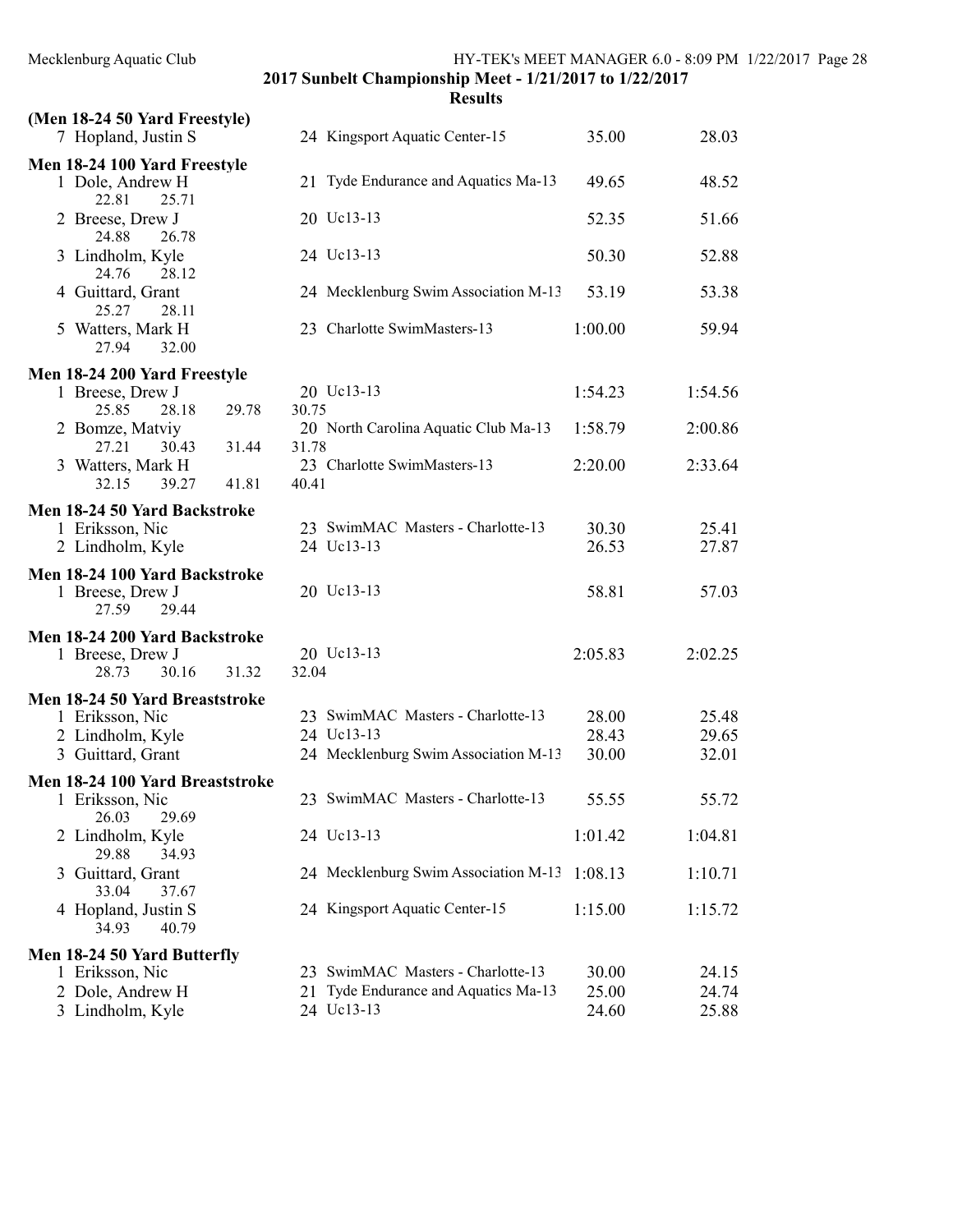|   | Men 18-24 100 Yard Butterfly           |       |       |                                              |         |         |
|---|----------------------------------------|-------|-------|----------------------------------------------|---------|---------|
|   | 1 Bomze, Matviy<br>26.80<br>32.55      |       |       | 20 North Carolina Aquatic Club Ma-13         | 59.98   | 59.35   |
|   | 2 Hopland, Justin S<br>32.62<br>43.68  |       |       | 24 Kingsport Aquatic Center-15               | 1:20.00 | 1:16.30 |
|   | <b>Men 18-24 100 Yard IM</b>           |       |       |                                              |         |         |
|   | 1 Eriksson, Nic<br>26.14<br>29.44      |       |       | 23 SwimMAC Masters - Charlotte-13            | 59.99   | 55.58   |
|   | 2 Izzard, Josh<br>28.10<br>32.99       |       |       | 24 North Carolina Masters Swimmin-13         | 57.00   | 1:01.09 |
|   | 3 Guittard, Grant<br>29.82<br>33.37    |       |       | 24 Mecklenburg Swim Association M-13         | 1:05.10 | 1:03.19 |
|   | 4 Hopland, Justin S<br>33.81<br>37.19  |       |       | 24 Kingsport Aquatic Center-15               | 1:10.00 | 1:11.00 |
|   | Men 25-29 50 Yard Freestyle            |       |       |                                              |         |         |
|   | 1 Long, John S                         |       |       | 28 Uc13-13                                   | 20.50   | 20.17   |
|   | 2 Sauter, Trace U                      |       |       | 28 SwimMAC Masters - Charlotte-13            | 22.65   | 23.42   |
|   | 3 Robinson, Neal                       |       |       | 27 Greenville Splash Masters-55              | 24.00   | 23.94   |
|   | 4 Mayfield, Paul D                     |       |       | 27 SwimMAC Masters - Charlotte-13            | 22.99   | 23.95   |
|   | 5 Parks, Kevin                         |       |       | 28 North Carolina Masters Swimmin-13         | 24.50   | 24.24   |
|   | 6 Sorensen, Dylan                      |       |       | 26 Charlotte SwimMasters-13                  | 24.00   | 24.36   |
|   | 7 Whitley, Andrew D                    |       |       | 27 Charlotte SwimMasters-13                  | 24.50   | 24.89   |
|   | 8 Hoagland, Daniel T                   |       |       | 28 Uc12-12                                   | 24.00   | 24.98   |
|   | 9 Smith, Donald J                      |       |       | 26 Mecklenburg Swim Association M-13         | 35.00   | 26.17   |
|   | Men 25-29 100 Yard Freestyle           |       |       |                                              |         |         |
|   | 1 Long, John S<br>20.10<br>29.85       |       |       | 28 Uc13-13                                   | 45.50   | 49.95   |
|   | 2 Sorensen, Dylan<br>26.36<br>27.89    |       |       | 26 Charlotte SwimMasters-13                  | 54.21   | 54.25   |
|   | 3 Whitley, Andrew D<br>25.90<br>28.40  |       |       | 27 Charlotte SwimMasters-13                  | 54.50   | 54.30   |
|   | 4 Parks, Kevin<br>26.14<br>28.46       |       |       | 28 North Carolina Masters Swimmin-13         | 58.50   | 54.60   |
|   | 5 Rossi, Dave<br>27.12<br>28.23        |       |       | 28 SwimMAC Masters - Charlotte-13            | 1:00.00 | 55.35   |
|   | 6 Smith, Donald J<br>28.81<br>31.31    |       |       | 26 Mecklenburg Swim Association M-13         | 1:08.00 | 1:00.12 |
|   | Men 25-29 200 Yard Freestyle           |       |       |                                              |         |         |
|   | 1 Heijnen, Michel<br>26.48<br>29.66    | 28.52 | 28.18 | 29 Hawk Masters Uncw-13                      | 1:50.00 | 1:52.84 |
|   | 2 Thomas, Chandler P<br>26.14<br>29.04 | 29.91 | 28.65 | 27 SwimMAC Masters - Charlotte-13            | 1:52.99 | 1:53.74 |
|   | 3 Sorensen, Dylan<br>28.13<br>30.31    | 31.63 | 31.53 | 26 Charlotte SwimMasters-13                  | 1:55.00 | 2:01.60 |
|   | 4 Whitley, Andrew D<br>27.29<br>30.40  | 32.03 | 31.97 | 27 Charlotte SwimMasters-13                  | 2:04.00 | 2:01.69 |
|   | 5 Rossi, Dave<br>28.77<br>30.71        | 30.93 | 31.88 | 28 SwimMAC Masters - Charlotte-13            | 2:05.00 | 2:02.29 |
| 6 | Smith, Donald J<br>30.07<br>33.21      | 35.06 | 34.39 | 26 Mecklenburg Swim Association M-13 2:20.00 |         | 2:12.73 |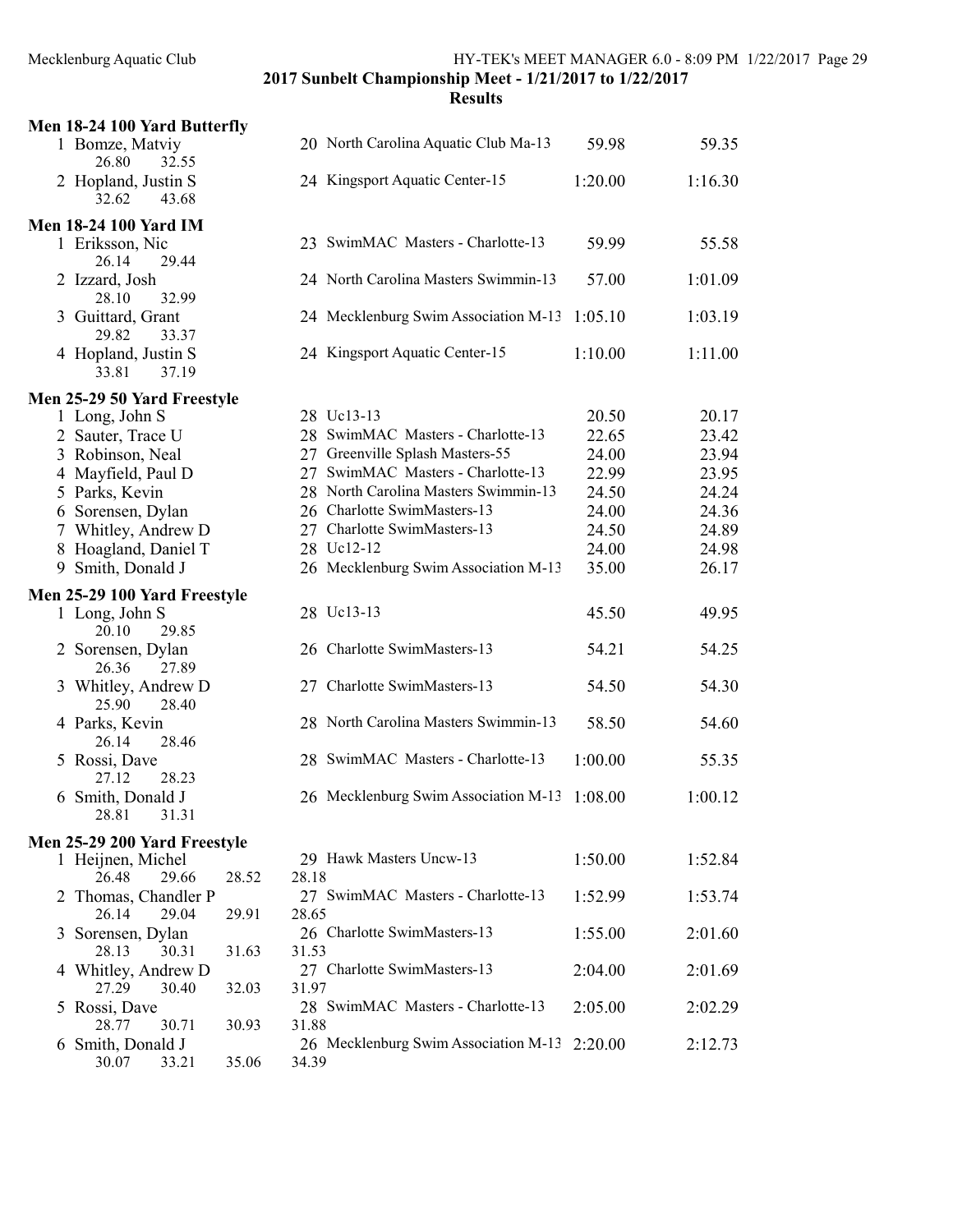# Mecklenburg Aquatic Club HY-TEK's MEET MANAGER 6.0 - 8:09 PM 1/22/2017 Page 30 2017 Sunbelt Championship Meet - 1/21/2017 to 1/22/2017

|   | Men 25-29 500 Yard Freestyle   |         |       |            |                                 |       |                                              |          |       |          |
|---|--------------------------------|---------|-------|------------|---------------------------------|-------|----------------------------------------------|----------|-------|----------|
|   | 1 Heijnen, Michel              |         |       |            | 29 Hawk Masters Uncw-13         |       |                                              | 5:04.00  |       | 5:08.79  |
|   | 27.68                          | 30.90   | 31.43 | 31.71      | 31.94                           | 31.24 | 31.21                                        | 31.70    |       |          |
|   | 31.00                          | 29.98   |       |            |                                 |       |                                              |          |       |          |
|   | 2 Rossi, Dave                  |         |       |            |                                 |       | 28 SwimMAC Masters - Charlotte-13            | 6:00.00  |       | 5:36.06  |
|   | 29.53                          | 32.44   | 33.32 | 33.62      | 33.91                           | 34.24 | 34.91                                        | 34.96    |       |          |
|   | 34.99                          | 34.14   |       |            |                                 |       |                                              |          |       |          |
|   | 3 Parks, Kevin                 |         |       |            |                                 |       | 28 North Carolina Masters Swimmin-13         | 6:00.00  |       | 5:52.87  |
|   | 30.03                          | 33.81   | 34.90 | 35.59      | 36.32                           | 36.55 | 37.08                                        | 36.78    |       |          |
|   | 36.80                          | 35.01   |       |            |                                 |       |                                              |          |       |          |
|   | 4 Smith, Donald J              |         |       |            |                                 |       | 26 Mecklenburg Swim Association M-13 6:10.00 |          |       | 6:12.60  |
|   | 31.49                          | 34.95   | 36.74 | 37.74      | 38.02                           | 38.39 | 39.34                                        | 39.13    |       |          |
|   | 39.23                          | 37.57   |       |            |                                 |       |                                              |          |       |          |
|   | Men 25-29 1000 Yard Freestyle  |         |       |            |                                 |       |                                              |          |       |          |
|   | 13 Biere, Alexander            |         |       |            | 28 Greenville Splash Masters-55 |       |                                              | 13:00.00 |       | 13:11.17 |
|   | 1:07.28                        | 36.62   |       |            |                                 | 38.22 | 38.72                                        | 39.59    |       |          |
|   | 40.24                          | 1:21.59 | 40.79 | 41.13      | 41.40                           | 41.77 | 1:22.57                                      | 41.31    |       |          |
|   | 41.83                          | 41.39   | 39.72 |            |                                 |       |                                              |          |       |          |
|   |                                |         |       |            |                                 |       |                                              |          |       |          |
|   | Men 25-29 1650 Yard Freestyle  |         |       |            |                                 |       |                                              |          |       |          |
|   | 1 Heijnen, Michel              |         |       |            | 29 Hawk Masters Uncw-13         |       |                                              | 18:21.73 |       | 17:45.42 |
|   | 26.97                          | 30.14   | 30.62 | 31.49      | 31.45                           | 31.80 | 32.09                                        | 32.09    |       |          |
|   | 32.31                          | 32.34   | 32.43 | 32.66      | 32.73                           | 32.72 | 32.86                                        | 32.48    |       |          |
|   | 32.89                          | 32.45   | 32.67 | 32.84      | 32.79                           | 33.04 | 33.19                                        | 33.55    |       |          |
|   | 32.76                          | 32.95   | 33.05 | 33.00      | 32.54                           | 32.98 | 32.99                                        | 33.04    | 31.51 |          |
| 5 | Sites, Tyler P                 |         |       |            | 25 Greenville Splash Masters-55 |       |                                              | 20:00.00 |       | 19:21.11 |
|   | 30.58                          | 33.89   | 34.49 | 35.00      | 34.78                           | 34.23 | 34.95                                        | 34.92    |       |          |
|   | 35.32                          | 35.60   | 35.63 | 35.65      | 35.50                           | 35.74 | 35.83                                        | 35.60    |       |          |
|   | 35.54                          | 35.61   | 35.90 | 36.03      | 34.77                           | 35.66 | 35.76                                        | 35.96    |       |          |
|   | 35.46                          | 35.38   | 35.79 | 35.85      | 35.65                           | 36.02 | 35.59                                        | 34.58    | 33.85 |          |
|   | Men 25-29 50 Yard Backstroke   |         |       |            |                                 |       |                                              |          |       |          |
|   | 1 Long, John S                 |         |       | 28 Uc13-13 |                                 |       |                                              | 24.50    |       | 23.71    |
|   | 2 Sauter, Trace U              |         |       |            |                                 |       | 28 SwimMAC Masters - Charlotte-13            | 25.73    |       | 26.64    |
|   | 3 Parks, Kevin                 |         |       |            |                                 |       | 28 North Carolina Masters Swimmin-13         | 27.50    |       | 26.71    |
|   | 4 Hoagland, Daniel T           |         |       | 28 Uc12-12 |                                 |       |                                              | 28.00    |       | 29.79    |
|   | 5 Whitley, Andrew D            |         |       |            | 27 Charlotte SwimMasters-13     |       |                                              | 30.00    |       | 29.95    |
|   | Men 25-29 100 Yard Backstroke  |         |       |            |                                 |       |                                              |          |       |          |
|   | 1 Parks, Kevin                 |         |       |            |                                 |       | 28 North Carolina Masters Swimmin-13 1:06.50 |          |       | 59.99    |
|   | 29.03                          | 30.96   |       |            |                                 |       |                                              |          |       |          |
|   |                                |         |       |            |                                 |       |                                              |          |       |          |
|   | Men 25-29 200 Yard Backstroke  |         |       |            |                                 |       |                                              |          |       |          |
|   | 1 Heijnen, Michel              |         |       |            | 29 Hawk Masters Uncw-13         |       |                                              | 2:12.00  |       | 2:08.16  |
|   | 30.68                          | 32.38   | 32.52 | 32.58      |                                 |       |                                              |          |       |          |
|   | 2 Sauter, Trace U              |         |       |            |                                 |       | 28 SwimMAC Masters - Charlotte-13            | 2:07.50  |       | 2:12.56  |
|   | 30.90                          | 32.28   | 34.75 | 34.63      |                                 |       | 27 SwimMAC Masters - Charlotte-13            |          |       |          |
| 3 | Thomas, Chandler P             | 34.55   |       |            |                                 |       |                                              | 2:14.99  |       | 2:13.40  |
|   | 32.17                          |         | 34.36 | 32.32      |                                 |       |                                              |          |       |          |
|   | 4 Sites, Tyler P               |         |       |            | 25 Greenville Splash Masters-55 |       |                                              | 2:30.00  |       | 2:22.38  |
|   | 34.89                          | 36.45   | 36.44 | 34.60      | 28 Greenville Splash Masters-55 |       |                                              |          |       |          |
|   | 5 Biere, Alexander<br>33.80    | 36.14   | 37.49 | 37.46      |                                 |       |                                              | 2:35.00  |       | 2:24.89  |
|   |                                |         |       |            |                                 |       |                                              |          |       |          |
|   | Men 25-29 50 Yard Breaststroke |         |       |            |                                 |       |                                              |          |       |          |
|   | 1 Parks, Kevin                 |         |       |            |                                 |       | 28 North Carolina Masters Swimmin-13         | 30.50    |       | 30.58    |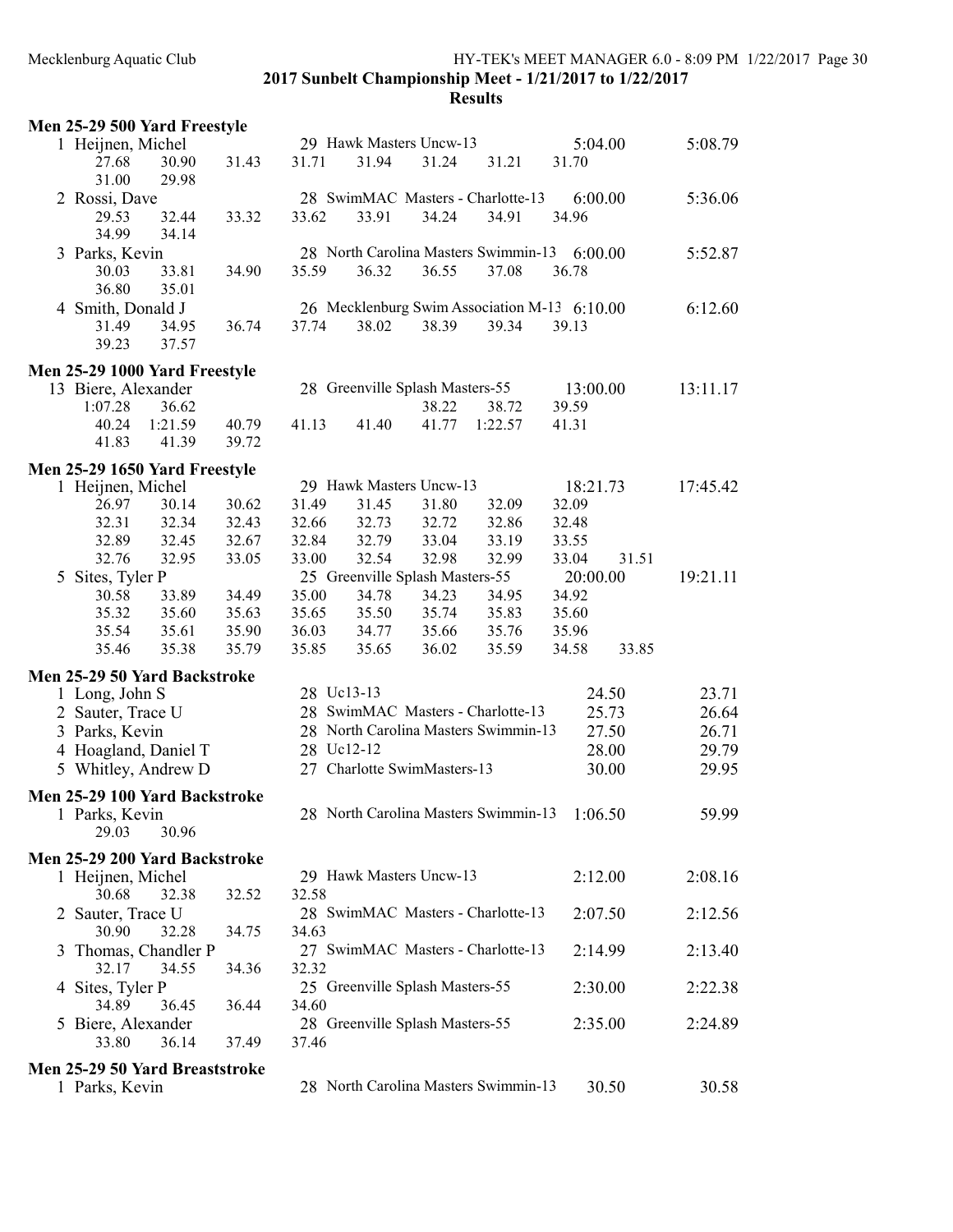| (Men 25-29 50 Yard Breaststroke)                                                                                                  |                                                                                                          |                         |                         |
|-----------------------------------------------------------------------------------------------------------------------------------|----------------------------------------------------------------------------------------------------------|-------------------------|-------------------------|
| 2 Sites, Tyler P                                                                                                                  | 25 Greenville Splash Masters-55                                                                          | 31.82                   | 31.92                   |
| 3 Sauter, Trace U                                                                                                                 | 28 SwimMAC Masters - Charlotte-13                                                                        | 29.50                   | 32.46                   |
| Men 25-29 100 Yard Breaststroke<br>1 Parks, Kevin<br>35.30<br>31.56                                                               | 28 North Carolina Masters Swimmin-13                                                                     | 1:10.00                 | 1:06.86                 |
| 2 Sites, Tyler P<br>32.80<br>37.13                                                                                                | 25 Greenville Splash Masters-55                                                                          | 1:08.52                 | 1:09.93                 |
| Men 25-29 200 Yard Breaststroke<br>1 Thomas, Chandler P<br>38.31<br>31.73<br>36.12<br>2 Sites, Tyler P<br>39.63<br>35.58<br>40.45 | 27 SwimMAC Masters - Charlotte-13<br>37.35<br>25 Greenville Splash Masters-55<br>40.07                   | 2:19.99<br>2:29.10      | 2:23.51<br>2:35.73      |
|                                                                                                                                   |                                                                                                          |                         |                         |
| Men 25-29 50 Yard Butterfly<br>1 Sauter, Trace U<br>2 Whitley, Andrew D<br>3 Smith, Donald J                                      | 28 SwimMAC Masters - Charlotte-13<br>27 Charlotte SwimMasters-13<br>26 Mecklenburg Swim Association M-13 | 24.50<br>30.00<br>32.00 | 25.73<br>28.78<br>30.83 |
| Men 25-29 100 Yard Butterfly<br>1 Mayfield, Paul D                                                                                | 27 SwimMAC Masters - Charlotte-13                                                                        | 54.64                   | 55.99                   |
| 26.02<br>29.97                                                                                                                    |                                                                                                          |                         |                         |
| 2 Robinson, Neal<br>30.73<br>26.32                                                                                                | 27 Greenville Splash Masters-55                                                                          | 58.00                   | 57.05                   |
| 3 Sites, Tyler P<br>33.40<br>29.87                                                                                                | 25 Greenville Splash Masters-55                                                                          | 1:01.41                 | 1:03.27                 |
| 4 Sorensen, Dylan<br>29.57<br>34.07                                                                                               | 26 Charlotte SwimMasters-13                                                                              | 1:00.00                 | 1:03.64                 |
| 5 Biere, Alexander<br>37.83<br>32.51                                                                                              | 28 Greenville Splash Masters-55                                                                          | 1:20.00                 | 1:10.34                 |
| Men 25-29 200 Yard Butterfly                                                                                                      |                                                                                                          |                         |                         |
| 1 Thomas, Chandler P                                                                                                              | 27 SwimMAC Masters - Charlotte-13                                                                        | 2:09.99                 | 2:20.55                 |
| 36.96<br>30.41<br>35.46<br>2 Sites, Tyler P                                                                                       | 37.72<br>25 Greenville Splash Masters-55                                                                 | 2:17.88                 | 2:23.71                 |
| 36.76<br>38.15<br>32.39                                                                                                           | 36.41                                                                                                    |                         |                         |
| <b>Men 25-29 100 Yard IM</b>                                                                                                      |                                                                                                          |                         |                         |
| 1 Sauter, Trace U<br>26.74<br>33.51                                                                                               | 28 SwimMAC Masters - Charlotte-13                                                                        | NT                      | 1:00.25                 |
| 2 Robinson, Neal<br>27.18<br>34.12                                                                                                | 27 Greenville Splash Masters-55                                                                          | 1:00.00                 | 1:01.30                 |
| 3 Parks, Kevin<br>33.46<br>27.98                                                                                                  | 28 North Carolina Masters Swimmin-13                                                                     | 1:05.50                 | 1:01.44                 |
| 4 Hoagland, Daniel T<br>28.74<br>35.48                                                                                            | 28 Uc12-12                                                                                               | 1:00.00                 | 1:04.22                 |
| 5 Sites, Tyler P<br>30.23<br>34.21                                                                                                | 25 Greenville Splash Masters-55                                                                          | 1:02.22                 | 1:04.44                 |
| 6 Biere, Alexander<br>31.80<br>36.59                                                                                              | 28 Greenville Splash Masters-55                                                                          | 1:12.00                 | 1:08.39                 |
| Mayfield, Paul D<br>---<br>28.27<br>31.89                                                                                         | 27 SwimMAC Masters - Charlotte-13                                                                        | 1:00.54                 | DQ                      |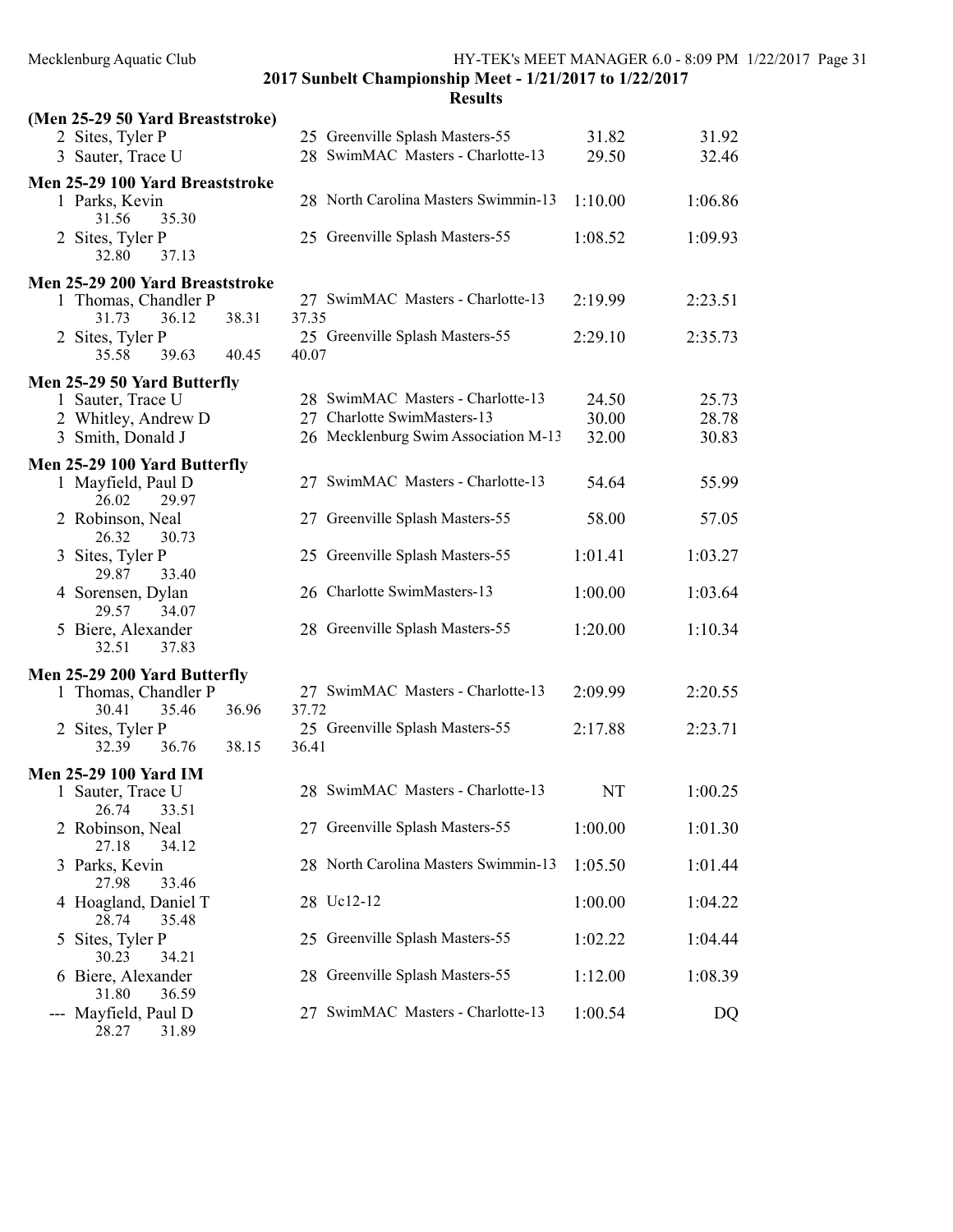Mecklenburg Aquatic Club HY-TEK's MEET MANAGER 6.0 - 8:09 PM 1/22/2017 Page 32

2017 Sunbelt Championship Meet - 1/21/2017 to 1/22/2017

| 27 SwimMAC Masters - Charlotte-13<br>2:04.99<br>28.97                                      | 2:05.74                                                                                                                                                                                                                                 |
|--------------------------------------------------------------------------------------------|-----------------------------------------------------------------------------------------------------------------------------------------------------------------------------------------------------------------------------------------|
| 29 Hawk Masters Uncw-13                                                                    | 2:11.61                                                                                                                                                                                                                                 |
| 25 Greenville Splash Masters-55<br>33.20                                                   | 2:18.86                                                                                                                                                                                                                                 |
|                                                                                            |                                                                                                                                                                                                                                         |
| 25 Greenville Splash Masters-55<br>38.44<br>41.76<br>41.48<br>34.48<br>31.87               | 4:57.79                                                                                                                                                                                                                                 |
|                                                                                            |                                                                                                                                                                                                                                         |
| 30 Mecklenburg Swim Association M-13                                                       | 23.24<br>24.72                                                                                                                                                                                                                          |
|                                                                                            |                                                                                                                                                                                                                                         |
| 34 Mecklenburg Swim Association M-13                                                       | 52.04                                                                                                                                                                                                                                   |
|                                                                                            | 58.18                                                                                                                                                                                                                                   |
| 30 Mecklenburg Swim Association M-13                                                       | 58.25                                                                                                                                                                                                                                   |
|                                                                                            |                                                                                                                                                                                                                                         |
| 30 Mecklenburg Swim Association M-13                                                       | 2:07.31                                                                                                                                                                                                                                 |
|                                                                                            |                                                                                                                                                                                                                                         |
| 34.09                                                                                      | 2:13.12                                                                                                                                                                                                                                 |
|                                                                                            |                                                                                                                                                                                                                                         |
|                                                                                            |                                                                                                                                                                                                                                         |
| 30 Mecklenburg Swim Association M-13 6:02.01                                               | 6:03.79                                                                                                                                                                                                                                 |
| 37.38<br>37.28<br>37.17<br>37.11<br>36.63                                                  |                                                                                                                                                                                                                                         |
|                                                                                            |                                                                                                                                                                                                                                         |
|                                                                                            | 12:01.27                                                                                                                                                                                                                                |
| 30 Mecklenburg Swim Association M-13 12:30.00<br>35.51<br>35.98<br>36.39<br>36.28<br>36.70 |                                                                                                                                                                                                                                         |
| 36.37<br>36.94<br>37.30<br>37.44<br>36.63                                                  |                                                                                                                                                                                                                                         |
| 34.74                                                                                      |                                                                                                                                                                                                                                         |
|                                                                                            |                                                                                                                                                                                                                                         |
| 30 Mecklenburg Swim Association M-13<br>31.00                                              | 34.42                                                                                                                                                                                                                                   |
| 34 Mecklenburg Swim Association M-13                                                       | NT<br>2:09.88                                                                                                                                                                                                                           |
| 34 Mecklenburg Swim Association M-13                                                       | NT<br>32.21                                                                                                                                                                                                                             |
| 34 Mecklenburg Swim Association M-13<br>43.03                                              | NT<br>2:36.50                                                                                                                                                                                                                           |
|                                                                                            |                                                                                                                                                                                                                                         |
| 34 Mecklenburg Swim Association M-13                                                       | NT<br>26.57                                                                                                                                                                                                                             |
| 30 Mecklenburg Swim Association M-13<br>30.00<br>30 Charlotte SwimMasters-13<br>40.00      | 28.82<br>31.98                                                                                                                                                                                                                          |
|                                                                                            | 2:12.00<br>29.01<br>2:14.53<br>4:46.38<br>34 Mecklenburg Swim Association M-13<br>24.00<br>25.00<br>54.00<br>30 Mecklenburg Swim Association M-13<br>55.00<br>1:00.00<br>2:08.00<br>29.31<br>31 Greenville Splash Masters-55<br>2:25.00 |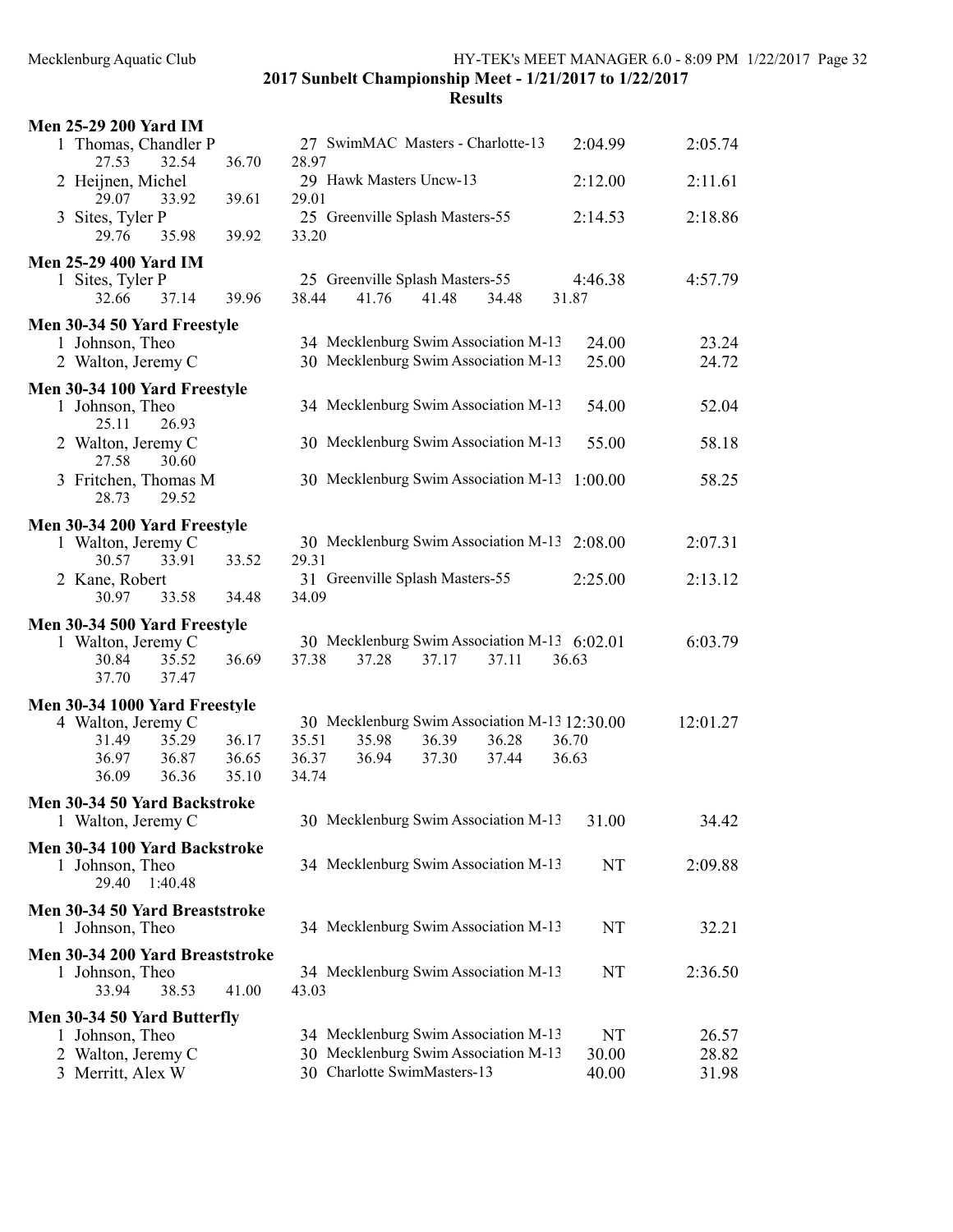| Men 30-34 100 Yard Butterfly           |       |                                                                                  |         |         |
|----------------------------------------|-------|----------------------------------------------------------------------------------|---------|---------|
| 1 Fritchen, Thomas M<br>34.14<br>30.24 |       | 30 Mecklenburg Swim Association M-13 1:10.00                                     |         | 1:04.38 |
| 2 Walton, Jeremy C<br>31.82<br>37.71   |       | 30 Mecklenburg Swim Association M-13 1:18.00                                     |         | 1:09.53 |
| <b>Men 30-34 100 Yard IM</b>           |       |                                                                                  |         |         |
| 1 Johnson, Theo<br>26.39<br>32.12      |       | 34 Mecklenburg Swim Association M-13                                             | 1:05.00 | 58.51   |
| 2 Fritchen, Thomas M<br>37.95<br>30.39 |       | 30 Mecklenburg Swim Association M-13                                             | 1:10.00 | 1:08.34 |
| <b>Men 30-34 200 Yard IM</b>           |       |                                                                                  |         |         |
| 1 Fritchen, Thomas M<br>31.05<br>37.88 | 45.40 | 30 Mecklenburg Swim Association M-13 2:35.00<br>33.40                            |         | 2:27.73 |
| 2 Walton, Jeremy C<br>32.31<br>39.28   | 44.45 | 30 Mecklenburg Swim Association M-13 2:17.00<br>37.41                            |         | 2:33.45 |
| <b>Men 30-34 400 Yard IM</b>           |       |                                                                                  |         |         |
| 1 Walton, Jeremy C<br>42.65<br>34.81   | 43.51 | 30 Mecklenburg Swim Association M-13 5:15.00<br>41.19<br>47.53<br>47.80<br>37.96 | 39.49   | 5:34.94 |
| Men 35-39 50 Yard Freestyle            |       |                                                                                  |         |         |
| 1 Mills, Matthew J                     |       | 39 Georgia Masters-45                                                            | 23.32   | 23.61   |
| 2 Dallamura, Scott J                   |       | 38 Tac Titans-13                                                                 | 23.75   | 23.88   |
| 3 Rowe, Eddie                          |       | 37 YMCA Of the Triangle Area-13                                                  | 23.80   | 24.81   |
| 4 Outlaw, Adrian B                     |       | 36 Fort Bragg Masters-13                                                         | 28.90   | 27.30   |
| 5 Nguyen, S.                           |       | 37 Sailfish Aquatics Masters-13                                                  | 29.99   | 27.90   |
| Men 35-39 100 Yard Freestyle           |       |                                                                                  |         |         |
| 1 Dallamura, Scott J<br>25.07<br>26.67 |       | 38 Tac Titans-13                                                                 | 51.50   | 51.74   |
| 2 Mills, Matthew J<br>25.01<br>26.89   |       | 39 Georgia Masters-45                                                            | 50.84   | 51.90   |
| 3 Vetter, Phil<br>27.40<br>29.52       |       | 38 SwimMAC Masters - Charlotte-13                                                | 57.00   | 56.92   |
| 4 Xistris, Chris<br>30.23<br>29.03     |       | 39 Mecklenburg Swim Association M-13                                             | 1:03.44 | 59.26   |
| 5 Nguyen, S.<br>31.76<br>32.49         |       | 37 Sailfish Aquatics Masters-13                                                  | 1:15.99 | 1:04.25 |
| Men 35-39 200 Yard Freestyle           |       |                                                                                  |         |         |
| 1 Rowe, Eddie                          |       | 37 YMCA Of the Triangle Area-13                                                  | 2:02.00 | 1:58.93 |
| 27.77<br>29.99                         | 30.61 | 30.56<br>39 Georgia Masters-45                                                   |         |         |
| 2 Mills, Matthew J<br>27.24<br>29.97   | 30.80 | 31.20                                                                            | 1:56.78 | 1:59.21 |
| Men 35-39 500 Yard Freestyle           |       |                                                                                  |         |         |
| 1 Glasco, Judd C                       |       | 35 Mecklenburg Swim Association M-13 5:26.09                                     |         | 5:17.90 |
| 27.81<br>30.95<br>32.99<br>32.28       | 31.73 | 32.00<br>32.25<br>32.50<br>32.42                                                 | 32.97   |         |
| 2 Xistris, Chris                       |       | 39 Mecklenburg Swim Association M-13 5:29.73                                     |         | 5:43.98 |
| 29.70<br>33.25<br>35.56<br>33.74       | 34.47 | 35.37<br>35.70<br>35.06<br>35.52                                                 | 35.61   |         |
| 3 Vetter, Phil                         |       | 38 SwimMAC Masters - Charlotte-13                                                | 5:55.00 | 6:24.42 |
| 33.52<br>36.44                         | 37.81 | 39.77<br>39.85<br>39.39<br>39.80                                                 | 39.30   |         |
| 39.93<br>38.61                         |       |                                                                                  |         |         |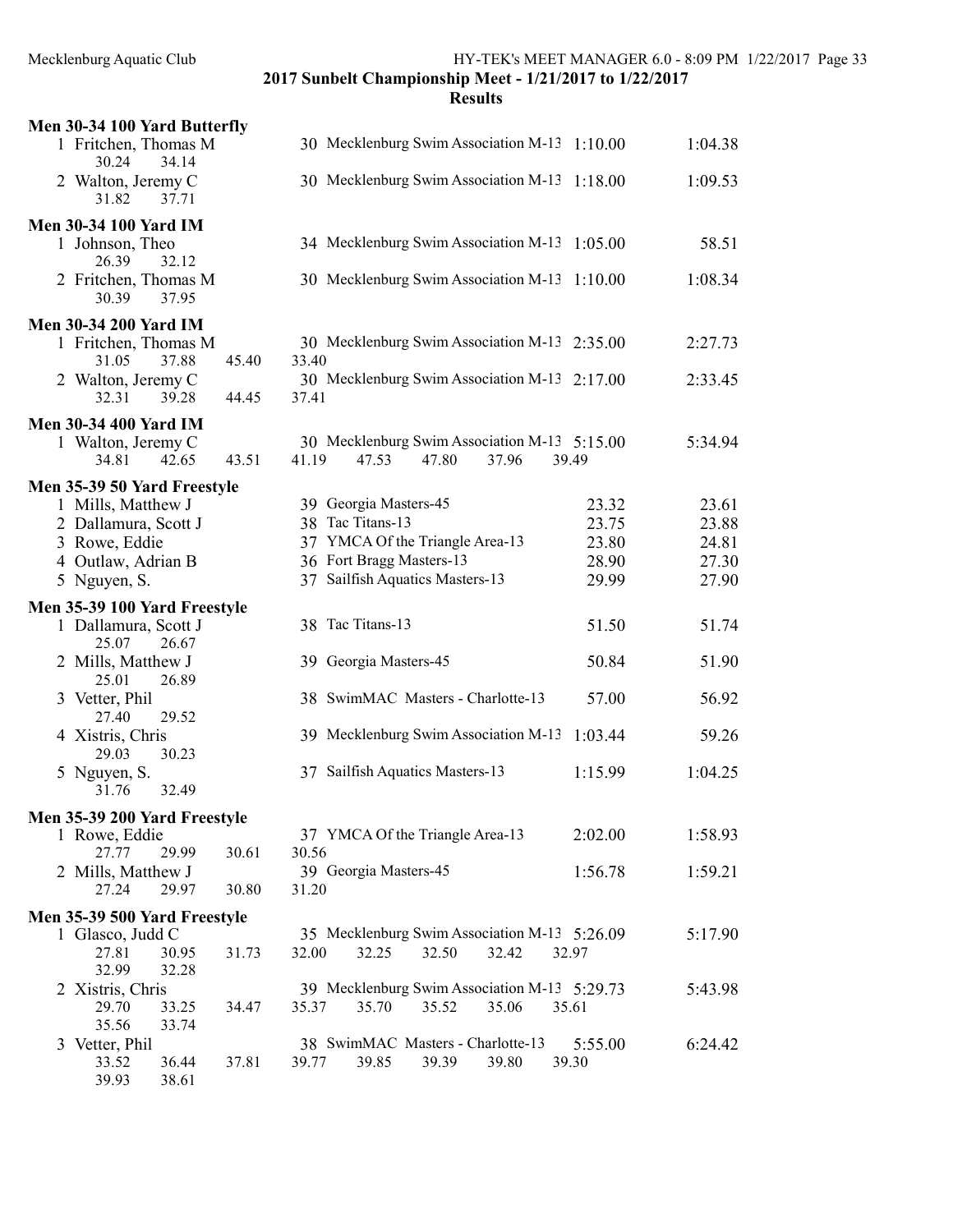| Men 35-39 1000 Yard Freestyle   |       |       |       |                                   |       |                                               |          |       |          |
|---------------------------------|-------|-------|-------|-----------------------------------|-------|-----------------------------------------------|----------|-------|----------|
| 10 Vetter, Phil                 |       |       |       | 38 SwimMAC Masters - Charlotte-13 |       |                                               | 12:20.00 |       | 12:59.89 |
| 32.39                           | 35.17 | 36.74 | 38.29 | 38.68                             | 38.69 | 38.70                                         | 39.22    |       |          |
| 39.77                           | 40.32 | 40.33 | 40.04 | 40.37                             | 40.48 | 41.34                                         | 40.79    |       |          |
| 40.52                           | 40.69 | 39.65 | 37.71 |                                   |       |                                               |          |       |          |
| 27 Nguyen, S.                   |       |       |       | 37 Sailfish Aquatics Masters-13   |       |                                               | 15:55.99 |       | 15:05.92 |
| 37.62                           | 41.29 | 42.40 | 43.48 | 49.49                             | 42.61 | 42.68                                         | 44.02    |       |          |
| 44.45                           | 50.45 | 43.28 | 45.46 | 46.89                             | 47.26 | 50.83                                         | 46.28    |       |          |
| 47.23                           | 47.83 | 47.73 | 44.64 |                                   |       |                                               |          |       |          |
| Men 35-39 1650 Yard Freestyle   |       |       |       |                                   |       |                                               |          |       |          |
| 2 Glasco, Judd C                |       |       |       |                                   |       | 35 Mecklenburg Swim Association M-13 18:40.39 |          |       | 17:49.98 |
| 26.85                           | 29.11 | 30.24 | 31.31 | 31.61                             | 32.09 | 32.30                                         | 32.31    |       |          |
| 32.41                           | 32.53 | 32.83 | 32.90 | 33.07                             | 32.89 | 33.09                                         | 33.19    |       |          |
| 32.99                           | 32.99 | 33.06 | 33.06 | 33.10                             | 33.08 | 33.20                                         | 33.24    |       |          |
| 33.10                           | 33.51 | 33.52 | 33.10 | 33.32                             | 33.23 | 33.32                                         | 32.55    | 30.88 |          |
|                                 |       |       |       |                                   |       |                                               |          |       |          |
| Men 35-39 50 Yard Backstroke    |       |       |       |                                   |       |                                               |          |       |          |
| 1 Vetter, Phil                  |       |       |       | 38 SwimMAC Masters - Charlotte-13 |       |                                               | 27.00    |       | 29.75    |
| 2 Outlaw, Adrian B              |       |       |       | 36 Fort Bragg Masters-13          |       |                                               | 35.69    |       | 32.06    |
| 3 Nguyen, S.                    |       |       |       | 37 Sailfish Aquatics Masters-13   |       |                                               | 39.99    |       | 32.90    |
| Men 35-39 100 Yard Backstroke   |       |       |       |                                   |       |                                               |          |       |          |
| 1 Glasco, Judd C                |       |       |       |                                   |       | 35 Mecklenburg Swim Association M-13 1:03.94  |          |       | 56.80    |
| 28.58                           | 28.22 |       |       |                                   |       |                                               |          |       |          |
| 2 Rowe, Eddie                   |       |       |       | 37 YMCA Of the Triangle Area-13   |       |                                               | 1:02.00  |       | 1:01.73  |
| 29.75                           | 31.98 |       |       |                                   |       |                                               |          |       |          |
|                                 |       |       |       | 39 Georgia Masters-45             |       |                                               | 1:04.41  |       | 1:05.41  |
| 3 Mills, Matthew J              |       |       |       |                                   |       |                                               |          |       |          |
| 31.15                           | 34.26 |       |       |                                   |       |                                               |          |       |          |
| 4 Nguyen, S.                    |       |       |       | 37 Sailfish Aquatics Masters-13   |       |                                               | 1:29.99  |       | 1:21.75  |
| 40.62                           | 41.13 |       |       |                                   |       |                                               |          |       |          |
| Men 35-39 200 Yard Backstroke   |       |       |       |                                   |       |                                               |          |       |          |
| 1 Glasco, Judd C                |       |       |       |                                   |       | 35 Mecklenburg Swim Association M-13 2:20.57  |          |       | 2:06.92  |
| 30.08                           | 32.01 | 33.00 | 31.83 |                                   |       |                                               |          |       |          |
| Men 35-39 50 Yard Breaststroke  |       |       |       |                                   |       |                                               |          |       |          |
| 1 Nguyen, S.                    |       |       |       | 37 Sailfish Aquatics Masters-13   |       |                                               | 35.99    |       | 32.43    |
|                                 |       |       |       |                                   |       |                                               |          |       |          |
| Men 35-39 100 Yard Breaststroke |       |       |       |                                   |       |                                               |          |       |          |
| 1 Nguyen, S.                    |       |       |       | 37 Sailfish Aquatics Masters-13   |       |                                               | 1:19.99  |       | 1:10.34  |
| 34.02                           | 36.32 |       |       |                                   |       |                                               |          |       |          |
| 2 Rowe, Eddie                   |       |       |       | 37 YMCA Of the Triangle Area-13   |       |                                               | 1:11.00  |       | 1:10.73  |
| 33.60                           | 37.13 |       |       |                                   |       |                                               |          |       |          |
| Men 35-39 200 Yard Breaststroke |       |       |       |                                   |       |                                               |          |       |          |
| 1 Nguyen, S.                    |       |       |       | 37 Sailfish Aquatics Masters-13   |       |                                               | 2:59.99  |       | 2:45.93  |
| 37.38                           | 41.87 | 43.42 | 43.26 |                                   |       |                                               |          |       |          |
|                                 |       |       |       |                                   |       |                                               |          |       |          |
| Men 35-39 50 Yard Butterfly     |       |       |       |                                   |       |                                               |          |       |          |
| 1 Dallamura, Scott J            |       |       |       | 38 Tac Titans-13                  |       |                                               | 24.50    |       | 24.54    |
| 2 Glasco, Judd C                |       |       |       |                                   |       | 35 Mecklenburg Swim Association M-13          | 28.67    |       | 25.33    |
| 3 Mills, Matthew J              |       |       | 39    | Georgia Masters-45                |       |                                               | 25.81    |       | 25.81    |
| 4 Xistris, Chris                |       |       |       |                                   |       | 39 Mecklenburg Swim Association M-13          | 28.83    |       | 28.77    |
| 5 Nguyen, S.                    |       |       | 37    | Sailfish Aquatics Masters-13      |       |                                               | 35.99    |       | 30.01    |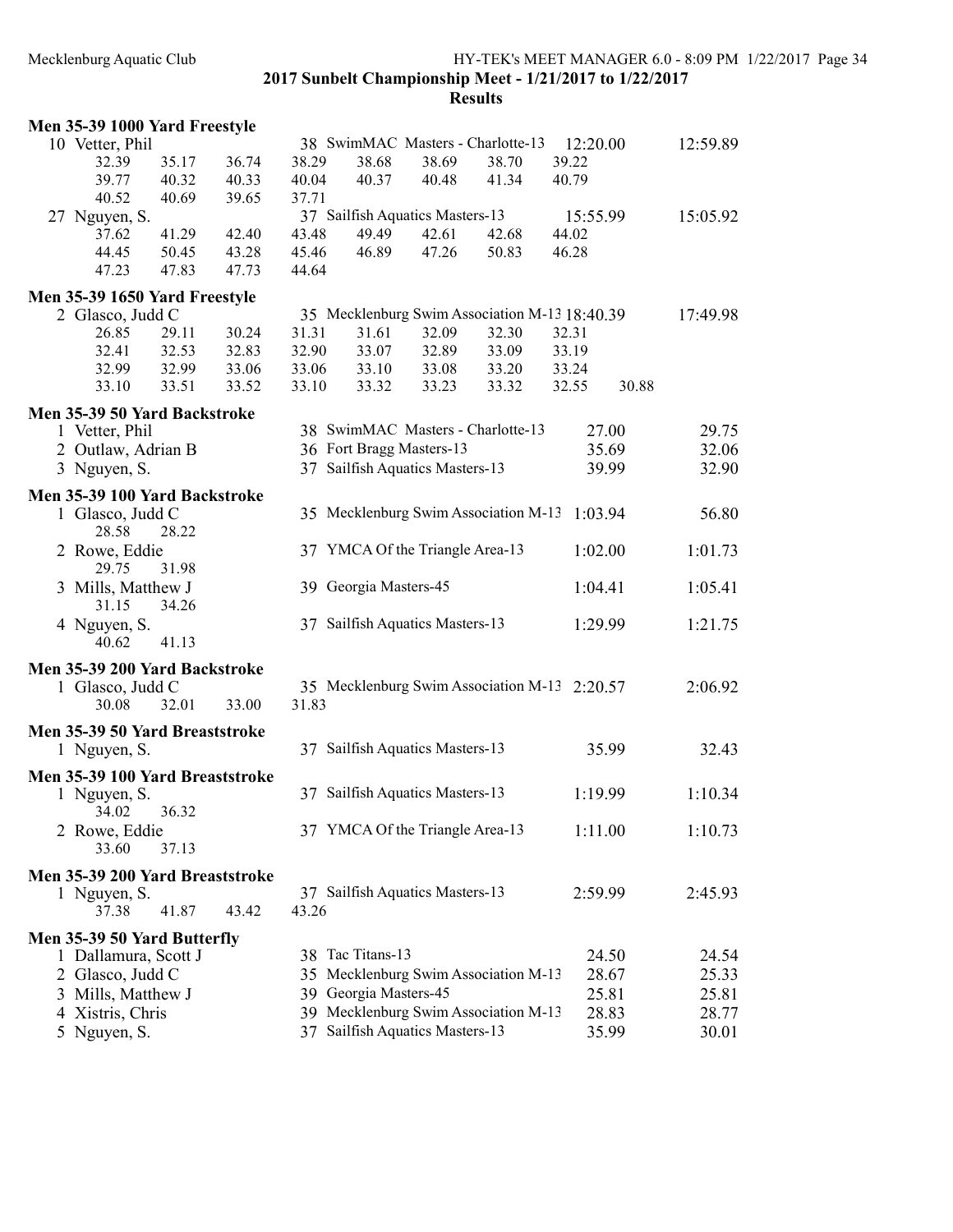| Men 35-39 100 Yard Butterfly                                                  |                                                       |         |         |
|-------------------------------------------------------------------------------|-------------------------------------------------------|---------|---------|
| 1 Dallamura, Scott J<br>26.08                                                 | 38 Tac Titans-13                                      | 56.50   | 55.87   |
| 29.79<br>2 Mills, Matthew J<br>27.14<br>31.46                                 | 39 Georgia Masters-45                                 | 57.75   | 58.60   |
| 3 Rowe, Eddie<br>28.54<br>32.13                                               | 37 YMCA Of the Triangle Area-13                       | 1:02.00 | 1:00.67 |
|                                                                               |                                                       |         |         |
| Men 35-39 200 Yard Butterfly<br>1 Mills, Matthew J<br>32.49<br>35.83<br>39.03 | 39 Georgia Masters-45<br>36.79                        | 2:27.12 | 2:24.14 |
| <b>Men 35-39 100 Yard IM</b>                                                  |                                                       |         |         |
| 1 Glasco, Judd C<br>30.68<br>26.73                                            | 35 Mecklenburg Swim Association M-13 1:01.21          |         | 57.41   |
| 2 Mills, Matthew J<br>32.64<br>28.59                                          | 39 Georgia Masters-45                                 | 59.95   | 1:01.23 |
| 3 Nguyen, S.<br>34.20<br>35.23                                                | 37 Sailfish Aquatics Masters-13                       | 1:19.99 | 1:09.43 |
| 4 Outlaw, Adrian B<br>33.27<br>40.64                                          | 36 Fort Bragg Masters-13                              | 1:20.42 | 1:13.91 |
| <b>Men 35-39 200 Yard IM</b>                                                  |                                                       |         |         |
| 1 Glasco, Judd C<br>37.87<br>27.04<br>31.55                                   | 35 Mecklenburg Swim Association M-13 2:15.80<br>29.23 |         | 2:05.69 |
| 2 Mills, Matthew J                                                            | 39 Georgia Masters-45                                 | 2:16.60 | 2:15.93 |
| 28.42<br>41.29<br>34.90                                                       | 31.32                                                 |         |         |
| 3 Rowe, Eddie                                                                 | 37 YMCA Of the Triangle Area-13                       | 2:16.00 | 2:17.49 |
| 28.59<br>34.95<br>41.41<br>4 Xistris, Chris                                   | 32.54<br>39 Mecklenburg Swim Association M-13 2:15.75 |         | 2:21.38 |
| 29.91<br>37.33<br>41.69                                                       | 32.45                                                 |         |         |
| <b>Men 35-39 400 Yard IM</b>                                                  |                                                       |         |         |
| 1 Xistris, Chris                                                              | 39 Mecklenburg Swim Association M-13 4:53.47          |         | 5:03.91 |
| 37.06<br>41.61<br>31.33                                                       | 39.74<br>42.64<br>43.44<br>34.22                      | 33.87   |         |
| Men 40-44 50 Yard Freestyle                                                   |                                                       |         |         |
| 1 Fletcher, Van                                                               | 41 Tac Titans-13                                      | 22.03   | 22.32   |
| *2 McGarity, Jay M                                                            | 40 Mecklenburg Swim Association M-13                  | 23.99   | 24.02   |
| *2 Harrison, Steve W                                                          | 44 SwimMAC Masters - Charlotte-13                     | 24.39   | 24.02   |
| 4 Butcher, Rob                                                                | 44 SwimMAC Masters - Charlotte-13                     | 22.50   | 24.07   |
| 5 McCormick, Bill T                                                           | 43 Mecklenburg Swim Association M-13                  | 23.83   | 24.23   |
| 6 Catterson, William H                                                        | 44 Raleigh Area Masters-13                            | 25.54   | 25.42   |
| Shanahan, Tom<br>7                                                            | 41 Mecklenburg Swim Association M-13                  | 32.00   | 28.29   |
| 8 Kimball, Daniel                                                             | 43 Mecklenburg Swim Association M-13                  | 27.00   | 30.46   |
| 9 Harrold, Paul S                                                             | 43 Mecklenburg Swim Association M-13                  | 35.00   | 30.81   |
| 10 Hendricks, Roberto                                                         | 41 Fort Bragg Masters-13                              | 35.00   | 32.13   |
| 11 Herron, Chris R                                                            | 44 Charlotte SwimMasters-13                           | 37.80   | 36.48   |
| Men 40-44 100 Yard Freestyle<br>1 Harrison, Steve W                           | 44 SwimMAC Masters - Charlotte-13                     | 54.45   | 53.72   |
| 25.45<br>28.27<br>2 McGarity, Jay M                                           | 40 Mecklenburg Swim Association M-13                  | 53.00   | 54.17   |
| 25.58<br>28.59<br>3 Butcher, Rob<br>25.47<br>29.19                            | 44 SwimMAC Masters - Charlotte-13                     | 52.00   | 54.66   |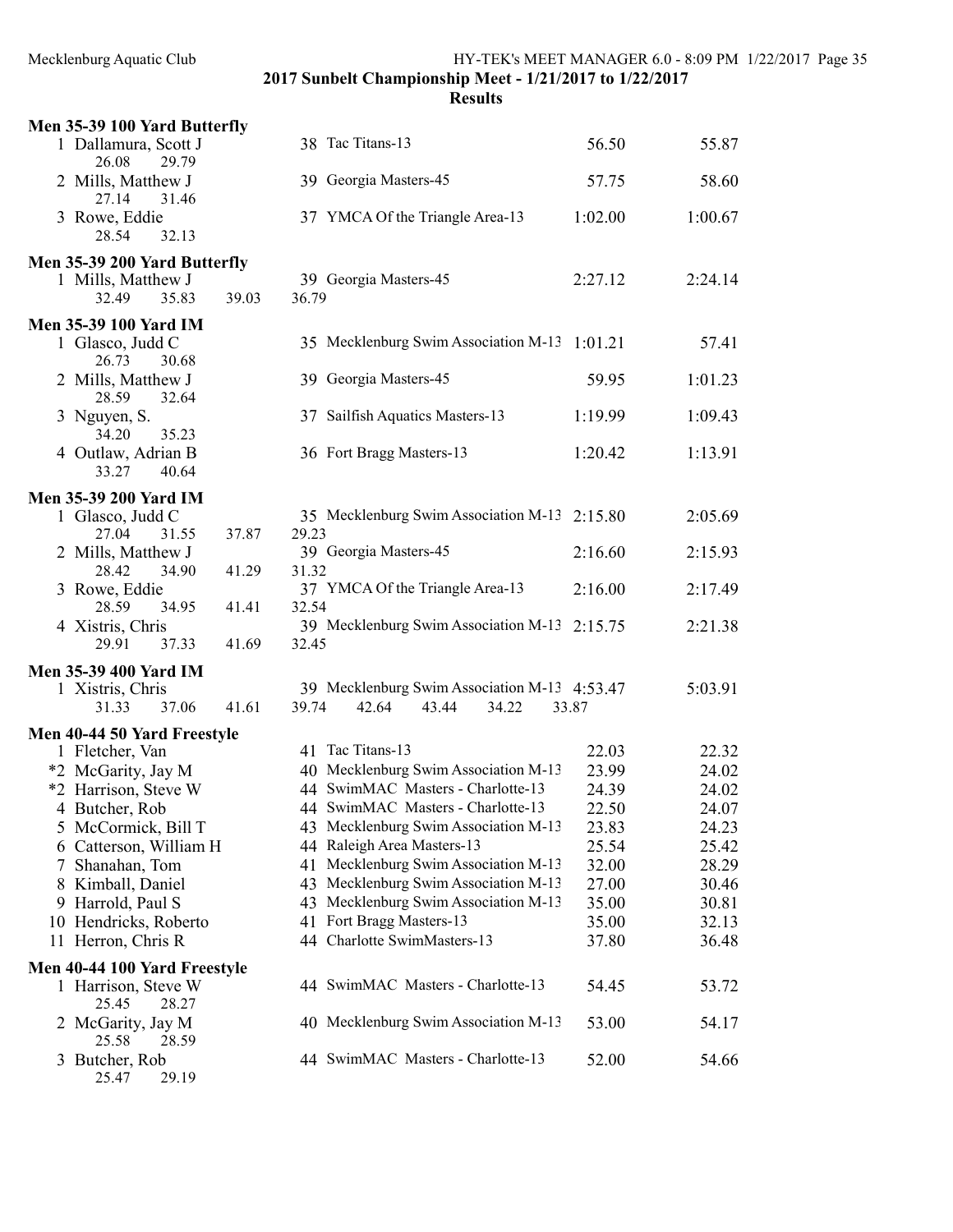| (Men 40-44 100 Yard Freestyle)                          |         |         |                                                       |         |         |         |          |          |
|---------------------------------------------------------|---------|---------|-------------------------------------------------------|---------|---------|---------|----------|----------|
| 4 Green, Marcus E<br>28.52<br>30.46                     |         |         | 41 Charlotte SwimMasters-13                           |         |         |         | 58.09    | 58.98    |
| 5 Holden, Dan W<br>31.95<br>31.91                       |         |         | 44 Mecklenburg Swim Association M-13                  |         |         |         | 1:02.50  | 1:03.86  |
| 6 Kimball, Daniel<br>32.56<br>35.15                     |         |         | 43 Mecklenburg Swim Association M-13                  |         |         |         | 1:01.00  | 1:07.71  |
| 7 Painchaud, Laurent R<br>35.26<br>38.00                |         |         | 41 Mecklenburg Swim Association M-13                  |         |         |         | 1:12.00  | 1:13.26  |
| 8 Hendricks, Roberto<br>42.23<br>40.13                  |         |         | 41 Fort Bragg Masters-13                              |         |         |         | 1:45.00  | 1:22.36  |
| 9 Herron, Chris R<br>42.67<br>40.67                     |         |         | 44 Charlotte SwimMasters-13                           |         |         |         | 1:27.00  | 1:23.34  |
| Men 40-44 200 Yard Freestyle                            |         |         |                                                       |         |         |         |          |          |
| 1 Fletcher, Van<br>25.09<br>28.20                       | 28.62   | 29.18   | 41 Tac Titans-13                                      |         |         |         | 1:50.61  | 1:51.09  |
| 2 McGarity, Jay M<br>28.79<br>30.97                     | 31.07   | 30.60   | 40 Mecklenburg Swim Association M-13                  |         |         |         | 2:02.00  | 2:01.43  |
| 3 Butcher, Rob<br>27.89<br>31.81                        | 34.13   | 35.11   | 44 SwimMAC Masters - Charlotte-13                     |         |         |         | 1:59.99  | 2:08.94  |
| 4 Harrold, Paul S<br>38.73<br>2:34.58                   |         |         | 43 Mecklenburg Swim Association M-13                  |         |         |         | 3:20.00  | 3:13.31  |
| Men 40-44 500 Yard Freestyle                            |         |         |                                                       |         |         |         |          |          |
| 1 Fletcher, Van                                         |         |         | 41 Tac Titans-13                                      |         |         |         | 5:08.42  | 5:08.74  |
| 27.14<br>31.38<br>30.52<br>28.10                        | 32.04   | 32.29   | 32.30                                                 | 32.02   | 31.53   | 31.42   |          |          |
| 2 McCormick, Bill T<br>31.99<br>34.56<br>37.70<br>36.38 | 35.25   | 35.38   | 43 Mecklenburg Swim Association M-13 5:50.00<br>36.02 | 36.55   | 36.60   | 37.04   |          | 5:57.47  |
| 3 McGarity, Jay M                                       |         |         | 40 Mecklenburg Swim Association M-13 5:30.00          |         |         |         |          | 6:02.01  |
| 32.01<br>35.47<br>36.03<br>35.13                        | 36.85   | 37.41   | 37.85                                                 | 37.30   | 37.25   | 36.71   |          |          |
| 4 Sturgis, Jason<br>33.13<br>36.15                      | 36.76   | 37.63   | 44 SwimMAC Masters - Charlotte-13<br>37.66            | 37.49   | 37.54   | 37.33   | 6:14.00  | 6:04.47  |
| 34.14<br>36.64                                          |         |         |                                                       |         |         |         |          |          |
| 5 Kimball, Daniel                                       |         |         | 43 Mecklenburg Swim Association M-13 6:10.00          |         |         |         |          | 6:39.83  |
| 34.47<br>39.00<br>39.70                                 | 1:21.64 | 40.81   | 40.71                                                 | 41.24   | 41.08   | 41.18   |          |          |
| 6 Painchaud, Laurent R                                  |         |         | 41 Mecklenburg Swim Association M-13 8:00.00          |         |         |         |          | 7:27.50  |
| 42.49<br>37.97                                          | 44.50   | 46.69   | 46.68                                                 | 46.83   | 46.45   | 47.48   |          |          |
| 46.51<br>41.90                                          |         |         |                                                       |         |         |         |          |          |
| 7 Hendricks, Roberto                                    |         |         | 41 Fort Bragg Masters-13                              |         |         |         | 10:00.00 | 11:00.40 |
| 1:00.46<br>52.93<br>1:16.09<br>1:11.86                  | 1:05.58 | 1:03.49 | 1:05.19                                               | 1:06.47 | 1:08.89 | 1:09.44 |          |          |
| Men 40-44 1000 Yard Freestyle                           |         |         |                                                       |         |         |         |          |          |
| 9 Sturgis, Jason                                        |         |         | 44 SwimMAC Masters - Charlotte-13                     |         |         |         | 13:59.00 | 12:57.37 |
| 38.79<br>34.45                                          | 38.91   | 38.80   | 39.00                                                 | 38.75   | 39.03   | 39.33   |          |          |
| 39.16<br>39.33                                          | 39.24   | 39.11   | 39.40                                                 | 40.25   | 38.55   | 39.67   |          |          |
| 40.16<br>39.82                                          | 39.28   | 36.34   |                                                       |         |         |         |          |          |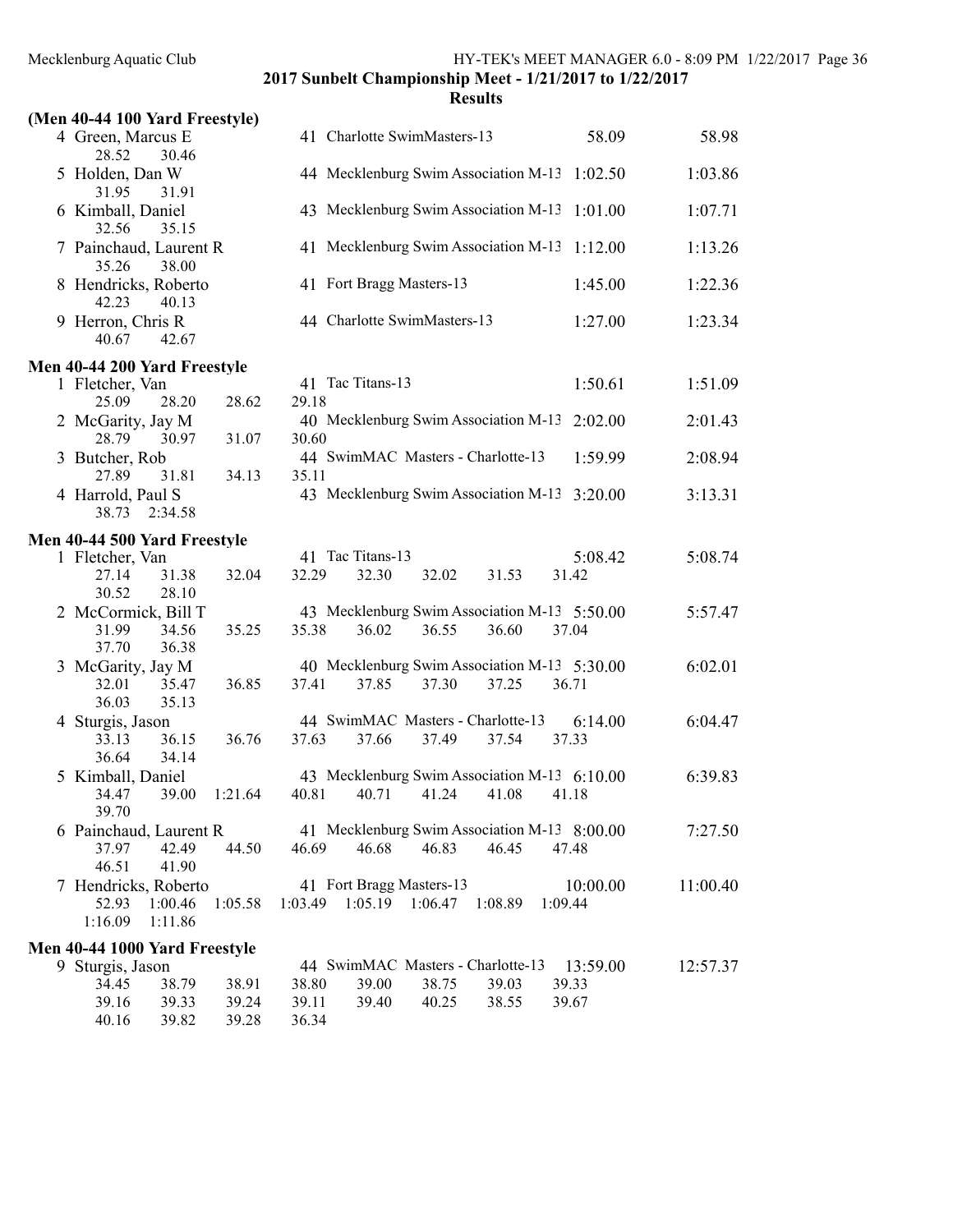| Men 40-44 1650 Yard Freestyle   |       |       |                             |       |                                      |          |          |  |
|---------------------------------|-------|-------|-----------------------------|-------|--------------------------------------|----------|----------|--|
| 10 Sturgis, Jason               |       |       |                             |       | 44 SwimMAC Masters - Charlotte-13    | 21:16.00 | 21:28.63 |  |
| 36.81<br>33.78                  | 37.76 | 38.66 | 38.42                       | 38.61 | 38.62                                | 38.70    |          |  |
| 38.97<br>38.87                  | 38.88 | 39.06 | 39.31                       | 39.52 | 39.03                                | 40.37    |          |  |
|                                 |       |       |                             |       |                                      |          |          |  |
| 40.21<br>39.79                  | 39.29 | 39.31 | 39.00                       | 39.64 | 39.66                                | 39.64    |          |  |
| 38.59<br>40.95                  | 40.12 | 39.56 | 39.96                       | 39.82 | 39.72                                | 39.71    | 38.29    |  |
| Men 40-44 50 Yard Backstroke    |       |       |                             |       |                                      |          |          |  |
| 1 Harrison, Steve W             |       |       |                             |       | 44 SwimMAC Masters - Charlotte-13    | 29.49    | 30.35    |  |
| 2 Challis, John L               |       |       |                             |       | 43 Mecklenburg Swim Association M-13 | 31.00    | 30.44    |  |
| 3 Herron, Chris R               |       |       | 44 Charlotte SwimMasters-13 |       |                                      | 58.00    | 46.58    |  |
|                                 |       |       |                             |       |                                      |          |          |  |
| Men 40-44 100 Yard Backstroke   |       |       |                             |       |                                      |          |          |  |
| 1 Fletcher, Van                 |       |       | 41 Tac Titans-13            |       |                                      | 57.65    | 56.99    |  |
| 29.12<br>27.87                  |       |       |                             |       |                                      |          |          |  |
| 2 Flynn, Rob                    |       |       |                             |       | 42 SwimMAC Masters - Charlotte-13    | 58.00    | 57.56    |  |
| 29.76<br>27.80                  |       |       |                             |       |                                      |          |          |  |
| 3 Sturgis, Jason                |       |       |                             |       | 44 SwimMAC Masters - Charlotte-13    | 1:19.00  | 1:17.21  |  |
| 39.33<br>37.88                  |       |       |                             |       |                                      |          |          |  |
|                                 |       |       |                             |       |                                      |          |          |  |
| Men 40-44 200 Yard Backstroke   |       |       |                             |       |                                      |          |          |  |
| 1 Flynn, Rob                    |       |       |                             |       | 42 SwimMAC Masters - Charlotte-13    | 2:05.00  | 2:05.36  |  |
| 31.56<br>29.35                  | 32.03 | 32.42 |                             |       |                                      |          |          |  |
|                                 |       |       |                             |       |                                      |          |          |  |
| Men 40-44 50 Yard Breaststroke  |       |       |                             |       |                                      |          |          |  |
| 1 McCormick, Bill T             |       |       |                             |       | 43 Mecklenburg Swim Association M-13 | 29.12    | 29.00    |  |
| 2 Butcher, Rob                  |       |       |                             |       | 44 SwimMAC Masters - Charlotte-13    | 28.00    | 29.69    |  |
| 3 Dunson, David B               |       |       |                             |       | 44 North Carolina Aquatic Club Ma-13 | 30.00    | 30.07    |  |
| 4 McGarity, Jay M               |       |       |                             |       | 40 Mecklenburg Swim Association M-13 | 33.00    | 31.14    |  |
| 5 Green, Marcus E               |       |       | 41 Charlotte SwimMasters-13 |       |                                      | 32.45    | 32.37    |  |
|                                 |       |       |                             |       | 44 SwimMAC Masters - Charlotte-13    |          |          |  |
| 6 Harrison, Steve W             |       |       |                             |       |                                      | 31.50    | 32.99    |  |
| 7 Kimball, Daniel               |       |       |                             |       | 43 Mecklenburg Swim Association M-13 | 35.00    | 36.57    |  |
| 8 Painchaud, Laurent R          |       |       |                             |       | 41 Mecklenburg Swim Association M-13 | 42.00    | 38.40    |  |
| Men 40-44 100 Yard Breaststroke |       |       |                             |       |                                      |          |          |  |
| 1 McCormick, Bill T             |       |       |                             |       | 43 Mecklenburg Swim Association M-13 | 1:03.11  | 1:04.87  |  |
| 31.05<br>33.82                  |       |       |                             |       |                                      |          |          |  |
|                                 |       |       |                             |       |                                      |          |          |  |
| 2 Dunson, David B               |       |       |                             |       | 44 North Carolina Aquatic Club Ma-13 | 1:09.75  | 1:05.97  |  |
| 31.08<br>34.89                  |       |       |                             |       |                                      |          |          |  |
| 3 Green, Marcus E               |       |       | 41 Charlotte SwimMasters-13 |       |                                      | 1:15.76  | 1:11.86  |  |
| 33.73 38.13                     |       |       |                             |       |                                      |          |          |  |
| 4 Catterson, William H          |       |       | 44 Raleigh Area Masters-13  |       |                                      | 1:15.00  | 1:17.09  |  |
| 40.46<br>36.63                  |       |       |                             |       |                                      |          |          |  |
| 5 Kimball, Daniel               |       |       |                             |       | 43 Mecklenburg Swim Association M-13 | 1:20.00  | 1:22.75  |  |
| 38.53<br>44.22                  |       |       |                             |       |                                      |          |          |  |
|                                 |       |       |                             |       |                                      |          |          |  |
| Men 40-44 200 Yard Breaststroke |       |       |                             |       |                                      |          |          |  |
| 1 Butcher, Rob                  |       |       |                             |       | 44 SwimMAC Masters - Charlotte-13    | 2:16.00  | 2:26.33  |  |
| 32.45<br>37.36                  | 38.39 | 38.13 |                             |       |                                      |          |          |  |
| 2 McCormick, Bill T             |       |       |                             |       | 43 Mecklenburg Swim Association M-13 | 2:24.52  | 2:26.49  |  |
| 33.24<br>37.58                  | 38.40 | 37.27 |                             |       |                                      |          |          |  |
|                                 |       |       |                             |       | 44 North Carolina Aquatic Club Ma-13 | NT       |          |  |
| 3 Dunson, David B               |       |       |                             |       |                                      |          | 2:31.37  |  |
| 33.81<br>39.01                  | 40.48 | 38.07 |                             |       |                                      |          |          |  |
| 4 Painchaud, Laurent R          |       |       |                             |       | 41 Mecklenburg Swim Association M-13 | 3:20.00  | 3:06.66  |  |
| 46.50<br>40.57                  | 49.41 | 50.18 |                             |       |                                      |          |          |  |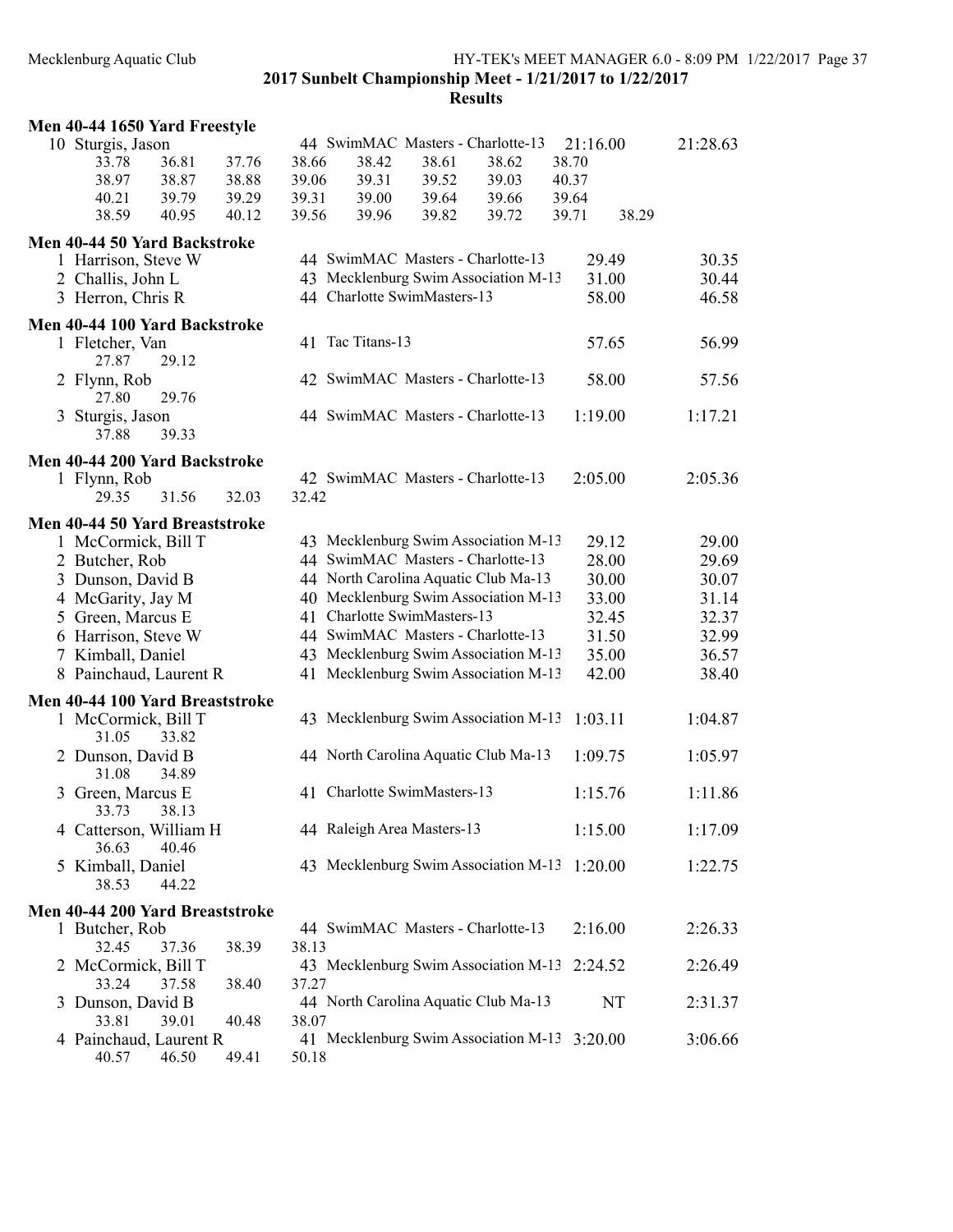# 2017 Sunbelt Championship Meet - 1/21/2017 to 1/22/2017 Results

| Men 40-44 50 Yard Butterfly                                         |                                               |         |         |
|---------------------------------------------------------------------|-----------------------------------------------|---------|---------|
| 1 Flynn, Rob                                                        | 42 SwimMAC Masters - Charlotte-13             | 25.00   | 24.85   |
| 2 Fletcher, Van                                                     | 41 Tac Titans-13                              | 24.74   | 25.28   |
| 3 Dunson, David B                                                   | 44 North Carolina Aquatic Club Ma-13          | 27.00   | 26.79   |
| 4 McGarity, Jay M                                                   | 40 Mecklenburg Swim Association M-13          | 30.00   | 27.02   |
| 5 Green, Marcus E                                                   | 41 Charlotte SwimMasters-13                   | 29.64   | 29.89   |
| 6 Holden, Dan W                                                     | 44 Mecklenburg Swim Association M-13          | 32.00   | 31.40   |
| 7 Herron, Chris R                                                   | 44 Charlotte SwimMasters-13                   | 52.00   | 42.95   |
| Men 40-44 100 Yard Butterfly<br>1 Dunson, David B<br>27.56<br>33.35 | 44 North Carolina Aquatic Club Ma-13          | 1:02.00 | 1:00.91 |
| 2 McGarity, Jay M<br>27.92<br>33.28                                 | 40 Mecklenburg Swim Association M-13          | 1:00.00 | 1:01.20 |
| 3 Catterson, William H<br>37.28<br>29.67                            | 44 Raleigh Area Masters-13                    | 1:02.13 | 1:06.95 |
| <b>Men 40-44 100 Yard IM</b>                                        |                                               |         |         |
| 1 Flynn, Rob<br>26.52<br>31.45                                      | 42 SwimMAC Masters - Charlotte-13             | 58.00   | 57.97   |
| 2 Dunson, David B<br>28.44<br>33.00                                 | 44 North Carolina Aquatic Club Ma-13          | 1:04.50 | 1:01.44 |
| 3 McGarity, Jay M<br>28.56<br>33.44                                 | 40 Mecklenburg Swim Association M-13          | 1:00.00 | 1:02.00 |
| 4 McCormick, Bill T<br>30.10<br>32.45                               | 43 Mecklenburg Swim Association M-13          | 1:00.03 | 1:02.55 |
| 5 Butcher, Rob<br>29.69<br>33.20                                    | 44 SwimMAC Masters - Charlotte-13             | 59.50   | 1:02.89 |
| 6 Harrison, Steve W<br>35.06<br>30.13                               | 44 SwimMAC Masters - Charlotte-13             | 1:04.44 | 1:05.19 |
| 7 Catterson, William H<br>31.44<br>34.52                            | 44 Raleigh Area Masters-13                    | 1:03.51 | 1:05.96 |
| 8 Hillman, Jason P<br>38.43<br>40.18                                | 43 Charlotte SwimMasters-13                   | 1:17.01 | 1:18.61 |
| 9 Herron, Chris R<br>48.10<br>51.12                                 | 44 Charlotte SwimMasters-13                   | 1:45.00 | 1:39.22 |
| 10 Hendricks, Roberto<br>49.42<br>1:09.09                           | 41 Fort Bragg Masters-13                      | 2:20.00 | 1:58.51 |
| <b>Men 40-44 200 Yard IM</b>                                        |                                               |         |         |
| 1 Flynn, Rob<br>26.25<br>31.42<br>38.23                             | 42 SwimMAC Masters - Charlotte-13<br>29.55    | 2:06.00 | 2:05.45 |
| 2 Sturgis, Jason<br>40.00<br>44.73<br>55.00                         | 44 SwimMAC Masters - Charlotte-13<br>33.17    | 2:53.00 | 2:52.90 |
| 3 Holden, Dan W<br>33.86<br>46.23<br>57.21                          | 44 Mecklenburg Swim Association M-13<br>39.75 | 2:50.00 | 2:57.05 |
| 4 Hillman, Jason P<br>37.03<br>48.14<br>56.31                       | 43 Charlotte SwimMasters-13<br>40.64          | 3:11.71 | 3:02.12 |
|                                                                     |                                               |         |         |
| Men 45-49 50 Yard Freestyle<br>1 Murray, Jeff L                     | SwimMAC Masters - Charlotte-13<br>47          | 22.56   | 23.18   |
| 2 Major, David A                                                    | 46 Gaston Gators - Gastonia NC-13             | 25.00   | 24.56   |
| 3 Mezzogori, Diego                                                  | 48 Greenville Splash Masters-55               | 40.00   | 26.48   |
| 4 Hutcheson, Burke C                                                | 49 Pscm                                       | 27.32   | 27.26   |
| 5 Rubacky, Mark S                                                   | 47 Raleigh Area Masters-13                    | 27.20   | 27.48   |
| Shotts, Steven J<br>6                                               | 46 Sailfish Aquatics Masters-13               | 28.00   | 28.34   |
|                                                                     |                                               |         |         |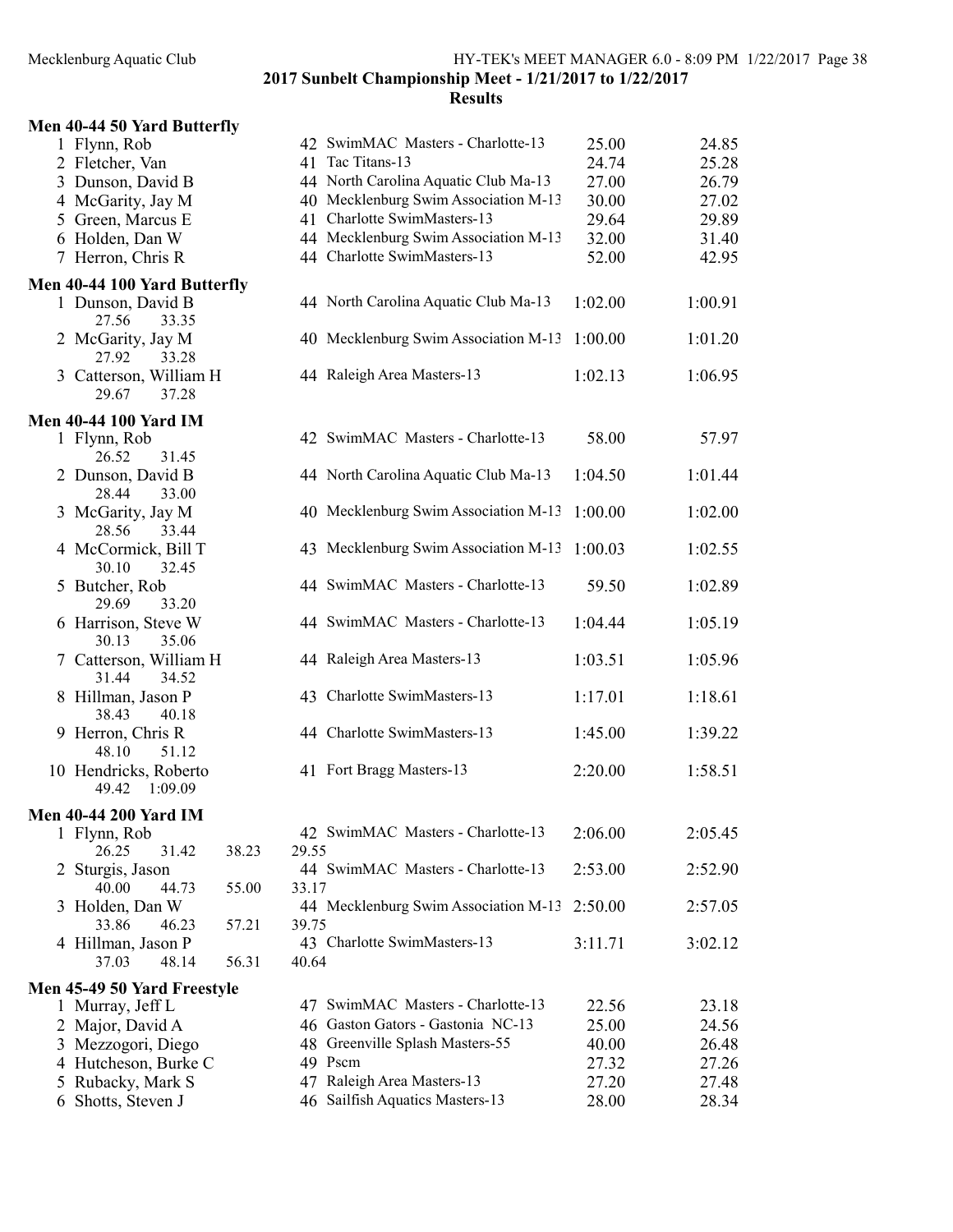# 2017 Sunbelt Championship Meet - 1/21/2017 to 1/22/2017 Results

# (Men 45-49 50 Yard Freestyle)

| $(1)$ ICII 70-77 JU TATU FICCSIYICJ |       |       |                                              |         |         |
|-------------------------------------|-------|-------|----------------------------------------------|---------|---------|
| 7 Hegner, Brian G                   |       |       | 45 Mecklenburg Swim Association M-13         | 28.23   | 28.57   |
| 8 Kern, Paul E                      |       |       | 48 Triad Masters Swimming Greens-13          | 28.68   | 28.92   |
| 9 Barton, Marcus                    |       |       | 47 Mecklenburg Swim Association M-13         | 40.00   | 29.08   |
| 10 Gossert, Theodore I              |       |       | 47 SwimMAC Masters - Charlotte-13            | 31.94   | 30.14   |
|                                     |       |       |                                              |         |         |
| 11 Weslock, Rick                    |       |       | 45 Mecklenburg Swim Association M-13         | 32.00   | 34.26   |
| Men 45-49 100 Yard Freestyle        |       |       |                                              |         |         |
| 1 Walter, Joseph M                  |       |       | 45 SwimMAC Masters - Charlotte-13            | 53.14   | 53.57   |
| 25.86<br>27.71                      |       |       |                                              |         |         |
| 2 Major, David A                    |       |       | 46 Gaston Gators - Gastonia NC-13            | 55.00   | 55.10   |
| 26.33<br>28.77                      |       |       |                                              |         |         |
|                                     |       |       |                                              |         |         |
| 3 Pegram, Steve                     |       |       | 47 SwimMAC Masters - Charlotte-13            | 56.40   | 55.52   |
| 26.89<br>28.63                      |       |       |                                              |         |         |
| 4 Rubacky, Mark S                   |       |       | 47 Raleigh Area Masters-13                   | 58.25   | 59.53   |
| 28.72<br>30.81                      |       |       |                                              |         |         |
| 5 Hutcheson, Burke C                |       |       | 49 Pscm                                      | 1:01.24 | 1:00.42 |
| 1:00.49                             |       |       |                                              |         |         |
| 6 Hegner, Brian G                   |       |       | 45 Mecklenburg Swim Association M-13         | 1:01.50 | 1:03.10 |
| 31.29<br>31.81                      |       |       |                                              |         |         |
|                                     |       |       | 47 Mecklenburg Swim Association M-13         | 1:27.00 | 1:06.74 |
| 7 Ensey, James K                    |       |       |                                              |         |         |
| 32.60<br>34.14                      |       |       |                                              |         |         |
| 8 Gossert, Theodore I               |       |       | 47 SwimMAC Masters - Charlotte-13            | 1:13.02 | 1:10.13 |
| 33.04<br>37.09                      |       |       |                                              |         |         |
| 9 Weslock, Rick                     |       |       | 45 Mecklenburg Swim Association M-13         | 1:15.00 | 1:15.69 |
| 39.84<br>35.85                      |       |       |                                              |         |         |
| Men 45-49 200 Yard Freestyle        |       |       |                                              |         |         |
| 1 Andersen, Morten                  |       |       | 46 SwimMAC Masters - Charlotte-13            | 1:57.71 | 1:55.92 |
|                                     |       |       |                                              |         |         |
| 26.83<br>29.60                      | 29.22 | 30.27 |                                              |         |         |
| 2 Major, David A                    |       |       | 46 Gaston Gators - Gastonia NC-13            | 2:02.00 | 2:02.73 |
| 28.49<br>31.20                      | 31.53 | 31.51 |                                              |         |         |
| 3 Rubacky, Mark S                   |       |       | 47 Raleigh Area Masters-13                   | 2:06.27 | 2:12.28 |
| 33.36<br>30.45                      | 34.56 | 33.91 |                                              |         |         |
| 4 Shotts, Steven J                  |       |       | 46 Sailfish Aquatics Masters-13              | 2:22.22 | 2:19.70 |
| 35.25<br>32.38                      | 36.43 | 35.64 |                                              |         |         |
| 5 Hutcheson, Burke C                |       |       | 49 Pscm                                      | 2:17.50 | 2:19.79 |
|                                     |       | 37.75 | 34.53                                        |         |         |
| 6 Hegner, Brian G                   |       |       | 45 Mecklenburg Swim Association M-13 2:26.10 |         | 2:23.83 |
| 31.59 35.00                         | 38.75 | 38.49 |                                              |         |         |
|                                     |       |       | 47 Mecklenburg Swim Association M-13 2:40.00 |         |         |
| 7 Barton, Marcus                    |       |       |                                              |         | 2:30.84 |
| 38.14<br>34.18                      | 39.96 | 38.56 |                                              |         |         |
| Men 45-49 500 Yard Freestyle        |       |       |                                              |         |         |
| 1 Rubacky, Mark S                   |       |       | 47 Raleigh Area Masters-13                   | 5:30.66 | 5:46.10 |
| 32.17<br>34.24                      | 35.13 | 35.49 | 35.27<br>35.25<br>34.91                      | 34.91   |         |
| 35.12<br>33.61                      |       |       |                                              |         |         |
| 2 Ensey, James K                    |       |       | 47 Mecklenburg Swim Association M-13 8:20.00 |         | 7:24.12 |
|                                     |       | 44.59 | 45.50<br>45.85<br>46.29                      |         |         |
| 38.52<br>42.41                      | 43.32 |       |                                              | 46.93   |         |
| 46.78<br>43.93                      |       |       |                                              |         |         |
| 3 Weslock, Rick                     |       |       | 45 Mecklenburg Swim Association M-13 8:15.00 |         | 8:05.07 |
| 40.12<br>47.44                      | 49.58 | 50.49 | 50.26<br>50.64<br>50.51                      | 51.32   |         |
| 49.69<br>45.02                      |       |       |                                              |         |         |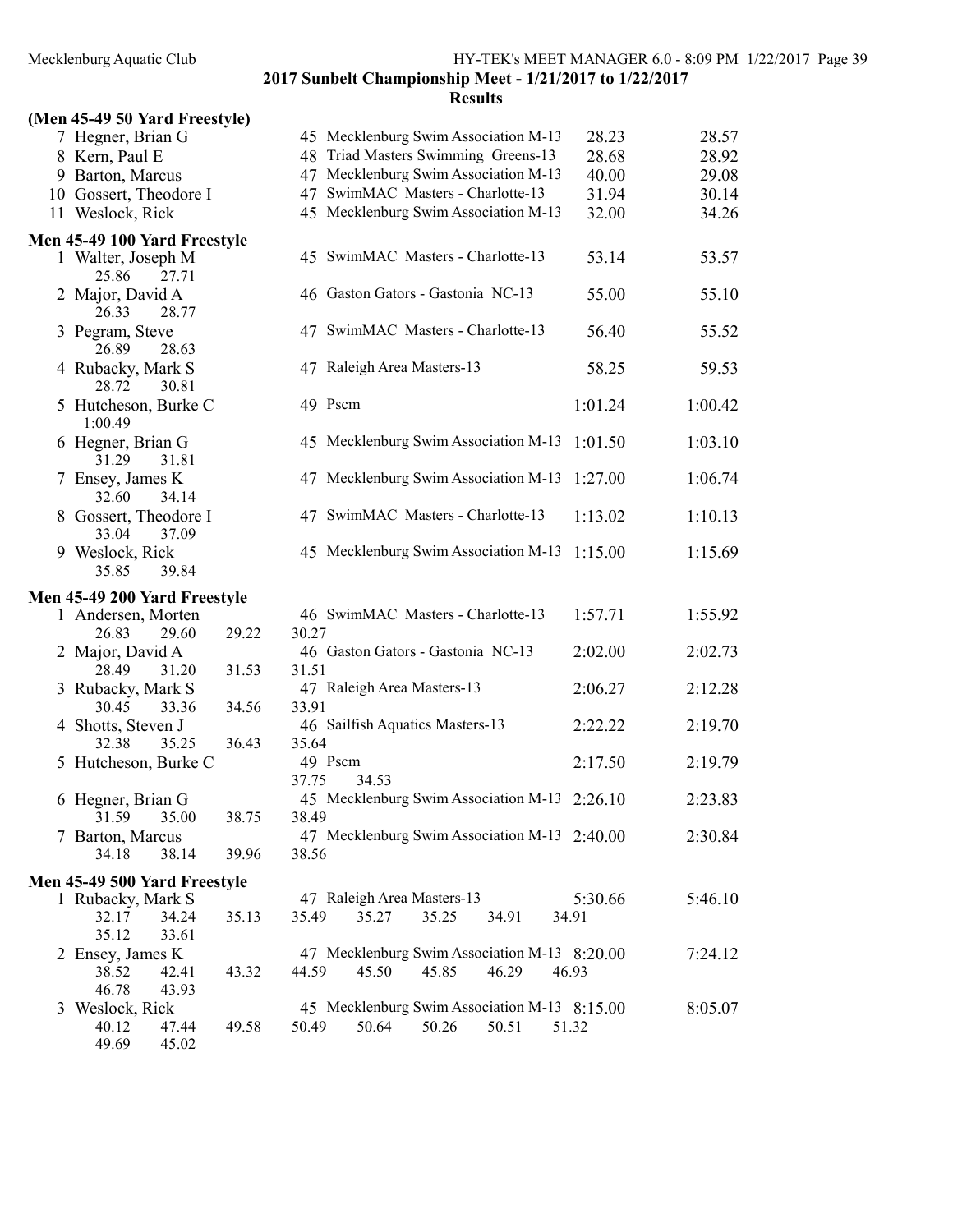## Mecklenburg Aquatic Club HY-TEK's MEET MANAGER 6.0 - 8:09 PM 1/22/2017 Page 40 2017 Sunbelt Championship Meet - 1/21/2017 to 1/22/2017 **Results**

# Men 45-49 1000 Yard Freestyle 1 Rubacky, Mark S<br>
34.44 34.85 35.10 35.12 35.33 35.30 35.74 11:41.01 32.21 34.44 34.85 35.10 35.12 35.33 35.30 35.74 35.20 35.25 35.40 35.53 35.51 35.77 35.64 35.38 35.13 35.14 35.88 33.09 Men 45-49 1650 Yard Freestyle 6 Rubacky, Mark S 47 Raleigh Area Masters-13 18:29.33 19:24.50 31.37 33.68 34.62 34.94 35.17 35.16 35.28 35.49 35.76 35.50 35.42 35.72 35.58 35.56 35.77 35.35 35.98 35.41 35.65 35.50 35.28 35.63 35.74 35.85 35.69 35.80 36.13 35.50 35.54 35.36 35.89 33.76 35.42 Men 45-49 50 Yard Backstroke 1 Niemeyer, Chuck 49 Gaston Gators - Gastonia NC-13 28.90 28.70 2 Mezzogori, Diego 48 Greenville Splash Masters-55 44.00 32.38 3 Hutcheson, Burke C 49 Pscm 33.90 34.28 4 Gossert, Theodore I 47 SwimMAC Masters - Charlotte-13 41.65 42.74 5 Weslock, Rick 45 Mecklenburg Swim Association M-13 42.00 46.39 Men 45-49 100 Yard Backstroke 1 Hutcheson, Burke C 49 Pscm 1:15.00 1:19.65 38.25 41.40 Men 45-49 200 Yard Backstroke 1 Niemeyer, Chuck 49 Gaston Gators - Gastonia NC-13 2:20.00 2:19.11 34.62 35.12 35.47 33.90 Men 45-49 50 Yard Breaststroke 1 Walter, Joseph M 45 SwimMAC Masters - Charlotte-13 31.65 31.27 2 Hutcheson, Burke C 49 Pscm 37.07 36.20 3 Hegner, Brian G 45 Mecklenburg Swim Association M-13 40.00 38.49 4 Gossert, Theodore I 47 SwimMAC Masters - Charlotte-13 38.57 39.58 5 Weslock, Rick 45 Mecklenburg Swim Association M-13 42.00 47.62 Men 45-49 100 Yard Breaststroke 1 Andersen, Morten 46 SwimMAC Masters - Charlotte-13 1:06.00 1:06.47 31.62 34.85 2 Kern, Paul E 48 Triad Masters Swimming Greens-13 1:23.82 1:24.44<br>39.88 44.56 39.88 3 Gossert, Theodore I 47 SwimMAC Masters - Charlotte-13 1:32.24 1:31.91 42.77 49.14 Men 45-49 50 Yard Butterfly 1 Niemeyer, Chuck 49 Gaston Gators - Gastonia NC-13 27.00 26.42 2 Pegram, Steve 47 SwimMAC Masters - Charlotte-13 27.50 26.73 3 Walter, Joseph M 45 SwimMAC Masters - Charlotte-13 26.98 27.14 4 Major, David A 46 Gaston Gators - Gastonia NC-13 26.00 28.38 5 Hutcheson, Burke C 49 Pscm 30.19 29.95 6 Rubacky, Mark S 47 Raleigh Area Masters-13 30.05 30.33 7 Weslock, Rick 45 Mecklenburg Swim Association M-13 42.00 41.06 Men 45-49 100 Yard Butterfly 1 Andersen, Morten 46 SwimMAC Masters - Charlotte-13 56.25 57.33 26.69 30.64 2 Hutcheson, Burke C 49 Pscm 1:09.78 1:10.46 31.89 38.57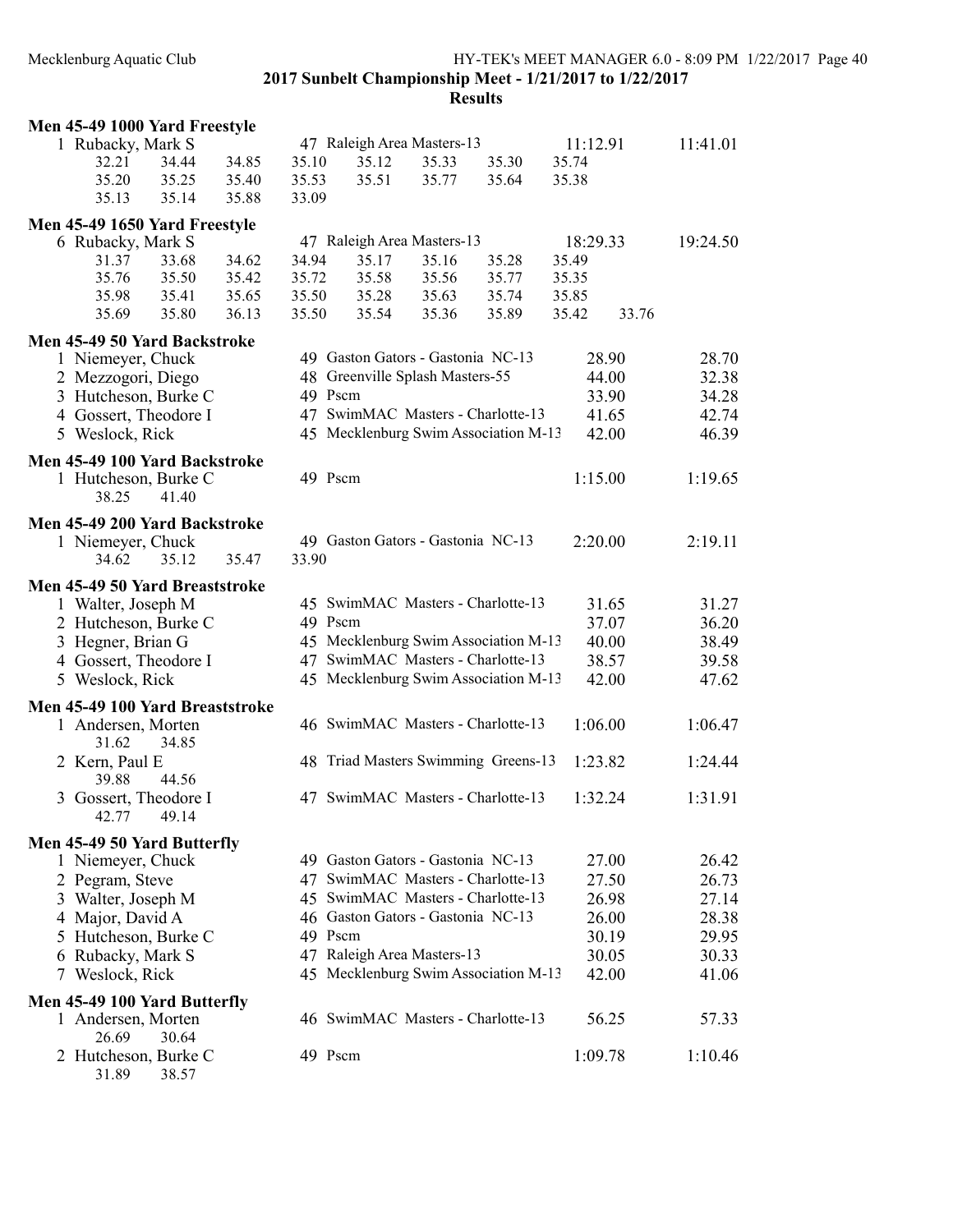|    | (Men 45-49 100 Yard Butterfly)                                                |                                            |         |         |
|----|-------------------------------------------------------------------------------|--------------------------------------------|---------|---------|
|    | 3 Shotts, Steven J<br>32.62<br>41.13                                          | 46 Sailfish Aquatics Masters-13            | 1:11.11 | 1:13.75 |
|    | 4 Kern, Paul E<br>42.16<br>36.16                                              | 48 Triad Masters Swimming Greens-13        | 1:16.10 | 1:18.32 |
|    | <b>Men 45-49 100 Yard IM</b>                                                  |                                            |         |         |
|    | 1 Andersen, Morten<br>28.44<br>31.55                                          | 46 SwimMAC Masters - Charlotte-13          | 59.00   | 59.99   |
|    | 2 Rubacky, Mark S<br>32.56<br>37.47                                           | 47 Raleigh Area Masters-13                 | 1:05.64 | 1:10.03 |
|    | 3 Hutcheson, Burke C<br>33.00<br>37.45                                        | 49 Pscm                                    | 1:12.53 | 1:10.45 |
|    | 4 Kern, Paul E<br>35.26<br>38.98                                              | 48 Triad Masters Swimming Greens-13        | 1:13.83 | 1:14.24 |
|    | 5 Mezzogori, Diego<br>35.35<br>39.31                                          | 48 Greenville Splash Masters-55            | 1:30.00 | 1:14.66 |
|    | 6 Weslock, Rick<br>44.62<br>48.54                                             | 45 Mecklenburg Swim Association M-13       | 1:30.00 | 1:33.16 |
|    |                                                                               |                                            |         |         |
|    | <b>Men 45-49 200 Yard IM</b><br>1 Andersen, Morten<br>36.44<br>26.50<br>33.74 | 46 SwimMAC Masters - Charlotte-13<br>29.34 | 2:07.00 | 2:06.02 |
|    | 2 Hutcheson, Burke C<br>43.75<br>48.02<br>32.45                               | 49 Pscm<br>35.34                           | 2:37.84 | 2:39.56 |
|    |                                                                               |                                            |         |         |
|    | <b>Men 45-49 400 Yard IM</b>                                                  |                                            |         |         |
|    | 1 Andersen, Morten                                                            | 46 SwimMAC Masters - Charlotte-13          | 4:37.55 | 4:39.59 |
|    | 28.42<br>32.55<br>37.84                                                       | 37.66<br>39.45<br>39.87<br>32.87           | 30.93   |         |
|    | Men 50-54 50 Yard Freestyle                                                   |                                            |         |         |
|    | 1 Kothe, Mark                                                                 | 50 Greenville Splash Masters-55            | 23.90   | 23.69   |
|    | 2 Stewart, Henry D                                                            | 53 Tac Titans-13                           | 23.50   | 23.80   |
|    | *3 Ekman, Evan F                                                              | 52 North Carolina Masters Swimmin-13       | 23.55   | 23.81   |
|    | *3 Peoples, Greg G                                                            | 51 Greensboro Community YMCA Mast          | 23.93   | 23.81   |
|    | 5 Pistorio, Tyge                                                              | SwimMAC Masters - Charlotte-13<br>51       | 24.30   | 24.16   |
|    | 6 Arnholt, Alan T                                                             | 53 North Carolina Masters Swimmin-13       | 25.50   | 25.37   |
|    | 7 Anguiano, Jerry M                                                           | 51 Greenville Splash Masters-55            | 25.87   | 26.13   |
|    | 8 Hopkins, Mark                                                               | 54 SwimMAC Masters - Charlotte-13          | 26.00   | 26.40   |
|    | 9 Coleman, Rick                                                               | 51 SwimMAC Masters - Charlotte-13          | 26.50   | 26.94   |
|    | 10 McAlister, Troy F                                                          | 53 Greenville Splash Masters-55            | 28.00   | 28.08   |
|    | 11 Morris, Brent A                                                            | Mecklenburg Swim Association M-13<br>51    | 32.00   | 28.61   |
|    | 12 Green, Kelly                                                               | Charlotte SwimMasters-13<br>51             | 28.00   | 28.69   |
|    | 13 Hausler, Kurt F                                                            | James J Harris YMCA Masters -- 13<br>52    | 29.00   | 28.81   |
|    | 14 Rose, Robert                                                               | SwimMAC Masters - Charlotte-13<br>53       | 31.00   | 30.12   |
|    | 15 Stahl, Jim S                                                               | Sailfish Aquatics Masters-13<br>52         | 29.99   | 30.68   |
|    | 16 Wilson, Wayne D                                                            | 52 Lowes YMCA-13                           | 45.45   | 31.89   |
| 17 | Parrella, Kevin M                                                             | 52 Mecklenburg Swim Association M-13       | 40.00   | 34.35   |
|    | 18 Mignardi, Stefano                                                          | 52 SwimMAC Masters - Charlotte-13          | 48.00   | 35.48   |
|    | 19 White, Densel M                                                            | SwimMAC Masters - Charlotte-13<br>51       | 50.00   | 36.03   |
|    | 20 Chin, Bernie J                                                             | 50 Mecklenburg Swim Association M-13       | 45.00   | 36.66   |
|    | Men 50-54 100 Yard Freestyle                                                  |                                            |         |         |
|    | 1 Kothe, Mark<br>25.24<br>26.58                                               | 50 Greenville Splash Masters-55            | 51.80   | 51.82   |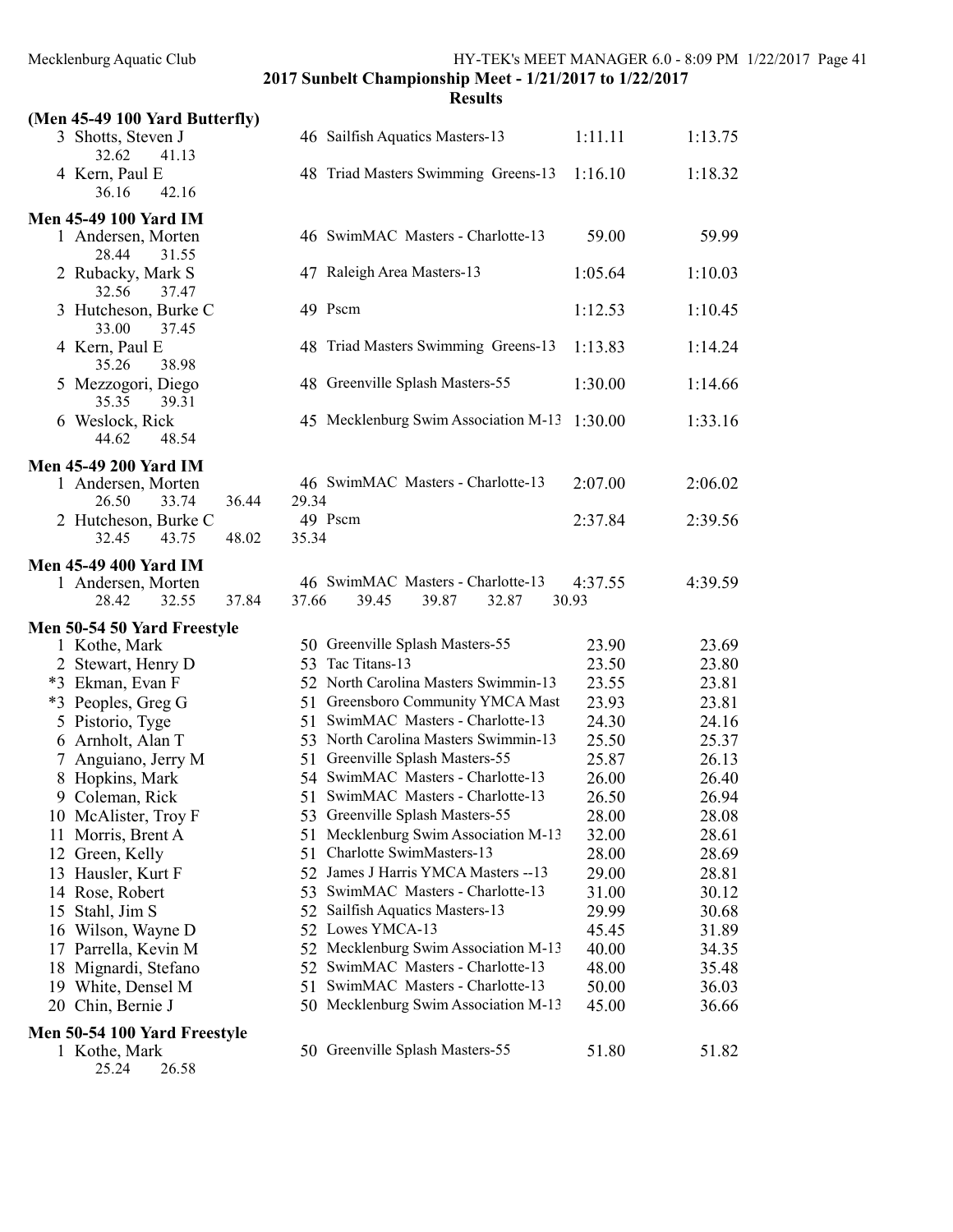| (Men 50-54 100 Yard Freestyle)                          |       |                                                                                  |                  |         |
|---------------------------------------------------------|-------|----------------------------------------------------------------------------------|------------------|---------|
| 2 Stewart, Henry D<br>25.38<br>26.46                    |       | 53 Tac Titans-13                                                                 | 51.68            | 51.84   |
| 3 Peoples, Greg G<br>25.01<br>26.95                     |       | 51 Greensboro Community YMCA Mast                                                | 53.21            | 51.96   |
| 4 Pistorio, Tyge<br>25.16<br>27.59                      |       | 51 SwimMAC Masters - Charlotte-13                                                | 54.00            | 52.75   |
| 5 Ekman, Evan F<br>25.66<br>27.36                       |       | 52 North Carolina Masters Swimmin-13                                             | 52.00            | 53.02   |
| 6 Smith, Stratton<br>27.73<br>30.35                     |       | 52 SwimMAC Masters - Charlotte-13                                                | 57.00            | 58.08   |
| Anguiano, Jerry M<br>30.50<br>28.21                     |       | 51 Greenville Splash Masters-55                                                  | 57.68            | 58.71   |
| 8 Anderson, Earl E<br>27.63<br>31.33                    |       | 52 Hawk Masters Uncw-13                                                          | 53.89            | 58.96   |
| 9 Hausler, Kurt F<br>30.51<br>35.24                     |       | 52 James J Harris YMCA Masters -- 13                                             | 1:04.00          | 1:05.75 |
| 10 Parrella, Kevin M<br>39.79<br>39.51                  |       | 52 Mecklenburg Swim Association M-13                                             | 1:25.00          | 1:19.30 |
| 11 Chin, Bernie J<br>41.20<br>50.79                     |       | 50 Mecklenburg Swim Association M-13                                             | 1:32.00          | 1:31.99 |
| Men 50-54 200 Yard Freestyle                            |       |                                                                                  |                  |         |
| 1 Peoples, Greg G                                       |       | 51 Greensboro Community YMCA Mast                                                | 2:04.21          | 2:00.61 |
| 27.11<br>30.33                                          | 31.15 | 32.02                                                                            |                  |         |
| 2 Ekman, Evan F<br>29.08<br>32.62                       | 33.09 | 52 North Carolina Masters Swimmin-13<br>31.88                                    | 2:05.00          | 2:06.67 |
| 3 Arnholt, Alan T<br>30.52<br>33.35                     | 33.30 | 53 North Carolina Masters Swimmin-13<br>32.12                                    | 2:10.00          | 2:09.29 |
| 4 Morris, Brent A<br>34.19<br>38.50                     | 40.13 | 51 Mecklenburg Swim Association M-13<br>37.41                                    | 2:45.00          | 2:30.23 |
| 5 Rose, Robert<br>37.78<br>41.94                        | 45.06 | 53 SwimMAC Masters - Charlotte-13<br>39.18                                       | 2:57.00          | 2:43.96 |
| 6 Smith, Stratton<br>39.77<br>42.01                     | 42.93 | 52 SwimMAC Masters - Charlotte-13<br>42.15                                       | 2:58.02          | 2:46.86 |
| 7 Parrella, Kevin M                                     |       | 52 Mecklenburg Swim Association M-13                                             | 3:00.00          | 2:58.37 |
| 41.36<br>45.58                                          | 46.71 | 44.72                                                                            |                  |         |
| 8 Mignardi, Stefano<br>48.34<br>41.66                   | 52.56 | 52 SwimMAC Masters - Charlotte-13<br>47.22                                       | 3:20.00          | 3:09.78 |
| 9 Chin, Bernie J                                        |       | 50 Mecklenburg Swim Association M-13 3:25.00                                     |                  | 3:53.57 |
| 42.76<br>55.15<br>--- McAlister, Troy F                 | 58.44 | 1:17.22<br>53 Greenville Splash Masters-55                                       | 3:10.00          | DQ      |
| 33.92<br>1:21.78                                        | 40.45 | 31.95                                                                            |                  |         |
| Men 50-54 500 Yard Freestyle                            |       |                                                                                  |                  |         |
| 1 Smith, Stratton<br>31.84<br>33.57                     | 34.29 | 52 SwimMAC Masters - Charlotte-13<br>35.12<br>34.91<br>35.28<br>34.82            | 5:38.00<br>35.10 | 5:44.27 |
| 35.30<br>34.04<br>2 Brown, Stephen C<br>32.70<br>35.79  | 37.37 | 50 Mecklenburg Swim Association M-13 6:20.00<br>37.92<br>38.67<br>38.12<br>38.52 | 37.12            | 6:10.30 |
| 38.25<br>35.84<br>3 Parrella, Kevin M<br>44.17<br>49.30 | 50.41 | 52 Mecklenburg Swim Association M-13 7:20.00<br>48.96<br>49.83<br>49.24<br>48.80 | 48.28            | 8:05.79 |
| 49.60<br>47.20                                          |       |                                                                                  |                  |         |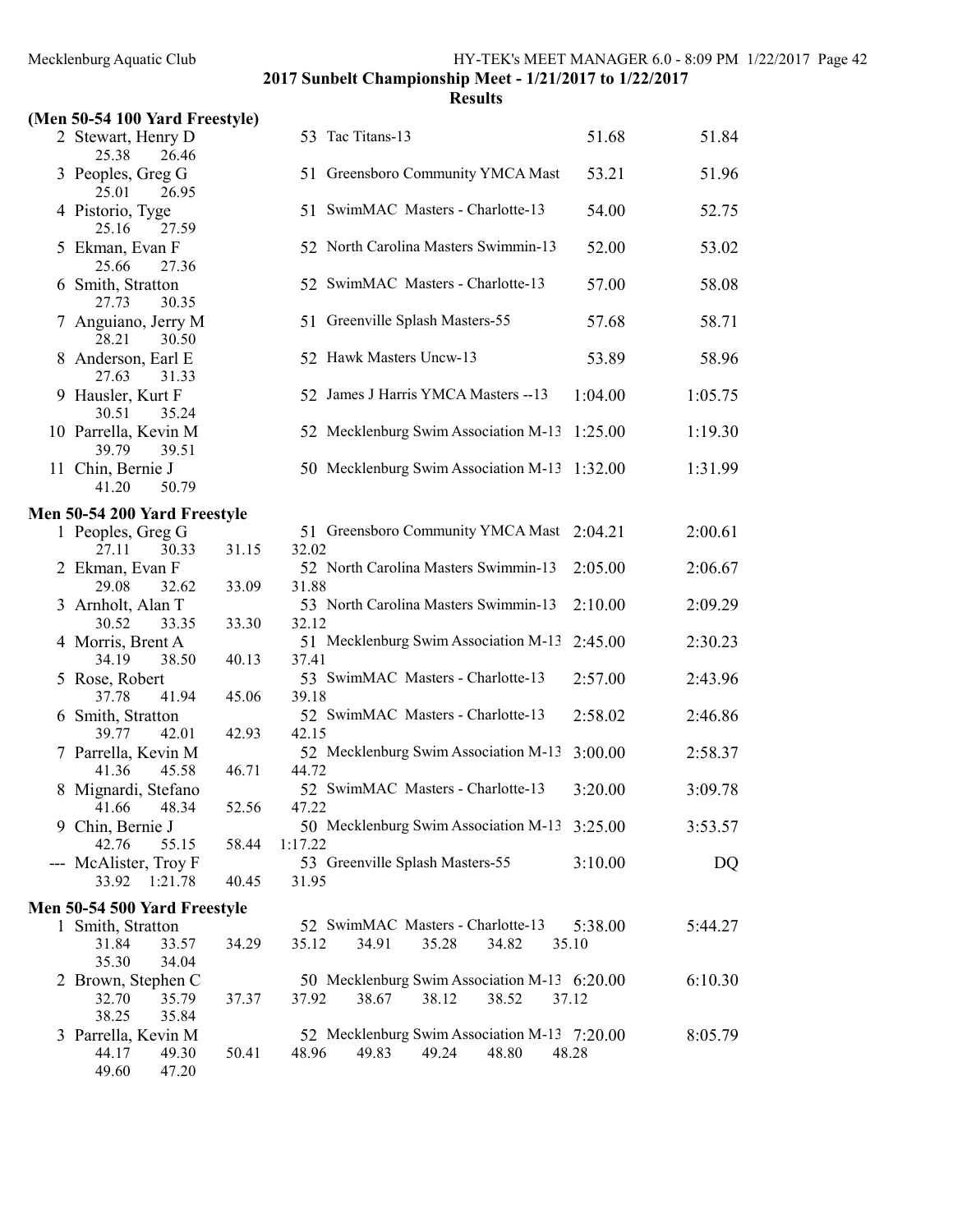|                                                                        |                                                                                                                              |                                  |                                                                             |                                                                                                             |                                   | 9:38.30                                                                                                                                                                                                                                                                                                |
|------------------------------------------------------------------------|------------------------------------------------------------------------------------------------------------------------------|----------------------------------|-----------------------------------------------------------------------------|-------------------------------------------------------------------------------------------------------------|-----------------------------------|--------------------------------------------------------------------------------------------------------------------------------------------------------------------------------------------------------------------------------------------------------------------------------------------------------|
|                                                                        |                                                                                                                              |                                  |                                                                             |                                                                                                             |                                   |                                                                                                                                                                                                                                                                                                        |
|                                                                        |                                                                                                                              |                                  |                                                                             |                                                                                                             |                                   |                                                                                                                                                                                                                                                                                                        |
|                                                                        |                                                                                                                              |                                  |                                                                             |                                                                                                             |                                   | DQ                                                                                                                                                                                                                                                                                                     |
|                                                                        |                                                                                                                              |                                  |                                                                             |                                                                                                             |                                   |                                                                                                                                                                                                                                                                                                        |
|                                                                        |                                                                                                                              |                                  |                                                                             |                                                                                                             |                                   |                                                                                                                                                                                                                                                                                                        |
|                                                                        |                                                                                                                              |                                  |                                                                             |                                                                                                             |                                   |                                                                                                                                                                                                                                                                                                        |
|                                                                        |                                                                                                                              |                                  |                                                                             |                                                                                                             |                                   | 11:49.83                                                                                                                                                                                                                                                                                               |
|                                                                        |                                                                                                                              |                                  |                                                                             |                                                                                                             |                                   |                                                                                                                                                                                                                                                                                                        |
|                                                                        |                                                                                                                              |                                  |                                                                             |                                                                                                             |                                   |                                                                                                                                                                                                                                                                                                        |
|                                                                        |                                                                                                                              |                                  |                                                                             |                                                                                                             |                                   |                                                                                                                                                                                                                                                                                                        |
|                                                                        |                                                                                                                              |                                  |                                                                             |                                                                                                             |                                   | 12:50.06                                                                                                                                                                                                                                                                                               |
|                                                                        |                                                                                                                              |                                  |                                                                             |                                                                                                             |                                   |                                                                                                                                                                                                                                                                                                        |
|                                                                        |                                                                                                                              |                                  |                                                                             |                                                                                                             |                                   |                                                                                                                                                                                                                                                                                                        |
|                                                                        |                                                                                                                              |                                  |                                                                             |                                                                                                             |                                   |                                                                                                                                                                                                                                                                                                        |
|                                                                        |                                                                                                                              |                                  |                                                                             |                                                                                                             |                                   | 14:56.24                                                                                                                                                                                                                                                                                               |
|                                                                        |                                                                                                                              |                                  |                                                                             |                                                                                                             |                                   |                                                                                                                                                                                                                                                                                                        |
|                                                                        |                                                                                                                              |                                  |                                                                             |                                                                                                             |                                   |                                                                                                                                                                                                                                                                                                        |
|                                                                        |                                                                                                                              |                                  |                                                                             |                                                                                                             |                                   |                                                                                                                                                                                                                                                                                                        |
|                                                                        |                                                                                                                              |                                  |                                                                             |                                                                                                             |                                   | 21:21.59                                                                                                                                                                                                                                                                                               |
|                                                                        | 38.44                                                                                                                        | 38.91                            |                                                                             |                                                                                                             |                                   |                                                                                                                                                                                                                                                                                                        |
| 39.20                                                                  | 39.46                                                                                                                        | 39.37                            | 39.69                                                                       |                                                                                                             |                                   |                                                                                                                                                                                                                                                                                                        |
| 39.54                                                                  | 39.49                                                                                                                        | 39.67                            | 39.58                                                                       |                                                                                                             |                                   |                                                                                                                                                                                                                                                                                                        |
| 39.22                                                                  | 38.79                                                                                                                        | 39.04                            | 38.85                                                                       | 39.02                                                                                                       | 34.05                             |                                                                                                                                                                                                                                                                                                        |
|                                                                        |                                                                                                                              |                                  |                                                                             |                                                                                                             |                                   |                                                                                                                                                                                                                                                                                                        |
|                                                                        | 52 Hawk Masters Uncw-13                                                                                                      |                                  |                                                                             |                                                                                                             |                                   |                                                                                                                                                                                                                                                                                                        |
| 42.39<br>40.10                                                         | 42.91                                                                                                                        | 43.22                            | 43.90                                                                       | 44.77                                                                                                       | 22:00.00                          | 25:36.08                                                                                                                                                                                                                                                                                               |
|                                                                        |                                                                                                                              |                                  |                                                                             |                                                                                                             |                                   |                                                                                                                                                                                                                                                                                                        |
| 49.59                                                                  | 48.32                                                                                                                        | 48.41                            | 48.97                                                                       | 47.75                                                                                                       |                                   |                                                                                                                                                                                                                                                                                                        |
| 46.60<br>45.94<br>53.59                                                | 52.22<br>51.22                                                                                                               | 52.37<br>43.34                   | 50.70<br>44.15                                                              | 52.22<br>49.47                                                                                              | 44.14                             |                                                                                                                                                                                                                                                                                                        |
|                                                                        |                                                                                                                              |                                  |                                                                             |                                                                                                             |                                   |                                                                                                                                                                                                                                                                                                        |
|                                                                        |                                                                                                                              |                                  |                                                                             |                                                                                                             |                                   |                                                                                                                                                                                                                                                                                                        |
|                                                                        | 50 Greenville Splash Masters-55                                                                                              |                                  |                                                                             |                                                                                                             | 30.10                             | 28.67                                                                                                                                                                                                                                                                                                  |
|                                                                        | 51 Greensboro Community YMCA Mast                                                                                            |                                  |                                                                             |                                                                                                             | 31.44                             | 29.51                                                                                                                                                                                                                                                                                                  |
|                                                                        | 51 SwimMAC Masters - Charlotte-13                                                                                            |                                  |                                                                             |                                                                                                             | 31.50                             | 32.38                                                                                                                                                                                                                                                                                                  |
|                                                                        | 53 Greenville Splash Masters-55                                                                                              |                                  |                                                                             |                                                                                                             | 36.50                             | 33.24                                                                                                                                                                                                                                                                                                  |
|                                                                        | 52 James J Harris YMCA Masters -- 13                                                                                         |                                  |                                                                             |                                                                                                             | 35.00                             | 34.01                                                                                                                                                                                                                                                                                                  |
|                                                                        | 53 SwimMAC Masters - Charlotte-13                                                                                            |                                  |                                                                             |                                                                                                             | 38.00                             | 36.12                                                                                                                                                                                                                                                                                                  |
|                                                                        | 52 Lowes YMCA-13                                                                                                             |                                  |                                                                             |                                                                                                             | 51.01                             | 39.38                                                                                                                                                                                                                                                                                                  |
|                                                                        |                                                                                                                              |                                  |                                                                             |                                                                                                             |                                   |                                                                                                                                                                                                                                                                                                        |
| Men 50-54 100 Yard Backstroke                                          |                                                                                                                              |                                  |                                                                             |                                                                                                             |                                   |                                                                                                                                                                                                                                                                                                        |
|                                                                        | 53 Tac Titans-13                                                                                                             |                                  |                                                                             |                                                                                                             | 1:01.19                           | 1:00.01                                                                                                                                                                                                                                                                                                |
|                                                                        |                                                                                                                              |                                  |                                                                             |                                                                                                             |                                   |                                                                                                                                                                                                                                                                                                        |
|                                                                        | 50 Greenville Splash Masters-55                                                                                              |                                  |                                                                             |                                                                                                             | 1:04.20                           | 1:02.42                                                                                                                                                                                                                                                                                                |
|                                                                        |                                                                                                                              |                                  |                                                                             |                                                                                                             |                                   |                                                                                                                                                                                                                                                                                                        |
|                                                                        | 51 Greensboro Community YMCA Mast                                                                                            |                                  |                                                                             |                                                                                                             | 1:08.65                           | 1:04.63                                                                                                                                                                                                                                                                                                |
|                                                                        |                                                                                                                              |                                  |                                                                             |                                                                                                             |                                   |                                                                                                                                                                                                                                                                                                        |
|                                                                        | 52 Hawk Masters Uncw-13                                                                                                      |                                  |                                                                             |                                                                                                             | 1:14.55                           | 1:16.99                                                                                                                                                                                                                                                                                                |
|                                                                        |                                                                                                                              |                                  |                                                                             |                                                                                                             |                                   |                                                                                                                                                                                                                                                                                                        |
|                                                                        |                                                                                                                              |                                  |                                                                             |                                                                                                             |                                   |                                                                                                                                                                                                                                                                                                        |
| Men 50-54 200 Yard Backstroke                                          |                                                                                                                              |                                  |                                                                             |                                                                                                             |                                   |                                                                                                                                                                                                                                                                                                        |
|                                                                        | 50 Greenville Splash Masters-55                                                                                              |                                  |                                                                             |                                                                                                             | 2:16.20                           | 2:14.40                                                                                                                                                                                                                                                                                                |
| 34.68                                                                  | 52 SwimMAC Masters - Charlotte-13                                                                                            |                                  |                                                                             |                                                                                                             | 2:19.90                           | 2:20.56                                                                                                                                                                                                                                                                                                |
| 56.21<br>33.03<br>34.12<br>36.13<br>38.45<br>2:14.09<br>37.95<br>39.48 | 59.47<br>34.39<br>36.17<br>36.42<br>34.61<br>39.45<br>39.16<br>39.17<br>38.49<br>32.85<br>4:07.95<br>39.21<br>39.00<br>40.00 | 34.93<br>36.51<br>39.19<br>38.93 | 59.97 1:02.46<br>34.79<br>35.27<br>36.53<br>39.63<br>39.35<br>57.46 4:56.72 | 1:01.30<br>36.06<br>35.72<br>36.27<br>39.71<br>38.00<br>53 Greenville Splash Masters-55<br>1:25.61<br>38.67 | 52 SwimMAC Masters - Charlotte-13 | 50 Mecklenburg Swim Association M-13 9:50.00<br>1:00.99<br>51 Greensboro Community YMCA Mast 5:42.54<br>18.80<br>11:32.00<br>35.58<br>36.55<br>50 Mecklenburg Swim Association M-13 13:30.00<br>39.55<br>38.69<br>18:01.00<br>50 Mecklenburg Swim Association M-13 21:40.00<br>38.54<br>39.41<br>39.50 |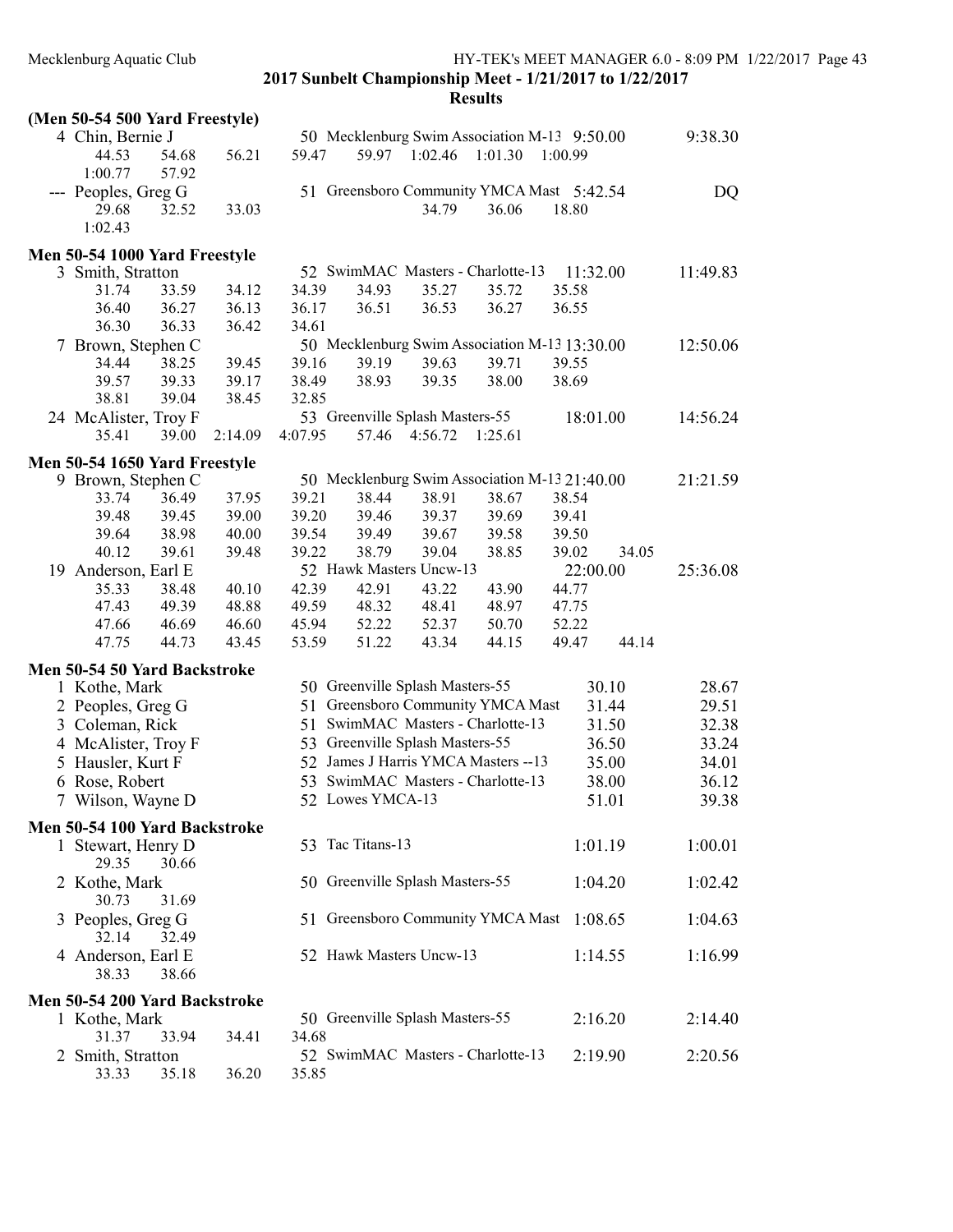|   | (Men 50-54 200 Yard Backstroke)                       |       |       |                                      |         |         |
|---|-------------------------------------------------------|-------|-------|--------------------------------------|---------|---------|
|   | 3 Pistorio, Tyge<br>35.33<br>34.62                    | 36.21 | 34.93 | 51 SwimMAC Masters - Charlotte-13    | 2:20.00 | 2:21.09 |
|   | 4 McAdam, Robert P<br>34.98<br>36.38                  | 36.52 | 35.45 | 54 Greenville Splash Masters-55      | 2:27.77 | 2:23.33 |
| 5 | Smith, Jeffrey H<br>34.72<br>36.54                    | 38.35 | 35.98 | 53 Charlotte SwimMasters-13          | 2:20.00 | 2:25.59 |
|   | Men 50-54 50 Yard Breaststroke                        |       |       |                                      |         |         |
|   | 1 Anderson, Earl E                                    |       |       | 52 Hawk Masters Uncw-13              | 32.97   | 33.96   |
|   | 2 Stahl, Jim S                                        |       |       | 52 Sailfish Aquatics Masters-13      | 39.07   | 38.80   |
|   | 3 Hausler, Kurt F                                     |       |       | 52 James J Harris YMCA Masters -- 13 | 38.00   | 39.21   |
|   | Men 50-54 100 Yard Breaststroke                       |       |       |                                      |         |         |
|   | 1 McAdam, Robert P<br>34.94<br>31.26                  |       |       | 54 Greenville Splash Masters-55      | 1:06.71 | 1:06.20 |
|   | 2 Smith, Jeffrey H<br>34.29<br>38.61                  |       |       | 53 Charlotte SwimMasters-13          | 1:15.00 | 1:12.90 |
|   | 3 Stahl, Jim S                                        |       |       | 52 Sailfish Aquatics Masters-13      | 1:20.98 | 1:27.13 |
|   | 42.36<br>44.77<br>4 Wilson, Wayne D                   |       |       | 52 Lowes YMCA-13                     | 1:59.37 | 1:29.20 |
|   | 41.27<br>47.93                                        |       |       |                                      |         |         |
|   | Men 50-54 200 Yard Breaststroke                       |       |       |                                      |         |         |
|   | 1 McAdam, Robert P                                    |       |       | 54 Greenville Splash Masters-55      | 2:28.88 | 2:28.88 |
|   | 33.19<br>37.17                                        | 39.21 | 39.31 |                                      |         |         |
|   | 2 Pistorio, Tyge<br>36.40<br>39.40                    | 41.24 | 40.40 | 51 SwimMAC Masters - Charlotte-13    | 2:45.00 | 2:37.44 |
|   | Men 50-54 50 Yard Butterfly                           |       |       |                                      |         |         |
|   | 1 Stewart, Henry D                                    |       |       | 53 Tac Titans-13                     | 25.15   | 25.41   |
|   | 2 Ekman, Evan F                                       |       |       | 52 North Carolina Masters Swimmin-13 | 25.46   | 25.78   |
|   | 3 Kothe, Mark                                         |       |       | 50 Greenville Splash Masters-55      | 25.80   | 26.09   |
|   |                                                       |       |       |                                      |         |         |
|   | 4 Peoples, Greg G                                     |       |       | 51 Greensboro Community YMCA Mast    | 30.95   | 26.23   |
|   | 5 Anguiano, Jerry M                                   |       |       | 51 Greenville Splash Masters-55      | 28.18   | 28.85   |
|   | 6 Anderson, Earl E                                    |       |       | 52 Hawk Masters Uncw-13              | 27.68   | 29.20   |
|   | 7 Coleman, Rick                                       |       | 51    | SwimMAC Masters - Charlotte-13       | 29.50   | 32.16   |
|   | Men 50-54 100 Yard Butterfly                          |       |       |                                      |         |         |
|   | 1 Stewart, Henry D<br>26.41 30.23                     |       | 53    | Tac Titans-13                        | 56.23   | 56.64   |
|   | 2 Kothe, Mark<br>26.93                                |       |       | 50 Greenville Splash Masters-55      | 56.70   | 57.81   |
| 3 | 30.88<br>Ekman, Evan F                                |       |       | 52 North Carolina Masters Swimmin-13 | 58.08   | 58.17   |
|   | 27.93<br>30.24<br>4 Pistorio, Tyge                    |       |       | 51 SwimMAC Masters - Charlotte-13    | 1:01.00 | 59.34   |
| 5 | 27.94<br>31.40<br>Peoples, Greg G                     |       |       | 51 Greensboro Community YMCA Mast    | 1:08.75 | 1:00.86 |
| 6 | 28.73<br>32.13<br>McAdam, Robert P                    |       |       | 54 Greenville Splash Masters-55      | 1:03.55 | 1:01.75 |
|   | 28.82<br>32.93<br>Anguiano, Jerry M<br>29.76<br>33.84 |       |       | 51 Greenville Splash Masters-55      | 1:02.31 | 1:03.60 |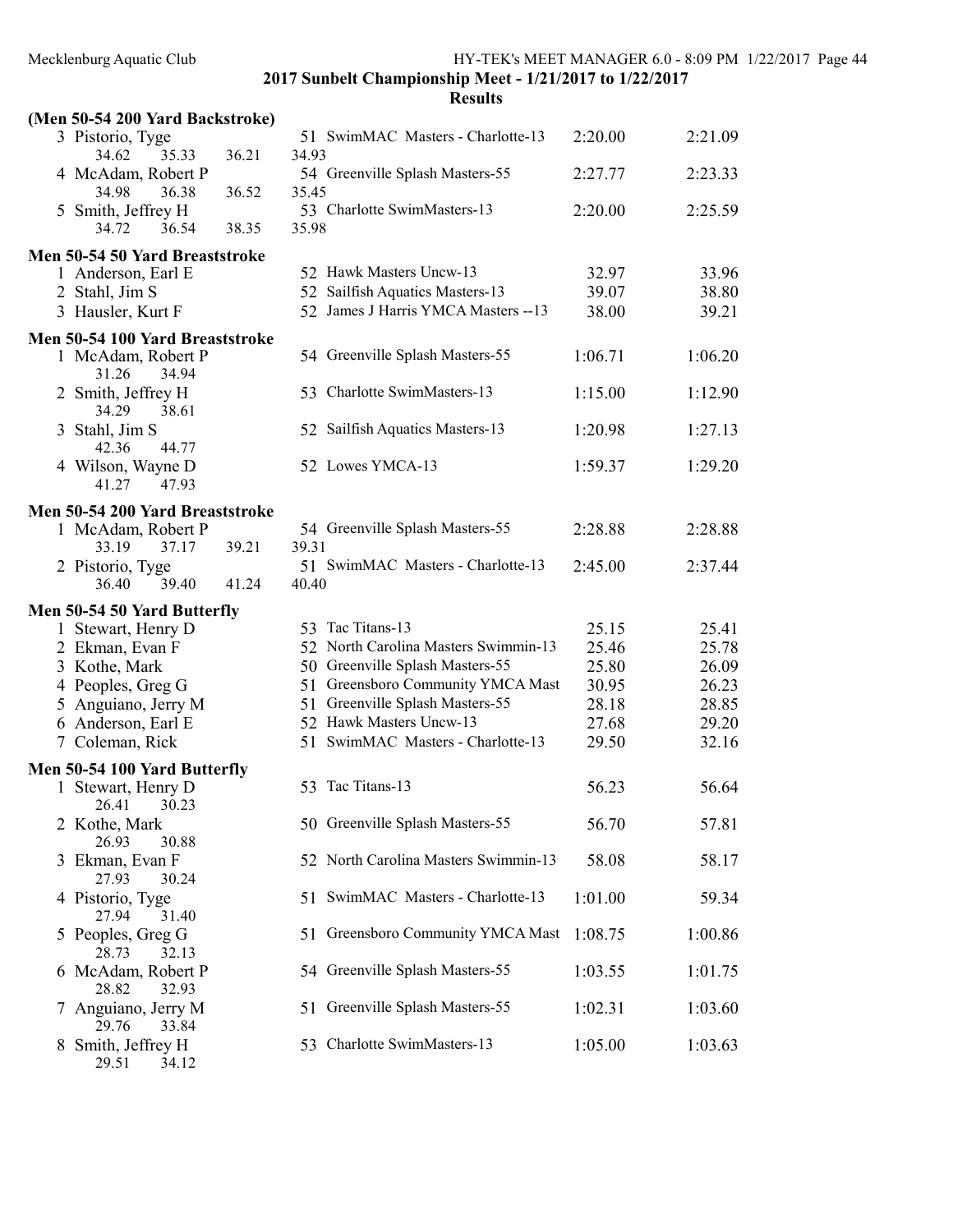|   | (Men 50-54 100 Yard Butterfly)        |       |                                                                     |                  |         |
|---|---------------------------------------|-------|---------------------------------------------------------------------|------------------|---------|
|   | 9 Arnholt, Alan T<br>30.19<br>37.16   |       | 53 North Carolina Masters Swimmin-13                                | 1:08.00          | 1:07.35 |
|   | Men 50-54 200 Yard Butterfly          |       |                                                                     |                  |         |
|   | 1 Smith, Stratton<br>34.71<br>38.16   | 40.12 | 52 SwimMAC Masters - Charlotte-13<br>42.05                          | 2:35.00          | 2:35.04 |
|   | 2 Anderson, Earl E<br>40.28<br>49.30  | 52.99 | 52 Hawk Masters Uncw-13<br>59.68                                    | 2:59.94          | 3:22.25 |
|   | <b>Men 50-54 100 Yard IM</b>          |       |                                                                     |                  |         |
|   | 1 Stewart, Henry D<br>28.47<br>32.11  |       | Tac Titans-13<br>53                                                 | 59.59            | 1:00.58 |
|   | 2 Pistorio, Tyge<br>32.00<br>28.59    |       | 51 SwimMAC Masters - Charlotte-13                                   | 1:01.00          | 1:00.59 |
|   | 3 Peoples, Greg G<br>28.16<br>33.43   |       | 51 Greensboro Community YMCA Mast                                   | 1:03.92          | 1:01.59 |
| 4 | Smith, Jeffrey H<br>29.98<br>33.70    |       | 53 Charlotte SwimMasters-13                                         | 1:05.00          | 1:03.68 |
|   | 5 Anguiano, Jerry M<br>31.81<br>35.43 |       | 51 Greenville Splash Masters-55                                     | 1:05.34          | 1:07.24 |
|   | 6 Hopkins, Mark<br>32.24<br>38.14     |       | 54 SwimMAC Masters - Charlotte-13                                   | 1:10.00          | 1:10.38 |
|   | 7 Brown, Stephen C<br>32.31<br>38.17  |       | 50 Mecklenburg Swim Association M-13                                | 1:16.00          | 1:10.48 |
|   | 8 Hausler, Kurt F<br>33.27<br>42.48   |       | 52 James J Harris YMCA Masters -- 13                                | 1:15.00          | 1:15.75 |
|   | 9 Morris, Brent A<br>42.57<br>40.14   |       | 51 Mecklenburg Swim Association M-13                                | 1:30.00          | 1:22.71 |
|   | 10 Stahl, Jim S<br>41.83<br>42.99     |       | 52 Sailfish Aquatics Masters-13                                     | 1:22.03          | 1:24.82 |
|   | 11 Parrella, Kevin M                  |       | 52 Mecklenburg Swim Association M-13                                | 1:40.00          | 1:31.90 |
|   | <b>Men 50-54 200 Yard IM</b>          |       |                                                                     |                  |         |
|   | 1 Peoples, Greg G<br>27.44<br>35.96   | 41.26 | 51 Greensboro Community YMCA Mast<br>32.50                          | 2:22.14          | 2:17.16 |
|   | 2 Pistorio, Tyge<br>29.39<br>35.37    | 41.19 | 51 SwimMAC Masters - Charlotte-13<br>32.54                          | 2:14.00          | 2:18.49 |
|   | 3 McAdam, Robert P<br>30.32<br>37.12  | 39.79 | 54 Greenville Splash Masters-55<br>34.98                            | 2:18.88          | 2:22.21 |
|   | 4 Smith, Stratton<br>30.59<br>37.35   | 43.55 | 52 SwimMAC Masters - Charlotte-13<br>33.22                          | 2:20.50          | 2:24.71 |
|   | 5 Anguiano, Jerry M<br>30.41<br>38.92 | 41.68 | 51 Greenville Splash Masters-55<br>34.55                            | 2:23.73          | 2:25.56 |
|   | 6 Brown, Stephen C<br>32.26<br>40.59  | 49.23 | 50 Mecklenburg Swim Association M-13 2:20.00<br>37.96               |                  | 2:40.04 |
|   | <b>Men 50-54 400 Yard IM</b>          |       |                                                                     |                  |         |
|   | 1 McAdam, Robert P<br>38.12<br>33.37  | 41.42 | 54 Greenville Splash Masters-55<br>40.75<br>42.28<br>42.73<br>37.27 | 5:07.09<br>36.59 | 5:12.53 |
|   | Men 55-59 50 Yard Freestyle           |       |                                                                     |                  |         |
|   | 1 Dyer, Andy                          |       | 58 Uc55-55                                                          | 24.03            | 24.62   |
|   | 2 Kennedy, Wilton C                   |       | 55 Virginia Masters Swim Team-12                                    | 25.50            | 25.02   |
|   | 3 Moore, John                         |       | 55 Hawk Masters Uncw-13                                             | 25.14            | 25.15   |
|   | 4 Klein, Jonathan E                   |       | 59 North Carolina Masters Swimmin-13                                | 24.50            | 25.28   |
|   |                                       |       |                                                                     |                  |         |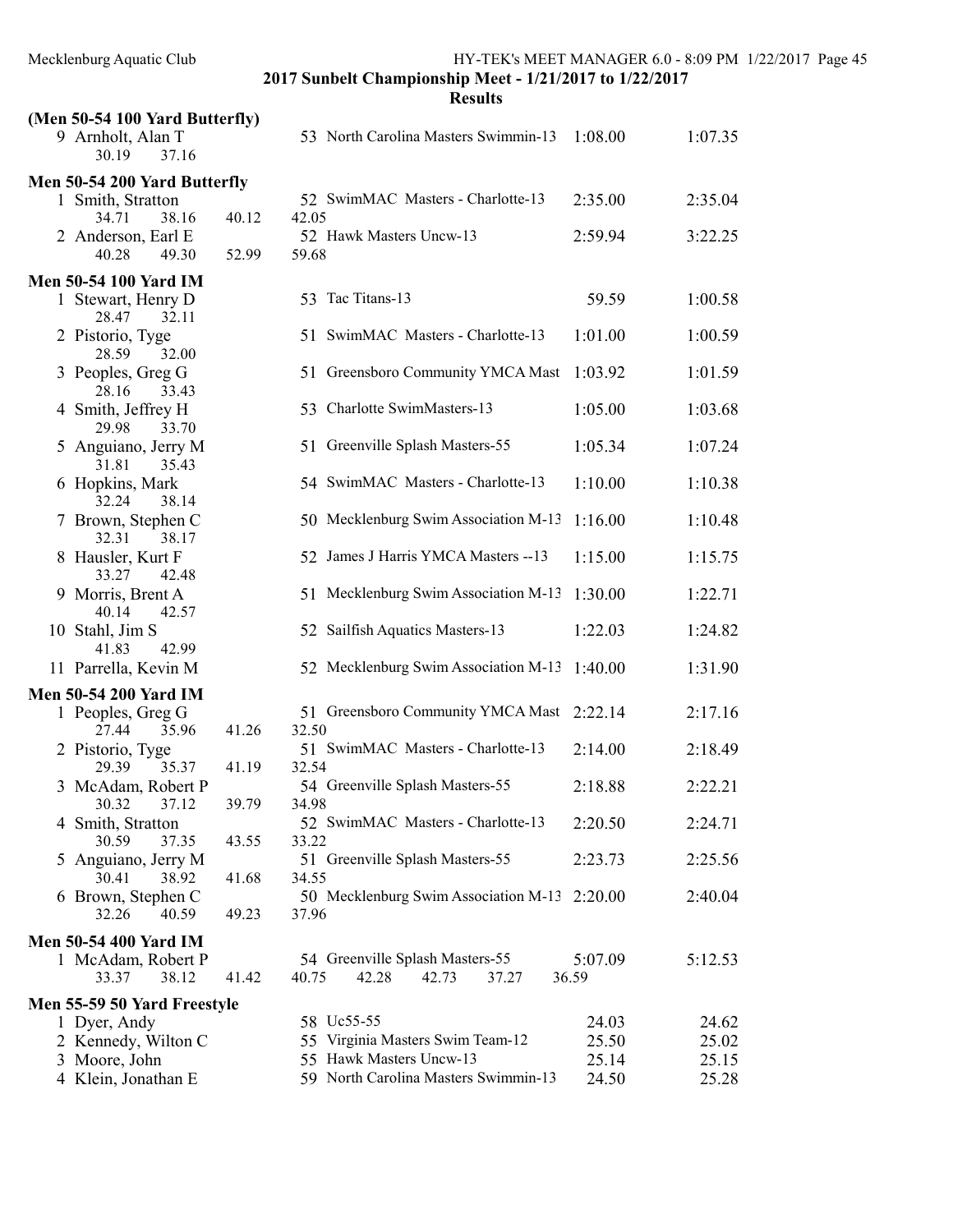2017 Sunbelt Championship Meet - 1/21/2017 to 1/22/2017 Results

# (Men 55-59 50 Yard Freestyle)

| $(1.101 \, \text{eV} \cdot \text{eV})$ over the $(1.100 \, \text{eV})$ |                                                                           |          |
|------------------------------------------------------------------------|---------------------------------------------------------------------------|----------|
| 5 Washburn, Jonathan W                                                 | 59 Hawk Masters Uncw-13<br>27.44                                          | 26.67    |
| 6 Carlson, Eric A                                                      | 56 Greensboro Community YMCA Mast<br>27.88                                | 27.49    |
| 7 Rogers, Todd R                                                       | 55 Sailfish Aquatics Masters-13<br>29.00                                  | 28.59    |
| 8 Arnold, Matt J                                                       | 56 Mecklenburg Swim Association M-13<br>35.00                             | 30.43    |
| 9 DeLuca, Robert J                                                     | 58 Charlotte SwimMasters-13<br>30.00                                      | 31.81    |
| 10 Hillis, Bob                                                         | 56 Mecklenburg Swim Association M-13<br>48.00                             | 34.98    |
| 11 Timberlake, Matthias J                                              | 58 SwimMAC Masters - Charlotte-13<br>50.00                                | 36.51    |
| 12 Manley, Donald G                                                    | 55 Fort Bragg Masters-13<br>39.17                                         | 40.54    |
| Men 55-59 100 Yard Freestyle                                           |                                                                           |          |
| 1 Klein, Jonathan E                                                    | 59 North Carolina Masters Swimmin-13<br>53.94                             | 55.25    |
| 26.80<br>28.45                                                         |                                                                           |          |
| 2 Kennedy, Wilton C                                                    | 55 Virginia Masters Swim Team-12<br>58.50                                 | 57.47    |
| 27.25<br>30.22                                                         |                                                                           |          |
| 3 Moore, John                                                          | 55 Hawk Masters Uncw-13<br>57.40                                          | 57.71    |
| 29.87<br>27.84                                                         |                                                                           |          |
| 4 Rogers, Todd R                                                       | 55 Sailfish Aquatics Masters-13<br>1:06.00                                | 1:07.14  |
| 32.24<br>34.90                                                         |                                                                           |          |
| 5 Hillis, Bob                                                          | 56 Mecklenburg Swim Association M-13<br>1:55.00                           | 1:23.74  |
| 40.43<br>43.31                                                         |                                                                           |          |
| 6 Manley, Donald G<br>48.56<br>43.78                                   | 55 Fort Bragg Masters-13<br>1:27.97                                       | 1:32.34  |
|                                                                        |                                                                           |          |
| Men 55-59 200 Yard Freestyle                                           |                                                                           |          |
| 1 Washburn, Jonathan W                                                 | 59 Hawk Masters Uncw-13<br>2:04.44                                        | 2:05.06  |
| 28.24<br>31.16<br>32.51                                                | 33.15                                                                     |          |
| 2 Moore, John                                                          | 55 Hawk Masters Uncw-13<br>2:08.45                                        | 2:08.56  |
| 30.14<br>33.95<br>33.00                                                | 31.47                                                                     |          |
| 3 Hillis, Bob<br>47.30                                                 | 56 Mecklenburg Swim Association M-13 4:10.00                              | 3:15.56  |
| 45.06<br>1:43.20<br>4 Manley, Donald G                                 | 55 Fort Bragg Masters-13<br>3:39.13                                       | 3:44.41  |
| 1:02.78<br>46.59<br>57.80                                              | 57.24                                                                     |          |
|                                                                        |                                                                           |          |
| Men 55-59 500 Yard Freestyle                                           |                                                                           |          |
| 1 Moore, John                                                          | 55 Hawk Masters Uncw-13<br>5:50.00                                        | 6:00.90  |
| 36.50<br>31.41<br>35.23<br>37.07<br>36.56                              | 36.59<br>36.58<br>36.78<br>37.17<br>37.01                                 |          |
|                                                                        | 55 Fort Bragg Masters-13<br>10:09.25                                      | 10:20.03 |
| 2 Manley, Donald G<br>52.94<br>1:03.54<br>1:04.66                      | 1:05.56<br>1:04.23<br>1:03.46<br>1:05.55<br>1:06.13                       |          |
| 1:01.20<br>52.76                                                       |                                                                           |          |
|                                                                        |                                                                           |          |
| Men 55-59 1000 Yard Freestyle                                          |                                                                           |          |
| 35 Manley, Donald G                                                    | 55 Fort Bragg Masters-13<br>30:00.00<br>1:08.61<br>1:10.30                | 21:57.19 |
| 58.41<br>1:07.47<br>1:08.90<br>1:08.79<br>1:07.72<br>1:06.39           | 1:11.55<br>1:03.30<br>1:06.30<br>1:04.79                                  |          |
| 1:04.97<br>1:04.97<br>1:06.50                                          | 1:06.30<br>1:05.20<br>54.28                                               |          |
|                                                                        |                                                                           |          |
| Men 55-59 50 Yard Backstroke                                           |                                                                           |          |
| 1 Klein, Jonathan E                                                    | 59 North Carolina Masters Swimmin-13<br>28.72                             | 28.81    |
| 2 Washburn, Jonathan W                                                 | 59 Hawk Masters Uncw-13<br>34.44                                          | 30.92    |
| 3 Carlson, Eric A                                                      | 56 Greensboro Community YMCA Mast<br>34.21                                | 33.26    |
| 4 DeLuca, Robert J                                                     | Charlotte SwimMasters-13<br>37.00<br>58<br>SwimMAC Masters - Charlotte-13 | 36.72    |
| 5 Timberlake, Matthias J                                               | 1:00.00<br>58                                                             | 45.50    |
| --- Arnold, Matt J                                                     | 56 Mecklenburg Swim Association M-13<br>50.00                             | DQ       |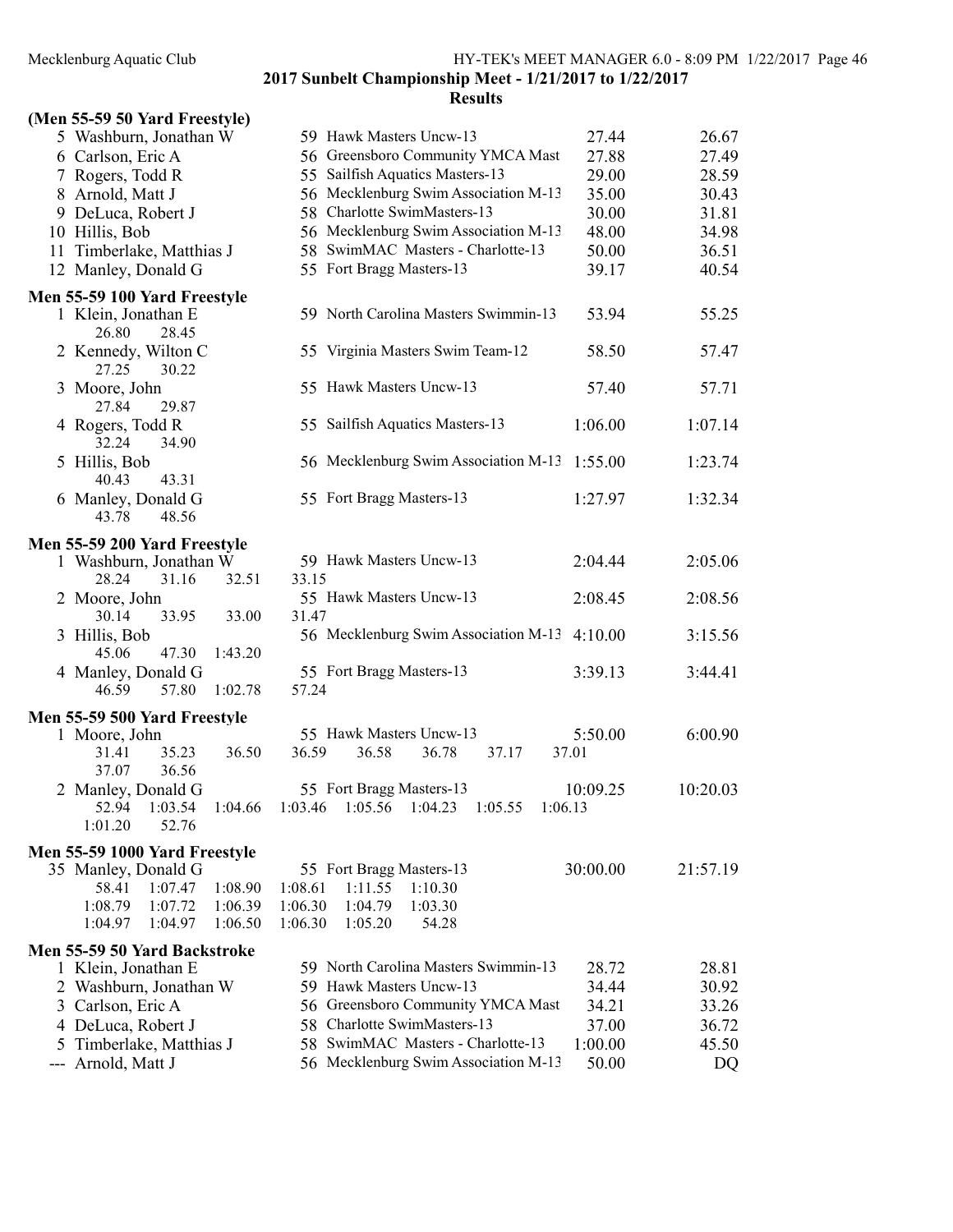| Men 55-59 100 Yard Backstroke                     |                                                 |         |         |
|---------------------------------------------------|-------------------------------------------------|---------|---------|
| 1 Klein, Jonathan E<br>29.69<br>31.13             | 59 North Carolina Masters Swimmin-13            | 1:02.00 | 1:00.82 |
| Men 55-59 200 Yard Backstroke                     |                                                 |         |         |
| 1 Klein, Jonathan E<br>32.49<br>35.43<br>35.98    | 59 North Carolina Masters Swimmin-13<br>34.19   | 2:18.00 | 2:18.09 |
| 2 Washburn, Jonathan W<br>38.03<br>34.84<br>36.60 | 59 Hawk Masters Uncw-13<br>37.50                | 2:59.44 | 2:26.97 |
| Men 55-59 50 Yard Breaststroke                    |                                                 |         |         |
| 1 Dyer, Andy                                      | 58 Uc55-55                                      | 29.11   | 30.28   |
| 2 Washburn, Jonathan W                            | 59 Hawk Masters Uncw-13                         | 36.44   | 34.35   |
|                                                   | 55 Sailfish Aquatics Masters-13                 | 40.00   | 37.56   |
| 3 Rogers, Todd R<br>4 Hillis, Bob                 | 56 Mecklenburg Swim Association M-13            | 1:00.00 | 50.39   |
| Men 55-59 100 Yard Breaststroke                   |                                                 |         |         |
| 1 Dyer, Andy<br>30.66<br>35.05                    | 58 Uc55-55                                      | 1:04.83 | 1:05.71 |
| 2 Hillis, Bob<br>51.46<br>56.31                   | 56 Mecklenburg Swim Association M-13 2:05.00    |         | 1:47.77 |
|                                                   |                                                 |         |         |
| Men 55-59 200 Yard Breaststroke                   |                                                 |         |         |
| 1 Rogers, Todd R<br>42.86                         | 55 Sailfish Aquatics Masters-13<br>53.12        | 3:55.00 | 3:19.76 |
| 53.90<br>49.88                                    |                                                 |         |         |
| 2 Hillis, Bob<br>1:05.28<br>54.69<br>1:07.75      | 56 Mecklenburg Swim Association M-13<br>1:04.23 | 4:15.00 | 4:11.95 |
|                                                   |                                                 |         |         |
| Men 55-59 50 Yard Butterfly                       | 58 Uc55-55                                      |         |         |
| *1 Dyer, Andy                                     | 59 North Carolina Masters Swimmin-13            | 25.95   | 27.22   |
| *1 Klein, Jonathan E                              |                                                 | 26.98   | 27.22   |
| 3 Moore, John                                     | 55 Hawk Masters Uncw-13                         | 28.17   | 28.80   |
| 4 Rogers, Todd R                                  | 55 Sailfish Aquatics Masters-13                 | 32.00   | 30.52   |
| 5 Washburn, Jonathan W                            | 59 Hawk Masters Uncw-13                         | 32.44   | 31.00   |
| Men 55-59 100 Yard Butterfly                      |                                                 |         |         |
| 1 Washburn, Jonathan W<br>33.00<br>36.50          | 59 Hawk Masters Uncw-13                         | 1:14.44 | 1:09.50 |
| 2 Rogers, Todd R<br>33.38<br>38.88                | 55 Sailfish Aquatics Masters-13                 | 1:18.00 | 1:12.26 |
| Men 55-59 200 Yard Butterfly                      |                                                 |         |         |
| 1 Washburn, Jonathan W                            | 59 Hawk Masters Uncw-13                         | 2:59.44 | 2:41.43 |
| 34.69<br>40.63<br>42.71                           | 43.40                                           |         |         |
| <b>Men 55-59 100 Yard IM</b>                      |                                                 |         |         |
| 1 Dyer, Andy                                      | 58 Uc55-55                                      | 1:00.32 | 1:01.55 |
| 29.44<br>32.11                                    |                                                 |         |         |
| 2 Moore, John                                     | 55 Hawk Masters Uncw-13                         | 1:06.77 | 1:07.98 |
| 32.58<br>35.40                                    |                                                 |         |         |
| 3 Kennedy, Wilton C                               | 55 Virginia Masters Swim Team-12                | 1:06.50 | 1:09.52 |
| 31.75<br>37.77                                    |                                                 |         |         |
| 4 Rogers, Todd R                                  | 55 Sailfish Aquatics Masters-13                 | 1:20.00 | 1:16.63 |
| 34.54<br>42.09                                    |                                                 |         |         |
| 5 Arnold, Matt J<br>46.49<br>39.38                | 56 Mecklenburg Swim Association M-13            | 1:40.00 | 1:25.87 |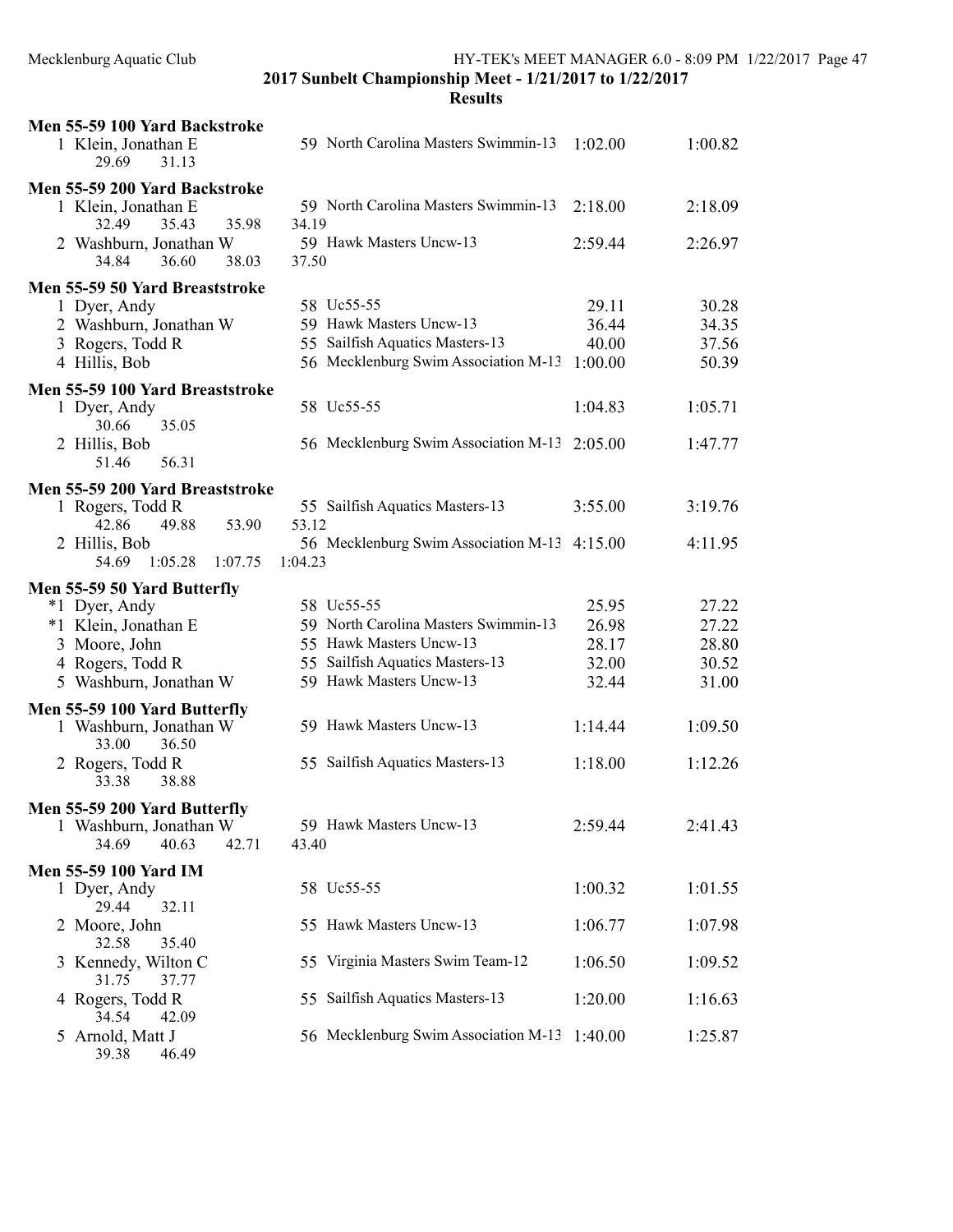|   | <b>Men 55-59 200 Yard IM</b>             |         |                                      |         |         |
|---|------------------------------------------|---------|--------------------------------------|---------|---------|
|   | 1 Washburn, Jonathan W<br>32.40<br>37.58 | 43.25   | 59 Hawk Masters Uncw-13<br>33.93     | 2:24.44 | 2:27.16 |
|   | 2 Moore, John<br>40.49<br>31.78          | 44.03   | 55 Hawk Masters Uncw-13<br>32.88     | 2:29.78 | 2:29.18 |
|   | <b>Men 55-59 400 Yard IM</b>             |         |                                      |         |         |
|   | 1 Dyer, Andy                             |         | 58 Uc55-55                           | 4:59.95 | 4:58.12 |
|   | 33.94<br>40.25                           | 38.35   | 38.20<br>40.72<br>41.40<br>33.37     | 31.89   |         |
|   |                                          |         | 59 Hawk Masters Uncw-13              |         |         |
|   | 2 Washburn, Jonathan W<br>35.41          |         |                                      | 5:24.44 | 5:24.14 |
|   | 43.12                                    | 43.78   | 46.42<br>42.05<br>45.10<br>35.44     | 32.82   |         |
|   | Men 60-64 50 Yard Freestyle              |         |                                      |         |         |
|   | 1 Vera, Gerardo F                        |         | 61 North Carolina Masters Swimmin-13 | 28.00   | 25.86   |
|   | 2 Tudor, Louis S                         |         | 60 Virginia Masters Swim Team-12     | 25.99   | 26.89   |
|   | 3 Miller, Richard N                      |         | 62 North Carolina Masters Swimmin-13 | 28.99   | 28.07   |
|   |                                          |         | 61 Charlotte SwimMasters-13          |         |         |
|   | 4 White, Tim                             |         |                                      | 30.00   | 29.56   |
|   | 5 Devlin, John R                         |         | 60 Greenville Splash Masters-55      | 28.55   | 30.02   |
|   | 6 McMurry, David W                       |         | 60 North Carolina Masters Swimmin-13 | 30.50   | 31.00   |
|   | 7 Forrester, Daniel                      |         | 64 Hawk Masters Uncw-13              | 29.00   | 31.71   |
| 8 | Rensink, Rick                            |         | 64 SwimMAC Masters - Charlotte-13    | 32.00   | 32.76   |
|   | 9 Haverland, Rick A                      |         | 64 Greenville Splash Masters-55      | 32.00   | 32.83   |
|   | 10 Miller, Jamie A                       |         | 62 Triad Masters Swimming Greens-13  | 36.00   | 37.94   |
|   | 11 Byer, Allan F                         |         | 63 Greenville Splash Masters-55      | 43.92   | 47.17   |
|   |                                          |         |                                      |         |         |
|   | Men 60-64 100 Yard Freestyle             |         |                                      |         |         |
|   | 1 Forrester, Daniel                      |         | 64 Hawk Masters Uncw-13              | 1:17.00 | 1:10.86 |
|   | 34.95<br>35.91                           |         |                                      |         |         |
|   | 2 Devlin, John R                         |         | 60 Greenville Splash Masters-55      | 1:07.72 | 1:11.46 |
|   | 33.86<br>37.60                           |         |                                      |         |         |
| 3 | McMurry, David W                         |         | 60 North Carolina Masters Swimmin-13 | 1:10.00 | 1:11.50 |
|   | 34.65<br>36.85                           |         |                                      |         |         |
|   |                                          |         | 64 Greenville Splash Masters-55      | 1:12.00 | 1:15.85 |
|   | 4 Haverland, Rick A                      |         |                                      |         |         |
|   | 35.10<br>40.75                           |         |                                      |         |         |
|   | 5 Miller, Jamie A                        |         | 62 Triad Masters Swimming Greens-13  | 1:24.00 | 1:26.13 |
|   | 41.62<br>44.51                           |         |                                      |         |         |
|   | 6 Byer, Allan F                          |         | 63 Greenville Splash Masters-55      | 1:41.04 | 1:49.07 |
|   | 48.25<br>1:00.82                         |         |                                      |         |         |
|   | Men 60-64 200 Yard Freestyle             |         |                                      |         |         |
|   | Berting, David A                         |         | 60 Hawk Masters Uncw-13              | 2:05.00 | 2:05.60 |
|   | 29.74<br>31.23                           | 32.66   | 31.97                                |         |         |
|   | 2 Vera, Gerardo F                        |         | 61 North Carolina Masters Swimmin-13 | 2:18.00 |         |
|   |                                          |         |                                      |         | 2:13.83 |
|   | 30.24<br>32.82                           | 36.26   | 34.51                                |         |         |
|   | 3 White, Tim                             |         | 61 Charlotte SwimMasters-13          | 2:20.00 | 2:21.90 |
|   | 32.97<br>36.36                           | 36.63   | 35.94                                |         |         |
|   | 4 Miller, Richard N                      |         | 62 North Carolina Masters Swimmin-13 | 2:25.18 | 2:24.13 |
|   | 33.01<br>37.02                           | 37.50   | 36.60                                |         |         |
| 5 | Forrester, Daniel                        |         | 64 Hawk Masters Uncw-13              | 2:50.00 | 2:46.29 |
|   | 40.13<br>41.21                           | 42.96   | 41.99                                |         |         |
|   | 6 Devlin, John R                         |         | 60 Greenville Splash Masters-55      | 2:38.51 | 2:50.82 |
|   | 35.90<br>42.08                           | 46.47   | 46.37                                |         |         |
|   | 7 Haverland, Rick A                      |         | 64 Greenville Splash Masters-55      | 2:50.00 | 2:57.93 |
|   | 38.51<br>44.55                           | 48.75   | 46.12                                |         |         |
| 8 | Byer, Allan F                            |         | 63 Greenville Splash Masters-55      | 3:52.76 | 4:09.63 |
|   | 1:02.42<br>56.29                         | 1:07.52 | 1:03.40                              |         |         |
|   |                                          |         |                                      |         |         |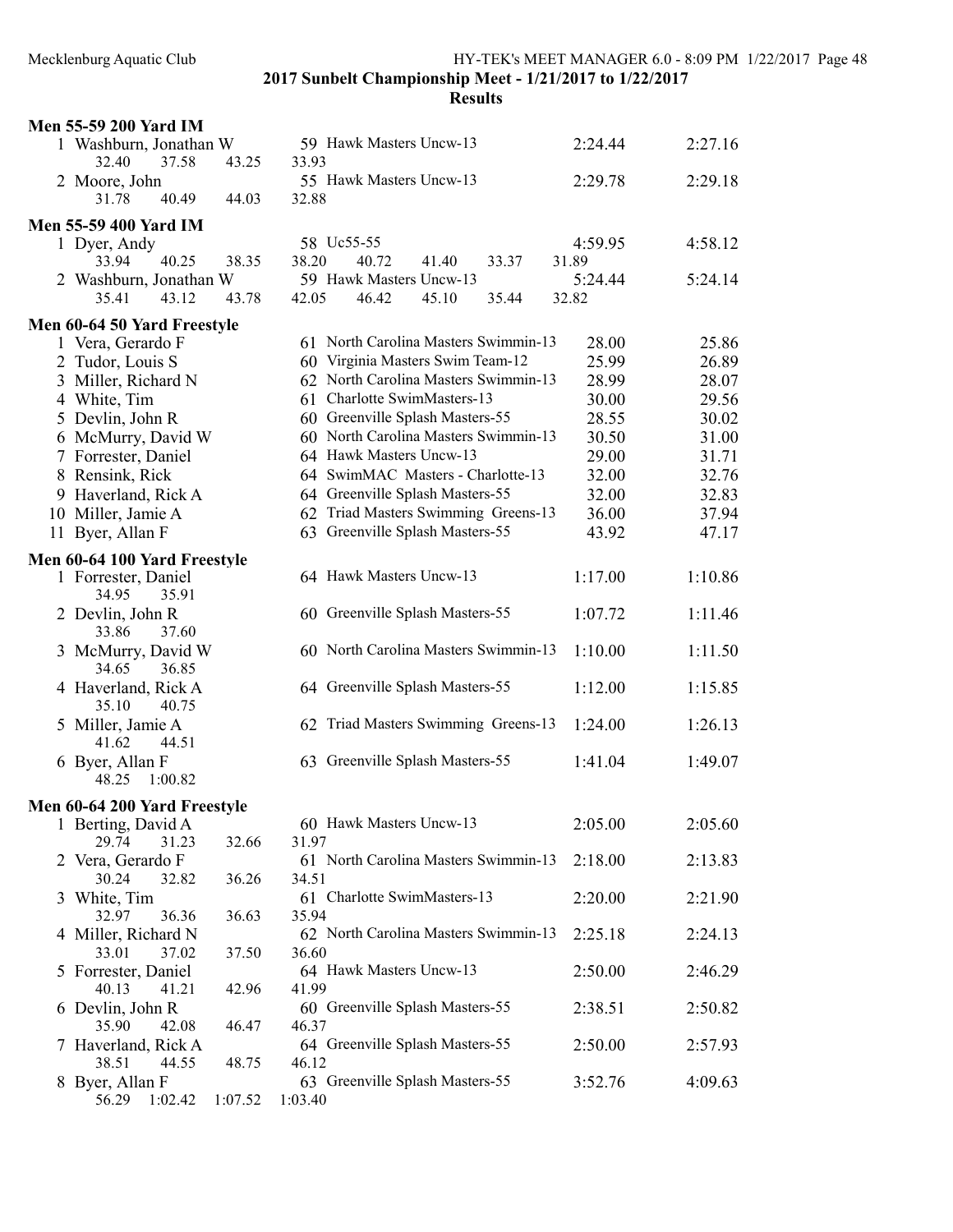# Mecklenburg Aquatic Club HY-TEK's MEET MANAGER 6.0 - 8:09 PM 1/22/2017 Page 49 2017 Sunbelt Championship Meet - 1/21/2017 to 1/22/2017

| Men 60-64 500 Yard Freestyle   |         |         |         |         |                             |                                      |                                              |       |          |
|--------------------------------|---------|---------|---------|---------|-----------------------------|--------------------------------------|----------------------------------------------|-------|----------|
| 1 Berting, David A             |         |         |         |         | 60 Hawk Masters Uncw-13     |                                      | 5:50.00                                      |       | 5:43.59  |
| 31.65                          | 33.60   | 34.89   | 35.24   | 34.99   | 34.82                       | 35.44                                | 35.53                                        |       |          |
| 34.81                          | 32.62   |         |         |         |                             |                                      |                                              |       |          |
| 2 Forrester, Daniel            |         |         |         |         | 64 Hawk Masters Uncw-13     |                                      | 7:15.00                                      |       | 7:27.18  |
| 39.78                          | 42.98   | 44.76   | 45.66   | 45.56   | 46.28                       | 45.78                                | 46.33                                        |       |          |
| 46.26                          | 43.79   |         |         |         |                             |                                      |                                              |       |          |
| 3 Miller, Jamie A              |         |         |         |         |                             | 62 Triad Masters Swimming Greens-13  | 9:18.00                                      |       | 9:33.68  |
|                                |         |         | 4:02.92 | 1:02.13 | 57.03                       | 53.21                                | 48.70                                        |       |          |
|                                |         |         |         |         |                             |                                      |                                              |       |          |
| Men 60-64 1000 Yard Freestyle  |         |         |         |         |                             |                                      |                                              |       |          |
| 28 Forrester, Daniel           |         |         |         |         | 64 Hawk Masters Uncw-13     |                                      | 17:30.00                                     |       | 15:20.15 |
| 40.16                          | 43.49   | 44.52   | 45.06   | 45.91   | 45.65                       | 46.46                                | 1:33.17                                      |       |          |
| 47.35                          | 46.71   | 47.05   | 46.75   | 46.83   | 46.70                       | 47.48                                | 47.88                                        |       |          |
| 47.29                          | 46.84   | 44.85   |         |         |                             |                                      |                                              |       |          |
| 33 Sasser, Jon D               |         |         |         |         | 60 Raleigh Area Masters-13  |                                      | 18:05.00                                     |       | 19:25.89 |
| 45.27                          | 52.51   | 55.48   | 59.01   | 59.51   | 1:00.44                     | 59.73                                | 1:00.09                                      |       |          |
| 1:01.53                        | 1:00.00 | 1:00.00 | 1:00.72 | 1:01.62 | 1:00.09                     | 1:00.49                              | 58.02                                        |       |          |
| 59.69                          | 59.20   | 56.00   | 56.49   |         |                             |                                      |                                              |       |          |
| 34 Miller, Jamie A             |         |         |         |         |                             |                                      | 62 Triad Masters Swimming Greens-13 19:19.54 |       | 19:53.69 |
| 53.53                          |         |         |         |         |                             | 1:05.12                              | 1:03.09                                      |       |          |
|                                |         |         | 1:01.70 | 1:02.75 | 59.16                       | 1:00.91                              | 58.61                                        |       |          |
| 56.85                          | 58.40   | 57.94   | 58.77   | 56.53   | 54.39                       | 49.73                                |                                              |       |          |
| Men 60-64 1650 Yard Freestyle  |         |         |         |         |                             |                                      |                                              |       |          |
| 7 Berting, David A             |         |         |         |         | 60 Hawk Masters Uncw-13     |                                      | 20:00.00                                     |       | 19:59.63 |
| 33.54                          | 35.53   | 35.23   | 35.87   | 35.52   | 35.38                       | 35.60                                | 35.37                                        |       |          |
| 35.44                          | 35.48   | 36.76   | 37.12   | 36.85   | 36.86                       | 36.75                                | 36.54                                        |       |          |
| 36.62                          | 36.45   | 35.74   | 36.37   | 37.91   | 37.57                       | 37.18                                | 37.42                                        |       |          |
| 37.05                          | 36.77   | 37.16   | 36.96   | 37.08   | 36.69                       | 37.20                                | 36.54                                        | 35.08 |          |
| 21 Starkey, Michael D          |         |         |         |         |                             | 62 SwimMAC Masters - Charlotte-13    | 30:00.00                                     |       | 27:18.51 |
| 45.20                          | 45.56   | 48.93   | 49.11   | 49.56   | 49.18                       | 48.87                                | 50.81                                        |       |          |
| 49.47                          | 49.51   | 49.34   | 48.65   | 49.36   | 49.34                       | 49.58                                | 50.31                                        |       |          |
| 50.12                          | 51.10   | 49.87   | 50.51   | 49.99   | 49.99                       | 49.38                                | 50.65                                        |       |          |
| 49.38                          | 50.55   | 50.82   | 49.78   | 50.89   | 51.07                       | 51.40                                | 50.23                                        | 50.00 |          |
|                                |         |         |         |         |                             |                                      |                                              |       |          |
| Men 60-64 50 Yard Backstroke   |         |         |         |         |                             |                                      |                                              |       |          |
| 1 White, Warren A              |         |         |         |         |                             | 62 SwimMAC Masters - Charlotte-13    |                                              | 32.09 | 32.37    |
| 2 Rensink, Rick                |         |         |         |         |                             | 64 SwimMAC Masters - Charlotte-13    |                                              | 38.00 | 37.20    |
| 3 McMurry, David W             |         |         |         |         |                             | 60 North Carolina Masters Swimmin-13 |                                              | 40.00 | 40.02    |
| 4 Sasser, Jon D                |         |         |         |         | 60 Raleigh Area Masters-13  |                                      |                                              | 50.00 | 53.97    |
| Men 60-64 100 Yard Backstroke  |         |         |         |         |                             |                                      |                                              |       |          |
| 1 White, Warren A              |         |         |         |         |                             | 62 SwimMAC Masters - Charlotte-13    | 1:12.09                                      |       | 1:11.92  |
| 34.62                          | 37.30   |         |         |         |                             |                                      |                                              |       |          |
| 2 McMurry, David W             |         |         |         |         |                             | 60 North Carolina Masters Swimmin-13 | 1:30.00                                      |       | 1:33.53  |
| 45.54                          | 47.99   |         |         |         |                             |                                      |                                              |       |          |
|                                |         |         |         |         |                             |                                      |                                              |       |          |
| Men 60-64 200 Yard Backstroke  |         |         |         |         |                             |                                      |                                              |       |          |
| 1 White, Warren A              |         |         |         |         |                             | 62 SwimMAC Masters - Charlotte-13    | 2:35.02                                      |       | 2:36.95  |
| 36.04                          | 38.69   | 40.71   | 41.51   |         |                             |                                      |                                              |       |          |
| 2 Miller, Richard N            |         |         |         |         |                             | 62 North Carolina Masters Swimmin-13 | 2:59.99                                      |       | 2:53.68  |
| 41.47                          | 44.25   | 45.63   | 42.33   |         |                             |                                      |                                              |       |          |
| Men 60-64 50 Yard Breaststroke |         |         |         |         |                             |                                      |                                              |       |          |
| 1 Vestal, Neal L               |         |         |         |         | 62 Raleigh Area Masters-13  |                                      |                                              | 31.50 | 30.55    |
| 2 Lee, Doug                    |         |         |         |         | 60 Charlotte SwimMasters-13 |                                      |                                              | 37.00 | 36.91    |
|                                |         |         |         |         |                             |                                      |                                              |       |          |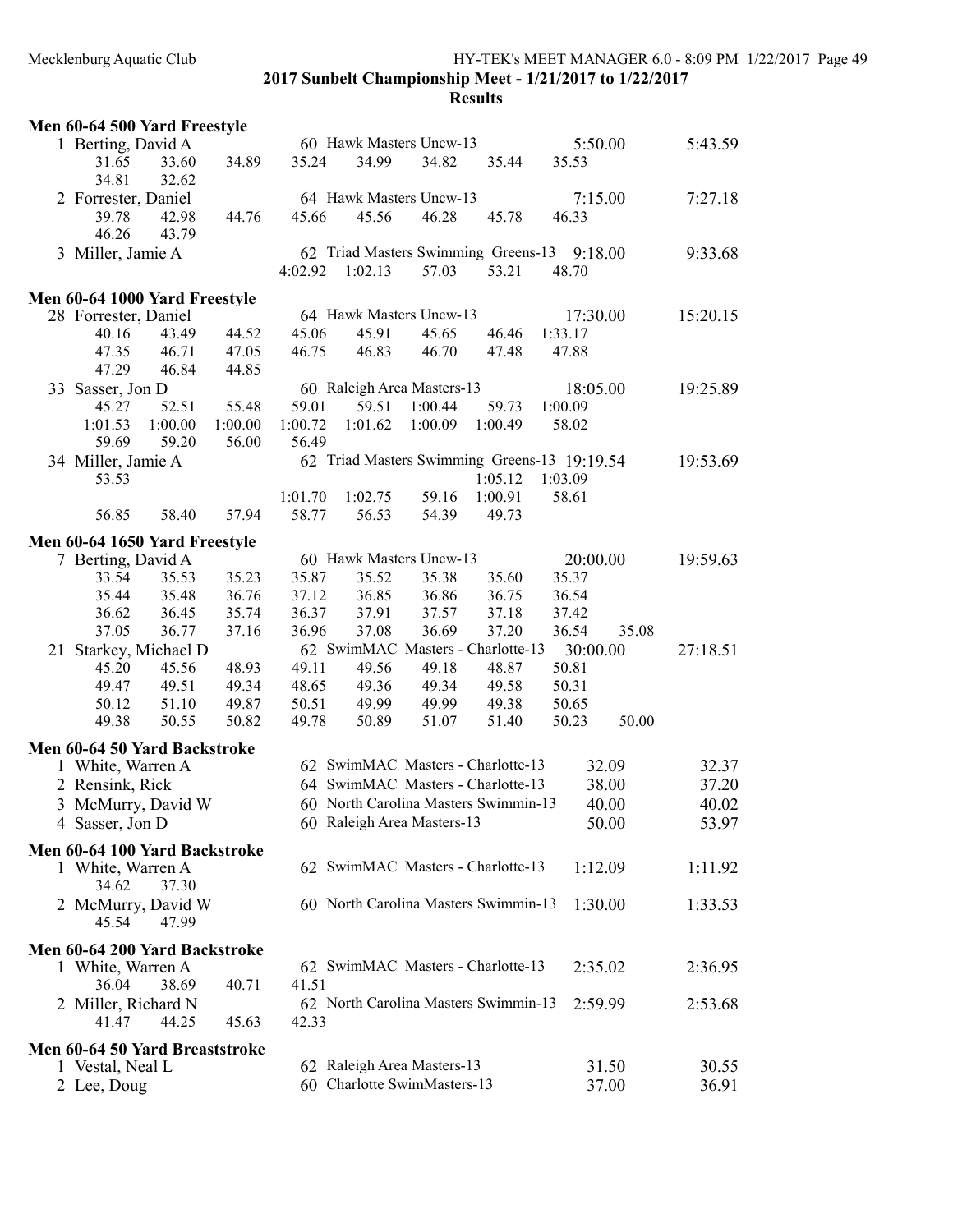2017 Sunbelt Championship Meet - 1/21/2017 to 1/22/2017 **Results** 

# (Men 60-64 50 Yard Breaststroke) 3 Haverland, Rick A 64 Greenville Splash Masters-55 36.00 37.83 4 Devlin, John R 60 Greenville Splash Masters-55 38.53 38.58 5 Miller, Jamie A 62 Triad Masters Swimming Greens-13 45.00 48.75 6 Byer, Allan F 63 Greenville Splash Masters-55 1:00.13 1:02.99 Men 60-64 100 Yard Breaststroke 1 Vestal, Neal L 62 Raleigh Area Masters-13 1:10.50 1:11.51 34.46 37.05 2 Lee, Doug 60 Charlotte SwimMasters-13 1:20.00 1:19.19 37.88 41.31 3 Devlin, John R 60 Greenville Splash Masters-55 1:26.02 1:25.79 40.72 45.07 4 Miller, Richard N 62 North Carolina Masters Swimmin-13 1:34.99 1:28.12<br>41.83 46.29 46.29 5 Haverland, Rick A 64 Greenville Splash Masters-55 1:25.00 1:28.98 41.63 47.35 6 Miller, Jamie A 62 Triad Masters Swimming Greens-13 1:45.00 1:43.88 48.64 55.24 7 Byer, Allan F 63 Greenville Splash Masters-55 2:26.13 2:29.51 1:06.59 1:22.92 Men 60-64 200 Yard Breaststroke 1 Vestal, Neal L 62 Raleigh Area Masters-13 2:44.00 2:42.32 36.27 42.40 42.68 40.97 2 Lee, Doug 60 Charlotte SwimMasters-13 3:00.00 2:53.38 40.42 44.47 44.57 43.92 3 Haverland, Rick A 64 Greenville Splash Masters-55 3:10.00 3:21.04 44.43 52.86 53.15 50.60 4 Miller, Jamie A 62 Triad Masters Swimming Greens-13 4:01.00 4:08.39 55.90 1:04.05 1:07.36 1:01.08 Men 60-64 50 Yard Butterfly 1 Tudor, Louis S 60 Virginia Masters Swim Team-12 28.88 30.08 2 Lee, Doug 60 Charlotte SwimMasters-13 33.00 32.30 3 Forrester, Daniel 64 Hawk Masters Uncw-13 38.00 41.89 4 Miller, Jamie A 62 Triad Masters Swimming Greens-13 41.00 44.90 Men 60-64 100 Yard Butterfly<br>1 Lee, Doug 60 Charlotte SwimMasters-13 1:15.00 1:12.93<br>39.04 33.89 2 Miller, Richard N 62 North Carolina Masters Swimmin-13 1:15.99 1:17.22 34.52 42.70 3 Haverland, Rick A 64 Greenville Splash Masters-55 1:40.00 1:47.03 44.45 1:02.58 4 Miller, Jamie A 62 Triad Masters Swimming Greens-13 1:51.00 1:56.83 55.23 1:01.60 Men 60-64 100 Yard IM 1 Vestal, Neal L 62 Raleigh Area Masters-13 1:05.00 1:05.00 30.61 34.39 2 Lee, Doug 60 Charlotte SwimMasters-13 1:15.00 1:12.22 34.13 38.09 3 McMurry, David W 60 North Carolina Masters Swimmin-13 1:28.00 1:23.44

40.42 43.02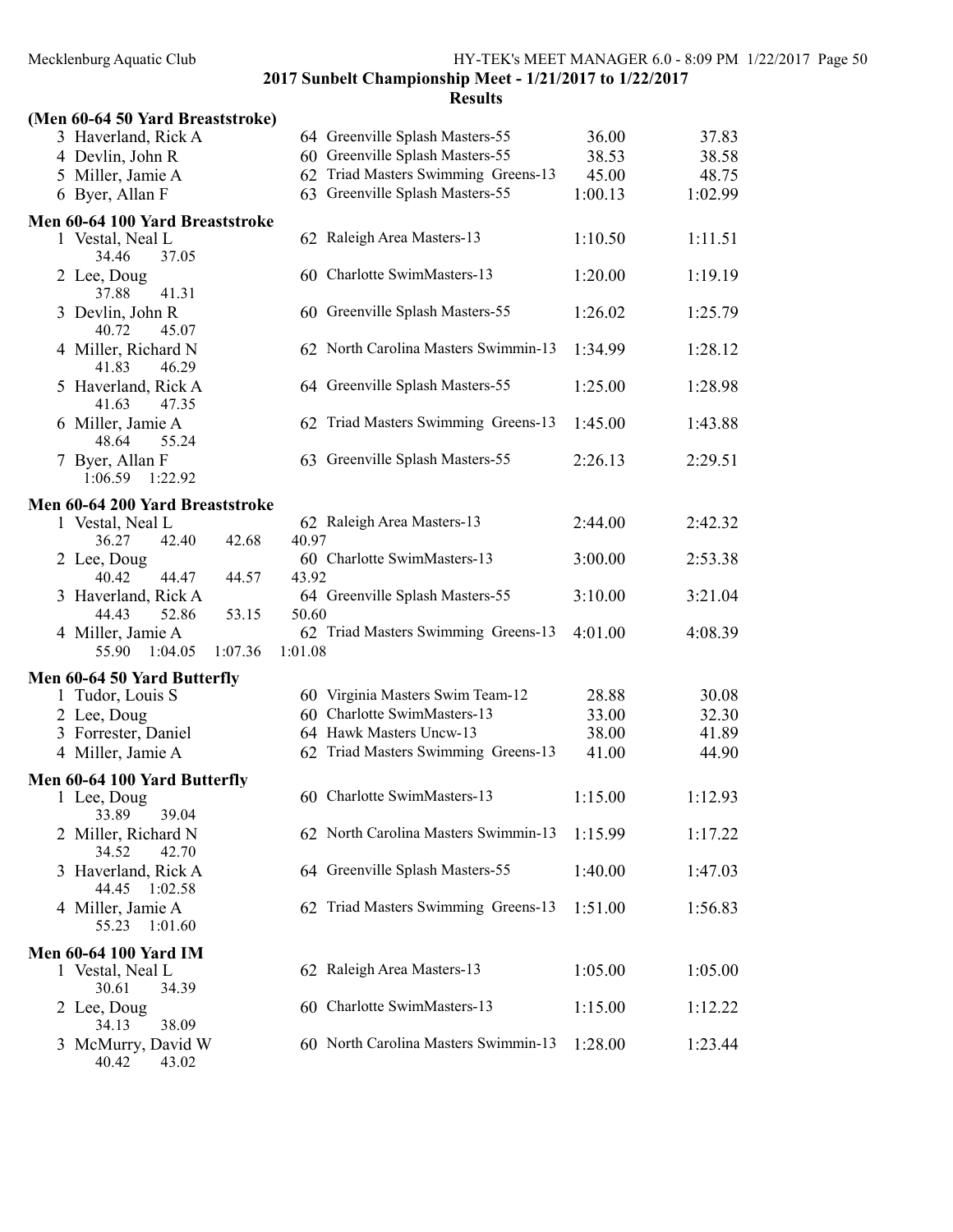| (Men 60-64 100 Yard IM)                                                                  |                |                |                |                                                                                                            |                |                                              |                         |                         |
|------------------------------------------------------------------------------------------|----------------|----------------|----------------|------------------------------------------------------------------------------------------------------------|----------------|----------------------------------------------|-------------------------|-------------------------|
| 4 Haverland, Rick A<br>43.59<br>43.83                                                    |                |                |                | 64 Greenville Splash Masters-55                                                                            |                | 1:25.00                                      |                         | 1:27.42                 |
| 5 Forrester, Daniel<br>45.45<br>47.59                                                    |                |                |                | 64 Hawk Masters Uncw-13                                                                                    |                | 2:00.00                                      |                         | 1:33.04                 |
| 6 Miller, Jamie A                                                                        |                |                |                | 62 Triad Masters Swimming Greens-13                                                                        |                | 1:45.00                                      |                         | 1:45.87                 |
| <b>Men 60-64 200 Yard IM</b><br>1 Haverland, Rick A<br>44.99<br>54.59                    | 52.39          | 46.53          |                | 64 Greenville Splash Masters-55                                                                            |                | 3:15.00                                      |                         | 3:18.50                 |
| <b>Men 60-64 400 Yard IM</b><br>1 Vestal, Neal L                                         |                |                |                | 62 Raleigh Area Masters-13                                                                                 |                | 5:30.00                                      |                         | 5:26.96                 |
| 33.91<br>41.11                                                                           | 43.93          | 44.38          | 44.28          | 44.48                                                                                                      | 37.27          | 37.60                                        |                         |                         |
| Men 65-69 50 Yard Freestyle<br>1 Bober, Richard S<br>2 Glass, Ernie<br>3 Anderson, Craig |                |                |                | 65 North Carolina Masters Swimmin-13<br>67 Twin Rivers YMCA Masters New-13<br>67 Fort Wayne YMCA Sharks-16 |                |                                              | 27.10<br>28.00<br>33.00 | 27.46<br>27.64<br>29.85 |
| 4 Stone, Jeff<br>5 Beachler, Michael P                                                   |                |                |                | 65 Greenville Splash Masters-55<br>65 Triad Masters Swimming Greens-13                                     |                |                                              | 45.00<br>35.00          | 31.45<br>33.16          |
| 6 Ladner, George E<br>--- Purser, David F                                                |                |                |                | 69 Mecklenburg Swim Association M-13<br>68 Mecklenburg Swim Association M-13                               |                |                                              | 39.96<br>34.00          | 39.68<br>DQ             |
| Men 65-69 100 Yard Freestyle<br>1 Glass, Ernie<br>29.60<br>32.38                         |                |                |                | 67 Twin Rivers YMCA Masters New-13                                                                         |                | 1:04.00                                      |                         | 1:01.98                 |
| 2 Bober, Richard S<br>30.93<br>32.56                                                     |                |                |                | 65 North Carolina Masters Swimmin-13                                                                       |                | 1:03.00                                      |                         | 1:03.49                 |
| 3 Purser, David F<br>36.19<br>33.24                                                      |                |                |                | 68 Mecklenburg Swim Association M-13                                                                       |                | 1:15.00                                      |                         | 1:09.43                 |
| 4 Seifart, Curt<br>33.13<br>37.87                                                        |                |                |                | 65 Charlotte SwimMasters-13                                                                                |                | 1:12.00                                      |                         | 1:11.00                 |
| 5 Purdie, John A<br>40.05<br>41.59                                                       |                |                |                | 67 SwimMAC Masters - Charlotte-13                                                                          |                | 1:21.00                                      |                         | 1:21.64                 |
| 6 Ladner, George E<br>45.24<br>50.18                                                     |                |                |                | 69 Mecklenburg Swim Association M-13                                                                       |                | 1:32.32                                      |                         | 1:35.42                 |
| Men 65-69 200 Yard Freestyle                                                             |                |                |                |                                                                                                            |                |                                              |                         |                         |
| 1 Beachler, Michael P<br>37.08 45.02                                                     | 46.80          | 43.75          |                | 65 Triad Masters Swimming Greens-13                                                                        |                | 2:48.00                                      |                         | 2:52.65                 |
| 2 Ladner, George E<br>47.72<br>55.28                                                     | 1:59.58        |                |                |                                                                                                            |                | 69 Mecklenburg Swim Association M-13 3:28.42 |                         | 3:42.58                 |
| Men 65-69 500 Yard Freestyle                                                             |                |                |                |                                                                                                            |                |                                              |                         |                         |
| 1 Purdie, John A<br>48.80<br>43.16<br>53.86<br>52.50                                     | 50.11          | 50.60          | 51.78          | 67 SwimMAC Masters - Charlotte-13<br>51.39                                                                 | 51.12          | 8:15.00<br>52.52                             |                         | 8:25.84                 |
| Men 65-69 1650 Yard Freestyle                                                            |                |                |                |                                                                                                            |                |                                              |                         |                         |
| 20 Beachler, Michael P                                                                   |                |                |                |                                                                                                            |                | 65 Triad Masters Swimming Greens-13 27:00.00 |                         | 26:20.82                |
| 40.05<br>46.30<br>49.41<br>48.69                                                         | 49.54<br>48.52 | 49.33<br>48.23 | 48.71<br>48.61 | 48.81<br>48.10                                                                                             | 49.17<br>48.21 | 48.63<br>48.50                               |                         |                         |
| 48.62<br>48.19                                                                           | 48.44          | 48.16          | 48.42          | 48.66                                                                                                      | 48.28          | 48.55                                        |                         |                         |
| 47.85<br>48.21                                                                           | 48.46          | 47.79          | 48.08          | 47.25                                                                                                      | 47.61          | 46.13                                        | 43.31                   |                         |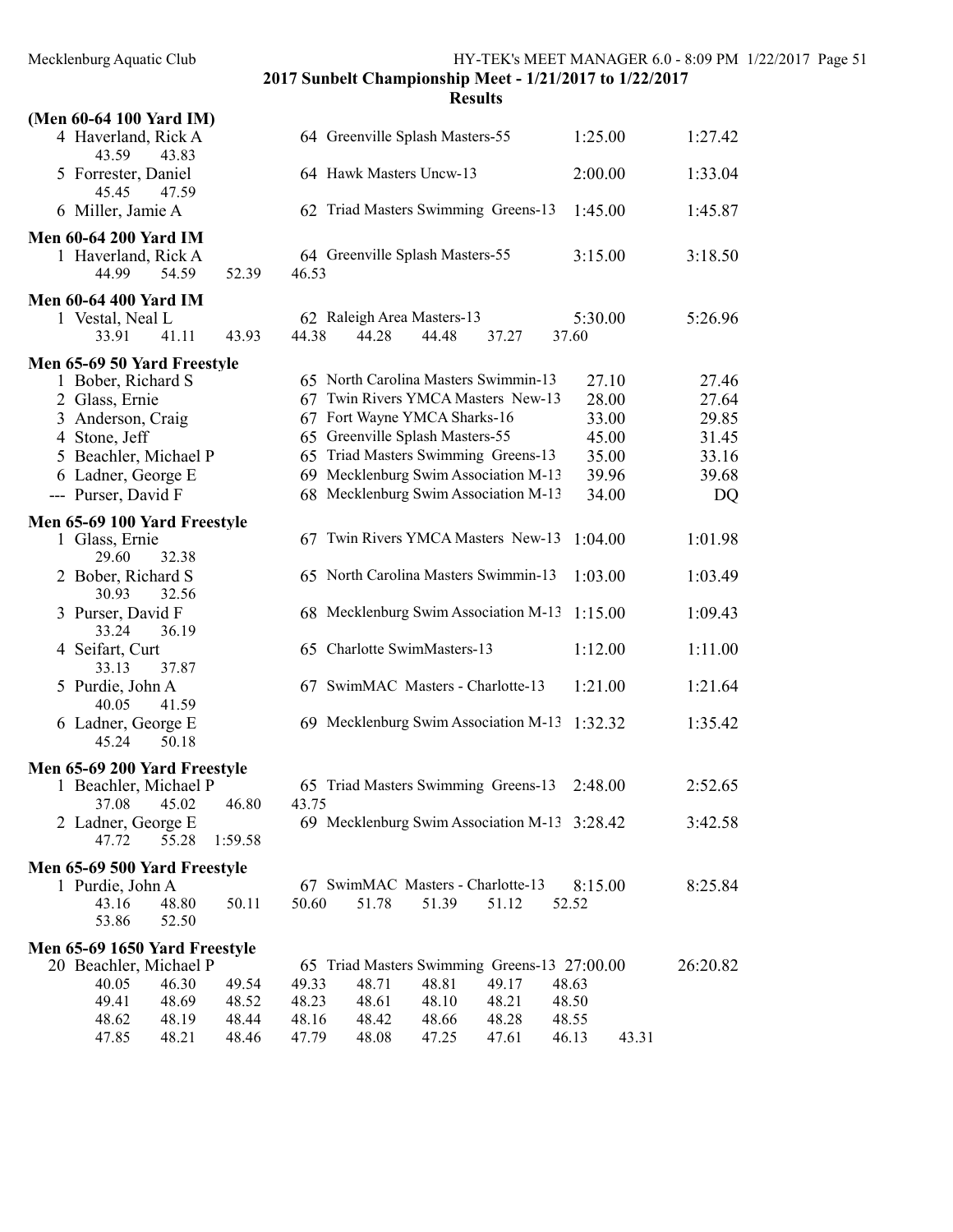| Men 65-69 50 Yard Backstroke<br>1 Bober, Richard S<br>2 Glass, Ernie<br>3 Cothren, Jack<br>4 Anderson, Craig<br>5 Purser, David F | 65 North Carolina Masters Swimmin-13<br>Twin Rivers YMCA Masters New-13<br>67<br>67 Binghamton Univ Masters-4<br>67 Fort Wayne YMCA Sharks-16<br>Mecklenburg Swim Association M-13<br>68 | 31.00<br>36.00<br>35.00<br>43.00<br>40.00 | 31.62<br>35.01<br>35.51<br>37.48<br>37.58 |
|-----------------------------------------------------------------------------------------------------------------------------------|------------------------------------------------------------------------------------------------------------------------------------------------------------------------------------------|-------------------------------------------|-------------------------------------------|
| 6 Beachler, Michael P<br>--- Gibbs, Ben S                                                                                         | Triad Masters Swimming Greens-13<br>65<br>67 YMCA Seahorse Swim Team - Hick-1                                                                                                            | 50.00<br>40.00                            | 43.69<br>DQ                               |
| Men 65-69 100 Yard Backstroke<br>1 Bober, Richard S<br>33.76<br>34.85                                                             | 65 North Carolina Masters Swimmin-13                                                                                                                                                     | 1:08.00                                   | 1:08.61                                   |
| Men 65-69 200 Yard Backstroke<br>1 Cothren, Jack<br>43.29<br>45.30<br>45.96                                                       | 67 Binghamton Univ Masters-4<br>41.85                                                                                                                                                    | 2:45.00                                   | 2:56.40                                   |
| Men 65-69 50 Yard Breaststroke<br>1 Purdie, John A                                                                                | 67 SwimMAC Masters - Charlotte-13                                                                                                                                                        | 55.00                                     | 49.84                                     |
| Men 65-69 100 Yard Breaststroke<br>1 Stone, Jeff                                                                                  | 65 Greenville Splash Masters-55                                                                                                                                                          | 1:40.00                                   | 1:26.74                                   |
| 47.05<br>39.69<br>2 Anderson, Craig<br>42.50<br>47.98                                                                             | 67 Fort Wayne YMCA Sharks-16                                                                                                                                                             | 1:29.00                                   | 1:30.48                                   |
| Men 65-69 50 Yard Butterfly<br>1 Glass, Ernie<br>2 Purser, David F<br>3 Seifart, Curt<br>4 Purdie, John A                         | 67 Twin Rivers YMCA Masters New-13<br>68 Mecklenburg Swim Association M-13<br>65 Charlotte SwimMasters-13<br>67 SwimMAC Masters - Charlotte-13                                           | 33.00<br>38.00<br>37.78<br>50.00          | 32.34<br>35.54<br>40.74<br>41.21          |
| <b>Men 65-69 100 Yard IM</b>                                                                                                      |                                                                                                                                                                                          |                                           |                                           |
| 1 Purser, David F<br>43.77<br>36.74                                                                                               | 68 Mecklenburg Swim Association M-13                                                                                                                                                     | 1:20.00                                   | 1:20.51                                   |
| 2 Cothren, Jack<br>45.80<br>35.70                                                                                                 | 67 Binghamton Univ Masters-4                                                                                                                                                             | 1:17.00                                   | 1:21.50                                   |
| 3 Anderson, Craig<br>41.03<br>42.49                                                                                               | 67 Fort Wayne YMCA Sharks-16                                                                                                                                                             | 1:24.00                                   | 1:23.52                                   |
| <b>Men 65-69 200 Yard IM</b><br>1 Purdie, John A<br>49.15<br>59.05<br>1:04.47                                                     | 67 SwimMAC Masters - Charlotte-13<br>48.19                                                                                                                                               | 3:55.00                                   | 3:40.86                                   |
| Men 70-74 50 Yard Freestyle<br>1 White, Bernard T<br>2 Borrero, Fredie<br>3 Bedient, Jim                                          | 73 Charlotte SwimMasters-13<br>70 North Carolina Masters Swimmin-13<br>70 Sun City Hilton Head Masters-55                                                                                | 33.50<br>33.00<br>32.89                   | 29.65<br>32.86<br>33.13                   |
| Men 70-74 100 Yard Freestyle<br>1 Poiletman, Robert M                                                                             | 73 Columbia Masters-55                                                                                                                                                                   | 1:06.00                                   | 1:05.91                                   |
| 31.70<br>34.21<br>2 White, Bernard T                                                                                              | 73 Charlotte SwimMasters-13                                                                                                                                                              | 1:28.50                                   | 1:14.39                                   |
| 35.31<br>39.08<br>3 Bedient, Jim<br>36.13<br>41.15                                                                                | 70 Sun City Hilton Head Masters-55                                                                                                                                                       | 1:22.01                                   | 1:17.28                                   |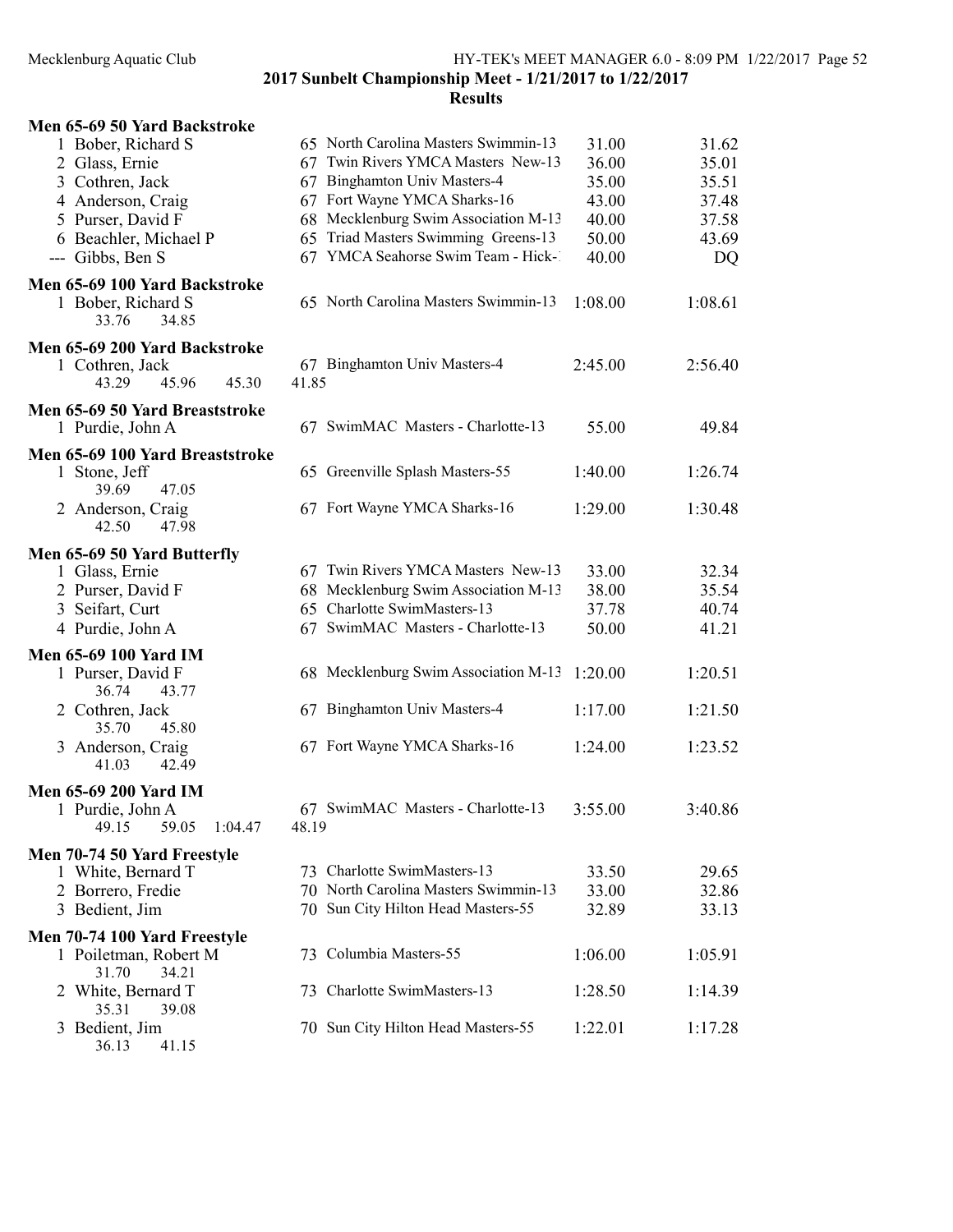| (Men 70-74 100 Yard Freestyle)          |         |         |                        |                                    |                                             |         |       |          |
|-----------------------------------------|---------|---------|------------------------|------------------------------------|---------------------------------------------|---------|-------|----------|
| 4 Bailey, Douglas W<br>47.02<br>59.72   |         |         |                        |                                    | 70 North Carolina Masters Swimmin-13        | 1:44.07 |       | 1:46.74  |
| Men 70-74 200 Yard Freestyle            |         |         |                        |                                    |                                             |         |       |          |
| 1 Borrero, Fredie                       |         |         |                        |                                    | 70 North Carolina Masters Swimmin-13        | 2:59.00 |       | 2:58.76  |
| 39.80<br>45.88                          | 48.39   | 44.69   |                        |                                    |                                             |         |       |          |
| Men 70-74 1650 Yard Freestyle           |         |         |                        |                                    |                                             |         |       |          |
| 17 Scott, Rob M                         |         |         |                        |                                    | 70 YMCA Seahorse Swim Team - Hick-124:00.00 |         |       | 24:11.83 |
| 40.72<br>37.63                          | 40.81   | 43.18   | 42.74                  | 42.74                              | 42.96                                       | 43.06   |       |          |
| 43.96<br>44.24                          | 42.50   | 43.97   | 43.52                  | 44.12                              | 42.78                                       | 44.28   |       |          |
| 44.86<br>43.92                          | 44.59   | 44.76   | 44.68                  | 1:29.03                            | 44.54                                       | 44.29   |       |          |
| 44.48<br>43.99                          | 44.20   | 45.66   | 43.44                  | 45.50                              | 43.25                                       | 42.31   | 15.12 |          |
| Men 70-74 50 Yard Backstroke            |         |         |                        |                                    |                                             |         |       |          |
| 1 Conroy, Michael J                     |         |         |                        |                                    | 70 SwimMAC Masters - Charlotte-13           | 36.50   |       | 36.52    |
| 2 Bedient, Jim                          |         |         |                        | 70 Sun City Hilton Head Masters-55 |                                             | 43.59   |       | 41.33    |
| 3 Borrero, Fredie                       |         |         |                        |                                    | 70 North Carolina Masters Swimmin-13        | 45.00   |       | 44.43    |
| 4 Bailey, Douglas W                     |         |         |                        |                                    | 70 North Carolina Masters Swimmin-13        | 59.68   |       | 59.48    |
|                                         |         |         |                        |                                    |                                             |         |       |          |
| Men 70-74 100 Yard Backstroke           |         |         |                        |                                    |                                             |         |       |          |
| 1 Poiletman, Robert M                   |         |         | 73 Columbia Masters-55 |                                    |                                             | 1:21.00 |       | 1:20.61  |
| 40.92<br>39.69<br>2 Conroy, Michael J   |         |         |                        |                                    | 70 SwimMAC Masters - Charlotte-13           | 1:22.00 |       | 1:24.05  |
| 41.39<br>42.66                          |         |         |                        |                                    |                                             |         |       |          |
| 3 Bailey, Douglas W                     |         |         |                        |                                    | 70 North Carolina Masters Swimmin-13        | 2:12.91 |       | 2:10.25  |
| Men 70-74 200 Yard Backstroke           |         |         |                        |                                    |                                             |         |       |          |
| 1 Scott, Rob M                          |         |         |                        |                                    | 70 YMCA Seahorse Swim Team - Hick- 2:55.00  |         |       | 2:55.75  |
| 44.26<br>42.24                          | 45.24   | 44.01   |                        |                                    |                                             |         |       |          |
| Men 70-74 50 Yard Breaststroke          |         |         |                        |                                    |                                             |         |       |          |
| 1 Bedient, Jim                          |         |         |                        | 70 Sun City Hilton Head Masters-55 |                                             | 41.01   |       | 39.07    |
| 2 Bailey, Douglas W                     |         |         |                        |                                    | 70 North Carolina Masters Swimmin-13        | 55.65   |       | 56.94    |
|                                         |         |         |                        |                                    |                                             |         |       |          |
| Men 70-74 100 Yard Breaststroke         |         |         | 73 Columbia Masters-55 |                                    |                                             | 1:26.00 |       | 1:27.13  |
| 1 Poiletman, Robert M<br>41.84<br>45.29 |         |         |                        |                                    |                                             |         |       |          |
| 2 Preuninger, Dave                      |         |         |                        | 70 Greenville Splash Masters-55    |                                             | 1:31.50 |       | 1:31.35  |
| 43.29<br>48.06                          |         |         |                        |                                    |                                             |         |       |          |
| 3 Bedient, Jim                          |         |         |                        | 70 Sun City Hilton Head Masters-55 |                                             | 1:34.28 |       | 1:32.33  |
| 43.94<br>48.39                          |         |         |                        |                                    |                                             |         |       |          |
| 4 Parks, Ron                            |         |         |                        | 73 Asheville Masters Swimming-13   |                                             | 1:47.49 |       | 1:59.50  |
| 1:04.27<br>55.23                        |         |         |                        |                                    |                                             |         |       |          |
| Bailey, Douglas W                       |         |         |                        |                                    | 70 North Carolina Masters Swimmin-13        | 2:00.25 |       | 2:06.08  |
| 1:06.43<br>59.65                        |         |         |                        |                                    |                                             |         |       |          |
| Men 70-74 200 Yard Breaststroke         |         |         |                        |                                    |                                             |         |       |          |
| 1 Bedient, Jim                          |         |         |                        | 70 Sun City Hilton Head Masters-55 |                                             | 3:33.49 |       | 3:27.65  |
| 45.91<br>51.85                          | 55.70   | 54.19   |                        |                                    |                                             |         |       |          |
| 2 Parks, Ron                            |         |         |                        | 73 Asheville Masters Swimming-13   |                                             | 4:27.79 |       | 4:31.69  |
| 1:10.37<br>57.31                        | 1:14.65 | 1:09.36 |                        |                                    |                                             |         |       |          |
|                                         |         |         |                        |                                    |                                             |         |       |          |
| Men 70-74 50 Yard Butterfly             |         |         |                        | 73 Charlotte SwimMasters-13        |                                             | 35.50   |       |          |
| 1 White, Bernard T                      |         |         |                        |                                    | 70 SwimMAC Masters - Charlotte-13           |         |       | 33.20    |
| 2 Conroy, Michael J                     |         |         |                        |                                    |                                             | 36.80   |       | 37.63    |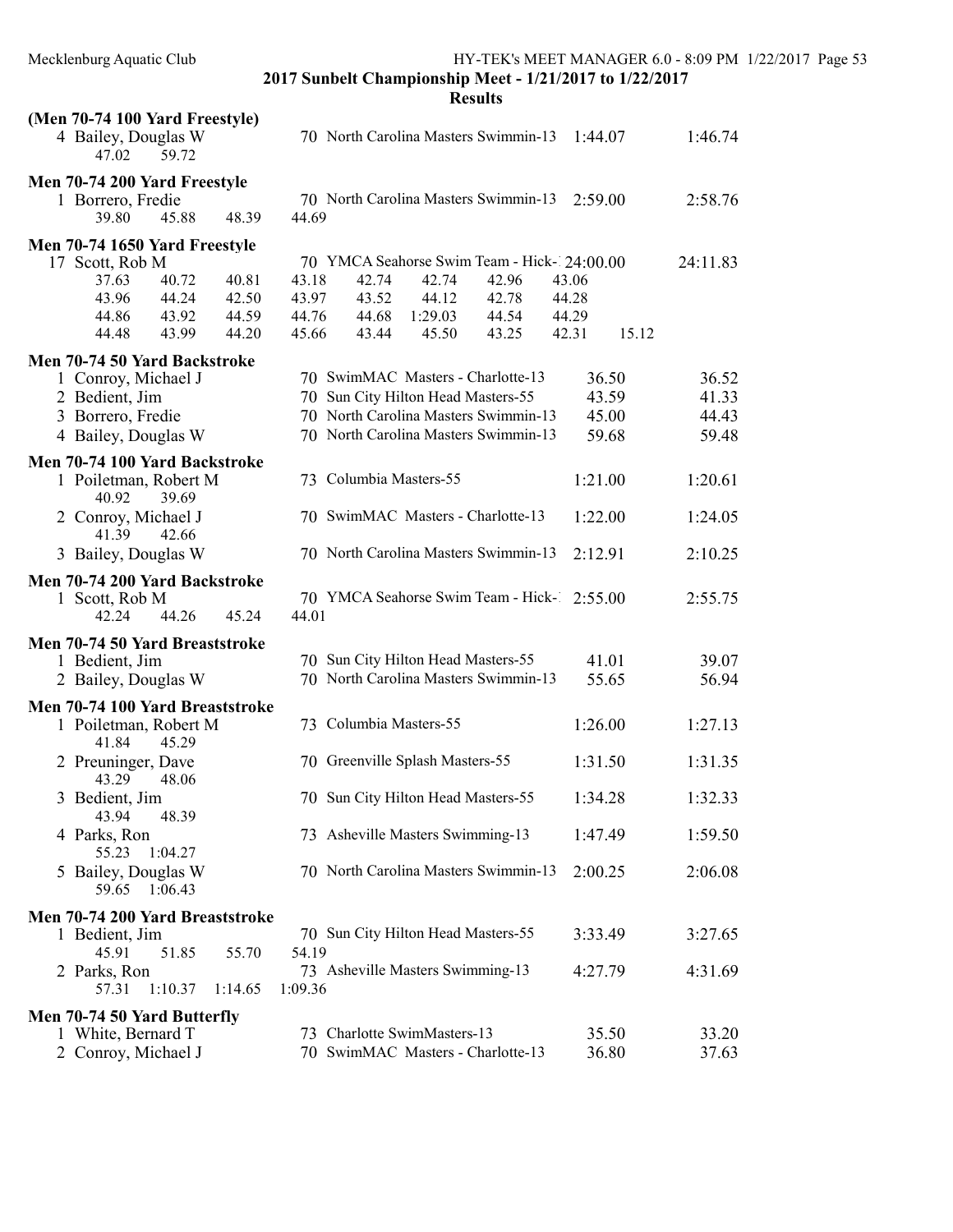2017 Sunbelt Championship Meet - 1/21/2017 to 1/22/2017 Results

| (Men 70-74 50 Yard Butterfly)                                           |         |                                      |         |         |
|-------------------------------------------------------------------------|---------|--------------------------------------|---------|---------|
| 3 Hughes, Bill W                                                        |         | 70 Mecklenburg Swim Association M-13 | 39.00   | 37.85   |
| 4 Bailey, Douglas W                                                     |         | 70 North Carolina Masters Swimmin-13 | 1:04.00 | 59.87   |
| Men 70-74 100 Yard Butterfly<br>1 Poiletman, Robert M<br>32.19<br>34.96 |         | 73 Columbia Masters-55               | 1:08.00 | 1:07.15 |
| 2 Hughes, Bill W<br>39.57<br>44.80                                      |         | 70 Mecklenburg Swim Association M-13 | 1:28.00 | 1:24.37 |
| 3 Preuninger, Dave<br>47.46<br>38.08                                    |         | 70 Greenville Splash Masters-55      | 1:37.50 | 1:25.54 |
| Men 70-74 200 Yard Butterfly                                            |         |                                      |         |         |
| 1 Poiletman, Robert M<br>48.01<br>51.08<br>42.12                        | 39.52   | 73 Columbia Masters-55               | 2:55.00 | 3:00.73 |
| <b>Men 70-74 100 Yard IM</b>                                            |         |                                      |         |         |
| 1 Conroy, Michael J<br>38.21<br>46.15                                   |         | 70 SwimMAC Masters - Charlotte-13    | 1:22.00 | 1:24.36 |
| 2 Hughes, Bill W<br>42.43<br>44.83                                      |         | 70 Mecklenburg Swim Association M-13 | 1:30.00 | 1:27.26 |
| 3 Borrero, Fredie<br>41.74<br>49.95                                     |         | 70 North Carolina Masters Swimmin-13 | 2:50.00 | 1:31.69 |
| 4 Bedient, Jim<br>42.74<br>50.72                                        |         | 70 Sun City Hilton Head Masters-55   | 1:29.14 | 1:33.46 |
| 5 Preuninger, Dave<br>50.69<br>51.64                                    |         | 70 Greenville Splash Masters-55      | 1:36.50 | 1:42.33 |
| 6 Bailey, Douglas W<br>1:01.31<br>1:01.94                               |         | 70 North Carolina Masters Swimmin-13 | 2:00.01 | 2:03.25 |
| 7 Parks, Ron<br>1:06.52<br>1:04.84                                      |         | 73 Asheville Masters Swimming-13     | 2:08.00 | 2:11.36 |
| <b>Men 70-74 200 Yard IM</b>                                            |         |                                      |         |         |
| 1 Poiletman, Robert M<br>36.93<br>45.23<br>51.56                        | 37.24   | 73 Columbia Masters-55               | 2:50.00 | 2:50.96 |
| 2 Hughes, Bill W<br>41.95<br>52.31<br>57.11                             | 41.46   | 70 Mecklenburg Swim Association M-13 | 3:15.00 | 3:12.83 |
| 3 Parks, Ron<br>1:23.03<br>1:16.63<br>1:17.52                           | 1:06.15 | 73 Asheville Masters Swimming-13     | 5:00.00 | 5:03.33 |
| Men 80-84 50 Yard Freestyle<br>1 Mitchell, Clarke E                     |         | 84 Georgia Masters-45                | 36.00   | 32.40   |
| Men 80-84 100 Yard Freestyle                                            |         |                                      |         |         |
| 1 Mitchell, Clarke E<br>37.20<br>39.26                                  |         | 84 Georgia Masters-45                | 1:22.00 | 1:16.46 |
| Men 80-84 50 Yard Backstroke<br>1 Mitchell, Clarke E                    |         | 84 Georgia Masters-45                | 38.00   | 37.73   |
| Men 80-84 100 Yard Backstroke<br>1 Mitchell, Clarke E<br>42.60<br>43.42 |         | 84 Georgia Masters-45                | 1:40.00 | 1:26.02 |
| Men 80-84 100 Yard Breaststroke<br>1 Stolz, Hal F<br>45.10<br>54.41     |         | 82 Georgia Masters-45                | 1:40.00 | 1:39.51 |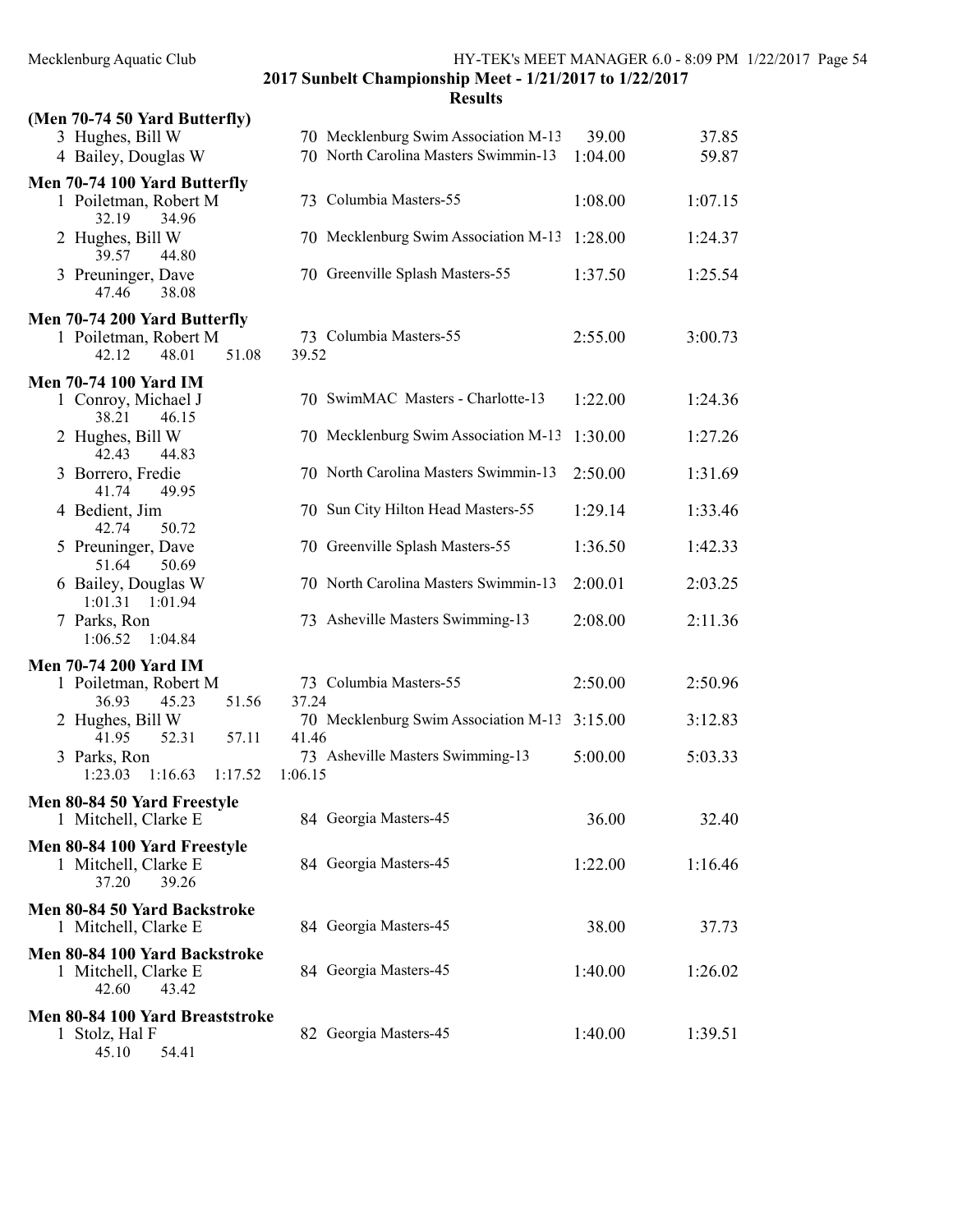HY-TEK's MEET MANAGER 6.0 - 8:09 PM 1/22/2017 Page 55

2017 Sunbelt Championship Meet - 1/21/2017 to 1/22/2017

| Men 80-84 50 Yard Butterfly<br>1 Mitchell, Clarke E                                                                                                                                                                                                                                | 84 Georgia Masters-45                                                                                                                                                                          | 38.00                                                                                                                                                        | 39.63                                                                        |
|------------------------------------------------------------------------------------------------------------------------------------------------------------------------------------------------------------------------------------------------------------------------------------|------------------------------------------------------------------------------------------------------------------------------------------------------------------------------------------------|--------------------------------------------------------------------------------------------------------------------------------------------------------------|------------------------------------------------------------------------------|
| Men 80-84 100 Yard Butterfly<br>1 Stolz, Hal F<br>47.03<br>53.52                                                                                                                                                                                                                   | 82 Georgia Masters-45                                                                                                                                                                          | 1:46.00                                                                                                                                                      | 1:40.55                                                                      |
| <b>Men 80-84 200 Yard IM</b><br>1 Stolz, Hal F                                                                                                                                                                                                                                     | 82 Georgia Masters-45<br>52.42                                                                                                                                                                 | 3:35.00                                                                                                                                                      | 3:42.74                                                                      |
| Women 18+200 Yard Freestyle Relay<br>1 Gaston Gators - Gastonia NC<br>1) Ballenger, Angie W47<br>29.24<br>30.68<br>26.50                                                                                                                                                           | A<br>2) Cherry, Tammy H W39<br>25.34                                                                                                                                                           | NT<br>3) Lindquist, Carrie T W41                                                                                                                             | 1:51.76<br>4) Hauser, Whitney S W25                                          |
| Women 18+200 Yard Medley Relay<br>1 Greenville Splash Masters-55<br>1) Moore, Carolyn B W55<br>35.29<br>43.67<br>28.85                                                                                                                                                             | $\mathbf{A}$<br>2) Harrell, Haley B W20<br>36.00                                                                                                                                               | NT<br>3) Walker, Claire W23                                                                                                                                  | 2:23.81<br>4) Patterson, Melissa M W38                                       |
| Women 25+200 Yard Freestyle Relay<br>1 Mecklenburg Swim Associatio<br>1) Keith, Jen E W31<br>27.85<br>28.54<br>32.08<br>3 SwimMAC Masters - Charlot<br>1) Woodard, Chantal M W28<br>28.34<br>32.15<br>28.13                                                                        | $\mathbf{A}$<br>2) Kerestes, Jennifer J W43<br>27.30<br>$\mathbf{A}$<br>2) Oberdan, Angelina W30<br>37.39                                                                                      | <b>NT</b><br>3) Houlihan, Shannon A W39<br><b>NT</b><br>3) Koeppel, Brooke L W38                                                                             | 1:55.77<br>4) Gladden, Alli M W30<br>2:06.01<br>4) Braden, Jennifer A W42    |
| Women 25+400 Yard Freestyle Relay<br>1 Mecklenburg Swim Association<br>1) Gladden, Alli M W30<br>29.54 1:02.03<br>30.43<br>2 SwimMAC Masters - Charlot<br>1) Koeppel, Brooke L W38<br>29.65 1:01.48<br>47.88                                                                       | A<br>2) Kerestes, Jennifer J W43<br>32.30 1:07.97<br>1:03.24<br>$\mathbf{A}$<br>2) Morrell, Jen W41<br>1:41.65<br>42.86 1:41.89                                                                | NT<br>3) Fillnow, Meghan A W33<br>28.94 1:04.49<br>NT<br>3) Sumwalt, Christa C W44<br>49.81                                                                  | 4:17.73<br>4) Keith, Jen E W31<br>5:14.83<br>4) Woodard, Chantal M W28       |
| Women 25+800 Yard Freestyle Relay<br>1 Gaston Gators - Gastonia NC<br>1) Ballenger, Angie W47<br>31.76 1:07.12<br>1:43.46<br>28.89 1:02.38<br>1:38.32<br>2 Mecklenburg Swim Associatio<br>1) Houlihan, Shannon A W39<br>33.52<br>1:09.45<br>1:46.92<br>33.75<br>1:13.09<br>1:54.26 | $\mathbf{A}$<br>2) Rankin, Alison W44<br>2:19.83<br>34.40<br>1:12.98<br>2:11.96<br>30.43<br>1:04.94<br>A<br>2) Moore, Meredith W43<br>2:24.23<br>33.99<br>1:13.12<br>2:34.20<br>15.35<br>31.99 | <b>NT</b><br>3) Hauser, Whitney S W25<br>1:53.81<br>2:35.25<br>1:40.70<br>2:17.31<br>NT<br>3) Mennen, Trista W39<br>2:38.14<br>1:55.73<br>1:08.85<br>2:31.51 | 9:24.35<br>4) Lindquist, Carrie T W41<br>10:08.08<br>4) Fillnow, Kelly E W33 |
| Women 25+200 Yard Medley Relay<br>1 SwimMAC Masters - Charlot<br>1) Woodard, Chantal M W28<br>30.74<br>32.27<br>27.74                                                                                                                                                              | A<br>2) Dunn, Sara W44<br>24.74                                                                                                                                                                | NT<br>3) Holland, Amy S W45                                                                                                                                  | 1:55.49<br>4) Lindauer, Kerry W42                                            |
| 2 Gaston Gators - Gastonia NC<br>1) Rankin, Alison W44<br>34.43<br>36.46<br>30.50<br>3 Mecklenburg Swim Associatio<br>1) Gladden, Alli M W30                                                                                                                                       | $\mathbf{A}$<br>2) Ballenger, Angie W47<br>25.09<br>$\mathbf{A}$<br>2) Keith, Jen E W31                                                                                                        | NT<br>3) Lindquist, Carrie T W41<br>NT<br>3) Moore, Meredith W43                                                                                             | 2:06.48<br>4) Hauser, Whitney S W25<br>2:11.60<br>4) Fillnow, Kelly E W33    |
| 30.09<br>34.05<br>37.49                                                                                                                                                                                                                                                            | 29.97                                                                                                                                                                                          |                                                                                                                                                              |                                                                              |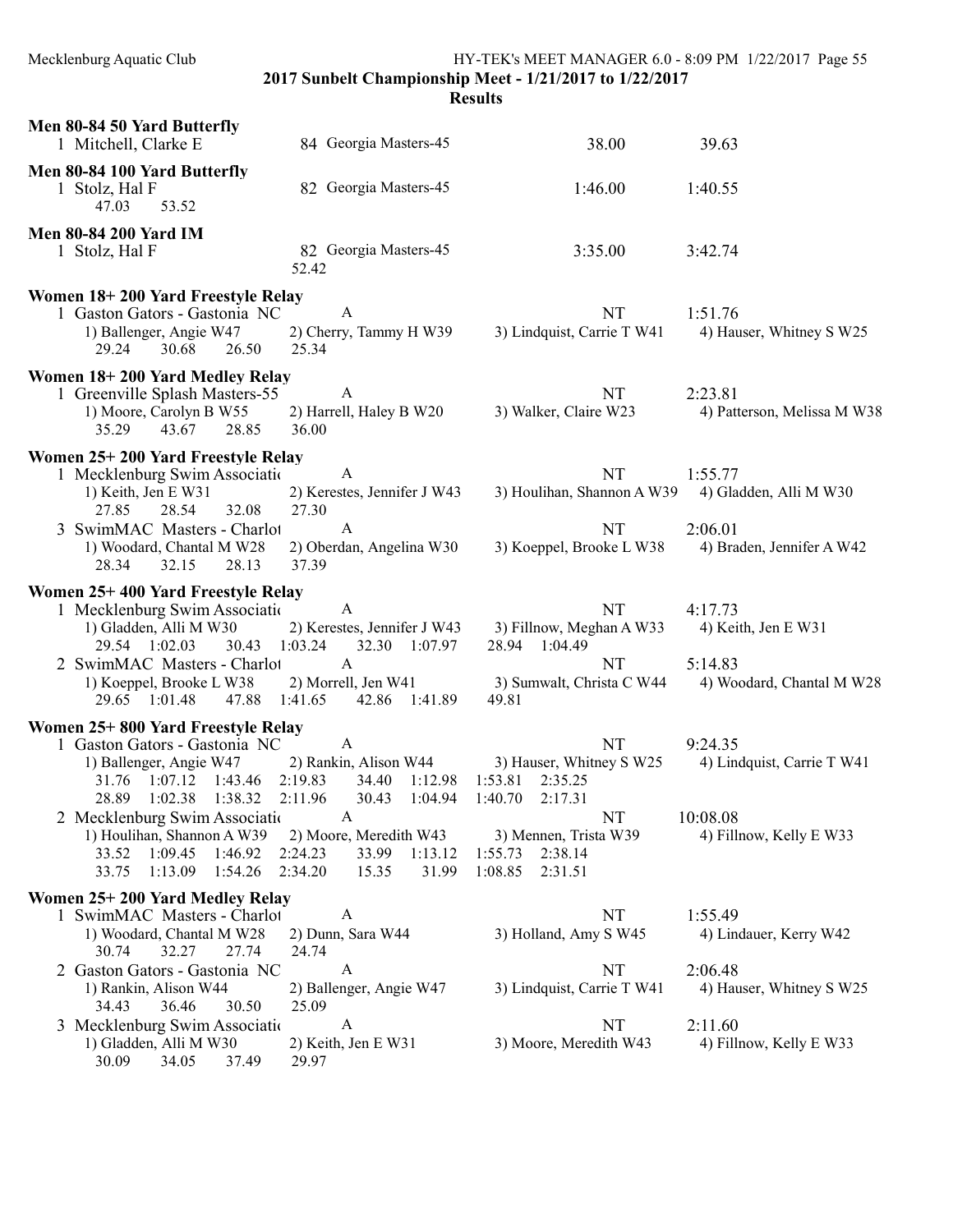Mecklenburg Aquatic Club HY-TEK's MEET MANAGER 6.0 - 8:09 PM 1/22/2017 Page 56

2017 Sunbelt Championship Meet - 1/21/2017 to 1/22/2017

| (Women 25+200 Yard Medley Relay)                                   |                                                        |                                                    |                                       |
|--------------------------------------------------------------------|--------------------------------------------------------|----------------------------------------------------|---------------------------------------|
| 4 Greenville Splash Masters-55                                     | A                                                      | NT                                                 | 2:21.17                               |
| 1) Heatley, Stephanie W26<br>34.15<br>42.37<br>32.45               | 32.20                                                  | 2) Price, Mary C W30 3) Seitzer, Allyson W28       | 4) Giltner, AnnLee W39                |
| 5 Charlotte SwimMasters-13                                         | A                                                      | <b>NT</b>                                          | 2:29.17                               |
| 1) Dixon, Louise W56                                               | 2) Haruta, Deborah Martel W49 3) Lang, Cheryl E W59    |                                                    | 4) Byrum, Brittany W28                |
| 45.63<br>40.98<br>30.24                                            | 32.32                                                  |                                                    |                                       |
| Women 25+400 Yard Medley Relay                                     |                                                        |                                                    |                                       |
| 1 Gaston Gators - Gastonia NC                                      | $\mathbf{A}$                                           | NT                                                 | 4:55.71                               |
| 1) Cherry, Tammy H W39                                             |                                                        | 2) Ballenger, Angie W47 3) Lindquist, Carrie T W41 | 4) Hauser, Whitney S W25              |
| 39.24 1:19.07<br>2 Mecklenburg Swim Association A                  | 39.57 1:23.30 34.22 1:12.02                            | 29.54 1:01.32<br>NT                                | 5:11.48                               |
| 1) Houlihan, Shannon A W39 2) Keith, Jen E W31                     |                                                        | 3) Fisher, Heather L W44                           | 4) Moore, Meredith W43                |
| 41.71 1:27.77 35.63 1:15.93 35.46 1:17.69                          |                                                        | 14.92 1:10.09                                      |                                       |
| Women 35+200 Yard Freestyle Relay                                  |                                                        |                                                    |                                       |
| 1 Hawk Masters Uncw-13                                             | A                                                      | NT                                                 | 2:03.07                               |
| 1) Uhl, Alicia K W40                                               | 2) Stump, Karen M W38                                  | 3) Allen, Pam J W61                                | 4) Levintow, Kathy A W60              |
| 27.26<br>33.74<br>25.47                                            | 36.60                                                  |                                                    |                                       |
| 2 SwimMAC Masters - Charlot                                        | $\mathbf{A}$                                           | NT                                                 | 2:05.35                               |
| 1) Sumwalt, Christa C W44                                          | 2) Dore, Mary G W53                                    | 3) Dunn, Sara W44                                  | 4) Lindauer, Kerry W42                |
| 37.98<br>27.12<br>31.19                                            | 29.06                                                  |                                                    |                                       |
| 3 Mecklenburg Swim Association<br>1) Moore, Meredith W43           | A<br>2) Prior, Amy R W41                               | <b>NT</b><br>3) Fisher, Heather L W44              | 2:16.62<br>4) Abernathy, Carmen M W40 |
| 34.05<br>35.43<br>31.36                                            | 35.78                                                  |                                                    |                                       |
| 4 Greenville Splash Masters-55                                     | A                                                      | NT                                                 | 2:17.85                               |
| 1) Patterson, Melissa M W38                                        | 2) Browning, Amy G W43                                 | 3) Sobey, Kelly B W35                              | 4) Williams, Kim W37                  |
| 31.21<br>37.77<br>38.57                                            | 30.30                                                  |                                                    |                                       |
| Women 35+400 Yard Freestyle Relay                                  |                                                        |                                                    |                                       |
| 1 YMCA Seahorse Swim Team                                          | A                                                      | NT                                                 | 4:38.46                               |
| 1) Vanderfleet-Scott, Jill A W62 2) Schroyer, Robin W39            |                                                        | 3) McGee, Carmon W55                               | 4) Kennedy, Laura W48                 |
| 30.78                                                              | $1:40.76$ 38.78 $1:15.64$                              | 1:52.95 2:23.35                                    |                                       |
| 34.35<br>2 Mecklenburg Swim Association A                          |                                                        | NT                                                 | 4:48.59                               |
| 1) Fricano, Laura W45 2) Mennen, Trista W39 3) Moore, Meredith W43 |                                                        |                                                    | 4) Houlihan, Shannon A W39            |
| 36.09 1:18.64                                                      | 31.64 1:07.35 33.69 1:10.26                            | 33.91 1:12.34                                      |                                       |
| 3 Mecklenburg Swim Association                                     | $\overline{B}$                                         | NT                                                 | 5:10.26                               |
| 1) Shaw, Kathryn A W37 2) Asby, Sarah E W46                        |                                                        | 3) Mayers, Kirsten B W48 4) Prior, Amy R W41       |                                       |
| 40.87 1:26.88<br>38.13 1:21.04                                     | $1:09.37$ $1:12.97$                                    |                                                    |                                       |
| Women 35+800 Yard Freestyle Relay                                  |                                                        |                                                    |                                       |
| 1 YMCA Seahorse Swim Team                                          | A                                                      | NT                                                 | 9:59.46                               |
| 1) Schroyer, Robin W39                                             | 2) Harrill, Kiran C W50                                | 3) McGee, Carmon W55                               | 4) Kennedy, Laura W48                 |
| 31.12 1:06.27 1:44.86<br>$1:17.89$ $1:58.48$<br>2:39.88            | 2:24.35<br>13.90<br>32.31<br>3:20.14<br>12.57<br>34.25 | 1:48.15<br>1:08.90<br>1:11.66<br>2:26.82           |                                       |
|                                                                    |                                                        |                                                    |                                       |
| Women 35+200 Yard Medley Relay                                     |                                                        |                                                    |                                       |
| 1 Fort Bragg Masters-13                                            | A<br>2) Uhl, Alicia K W40                              | NT                                                 | 2:09.53<br>4) Allen, Pam J W61        |
| 1) Wolff, Celia W50<br>33.43<br>36.18<br>31.25                     | 28.67                                                  | 3) Stump, Karen M W38                              |                                       |
| 2 Mecklenburg Swim Association                                     | A                                                      | NT                                                 | 2:23.37                               |
| 1) Fisher, Heather L W44                                           | 2) Kerestes, Jennifer J W43                            | 3) Houlihan, Shannon A W39                         | 4) Mennen, Trista W39                 |
| 36.25<br>38.71<br>40.48                                            | 27.93                                                  |                                                    |                                       |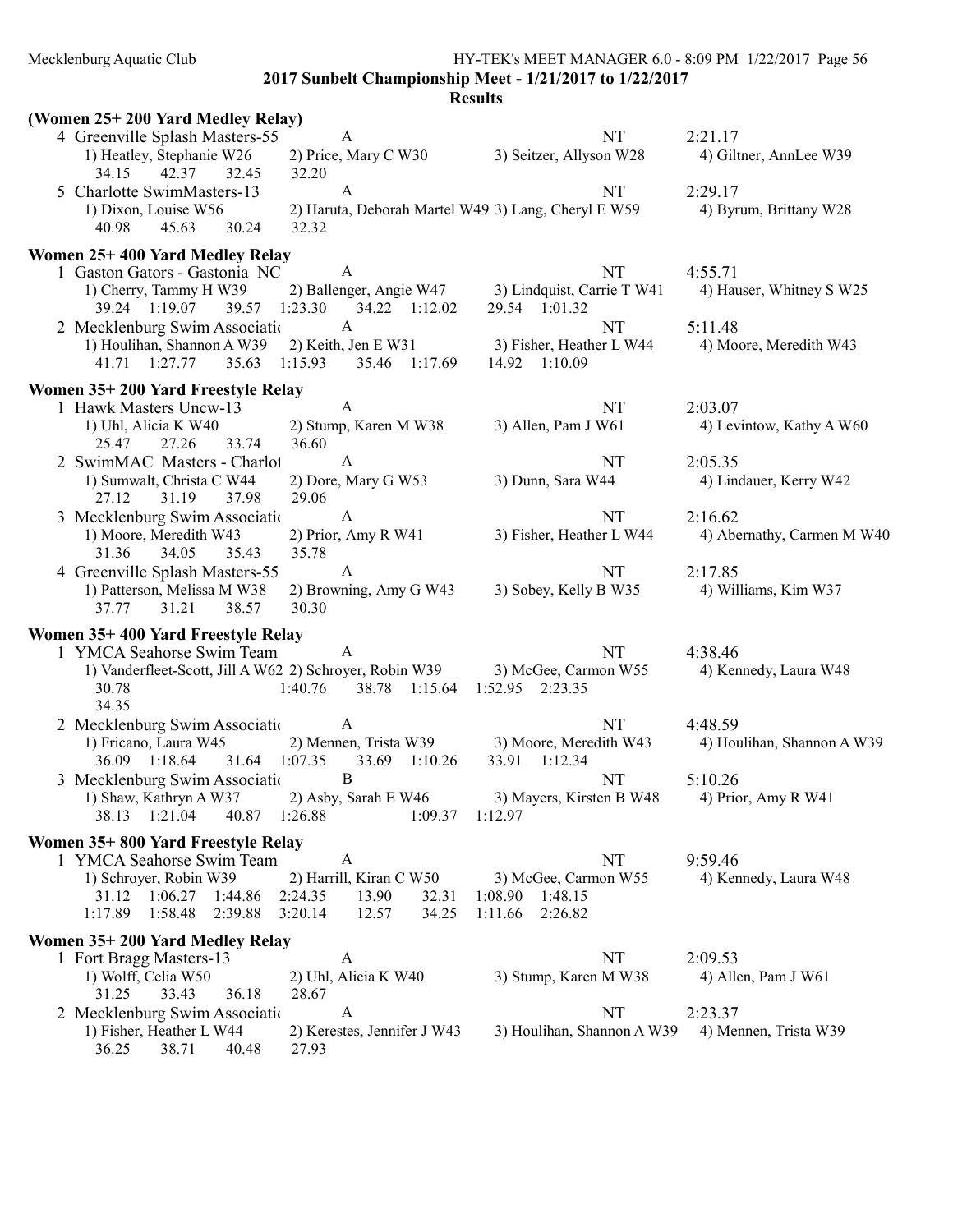Mecklenburg Aquatic Club HY-TEK's MEET MANAGER 6.0 - 8:09 PM 1/22/2017 Page 57

2017 Sunbelt Championship Meet - 1/21/2017 to 1/22/2017

| (Women 35+200 Yard Medley Relay)                          |                                             |                                                   |                           |
|-----------------------------------------------------------|---------------------------------------------|---------------------------------------------------|---------------------------|
| 3 Greenville Splash Masters-55                            | A                                           | NT                                                | 2:25.55                   |
| 1) Freeman, Ginnie D W41                                  | 2) Browning, Amy G W43                      | 3) Nelson, Heather B W42                          | 4) Sobey, Kelly B W35     |
| 42.84<br>37.30<br>27.75                                   | 37.66                                       |                                                   |                           |
| 4 SwimMAC Masters - Charlot                               | A                                           | NT                                                | 2:39.87                   |
| 1) Morrell, Jen W41                                       | 2) Koeppel, Brooke L W38                    | 3) Marshall, Sue D W48                            | 4) Sumwalt, Christa C W44 |
| 22.28<br>37.64<br>1:02.61                                 | 37.34                                       |                                                   |                           |
| 5 Mecklenburg Swim Associatio                             | B                                           | NT                                                | 2:48.80                   |
| 1) Collins, Esther M W39                                  | 2) Rankin, Lisa R W41                       | 3) Abernathy, Carmen M W40 4) Shaw, Kathryn A W37 |                           |
| 38.02<br>46.26<br>49.50                                   | 35.02                                       |                                                   |                           |
| --- Mecklenburg Swim Association                          | $\mathbf C$                                 | NT                                                | DQ                        |
| 1) Fisher, Reita N W42                                    | 2) Morris, Caren W49                        | 3) Prior, Amy R W41                               | 4) Sherin, Kelly A W44    |
| 48.96<br>1:00.38<br>30.87                                 | 39.70                                       |                                                   |                           |
|                                                           |                                             |                                                   |                           |
| Women 35+400 Yard Medley Relay                            |                                             |                                                   |                           |
| 1 SwimMAC Masters - Charlot                               | $\mathbf{A}$                                | NT                                                | 4:53.93                   |
| 1) Gass, Melissa W48                                      | 2) Dunn, Sara W44                           | 3) Carter, Eddie C W45                            | 4) Koeppel, Brooke L W38  |
| 35.72 1:14.82                                             | 35.11 1:14.39 36.63 1:23.75                 | 29.09 1:00.97                                     |                           |
| Women 45+200 Yard Freestyle Relay                         |                                             |                                                   |                           |
| 1 SwimMAC Masters - Charlot                               | $\overline{A}$                              | NT                                                | 1:31.23                   |
| 1) Holden, Maureen H W47                                  | 2) Rhodes, JerrieLynn W49                   | 3) Gass, Melissa W48                              | 4) Holland, Amy S W45     |
| 12.59<br>32.22<br>30.36                                   | 16.06                                       |                                                   |                           |
| 2 SwimMAC Masters - Charlot                               | $\mathbf{B}$                                | <b>NT</b>                                         | 2:13.99                   |
| 1) Roberts, Connie W49                                    | 2) Carter, Eddie C W45                      | 3) Woodard, Alis W56                              | 4) Hefron, Karen W57      |
| 34.32<br>30.55<br>37.66                                   | 31.46                                       |                                                   |                           |
| 3 Greenville Splash Masters-55                            | $\overline{A}$                              | NT                                                | 2:33.47                   |
| 1) Rich, Judi L W52                                       | 2) Bopp, Sara W52                           | 3) Stephens, Brenda D W53                         | 4) Aragon, Leah A W53     |
| 34.17<br>36.02 1:23.28                                    |                                             |                                                   |                           |
| Women 45+400 Yard Freestyle Relay                         |                                             |                                                   |                           |
| 1 SwimMAC Masters - Charlot                               | A                                           | NT                                                | 4:41.93                   |
| 1) Carter, Eddie C W45                                    | 2) Keisler, Theresa W45 3) Dore, Mary G W53 |                                                   | 4) Woodard, Alis W56      |
| 33.39 1:12.10<br>36.03 1:14.07                            | 1:11.43                                     | 30.50 1:04.33                                     |                           |
|                                                           |                                             |                                                   |                           |
| Women 45+800 Yard Freestyle Relay                         |                                             |                                                   |                           |
| 1 SwimMAC Masters - Charlot                               | $\mathbf{A}$                                | NT                                                | 10:27.73                  |
| 1) Dempsey, Michelle W47                                  | 2) Marshall, Sue D W48                      | 3) Keisler, Theresa W45                           | 4) Dore, Mary G W53       |
| 33.97 1:12.04 1:51.80                                     | 2:32.55<br>38.15<br>1:19.97                 | 2:03.66 2:48.52                                   |                           |
| 14.48<br>34.86<br>1:16.92                                 | 1:17.82<br>2:02.63<br>47.35                 | 3:04.03                                           |                           |
| Women 45+200 Yard Medley Relay                            |                                             |                                                   |                           |
| 1 Enfinity Aquatic Club-13                                | A                                           | NT                                                | 2:11.99                   |
| 1) Buckley-Kornatz, Jennifer A V2) Campagna, Janice M W56 |                                             | 3) Quillen, Diane E W53                           | 4) Maycock, Cary W W48    |
| 32.69<br>37.97<br>32.48                                   | 28.85                                       |                                                   |                           |
| 2 SwimMAC Masters - Charlot                               | $\mathbf{A}$                                | NT                                                | 2:40.32                   |
| 1) Dempsey, Michelle W47                                  | 2) Keisler, Theresa W45                     | 3) Jones, Becky L W49                             | 4) Parsons, Donna W66     |
| 43.51<br>38.66<br>36.61                                   | 41.54                                       |                                                   |                           |
| 3 Mecklenburg Swim Associatio                             | $\mathbf{A}$                                | NT                                                | 2:45.83                   |
| 1) Fricano, Laura W45                                     | 2) Asby, Sarah E W46                        | 3) Mayers, Kirsten B W48                          | 4) Szempruch, Heidi P W45 |
| 45.57<br>43.46<br>33.79                                   | 43.01                                       |                                                   |                           |
| 4 Greenville Splash Masters-55                            | A                                           | NT                                                | 2:47.24                   |
| 1) Aragon, Leah A W53                                     | 2) King, Tracy B W50                        | 3) Rich, Judi L W52                               | 4) Stephens, Brenda D W53 |
| 44.29<br>36.50<br>46.42                                   | 40.03                                       |                                                   |                           |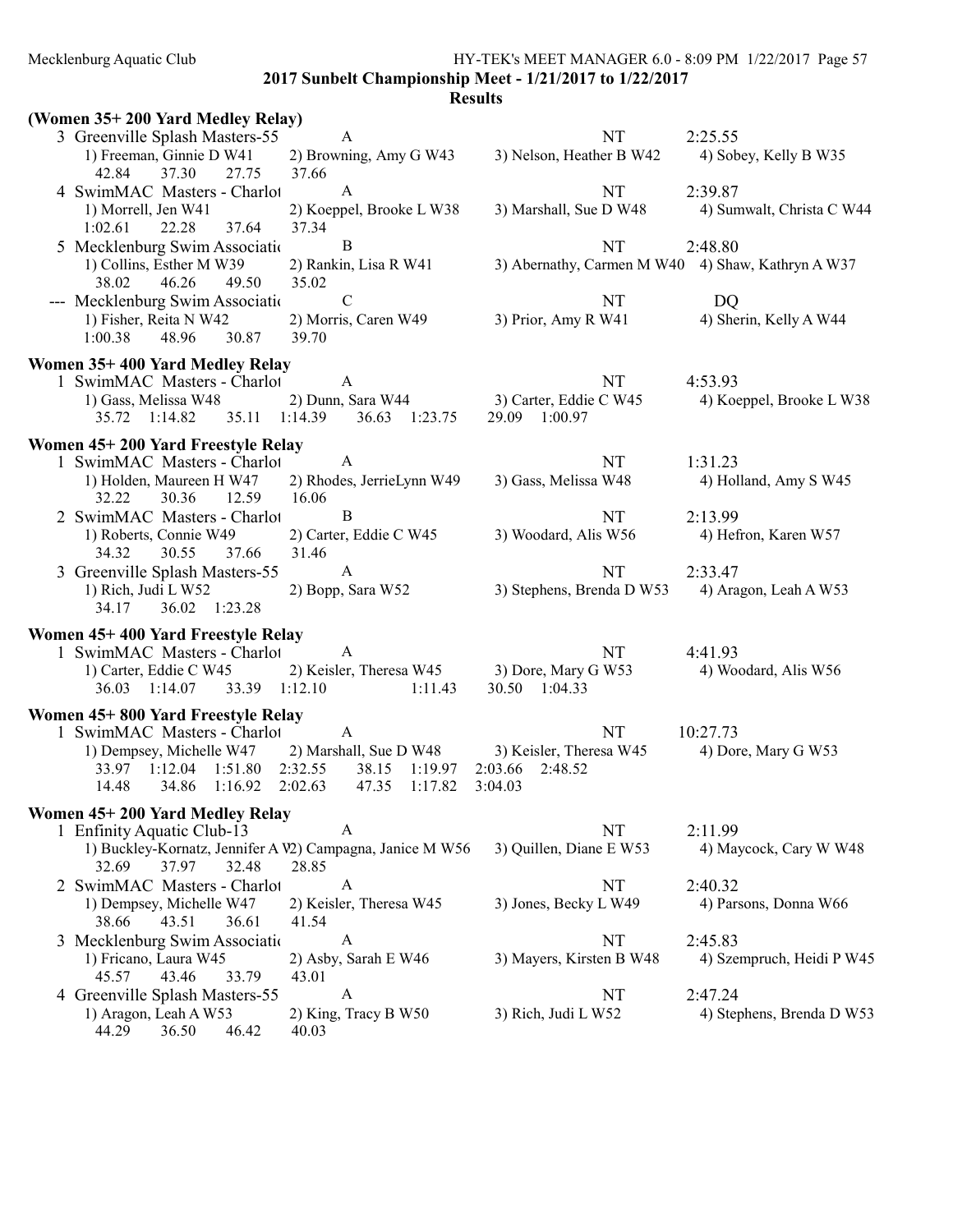Mecklenburg Aquatic Club HY-TEK's MEET MANAGER 6.0 - 8:09 PM 1/22/2017 Page 58 2017 Sunbelt Championship Meet - 1/21/2017 to 1/22/2017

| Women 45+400 Yard Medley Relay                                                     |                                    |                                                                         |                                  |  |
|------------------------------------------------------------------------------------|------------------------------------|-------------------------------------------------------------------------|----------------------------------|--|
| 1 SwimMAC Masters - Charlot<br>1) Roberts, Connie W49<br>44.66 1:31.81 15.70 47.22 | A<br>47.90 1:25.89                 | NT<br>2) Keisler, Theresa W45 3) Holden, Maureen H W47<br>49.55 1:59.48 | 5:44.40<br>4) Wall, Janet E W48  |  |
| Women 55+200 Yard Freestyle Relay                                                  |                                    |                                                                         |                                  |  |
| --- Mecklenburg Swim Association                                                   | $\overline{A}$                     | <b>NT</b>                                                               | DQ                               |  |
| 1) Wakeman, Trudy L W56<br>41.53<br>52.54<br>42.62<br>12.67                        | 2) Bell, Kim G W55                 | 3) Andersen, Kathy S W61                                                | 4) Gambrell, Carla W57           |  |
| Women 55+400 Yard Freestyle Relay                                                  |                                    |                                                                         |                                  |  |
| 1 Mecklenburg Swim Association                                                     | $\mathbf{A}$                       | NT                                                                      | 6:25.92                          |  |
| 1) Andersen, Kathy S W61<br>44.81 1:34.23<br>19.22                                 | 2) Santini, Ros M W60              | 3) Bell, Kim G W55<br>37.10 1:18.97                                     | 4) Gambrell, Carla W57           |  |
| Women 55+200 Yard Medley Relay                                                     |                                    |                                                                         |                                  |  |
| 1 Greenville Splash Masters-55                                                     | A                                  | NT                                                                      | 2:35.37                          |  |
| 1) Elliott, Kacky C W78<br>50.79                                                   | 2) Pingley, Gretchen J W70         | 3) Panayotoff, Kristi M W68                                             | 4) Quinn, Cheryl L W56           |  |
| 2 Mecklenburg Swim Association                                                     | A                                  | <b>NT</b>                                                               | 3:17.86                          |  |
| 1) Gambrell, Carla W57                                                             | 2) Santini, Ros M W60              | 3) Andersen, Kathy S W61                                                | 4) Bell, Kim G W55               |  |
| 44.19<br>50.26<br>54.51                                                            | 48.90                              |                                                                         |                                  |  |
| Men 18+400 Yard Freestyle Relay                                                    |                                    |                                                                         |                                  |  |
| 1 Mecklenburg Swim Association<br>1) Guittard, Grant M24                           | $\mathbf{A}$                       | <b>NT</b><br>2) Walton, Jeremy C M30 3) Fritchen, Thomas M M30          | 3:37.82<br>4) Johnson, Theo M34  |  |
| 25.71<br>54.48<br>12.65                                                            | 27.46<br>28.45<br>55.63            | 29.54 1:20.25                                                           |                                  |  |
| 2 Mecklenburg Swim Association                                                     | $\bf{B}$                           | <b>NT</b>                                                               | 3:38.96                          |  |
| 1) Glasco, Judd C M35                                                              | 2) Smith, Donald J M26             | 3) McCormick, Bill T M43                                                | 4) McGarity, Jay M M40           |  |
| 52.25<br>27.27<br>25.67                                                            | 58.51 25.34<br>52.98               | 55.22<br>26.48                                                          |                                  |  |
| Men 18+800 Yard Freestyle Relay<br>1 Mecklenburg Swim Association                  | A                                  | <b>NT</b>                                                               | 9:01.18                          |  |
| 1) Walton, Jeremy C M30                                                            | 2) Brown, Stephen C M50            | 3) Johnson, Theo M34                                                    | 4) Smith, Donald J M26           |  |
| 1:44.46<br>2:21.42<br>31.54 1:07.11                                                | 31.97 1:08.64                      | 1:46.66<br>2:25.09                                                      |                                  |  |
| 59.75 1:32.13 2:04.34<br>28.78                                                     | 29.85 1:02.56                      | 2:10.33<br>1:36.66                                                      |                                  |  |
| Men 18+200 Yard Medley Relay                                                       |                                    |                                                                         |                                  |  |
| 1 SwimMAC Masters - Charlot<br>1) Sauter, Trace U M28                              | $\mathbf{A}$                       | NT<br>3) Mayfield, Paul D M27                                           | 1:42.67<br>4) Eriksson, Nic M23  |  |
| 25.96<br>27.91<br>27.61                                                            | 2) Thomas, Chandler P M27<br>21.19 |                                                                         |                                  |  |
| 2 Mecklenburg Swim Association                                                     | A                                  | <b>NT</b>                                                               | 1:51.45                          |  |
| 1) Walton, Jeremy C M30                                                            | 2) Guittard, Grant M24             | 3) Fritchen, Thomas M M30                                               | 4) Johnson, Theo M34             |  |
| 30.10<br>31.00<br>27.84<br>Mecklenburg Swim Associatio<br>3                        | 22.51<br>D                         | NT                                                                      | 1:52.26                          |  |
| 1) Smith, Donald J M26                                                             | 2) McCormick, Bill T M43           | 3) McGarity, Jay M M40                                                  | 4) Glasco, Judd C M35            |  |
| 29.02<br>26.90<br>32.87                                                            | 23.47                              |                                                                         |                                  |  |
| 4 Charlotte SwimMasters-13                                                         | A                                  | NT                                                                      | 2:22.60                          |  |
| 1) DeLuca, Robert J M58<br>1:13.33<br>42.94<br>26.33                               | 2) Hillman, Jason P M43            | 3) Herron, Chris R M44                                                  | 4) Watters, Mark H M23           |  |
| Men 25+200 Yard Freestyle Relay                                                    |                                    |                                                                         |                                  |  |
| 1 Mecklenburg Swim Association                                                     | A                                  | NT                                                                      | 1:41.67                          |  |
| 1) Walton, Jeremy C M30                                                            | 2) Xistris, Chris M39              | 3) Fritchen, Thomas M M30                                               | 4) Johnson, Theo M34             |  |
| 25.50<br>27.42<br>25.77                                                            | 22.98                              |                                                                         |                                  |  |
| 2 Greenville Splash Masters-55<br>1) Kothe, Mark M50                               | A<br>2) Anguiano, Jerry M M51      | NT<br>3) McAdam, Robert P M54                                           | 1:43.11<br>4) Sites, Tyler P M25 |  |
| 25.63<br>26.28<br>25.67                                                            | 25.53                              |                                                                         |                                  |  |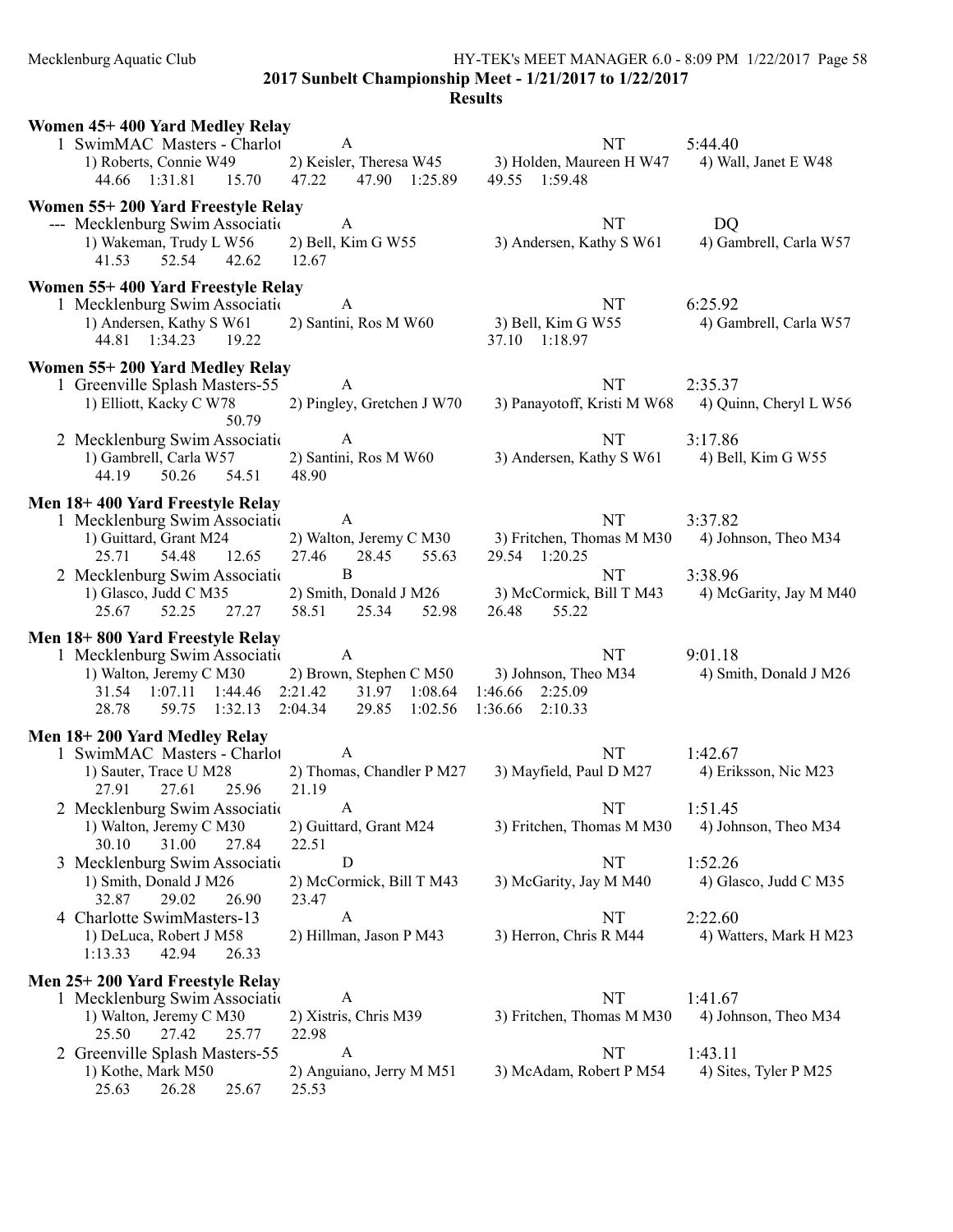Mecklenburg Aquatic Club HY-TEK's MEET MANAGER 6.0 - 8:09 PM 1/22/2017 Page 59

2017 Sunbelt Championship Meet - 1/21/2017 to 1/22/2017

| (Men 25+200 Yard Freestyle Relay)                                        |                          |                               |
|--------------------------------------------------------------------------|--------------------------|-------------------------------|
| 3 Hawk Masters Uncw-13<br>A                                              | NT                       | 1:48.49                       |
| 1) Heijnen, Michel M29<br>2) Washburn, Jonathan W M59 3) Moore, John M55 |                          | 4) Forrester, Daniel M64      |
| 24.30<br>30.44<br>27.27<br>26.48                                         |                          |                               |
| Men 25+800 Yard Freestyle Relay                                          |                          |                               |
| 1 SwimMAC Masters - Charlot<br>A                                         | <b>NT</b>                | 8:21.45                       |
| 1) Thomas, Chandler P M27<br>2) Sturgis, Jason M44                       | 3) Rossi, Dave M28       | 4) Harrison, Steve W M44      |
| 55.91<br>1:26.09<br>1:56.18<br>30.52 1:04.81<br>26.76                    | 1:41.30 2:17.54          |                               |
| 17.11<br>1:32.30<br>30.71<br>29.58<br>1:01.06<br>57.95                   | 1:28.51<br>2:35.43       |                               |
|                                                                          |                          |                               |
| Men 25+200 Yard Medley Relay                                             |                          |                               |
| 1 Charlotte SwimMasters-13<br>A                                          | NT                       | 1:55.37                       |
| 1) Green, Marcus E M41<br>2) Sorensen, Dylan M26                         | 3) Whitley, Andrew D M27 | 4) Smith, Jeffrey H M53       |
| 33.04<br>24.42<br>29.68<br>28.23                                         |                          |                               |
| $\mathbf{A}$<br>2 Greenville Splash Masters-55                           | NT                       | 1:55.79                       |
| 1) Biere, Alexander M28<br>2) Sites, Tyler P M25                         | 3) Kane, Robert M31      | 4) Robinson, Neal M27         |
| 32.10<br>31.81<br>27.86<br>24.02                                         |                          |                               |
| $\mathbf{A}$<br>3 Hawk Masters Uncw-13                                   | NT                       | 1:58.63                       |
| 1) Heijnen, Michel M29<br>2) Washburn, Jonathan W M59 3) Moore, John M55 |                          | 4) Berting, David A M60       |
| 33.97<br>29.05<br>26.86<br>28.75                                         |                          |                               |
| $\mathbf{A}$<br>4 SwimMAC Masters - Charlot                              | NT                       | 2:05.28                       |
| 2) Rossi, Dave M28<br>1) Flynn, Rob M42                                  | 3) Vetter, Phil M38      | 4) Timberlake, Matthias J M58 |
| 32.02<br>36.49<br>27.14<br>29.63                                         |                          |                               |
| Men 25+400 Yard Medley Relay                                             |                          |                               |
| 1 Mecklenburg Swim Association<br>A                                      | NT                       | 4:02.11                       |
| 1) Johnson, Theo M34<br>2) Walton, Jeremy C M30                          | 3) Xistris, Chris M39    | 4) Glasco, Judd C M35         |
| 32.04<br>1:11.25<br>29.51 1:02.15<br>27.29<br>56.97                      | 24.95<br>51.74           |                               |
| 2 SwimMAC Masters - Charlot<br>A                                         | NT                       | 4:10.95                       |
| 2) Butcher, Rob M44<br>1) Vetter, Phil M38                               | 3) Sauter, Trace U M28   | 4) Rossi, Dave M28            |
| 31.44 1:04.22<br>30.58 1:05.92<br>28.75                                  |                          |                               |
| --- Hawk Masters Uncw-13<br>$\mathbf{A}$                                 | <b>NT</b>                | DQ                            |
| 1) Washburn, Jonathan W M59 2) Moore, John M55                           | 3) Heijnen, Michel M29   | 4) Anderson, Earl E M52       |
| 41.02 1:27.07 28.85 1:01.39<br>37.11 1:15.92                             | 28.37 1:00.50            |                               |
|                                                                          |                          |                               |
| Men 35+200 Yard Freestyle Relay                                          |                          |                               |
| 1 Mecklenburg Swim Association<br>A                                      | NT                       | 1:37.15                       |
| 1) Glasco, Judd C M35<br>2) McCormick, Bill T M43                        | 3) Challis, John L M43   | 4) McGarity, Jay M M40        |
| 23.98<br>24.99<br>24.19<br>23.99                                         |                          |                               |
| 2 SwimMAC Masters - Charlot<br>$\overline{A}$                            | NT.                      | 1:41.16                       |
| 2) Walter, Joseph M M45<br>1) Vetter, Phil M38                           | 3) Butcher, Rob M44      | 4) Coleman, Rick M51          |
| 25.08<br>24.61<br>26.91<br>24.56                                         |                          |                               |
| 3 Mecklenburg Swim Associatio<br>B                                       | NT                       | 2:07.41                       |
| 2) Painchaud, Laurent R M41<br>1) Kimball, Daniel M43                    | 3) Holden, Dan W M44     |                               |
| 29.99<br>31.48<br>28.55<br>37.39                                         |                          |                               |
| Men 35+400 Yard Freestyle Relay                                          |                          |                               |
| 1 Sailfish Aquatics Masters-13<br>A                                      | NT                       | 4:27.43                       |
| 1) Stahl, Jim S M52<br>2) Nguyen, S. M37                                 | 3) Shotts, Steven J M46  | 4) Rogers, Todd R M55         |
| 29.86 1:02.68<br>34.24<br>1:12.11<br>16.46<br>32.76                      | 34.93 1:39.88            |                               |
| 2 Mecklenburg Swim Associatio<br>A                                       | NT                       | 4:30.16                       |
| 1) Kimball, Daniel M43<br>2) Harrold, Paul S M43                         | 3) Barton, Marcus M47    | 4) Brown, Stephen C M50       |
| 31.52 1:07.41<br>12.81<br>1:13.27<br>32.43 1:07.45                       | 1:02.03                  |                               |
|                                                                          |                          |                               |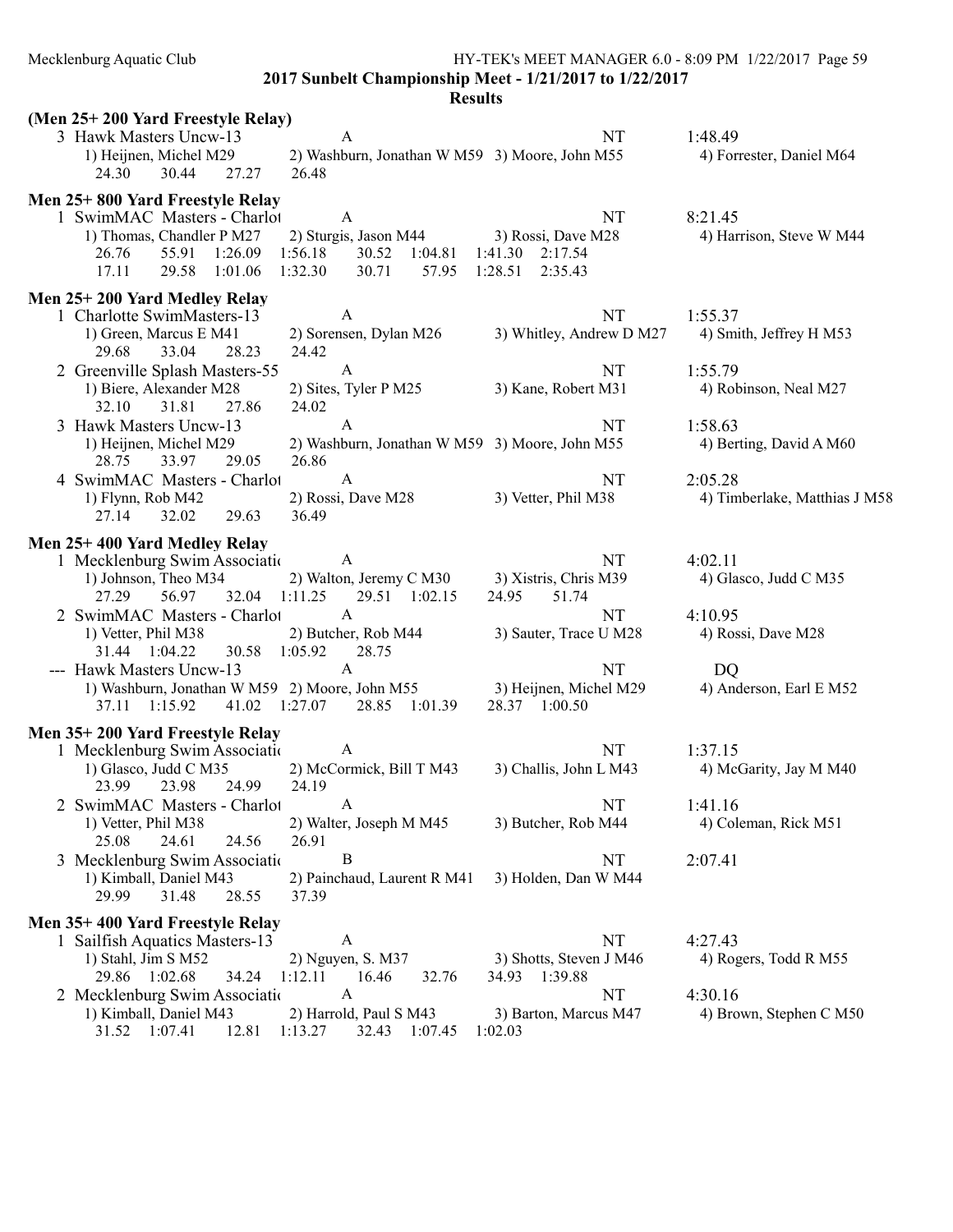Mecklenburg Aquatic Club HY-TEK's MEET MANAGER 6.0 - 8:09 PM 1/22/2017 Page 60 2017 Sunbelt Championship Meet - 1/21/2017 to 1/22/2017 **Results** 

# Men 35+ 800 Yard Freestyle Relay 1 Mecklenburg Swim Association A<br>
1) Kimball, Daniel M43 (2) Challis, John L M43 (3) McCormick, Bill T M43 (4) Gla 3) McCormick, Bill T M43 4) Glasco, Judd C M35 31.69 1:07.80 1:46.10 2:24.77 31.77 2:23.95 2:56.73 3:31.18 34.12 1:06.90 1:33.42 2:03.27 31.38 1:00.63 Men 35+ 200 Yard Medley Relay 1 Sailfish Aquatics Masters-13 A NT 2:11.73 1) Nguyen, S. M37 2) Stahl, Jim S M52 3) Rogers, Todd R M55 4) Shotts, Steven J M46 35.03 37.84 31.09 27.77 2 Mecklenburg Swim Association 2 B<br>
2:32.68 1) Weslock, Rick M45 2) Kimball, Daniel M43 3) Parrella, Kevin M M52 4) Har 2) Kimball, Daniel M43 3) Parrella, Kevin M M52 4) Harrold, Paul S M43 43.39 35.80 42.70 30.79 3 Hawk Masters Uncw-13 <br>1) Hendricks, Roberto M41 <br>2) Outlaw, Adrian B M36 <br>3) Forrester, Daniel M64 <br>4) Mar 1) Hendricks, Roberto M41 2) Outlaw, Adrian B M36 3) Forrester, Daniel M64 4) Manley, Donald G M55 45.63 34.08 39.59 38.93 Men 45+ 200 Yard Freestyle Relay 1 SwimMAC Masters - Charlot A NT 1:54.83<br>1) Pegram, Steve M47 2) Pistorio, Tyge M51 3) Conroy, Michael J M70 4) Gos 2) Pistorio, Tyge M51 3) Conroy, Michael J M70 4) Gossert, Theodore I M47 26.17 33.32 30.43 24.91 2 Mecklenburg Swim Association A<br>
1:59.31<br>
1:59.31 A NT 1:59.31<br>
1:59.31<br>
2) Ensey, James K M47 3) Parrella, Kevin M M52 4) Bro 1) Hegner, Brian G M45 2) Ensey, James K M47 3) Parrella, Kevin M M52 4) Brown, Stephen C M50<br>29.23 28.45 34.73 26.90 29.23 28.45 34.73 26.90 Men 45+ 400 Yard Freestyle Relay 1 SwimMAC Masters - Charlot A NT 3:44.12<br>1) Smith. Stratton M52 2) Andersen. Morten M46 3) Murray. Jeff L M47 4) Pist ratton M52 2) Andersen, Morten M46 3) Murray, Jeff L M47 4) Pistorio, Tyge M51<br>55.04 18.18 56.17 25.28 53.38 28.19 59.53 27.03 55.04 18.18 56.17 25.28 53.38 28.19 59.53 2 Mecklenburg Swim Association M-13 A NT 4:42.51 1) Hegner, Brian G M45 2) Parrella, Kevin M M52 3) Weslock, Rick M45 4) Morris, Brent A M51 30.50  $1:03.07$   $37.77$   $1:17.74$   $35.79$   $1:16.51$   $1:05.19$ 30.50 1:03.07 37.77 1:17.74 35.79 1:16.51 1:05.19 3 SwimMAC Masters - Charlot B NT 5:08.54 1) White, Densel M M51 2) Mignardi, Stefano M52 3) Gossert, Theodore I M47 4) Rose, Robert M53<br>32.84 1:11.73 39.61 1:20.67 25.37 42.34 45.87 1:53.80  $39.61 \quad 1:20.67$ Men 45+ 200 Yard Medley Relay 1 Greenville Splash Masters-55 A NT 1:56.59 1) Kothe, Mark M50 2) McAdam, Robert P M54 3) McAlister, Troy F M53 4) Mezzogori, Diego M48 30.09 29.63 29.98 26.89 2 Mecklenburg Swim Association M-13 A NT 2:19.09 1) Hegner, Brian G M45 2) Barton, Marcus M47 3) Brown, Stephen C M50 4) Morris, Brent A M51 39.52 40.18 31.05 28.34 40.18 31.05 3 SwimMAC Masters - Charlot B NT 2:45.48 1) Gossert, Theodore I M47 2) Mignardi, Stefano M52 3) Rose, Robert M53 4) White, Densel M M51 42.88 51.25 33.36 37.99 Men 45+ 400 Yard Medley Relay 1 SwimMAC Masters - Charlot A NT 4:07.29 1) Pistorio, Tyge M51 2) Walter, Joseph M M45 3) Andersen, Morten M46 4) Smith, Stratton M52<br>32.12 1:04.50 31.89 1:07.56 27.06 57.82 26.76 57.41 32.12 1:04.50 Men 55+ 200 Yard Freestyle Relay 1 Mecklenburg Swim Association M-13 A NT 2:21.52 1) Purser, David F M68 2) Hillis, Bob M56 3) Ladner, George E M69 4) Hughes, Bill W M70 32.14 35.64 39.85 33.89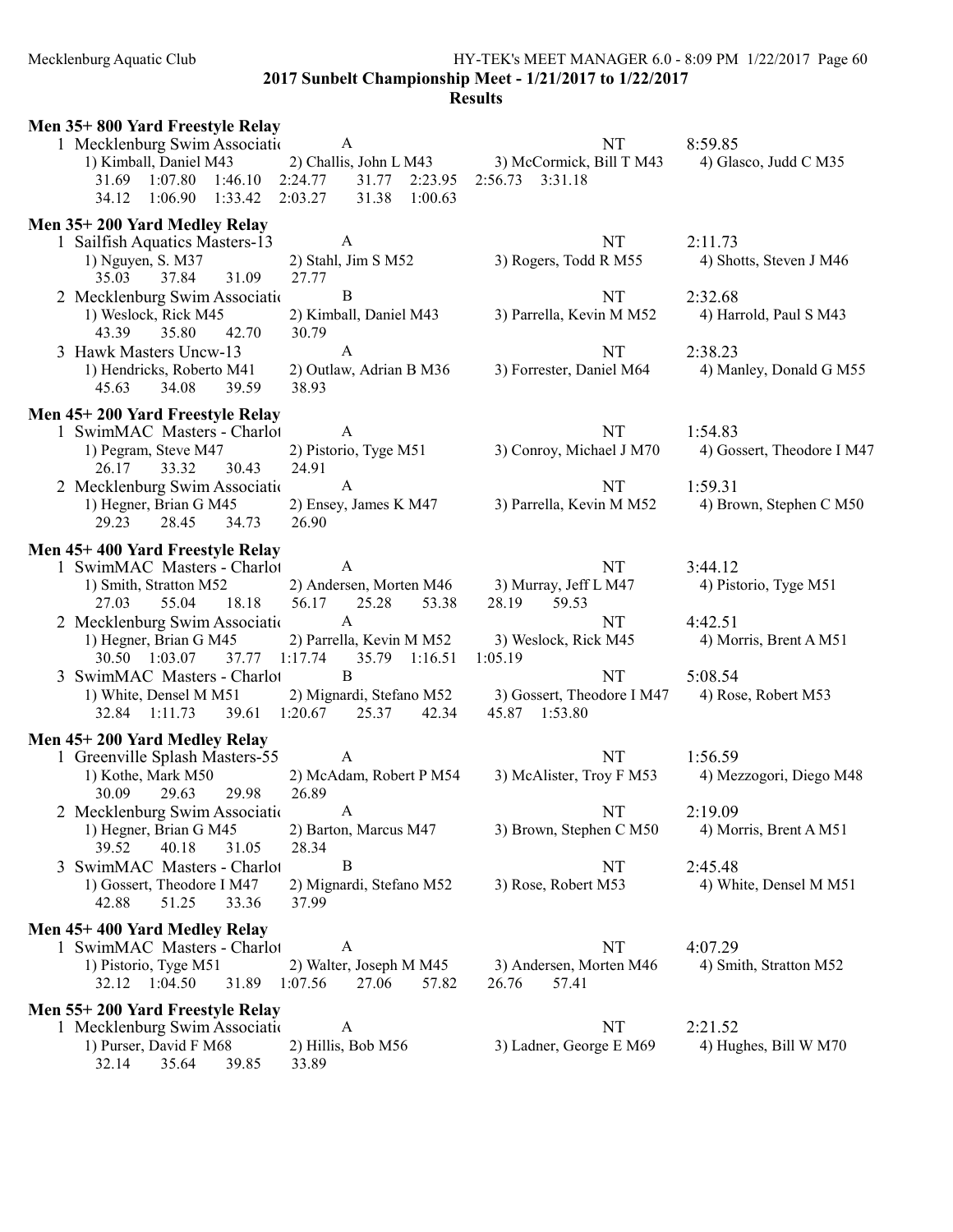Mecklenburg Aquatic Club HY-TEK's MEET MANAGER 6.0 - 8:09 PM 1/22/2017 Page 61 2017 Sunbelt Championship Meet - 1/21/2017 to 1/22/2017

| Men 55+400 Yard Freestyle Relay                                                                                             |                                                                          |                                                      |                                       |  |
|-----------------------------------------------------------------------------------------------------------------------------|--------------------------------------------------------------------------|------------------------------------------------------|---------------------------------------|--|
| 1 SwimMAC Masters - Charlot<br>1) Starkey, Michael D M62<br>34.82 1:15.22<br>37.53                                          | A<br>2) White, Warren A M62<br>1:16.75<br>35.41 1:19.75                  | NT<br>3) Rensink, Rick M64<br>18.34 1:01.02          | 4:52.74<br>4) Conroy, Michael J M70   |  |
| Men 55+200 Yard Medley Relay                                                                                                |                                                                          |                                                      |                                       |  |
| 1 Mecklenburg Swim Associatio<br>1) Arnold, Matt J M56<br>39.33<br>44.97<br>35.40                                           | $\mathbf{A}$<br>2) Purser, David F M68<br>38.43                          | NT<br>3) Hughes, Bill W M70                          | 2:38.13<br>4) Ladner, George E M69    |  |
| 2 Greenville Splash Masters-55<br>1) Stone, Jeff M65<br>42.31<br>38.66<br>44.43                                             | $\mathbf{A}$<br>2) Devlin, John R M60<br>42.34                           | <b>NT</b><br>3) Haverland, Rick A M64                | 2:47.74<br>4) Preuninger, Dave M70    |  |
|                                                                                                                             |                                                                          |                                                      |                                       |  |
| Mixed 18+200 Yard Freestyle Relay<br>1 Mecklenburg Swim Association<br>1) Fritchen, Thomas M M30<br>27.69<br>27.38<br>27.99 | A<br>2) Gladden, Alli M W30<br>24.55                                     | NT<br>3) Keith, Jen E W31                            | 1:47.61<br>4) Guittard, Grant M24     |  |
|                                                                                                                             |                                                                          |                                                      |                                       |  |
| Mixed 18+400 Yard Freestyle Relay<br>1 Greenville Splash Masters-55                                                         | $\mathbf{A}$                                                             | <b>NT</b>                                            | 4:05.48                               |  |
| 1) Robinson, Neal M27<br>26.08<br>55.42<br>29.95                                                                            | 2) Walker, Claire W23<br>1:04.13<br>32.23 1:08.03                        | 3) Seitzer, Allyson W28<br>57.90<br>27.50            | 4) Sites, Tyler P M25                 |  |
| 2 Sailfish Aquatics Masters-13<br>1) Nelson, Stephanie A W45<br>33.45 1:08.37<br>27.28                                      | $\mathbf{A}$<br>2) Nguyen, S. M37<br>58.74<br>31.14 1:05.18              | NT<br>3) Rogers, Todd R M55<br>30.65 1:03.79         | 4:16.08<br>4) Ireland, Ashley C W24   |  |
| Mixed 18+200 Yard Medley Relay                                                                                              |                                                                          |                                                      |                                       |  |
| 1 Mecklenburg Swim Association<br>1) Johnson, Theo M34                                                                      | A<br>2) Keith, Jen E W31                                                 | NT<br>3) Gladden, Alli M W30                         | 1:58.28<br>4) Smith, Donald J M26     |  |
| 26.99<br>34.73<br>29.96                                                                                                     | 26.60<br>A                                                               |                                                      |                                       |  |
| 2 Greenville Splash Masters-55<br>1) Biere, Alexander M28<br>32.05 1:12.36<br>23.87                                         | 2) Harrell, Haley B W20                                                  | NT<br>3) Walker, Claire W23                          | 2:08.28<br>4) Robinson, Neal M27      |  |
| --- SwimMAC Masters - Charlot<br>1) Woodard, Chantal M W28<br>31.42<br>25.13<br>24.86                                       | A<br>2) Thomas, Chandler P M27<br>24.58                                  | NT<br>3) Eriksson, Nic M23                           | DQ<br>4) Lindauer, Kerry W42          |  |
| Mixed 18+400 Yard Medley Relay                                                                                              |                                                                          |                                                      |                                       |  |
| 1 Sailfish Aquatics Masters-13<br>1) Nelson, Stephanie A W45<br>37.88 1:16.93<br>33.85                                      | $\boldsymbol{A}$<br>2) Ireland, Ashley C W24<br>1:13.58<br>31.79 1:08.08 | <b>NT</b><br>3) Rogers, Todd R M55<br>25.36<br>53.64 | 4:32.23<br>4) Nguyen, S. M37          |  |
| 2 SwimMAC Masters - Charlot                                                                                                 | A                                                                        | NT                                                   | 4:42.27                               |  |
| 1) Flynn, Rob M42<br>29.55 1:00.44<br>47.08                                                                                 | 2) Hefron, Karen W57<br>1:40.95<br>24.45<br>53.70                        | 3) Eriksson, Nic M23<br>13.69 1:07.18                | 4) Rhodes, JerrieLynn W49             |  |
| 3 Mecklenburg Swim Associatio<br>1) Johnson, Theo M34<br>40.62 1:23.51<br>13.09                                             | $\bf{B}$<br>2) Guittard, Grant M24<br>34.70<br>39.86 1:14.15             | NT<br>3) Fritchen, Thomas M M30<br>35.30<br>1:47.54  | 4:59.90<br>4) Houlihan, Shannon A W39 |  |
| Mixed 25+200 Yard Freestyle Relay                                                                                           |                                                                          |                                                      |                                       |  |
| 1 Hawk Masters Uncw-13<br>1) Moore, John M55                                                                                | A<br>2) Uhl, Alicia K W40                                                | NT<br>3) Stump, Karen M W38                          | 1:41.19<br>4) Heijnen, Michel M29     |  |
| 25.48<br>25.33<br>26.93                                                                                                     | 23.45                                                                    |                                                      |                                       |  |
| 2 Mecklenburg Swim Associatio<br>1) Walton, Jeremy C M30<br>24.92<br>28.59<br>32.05                                         | A<br>2) Kerestes, Jennifer J W43<br>22.54                                | NT<br>3) Houlihan, Shannon A W39                     | 1:48.10<br>4) Johnson, Theo M34       |  |
| 3 Charlotte SwimMasters-13<br>1) Rudisill, Kamie M W47                                                                      | $\mathbf{A}$<br>2) Byrum, Brittany W28                                   | NT<br>3) Whitley, Andrew D M27                       | 1:49.90<br>4) Sorensen, Dylan M26     |  |
| 27.35<br>28.04<br>30.76                                                                                                     | 23.75                                                                    |                                                      |                                       |  |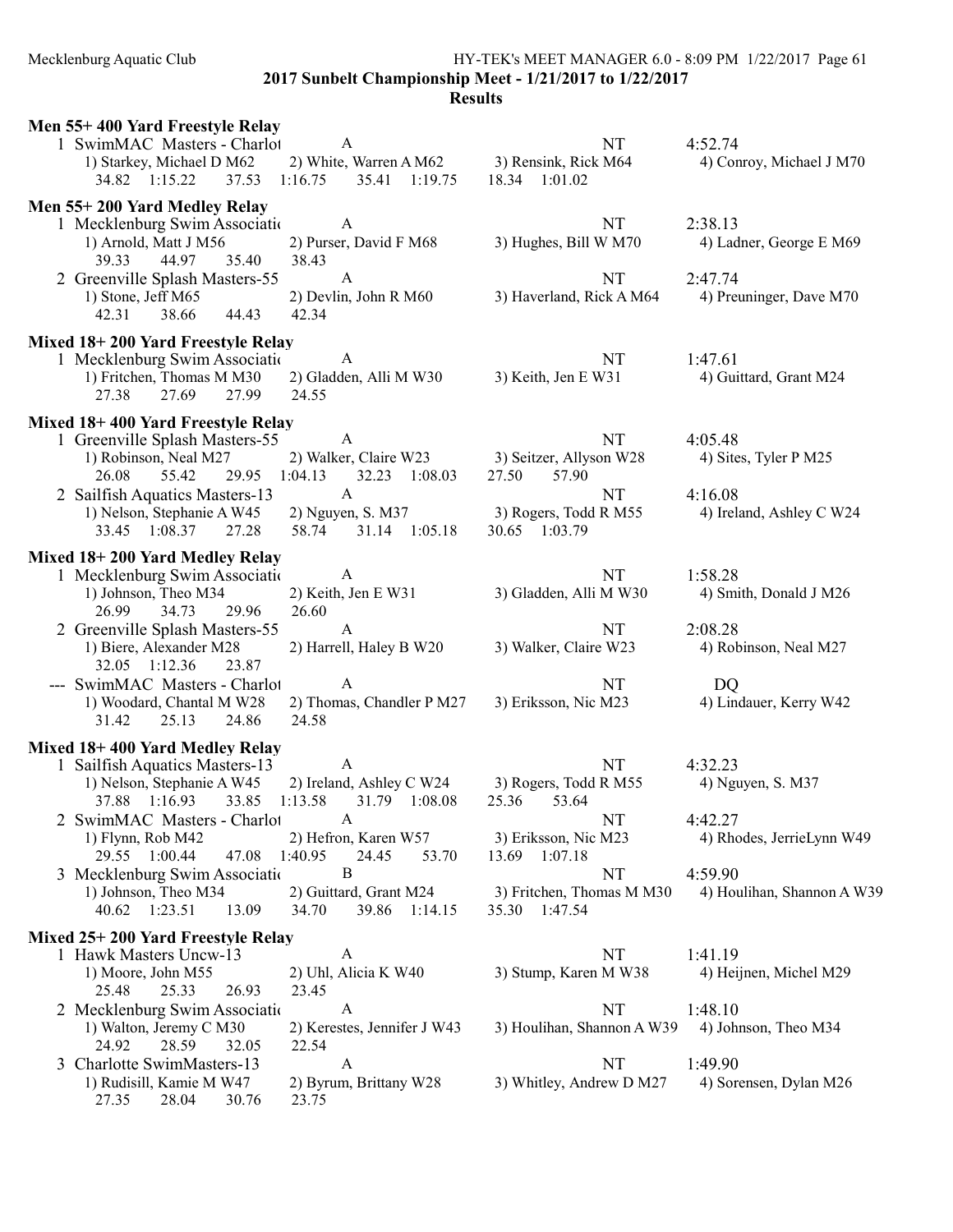Mecklenburg Aquatic Club HY-TEK's MEET MANAGER 6.0 - 8:09 PM 1/22/2017 Page 62

2017 Sunbelt Championship Meet - 1/21/2017 to 1/22/2017

| (Mixed 25+200 Yard Freestyle Relay)                                                            |                                                                         |                                               |                                     |
|------------------------------------------------------------------------------------------------|-------------------------------------------------------------------------|-----------------------------------------------|-------------------------------------|
| 4 Greenville Splash Masters-55<br>1) Oliver, Cassandra J W28<br>32.40<br>28.42<br>26.63        | $\mathbf{A}$<br>2) Anguiano, Jerry M M51<br>25.59                       | <b>NT</b><br>3) Schurr, Julianne E W32        | 1:53.04<br>4) Sites, Tyler P M25    |
| Mixed 25+400 Yard Freestyle Relay                                                              |                                                                         |                                               |                                     |
| 1 Mecklenburg Swim Association<br>1) Fritchen, Thomas M M30<br>28.59 1:01.68<br>57.18<br>27.79 | A<br>2) Gladden, Alli M W30 3) Keith, Jen E W31<br>29.29 1:02.05        | NT<br>24.92<br>52.77                          | 3:53.68<br>4) Johnson, Theo M34     |
| 2 Greenville Splash Masters-55                                                                 | $\mathbf{A}$                                                            | <b>NT</b>                                     | 4:06.52                             |
| 1) Biere, Alexander M28<br>31.46 1:06.36<br>28.60<br>59.19                                     | 2) Oliver, Cassandra J W28<br>30.58 1:03.94                             | 3) Heatley, Stephanie W26<br>26.71<br>57.03   | 4) Kane, Robert M31                 |
| 3 YMCA Seahorse Swim Team                                                                      | $\mathbf{A}$                                                            | <b>NT</b>                                     | 4:56.30                             |
| 1) Gibbs, Ben S M67<br>34.58 1:10.67 36.80 1:17.50                                             | 2) Scott, Rob M M70<br>36.57 1:22.06                                    | 3) Crowder, Meaghan W30<br>18.22 1:06.07      | 4) Harrill, Kiran C W50             |
| Mixed 25+200 Yard Medley Relay                                                                 |                                                                         |                                               |                                     |
| 1 Gaston Gators - Gastonia NC<br>1) Major, David A M46<br>31.48<br>36.33<br>26.21              | A<br>2) Ballenger, Angie W47<br>25.54                                   | NT<br>3) Niemeyer, Chuck M49                  | 1:59.56<br>4) Hauser, Whitney S W25 |
| 2 Greenville Splash Masters-55                                                                 | $\mathbf{A}$                                                            | NT                                            | 2:07.56                             |
| 1) Oliver, Cassandra J W28<br>32.28<br>28.96<br>35.66                                          | 2) Sites, Tyler P M25<br>30.66                                          | 3) Kane, Robert M31                           | 4) Heatley, Stephanie W26           |
| 3 Mecklenburg Swim Associatio                                                                  | A                                                                       | NT                                            | 2:10.63                             |
| 1) Fritchen, Thomas M M30<br>35.03<br>28.33<br>36.02                                           | 2) Kerestes, Jennifer J W43<br>31.25                                    | 3) Walton, Jeremy C M30                       | 4) Moore, Meredith W43              |
| Mixed 25+400 Yard Medley Relay                                                                 |                                                                         |                                               |                                     |
| 1 Mecklenburg Swim Associatio                                                                  | $\mathbf B$                                                             | NT                                            | 4:53.65                             |
| 1) Kerestes, Jennifer J W43<br>37.57 1:15.71<br>13.74                                          | 2) Keith, Jen E W31 3) Holden, Dan W M44<br>37.29<br>50.32 1:17.39      | 40.45 1:43.26                                 | 4) Hegner, Brian G M45              |
| 2 Mecklenburg Swim Association                                                                 | $\mathbf{A}$                                                            | <b>NT</b>                                     | 5:00.21                             |
| 1) Gladden, Alli M W30<br>31.89 1:06.89<br>12.89                                               | 2) Fricano, Laura W45 3) Walton, Jeremy C M30<br>47.33<br>53.63 1:25.99 | 40.71 1:40.00                                 | 4) Smith, Donald J M26              |
| Mixed 35+200 Yard Freestyle Relay                                                              |                                                                         |                                               |                                     |
| 1 Mecklenburg Swim Association<br>1) McGarity, Jay M M40<br>31.59<br>24.65<br>30.94            | A<br>2) Fisher, Heather L W44<br>23.50                                  | NT<br>3) Moore, Meredith W43                  | 1:50.68<br>4) Glasco, Judd C M35    |
| 2 SwimMAC Masters - Charlot                                                                    | A                                                                       | NT                                            | 1:53.56                             |
| 1) Vetter, Phil M38<br>25.16<br>27.76<br>36.82                                                 | 2) Koeppel, Brooke L W38<br>23.82                                       | 3) Braden, Jennifer A W42                     | 4) Harrison, Steve W M44            |
| 3 Mecklenburg Swim Associatio                                                                  | B                                                                       | NT                                            | 2:03.28                             |
| 1) Challis, John L M43<br>24.70<br>37.55<br>33.54                                              | 2) Giesber, Jennifer C W46<br>27.49                                     | 3) Prior, Amy R W41                           | 4) McCormick, Bill T M43            |
| Mixed 35+400 Yard Freestyle Relay                                                              |                                                                         |                                               |                                     |
| 1 Mecklenburg Swim Associatio                                                                  | A                                                                       | NT                                            | 4:04.61                             |
| 1) McCormick, Bill T M43<br>27.75<br>57.12<br>33.41                                            | 2) Houlihan, Shannon A W39<br>1:20.30<br>21.88<br>54.86                 | 3) Kerestes, Jennifer J W43<br>25.82<br>52.33 | 4) Glasco, Judd C M35               |
| 2 Mecklenburg Swim Association                                                                 | B                                                                       | NT                                            | 4:20.82                             |
| 1) Challis, John L M43<br>32.18<br>31.66 1:06.55                                               | 2) Mennen, Trista W39<br>1:08.27<br>33.57 1:10.92                       | 3) Moore, Meredith W43<br>55.08<br>25.87      | 4) McGarity, Jay M M40              |
| 3 Greenville Splash Masters-55                                                                 | A                                                                       | NT                                            | 4:42.72                             |
| 1) Williams, Kim W37<br>32.38 1:07.21<br>38.72 1:23.56                                         | 2) Patterson, Melissa M W38<br>32.81 1:11.02                            | 3) Devlin, John R M60<br>29.27 1:00.93        | 4) Anguiano, Jerry M M51            |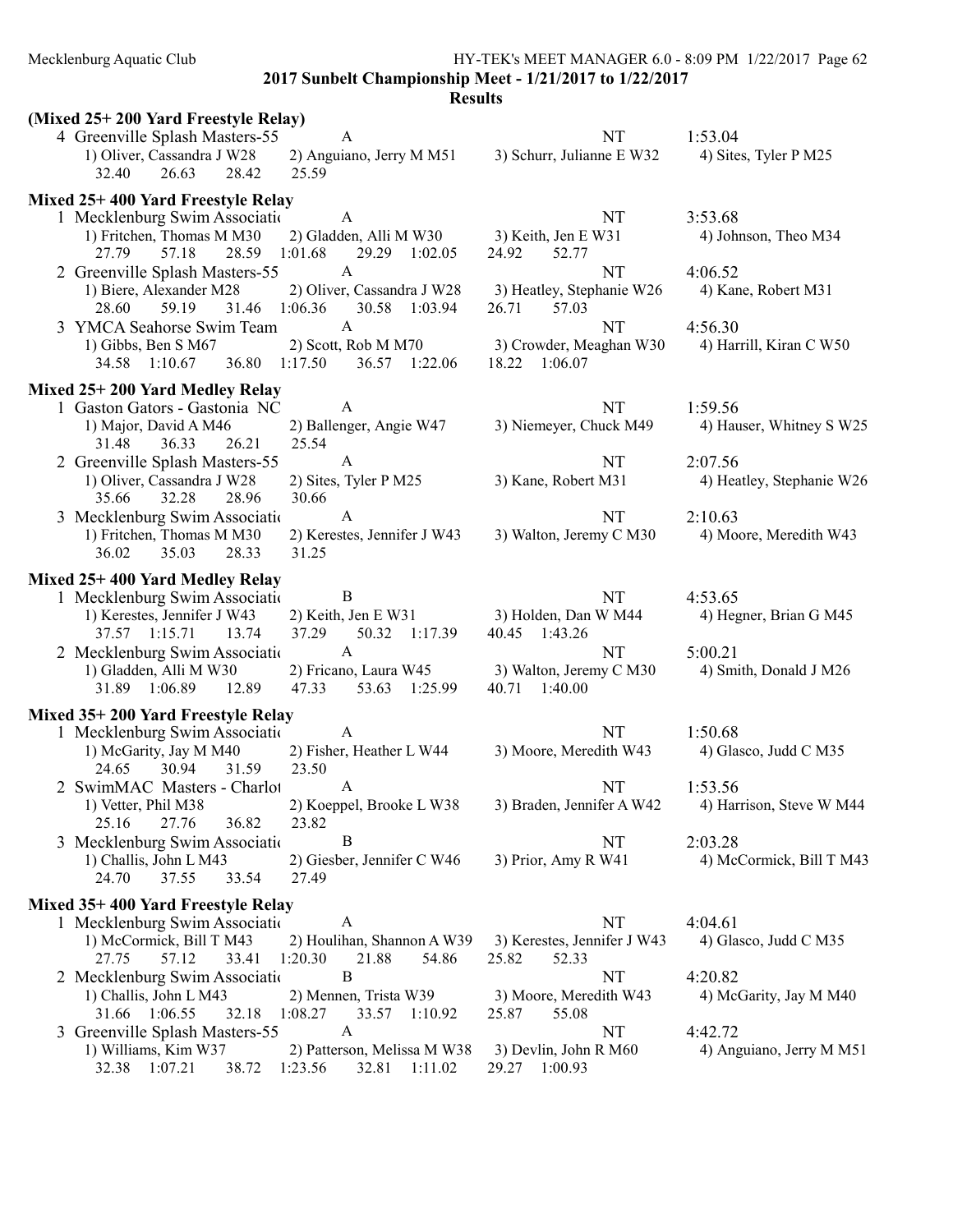# Mecklenburg Aquatic Club HY-TEK's MEET MANAGER 6.0 - 8:09 PM 1/22/2017 Page 63 2017 Sunbelt Championship Meet - 1/21/2017 to 1/22/2017

| (Mixed 35+400 Yard Freestyle Relay)                           |                                                      |                                           |                            |
|---------------------------------------------------------------|------------------------------------------------------|-------------------------------------------|----------------------------|
| --- Mecklenburg Swim Associatio                               | $\mathbf C$                                          | NT                                        | DQ                         |
| 1) Harrold, Paul S M43                                        | 2) Fisher, Heather L W44                             | 3) Prior, Amy R W41                       | 4) Kimball, Daniel M43     |
| 1:14.04  1:28.93<br>17.81                                     | 54.75<br>14.00<br>34.85                              | 37.91 1:09.40                             |                            |
| Mixed 35+200 Yard Medley Relay                                |                                                      |                                           |                            |
| 1 Greenville Splash Masters-55                                | A                                                    | NT                                        | 1:56.35                    |
| 1) Kothe, Mark M50                                            | 2) McAdam, Robert P M54                              | 3) Nelson, Heather B W42                  | 4) King, Tracy B W50       |
| 30.50<br>29.51<br>28.26                                       | 28.08                                                |                                           |                            |
| 2 SwimMAC Masters - Charlot                                   | $\mathbf{A}$                                         | NT                                        | 1:56.86                    |
| 1) Flynn, Rob M42                                             | 2) Dunn, Sara W44                                    | 3) Koeppel, Brooke L W38                  | 4) Harrison, Steve W M44   |
| 26.64<br>27.58<br>34.58                                       | 28.06                                                |                                           |                            |
| 3 Mecklenburg Swim Associatio                                 | $\mathbf{A}$                                         | NT                                        | 2:09.70                    |
| 1) Fisher, Heather L W44                                      | 2) McCormick, Bill T M43                             | 3) Houlihan, Shannon A W39                | 4) Glasco, Judd C M35      |
| 37.17<br>29.06<br>39.96                                       | 23.51                                                |                                           |                            |
| 4 Charlotte SwimMasters-13                                    | $\mathbf{A}$                                         | <b>NT</b>                                 | 2:19.53                    |
| 1) Herron, Chris R M44                                        | 2) Hargis, Jessica W37                               | 3) DeLuca, Robert J M58                   | 4) Dixon, Louise W56       |
| 29.41<br>45.10<br>37.49                                       | 27.53                                                |                                           |                            |
| 5 SwimMAC Masters - Charlot                                   | $\, {\bf B}$                                         | NT                                        | 2:21.62                    |
| 1) Morrell, Jen W41                                           | 2) Butcher, Rob M44                                  | 3) Sturgis, Jason M44                     | 4) Sumwalt, Christa C W44  |
| 28.02<br>54.21<br>29.76                                       | 29.63                                                |                                           |                            |
| 6 Greenville Splash Masters-55                                | $\bf{B}$                                             | <b>NT</b>                                 | 2:26.12                    |
| 1) Mezzogori, Diego M48                                       | 2) Giltner, AnnLee W39                               | 3) McAlister, Troy F M53                  | 4) Freeman, Ginnie D W41   |
| 34.58<br>47.41<br>29.92                                       | 34.21                                                |                                           |                            |
| 7 Mecklenburg Swim Associatio                                 | $\mathbf C$                                          | NT                                        | 2:44.23                    |
| 1) Fisher, Reita N W42                                        | 2) Asby, Sarah E W46                                 | 3) Holden, Dan W M44                      | 4) Ensey, James K M47      |
| 39.60<br>13.80<br>35.52                                       | 1:15.31                                              |                                           |                            |
|                                                               |                                                      |                                           |                            |
| Mixed 35+400 Yard Medley Relay<br>1 SwimMAC Masters - Charlot | A                                                    | NT                                        | 4:19.11                    |
| 1) Lindauer, Kerry W42                                        | 2) Walter, Joseph M M45                              | 3) Pegram, Steve M47                      | 4) Dunn, Sara W44          |
| 31.74 1:04.95<br>31.55                                        | 1:08.09<br>29.06 1:03.95                             | 28.55 1:02.12                             |                            |
|                                                               |                                                      |                                           |                            |
| Mixed 45+200 Yard Freestyle Relay                             |                                                      |                                           |                            |
| 1 Greenville Splash Masters-55                                | $\mathbf{A}$                                         | <b>NT</b>                                 | 1:47.64                    |
| 1) King, Tracy B W50                                          | 2) Kothe, Mark M50                                   | 3) Moore, Carolyn B W55                   | 4) McAdam, Robert P M54    |
| 25.84<br>28.60<br>28.68                                       | 24.52                                                |                                           |                            |
| 2 SwimMAC Masters - Charlot                                   | $\bf{B}$                                             | NT                                        | 1:53.60                    |
| 1) Gass, Melissa W48                                          | 2) Pegram, Steve M47                                 | 3) Hopkins, Mark M54                      | 4) Holden, Maureen H W47   |
| 28.82<br>26.21<br>26.06                                       | 32.51                                                |                                           |                            |
| Hawk Masters Uncw-13<br>3                                     | A                                                    | NT                                        | 1:57.16                    |
| 1) Berting, David A M60                                       | 2) Levintow, Kathy A W60                             | 3) Wolff, Celia W50                       | 4) Anderson, Earl E M52    |
| 37.24<br>26.94<br>27.65                                       | 25.33                                                |                                           |                            |
| 4 SwimMAC Masters - Charlot                                   |                                                      | NT                                        | 1:58.08                    |
|                                                               | A                                                    |                                           |                            |
| 1) Coleman, Rick M51                                          | 2) Gossert, Theodore I M47                           | 3) Wall, Janet E W48                      | 4) Carter, Eddie C W45     |
| 30.07<br>27.07<br>31.24                                       | 29.70                                                |                                           |                            |
| 5 Mecklenburg Swim Association                                | A                                                    | NT                                        | 2:07.17                    |
| 1) Brown, Stephen C M50                                       | 2) Asby, Sarah E W46                                 | 3) Fricano, Laura W45                     | 4) Ensey, James K M47      |
| 26.95<br>37.77<br>35.14                                       | 27.31                                                |                                           |                            |
| Sailfish Aquatics Masters-13                                  | A                                                    | NT                                        | DQ                         |
| 1) Molinek, Donna W56                                         | 2) Rogers, Todd R M55                                | 3) Stahl, Jim S M52                       | 4) Nelson, Stephanie A W45 |
| 35.63<br>30.74<br>29.03                                       | 30.71                                                |                                           |                            |
| Mixed 45+400 Yard Freestyle Relay                             |                                                      |                                           |                            |
| 1 Greenville Splash Masters-55                                | $\boldsymbol{B}$                                     | NT                                        | 3:59.51                    |
| 1) King, Tracy B W50<br>30.16 1:02.52<br>27.17                | 2) McAdam, Robert P M54<br>57.17<br>1:02.30<br>29.77 | 3) Moore, Carolyn B W55<br>27.33<br>57.52 | 4) Kothe, Mark M50         |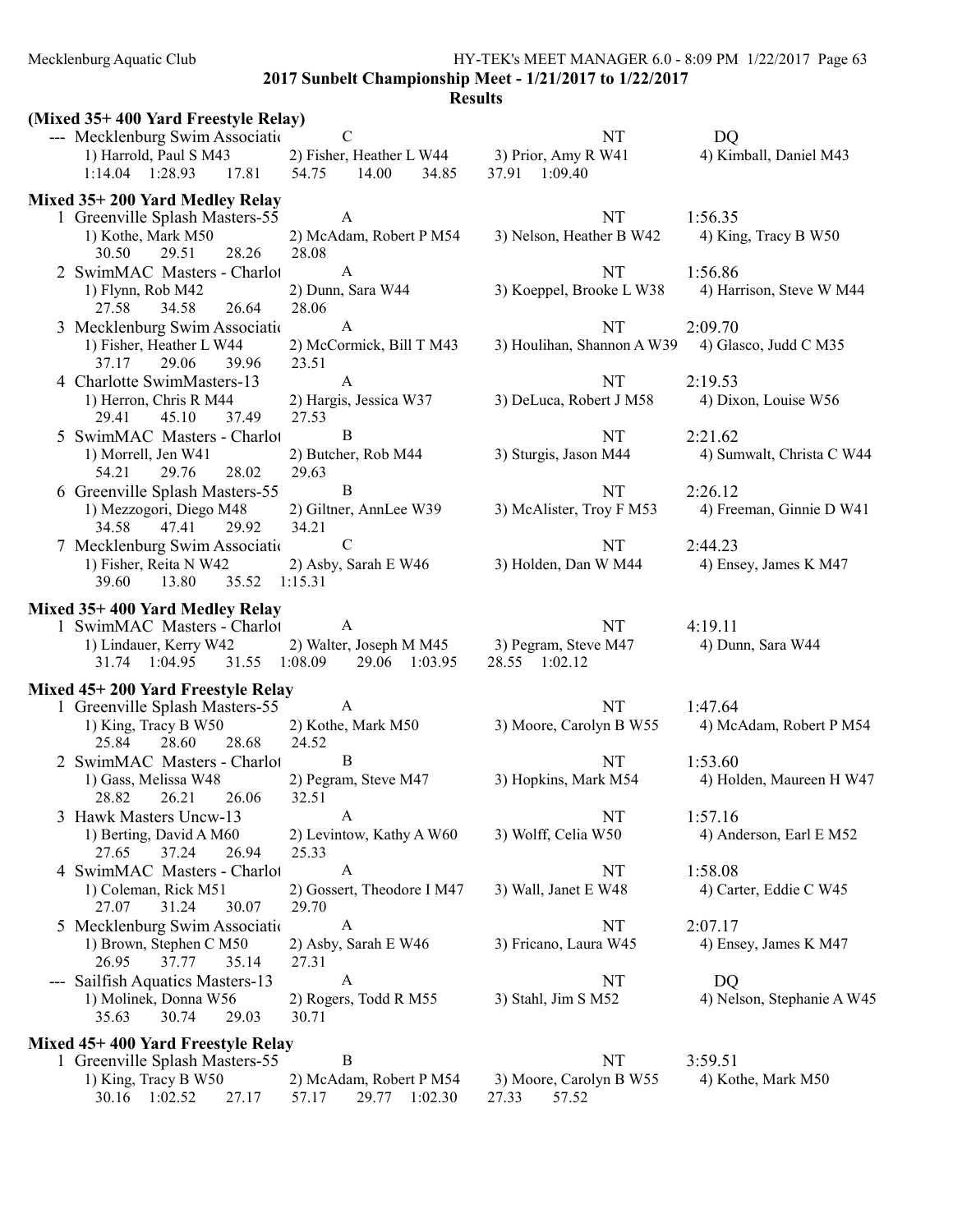## Mecklenburg Aquatic Club HY-TEK's MEET MANAGER 6.0 - 8:09 PM 1/22/2017 Page 64

2017 Sunbelt Championship Meet - 1/21/2017 to 1/22/2017

| (Mixed 45+400 Yard Freestyle Relay)                                     |                                                      |                                         |                                  |
|-------------------------------------------------------------------------|------------------------------------------------------|-----------------------------------------|----------------------------------|
| 2 Charlotte SwimMasters-13                                              | A                                                    | NT                                      | 4:37.41                          |
| 1) Haruta, Deborah Martel W49 2) Lang, Cheryl E W59 3) Green, Kelly M51 |                                                      |                                         | 4) Coates, Todd T M52            |
| 36.08 1:29.34<br>21.97                                                  | 57.85<br>31.21 1:06.08                               | 30.36 1:04.14                           |                                  |
| 3 SwimMAC Masters - Charlot                                             | $\mathbf{A}$                                         | NT                                      | 4:57.22                          |
| 1) Rensink, Rick M64<br>38.32 1:20.16                                   | 2) Coleman, Rick M51<br>36.59 1:16.19 14.35<br>35.73 | 3) Marshall, Sue D W48<br>41.78 1:45.14 | 4) Keisler, Theresa W45          |
| 4 Greenville Splash Masters-55                                          | A                                                    | NT                                      | 5:03.66                          |
| 1) McAlister, Troy F M53                                                | 2) Aragon, Leah A W53                                | 3) Rich, Judi L W52                     | 4) Mezzogori, Diego M48          |
| 32.95 1:10.22<br>16.26                                                  | 49.82 1:24.73<br>43.90                               | 40.50 1:44.81                           |                                  |
| Mixed 45+800 Yard Freestyle Relay                                       |                                                      |                                         |                                  |
| 1 Charlotte SwimMasters-13                                              | A                                                    | NT                                      | 10:22.67                         |
| 1) Haruta, Deborah Martel W49 2) Lang, Cheryl E W59                     |                                                      | 3) Green, Kelly M51                     | 4) Coates, Todd T M52            |
| 36.42 1:18.93 2:05.29                                                   | 2:50.25<br>36.35 1:16.04                             | $1:56.02$ $2:35.43$                     |                                  |
| 32.43<br>1:09.82<br>1:47.71                                             | 2:25.81<br>28.03<br>1:02.38                          | 2:31.18<br>1:44.83                      |                                  |
| Mixed 45+200 Yard Medley Relay                                          |                                                      |                                         |                                  |
| 1 Sailfish Aquatics Masters-13                                          | A                                                    | NT                                      | 2:19.94                          |
| 1) Molinek, Donna W56                                                   | 2) Stahl, Jim S M52                                  | 3) Shotts, Steven J M46                 | 4) Nelson, Stephanie A W45       |
| 38.10<br>35.30<br>31.17                                                 | 35.37                                                |                                         |                                  |
| 2 Greenville Splash Masters-55                                          | $\bf{B}$                                             | NT                                      | 2:26.95                          |
| 1) Aragon, Leah A W53<br>44.34                                          | 2) Devlin, John R M60<br>34.82                       | 3) Anguiano, Jerry M M51                | 4) Rich, Judi L W52              |
| 39.38<br>28.41<br>--- Mecklenburg Swim Associatio                       | A                                                    | NT                                      | DQ                               |
| 1) Hegner, Brian G M45                                                  | 2) Giesber, Jennifer C W46                           | 3) Brown, Stephen C M50                 | 4) Fricano, Laura W45            |
| 55.83<br>30.08<br>43.55                                                 | 30.70                                                |                                         |                                  |
|                                                                         |                                                      |                                         |                                  |
| Mixed 55+200 Yard Freestyle Relay                                       | A                                                    |                                         |                                  |
| 1 Mecklenburg Swim Association<br>1) Wakeman, Trudy L W56               | 2) Hillis, Bob M56                                   | NT<br>3) Gambrell, Carla W57            | 1:51.54<br>4) Arnold, Matt J M56 |
| 1:16.24<br>35.30                                                        |                                                      |                                         |                                  |
| 2 SwimMAC Masters - Charlot                                             | A                                                    | <b>NT</b>                               | 2:07.35                          |
| 1) White, Warren A M62                                                  | 2) Conroy, Michael J M70                             | 3) Woodard, Alis W56                    | 4) Hefron, Karen W57             |
| 34.20<br>12.87<br>18.78 1:01.50                                         |                                                      |                                         |                                  |
| 3 Greenville Splash Masters-55                                          | $\mathbf{A}$                                         | NT                                      | 2:38.36                          |
| 1) Elliott, Kacky C W78                                                 | 2) Haverland, Rick A M64                             | 3) Panayotoff, Kristi M W68             | 4) Devlin, John R M60            |
| 48.23<br>19.61<br>17.03 1:13.49                                         |                                                      |                                         |                                  |
| Mixed 55+400 Yard Freestyle Relay                                       |                                                      |                                         |                                  |
| 1 Mecklenburg Swim Association                                          | A                                                    | NT                                      | 5:42.34                          |
| 1) Purser, David F M68                                                  | 2) Andersen, Kathy S W61                             | 3) Gambrell, Carla W57                  | 4) Hughes, Bill W M70            |
| 34.02 1:26.98<br>29.02                                                  | 1:20.04<br>37.02 1:19.24                             | 44.73 1:36.08                           |                                  |
| 2 Greenville Splash Masters-55                                          | A                                                    | NT                                      | 6:28.91                          |
| 1) Quinn, Cheryl L W56                                                  | 2) Elliott, Kacky C W78                              | 3) Byer, Allan F M63                    | 4) Preuninger, Dave M70          |
| 34.89 1:13.59<br>15.89                                                  | 46.44 1:41.28 2:37.25                                | 52.08 1:51.63                           |                                  |
| Mixed 55+200 Yard Medley Relay                                          |                                                      |                                         |                                  |
| 1 Greenville Splash Masters-55                                          | A                                                    | NT                                      | 2:23.13                          |
| 1) Stone, Jeff M65                                                      | 2) Haverland, Rick A M64                             | 3) Moore, Carolyn B W55                 | 4) Quinn, Cheryl L W56           |
| 31.79<br>1:19.29<br>32.05                                               |                                                      |                                         |                                  |
| 2 SwimMAC Masters - Charlot                                             | A                                                    | NT                                      | 2:44.04                          |
| 1) White, Warren A M62<br>33.31<br>56.40<br>41.80                       | 2) Parsons, Donna W66<br>32.53                       | 3) Woodard, Alis W56                    | 4) Rensink, Rick M64             |
| 3 Mecklenburg Swim Association                                          | A                                                    | NT                                      | 2:46.91                          |
| 1) Wakeman, Trudy L W56                                                 | 2) Purser, David F M68                               | 3) Hughes, Bill W M70                   | 4) Gambrell, Carla W57           |
| 50.93                                                                   | 34.78                                                |                                         |                                  |